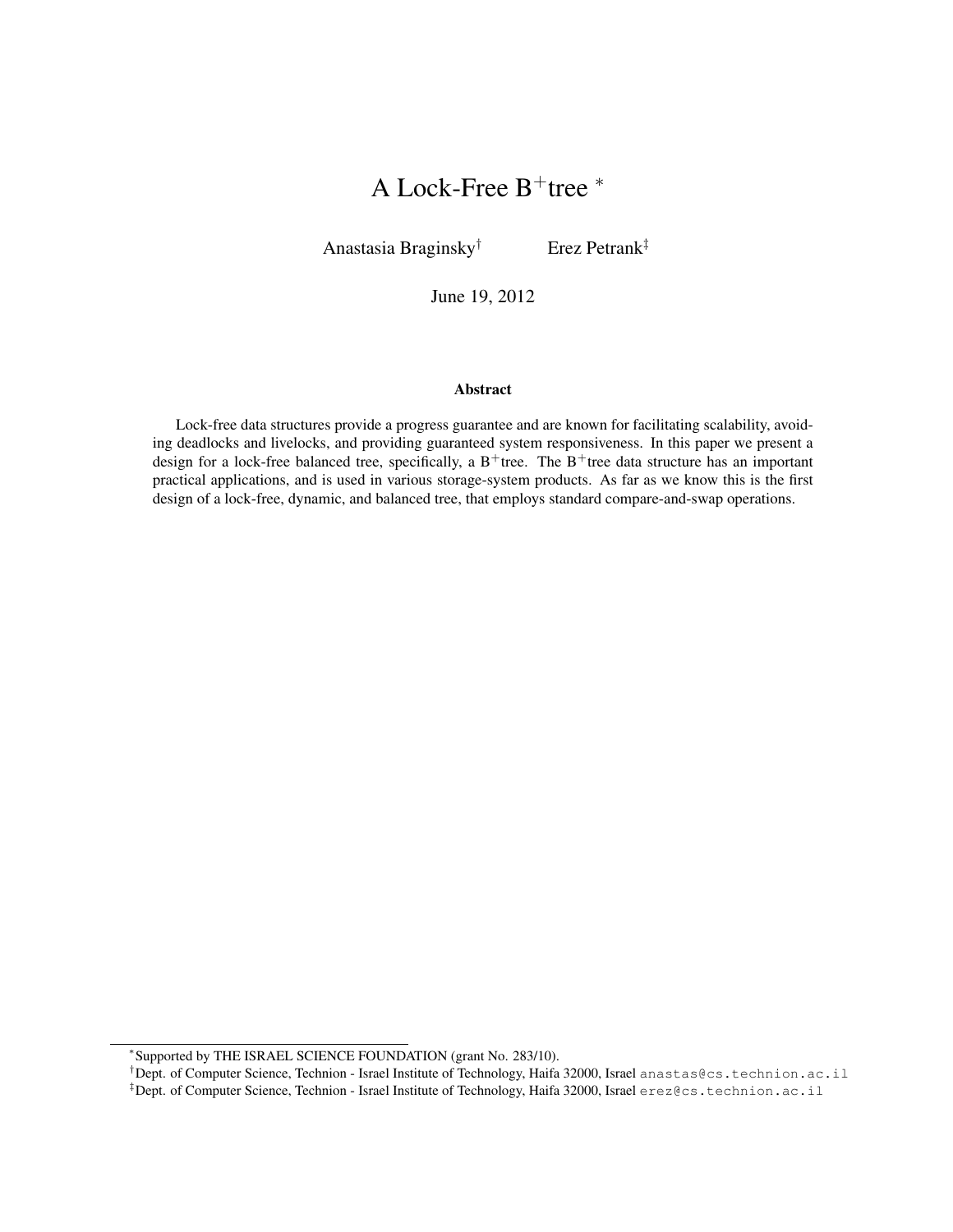# 1 Introduction

The growing popularity of parallel computing is accompanied by an acute need for data structures that execute efficiently and provide guaranteed progress on parallel platforms. Lock-free data structures provide a progress guarantee: if the program threads are run sufficiently long, then at least one of them must make progress. This ensures that the program as a whole progresses and is never blocked. Although lock-free algorithms exist for various data structures, lock-free balanced trees have been considered difficult to construct and as far as we know a construction for a lock-free balanced tree is not known.

In recent decades, the B-tree has been the data structure of choice for maintaining searchable, ordered data on disk. Traditional B-trees are effective in large part because they minimize the number of disk blocks accessed during a search. When using a B-tree on the computer memory, a reasonable choice is to keep a node on a single cache line. However, some studies show that a block size that is a (small) factor of the processor's cache line can deliver better performance if cache pre-fetching is employed by the hardware [15, 4]. Further details about the B-Tree structure and the  $B<sup>+</sup>$  tree variant appear in Subsection 2.1.

This paper presents the first lock-free, linearizable, dynamic  $B<sup>+</sup>$  tree implementation supporting searches, insertions, and deletions. It is dynamic in the sense that there is no (static) limit to the number of nodes that can be allocated and put in the tree. The construction employs only reads, writes, and single-word CAS instructions. Searches are not delayed by rebalancing operations. The construction employs the lock-free chunk mechanism proposed in [3]. The chunk mechanism provides a lock-free linked list that resides on a consecutive chunk of memory and maintains a lower- and upper-bound on the number of elements. The chunks are split or joined with other chunks to maintain the bounds in the presence of insertions and deletions. This lock-free chunk mechanism fits naturally with a node of the  $B<sup>+</sup>$ tree that is split and joined, keeping the number of elements within given bounds, and thus maintaining the balance of the tree.

Our construction follows some basic design decisions that reduce the complexity of the algorithm. First, a node marked by the need to join or split is frozen, and no more operations are allowed on it. It is never resurrected, and one or two nodes are allocated to replace it. This eliminates much of the difficulty with threads waking up after a long idle period and encountering an old node that has been split or joined. In general, a node begins its lifespan as an infant, proceeds to become a normal node, and remains so until frozen for a split or a join, after which it is eventually reclaimed. This monotonic progress, reflected in the node's state, simplifies the design. The replacement of old nodes with new ones is challenging as data may be held in both the old and the new nodes simultaneously. To allow lock-freedom, we let the search operation dive into old nodes as well as new ones. But to ensure linearizability, we only allow new nodes to be modified after the replacement procedure is completed. Additionally, we take special care in the selection of a neighboring node to join with, to ensure that it cooperates correctly. Finally, we enforce the invariant that two join nodes always have the same parent. Our construction follows important lock-free techniques that have been previously used. In particular, we mark pointers to signify deletion following Harris [8], we assign nodes with states similarly to Ellen et al. [6]. We also extend these techniques in ways that we hope will be useful for future work, e.g., we gradually move a node to the *frozen* state, by marking its fields one by one as frozen.

This design of the lock-free  $B^+$ tree is meant to show the feasibility of a lock-free balanced tree. It is quite complex and we have not added (even straightforward) optimizations. We implemented this design (as is) in C and ran it against an implementation of a standard lock-based  $B^{+}$ tree [16]. The results show that the lockbased version wins when no contention exists or the contention is very low. However, as contention kicks in, the lock-free  $B<sup>+</sup>$ tree behaves much better than the lock-based version. The lock-free tree is highly scalable and allows good progress even when many threads are executing concurrently. Similarly to the lock-free algorithm of the linked-list, a wait-free variant of the search method (denoted *contains*) can be defined here as well and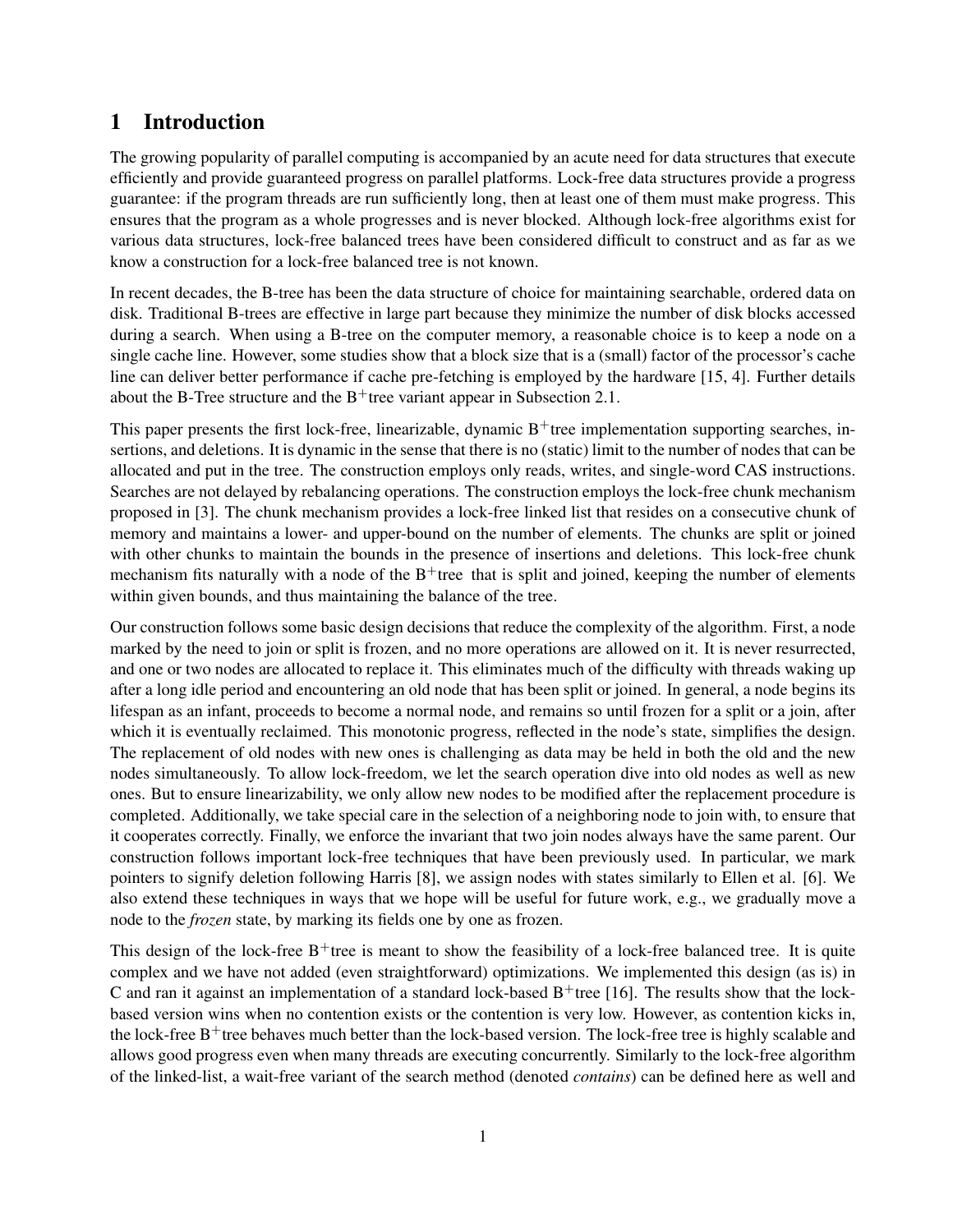in the same manner. Again, to keep things simple, we do not spell it out.

In addition to implementing and measuring the algorithm, we also present the full proof for the correctness of this design with respect to linearizability [10] and (bounded) lock-freedom [11, 14]. Note that a balanced tree has a better worst-case behavior compared to regular trees. Ignoring concurrency, each operation has a worst-case complexity of  $O(\log n)$  in contrast to a worst-case complexity of  $O(n)$  for an imbalanced tree. Furthermore, in the presence of concurrent threads, we prove that progress must be made at worst-case within  $O(T \log n + T^2)$  computational steps, where T is number of the concurrent running threads and n is number of keys in the B<sup>+</sup>tree. (This means bounded lock-freedom with bound  $O(T \log n + T^2)$ .) Such guarantee can only be achieved with balanced trees, as computing a similar bound on the worst-case time to make progress in a non-balanced tree would yield  $O(Tn)^1$ .

Previous work on lock-free trees include Fraser's construction [7] of a lock-free balanced tree that builds on a transactional memory system. Our work does not require any special underlying system support. Fraser also presents a construction of a lock-free tree that uses multiple-word CAS [7], but this construction offers no balancing and at worst may require a linear complexity for the tree operations. Recently, Ellen *et al.* [6] presented a lock-free tree using a single-word CAS, but their tree offers no balancing. Bender *et al.* [2] described a lock-free implementation of a cache-oblivious B-tree from LL/SC operations. Our construction uses single-word CAS operations. Moreover, a packed-memory cache-oblivious B-tree is not equivalent to the traditional  $B^+$ tree data structure. First, it only guarantees amortized time complexity (even with no contention), as the data is kept in an array that needs to be extended occasionally by copying the entire data structure. Second, it does not keep the shallow structure and is thus not suitable for use with file systems. Finally, a full version of [2] paper has not yet appeared and some details of lock-free implementation are not specified.

In Section 2 we set up some preliminaries and present the  $B<sup>+</sup>$ tree representation in the memory together with the basic  $B^{+}$ tree algorithms. In Section 3 we describe the  $B^{+}$ tree node's states and recall the lock-free chunk functionality from [3]. Balancing functions are presented in brief in Section 4, and the implementation and results are described in Section 5. We conclude in Section 6. In Appendix A we describe the linearization points. Supporting  $B<sup>+</sup>$  tree methods are presented in Appendix B. Balancing code and all relevant details are presented in Appendix C. In Appendix D the redirection and help methods are presented. Boundary conditions by which the root needs to be exchange are presented in Appendix E, and minor modifications required of the original chunk mechanism are presented in Appendix F. Finally, the full proof can be found in Appendix G.

### 2 Preliminaries and Data Structure

This section presents the data structures used to implement the lock-free  $B<sup>+</sup>$ tree, starting with a review of the lock-free chunk mechanism presented in [3]. A *chunk* is a (consecutive) block of memory that contains *entries*. Each entry contains a key and a data field, and the entries are stored in the chunk as a key-ordered linked list. A chunk consumes a fixed amount of space and has two parameters, determining the minimum and maximum entries that may reside in it. The chunk supports set operations such as *search*, *insert* and *delete*. When an insert of a new entry increases the number of entries above the maximum, a *split* is executed and two chunks are created from the original chunk. Similarly, when a delete violates the minimum number of entries, the chunk mechanism *joins* this chunk and another chunk, obtained from the data structure using the chunks (in particular the  $B^{+}$ tree). Therefore, the  $B^{+}$ tree implements a method that the chunk can call to obtain a partner to join with. A different  $B<sup>+</sup>$ tree method is called by the chunk mechanism when the split or join are completed to ask that the tree replaces the frozen nodes with new ones. The chunk also supports an additional *replace* operation that allows replacing the data of an entry with a new value atomically without modifying the entry's

<sup>&</sup>lt;sup>1</sup> Actually, we do not know how to show a lock-free bound which is lower than  $O(T^2n)$  for non-balanced concurrent trees.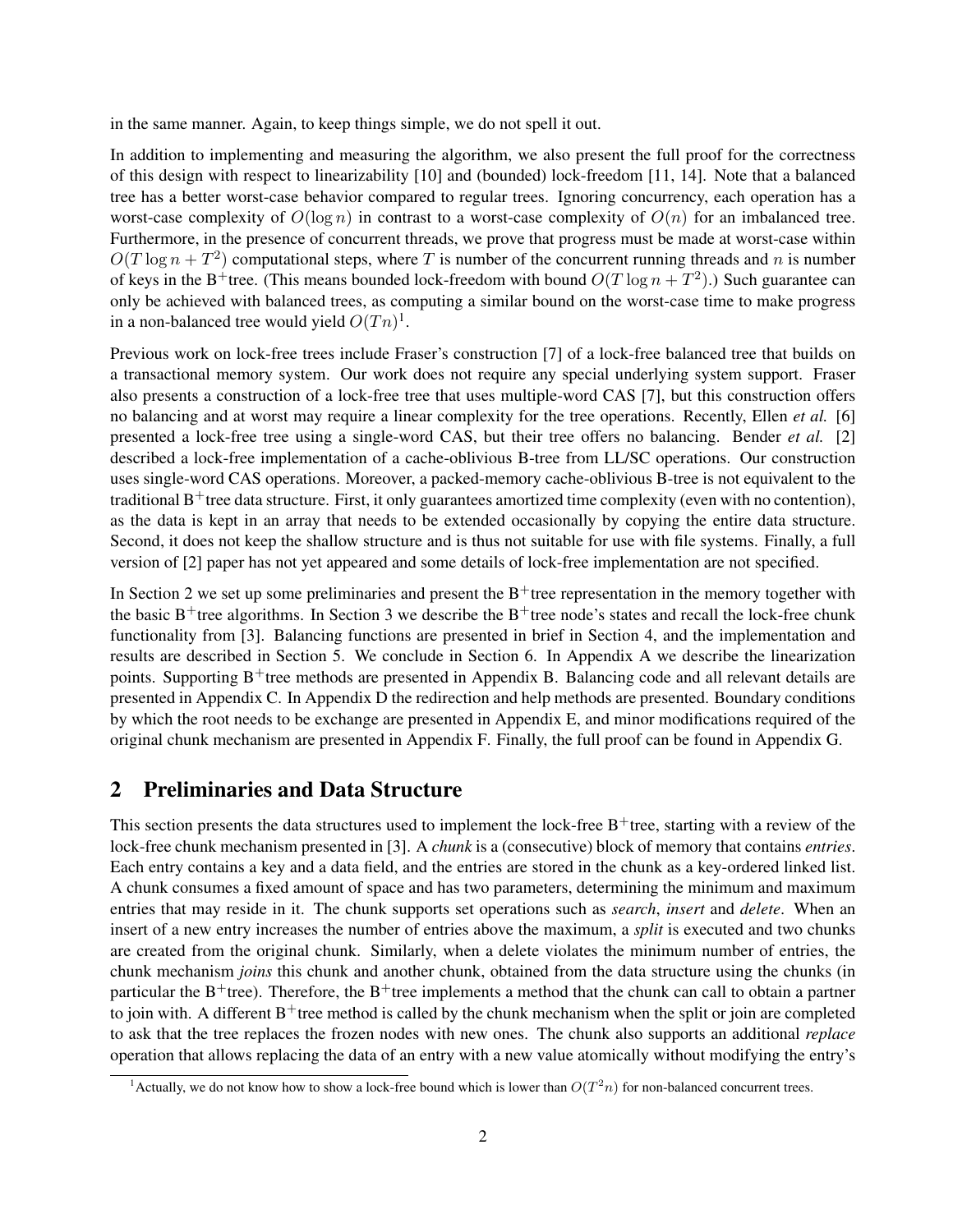location in the list. This operation is useful for switching a descendant without modifying the key associated with it<sup>2</sup>. All operations are lock-free.

### 2.1 The  $B^+$ tree

A B+tree [5] is a balanced tree used to maintain a set of *keys*, and a mapping from each key to its associated *data*. Each node of the tree holds entries, each entry has a key and an auxiliary data. In contrast to a B-tree, only the leaves in a  $B<sup>+</sup>$ tree hold the keys and their associated data. The data of the keys in the internal nodes is used to allow navigating through the tree. Thus, data in an internal node of the tree contains pointers to descendants of the internal node. The  $B<sup>+</sup>$ tree structure simplifies the tree insertions and deletions and is commonly used for concurrent access. In our variant of a  $B<sup>+</sup>$ tree, key repetition is not allowed.

Each internal node consists of an ordered list of entries containing keys and their associated pointers. A tree search starts at the root and chooses a descendant according to the values of the keys, the convention being that the entry's key provides the upper bound on the set of keys in its subtree. Each node has a minimum and maximum number of possible entries in it. In our  $B<sup>+</sup>$  tree the maximum is assumed to be even and is denoted d. The minimum is set to  $d/2 - 3$ . For  $d \ge 10$  this ensures the balance of the tree, and specifically that the number of nodes to be read before reaching a leaf is bounded by a logarithm of the tree size. All insertions and deletions happen at leaves. When an insert violates the maximum allowed number of entries in the node, a split is performed on that node. When a delete violates the minimum allowed number of entries, the algorithm attempts to join two nodes, resulting in borrowing entries from a neighboring node or merging the two nodes, if moving entries is not possible.

Splitting and joining leaves may, in turn, imply an insert or a delete to the parent, and such an update may roll up until the root. We ignore the minimum number of entries on the root, in order not to enforce a minimal number of entries in the tree. Note that splits and joins always create nodes with a legitimate number of entries. In practice, the minimum value is sometimes set to be smaller than  $d/2 - 3$  to avoid frequent splits and joins.

#### 2.2 The structure of the proposed  $B^+$ tree

For simplicity, our construction assumes the key and the data fit into a single word. This is the assumption of the chunk mechanism and it makes the allocation of a new entry easier. In practice, this means a word of 64 bits, with a key of 32 bits and data of 32 bits.<sup>3</sup> An architecture that provides a double-word compareand-swap would allow using a full word for each of the fields, removing the restrictions, and simplifying the construction. The key values are taken from a finite set, bounded from above by a value that we denote  $\infty$ . The tree is represented by a pointer to the root node, initially set to an empty root-leaf node.

Our  $B^+$  tree node is built using the chunk structure of [3]. The chunk's maximum and minimum number of entries are set to d and  $d/2 - 3$  to satisfy the B<sup>+</sup>tree node requirement (except for the zero minimum bound on the root). In addition to a chunk, the tree node contains two additional fields to support its management: a *height* field indicating the distance from the leaves and a *root* flag indicating whether the node is a root.

We briefly review the fields of a chunk (see Figure 1). A detailed discussion appears in [3]. The main part of the chunk is an array that contains all the entries. The counter field counts the number of entries in a chunk. It is accurate during sequential execution and is always guaranteed to hold a lower bound on the real count, even in the presence of concurrent executions. The pointers new, joinBuddy, nextNew and creator point to nodes

<sup>&</sup>lt;sup>2</sup>The replace operation did not appear in the short conference version of [3] and is described in Section F.1.

<sup>&</sup>lt;sup>3</sup>Since a data field cannot hold a full pointer, we assume a translation table, or some base pointer to which the 32-bit address is added to create the real memory address. In the first case, this limits the number of nodes to  $2^{32}$  nodes, and in the second case, it limits the entire tree space to 4GB, which is not a harsh constraint.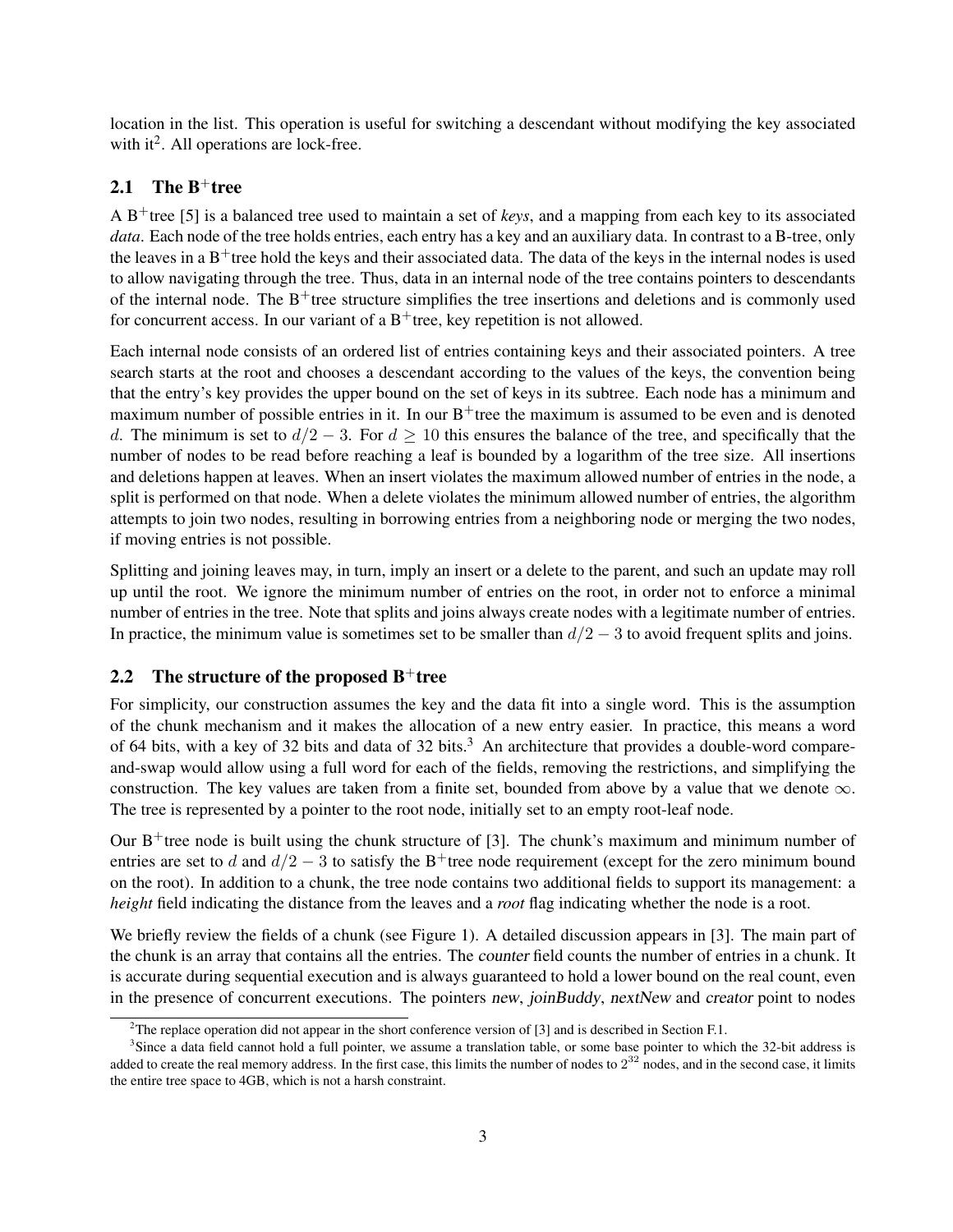| counter        |               | entriesArray[MAX] |                | new         |                | <i>joinBuddy</i> |        | <i>freezeState</i> | creator        | nextNew |
|----------------|---------------|-------------------|----------------|-------------|----------------|------------------|--------|--------------------|----------------|---------|
| 64 bits (word) | $\cdots$      |                   | 64 bits (word) |             | 64 bits (word) |                  | 3 LSBs | 64 bits (word)     | 64 bits (word) |         |
|                |               |                   |                |             |                |                  |        |                    |                |         |
| head           | key: 9        | key:              | key: 5         | key: 8      | key: $\perp$   | $\cdots$         |        | key:1              | key: $12$      |         |
|                | del. bit: $1$ | del. bit: $0$     | del. bit: 0    | del. bit: 0 | del. bit: 0    |                  |        | del. bit: 1        | del. bit: 0    |         |
|                |               |                   |                |             |                |                  |        |                    |                |         |

Figure 1: The structure of a chunk. The allocated grey entries present the ordered linked list.

involved in the rebalancing, to be described below in Section 4. The split and join of a chunk requires a *freeze* of all operations on it, which imposes the *freeze state* of a chunk to be declared using freezeState field. The freezing mechanism will be explained later, in Sections 3 and 4.

### 2.3 Memory Management

To avoid some of the ABA problems, lock-free algorithms typically rely on garbage collection or use the hazard pointer mechanism of Michael [13]. To simplify the current presentation, we assume the existence of garbage collection for the nodes. This means that nodes are never reused unless they become unreachable from all threads. An extension of the same scheme to a use of hazard pointers is possible.<sup>4</sup>

### 2.4 The Basic  $B^+$ tree Operations

The B<sup>+</sup>tree interface methods: SearchInBtree(), InsertToBtree(), and DeleteFromBtree() are quite simple. The code of the basic  $B^{+}$ tree operations is presented in Algorithm 3 (relegated to Appendix C). An insert, delete, or search operation first finds the leaf with the relevant key range, after which the appropriate chunk operation is run on the leaf's chunk. It either simply succeeds or a more complicated action of a split or a join begins. Some care is needed when the suitable leaf is a new one (an infant), whose insertion into the  $B^+$ tree is not yet complete. In that case, we must help finish the insertion of the new node before continuing to perform the operation on it. Further explanations on the freezing of a node, on the infant state, etc. appear in Section 3.

# 3 Splits and Joins with Freezing

Before it is split or joined, a node's chunk must be frozen. The complete details appear in [3]. The freezing is executed by the chunk mechanism when its size limits are violated. This happens obliviously to the containing data structure, in this case, the  $B<sup>+</sup>$ tree. Here we provide an overview on the chunk's freeze required to understand the  $B<sup>+</sup>$ tree algorithm. To freeze a node, i.e., to freeze the chunk in it, all the chunk's entries are marked *frozen* (one by one) by setting a designated bit in each entry. After all the entries are marked frozen, no changes can occur on this node. A thread that discovers that a node needs to be frozen, or that a freeze has already begun, helps finish freezing the node. However, search operations do not need to help in freeze and can progress on the frozen nodes. Since changes may occur before all entries are marked frozen, the final state of the frozen node may not require a split or a join at the end of the freeze. Still a frozen node is never

<sup>&</sup>lt;sup>4</sup>In the implementation we measured, we implemented hazard pointers inside the chunk and did not reclaim full nodes at all during the execution.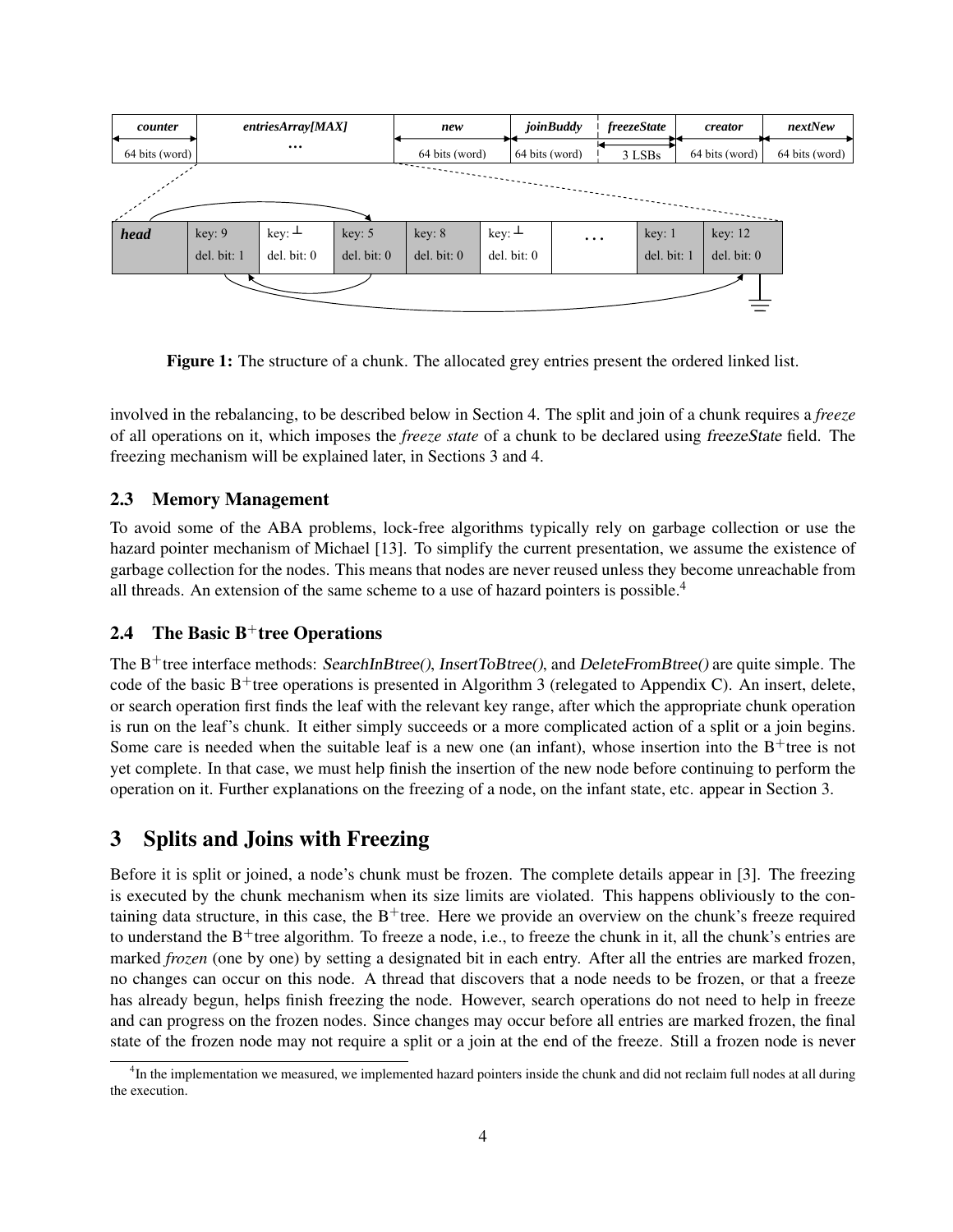

Figure 2: The state transitions of the freeze state of a node. The initial states are presented in the boxes with the double border.

resurrected. After the freeze has been marked and the node can no longer be modified, a decision is made on whether it should be split, or joined with a neighboring node, or just copied into a single new node. If a join is required, then a neighboring node is found by the  $B<sup>+</sup>$ tree. This communication between the chunk and the B<sup>+</sup>tree is implemented using a predetermined method FindJoinSlave() that the tree supplies and the chunk mechanism uses. Then the neighboring chunk is frozen too. To recover from the node freeze, one or two nodes are allocated, and the live entries in the frozen node (or nodes) are copied into the new node (or nodes). Thereafter, a  $B^+$ tree method *CallForUpdate()* is called to let the tree replace the frozen nodes with the new ones. We focus in what follows on issues specific to the  $B^+$ tree, i.e., finding a neighbor, replacing the frozen nodes with the new ones in the  $B^{+}$ tree, and maybe rolling up more splits or joins.

Each tree node has a freezeState field, holding one of eight possible freeze states. Three bits are used to store the state. The freeze state is also a communication link between the  $B<sup>+</sup>$ tree and the chunk mechanism, and so it can be read and updated both by the  $B<sup>+</sup>$  tree and by the chunk. When a new node is created to replace a frozen node, and until it is properly inserted into the  $B<sup>+</sup>$ tree, its freeze state is marked as INFANT. No insertions or deletions are allowed on an infant node until the node's freeze state becomes NORMAL. Any thread that attempts an operation on such a node must first help move this node from the INFANT to the NORMAL state. A node that is properly inserted into the  $B<sup>+</sup>$ tree and can be used with no restrictions has a NORMAL freeze state. When an insert or a delete operation violates the maximum or minimum number of entries, a freeze of that node is initiated and its freeze state becomes FREEZE. After the freezing process stabilizes and the node can no longer be modified, a decision is reached about which action should be taken with this node. This decision is then marked in its freeze state as explained below.

When neither split nor join is required (because concurrent modifications have resulted in a legitimate number of entries), the freeze state of the node becomes COPY, and the node is simply copied into a newly allocated node. By the end of the copy, the parent's pointer into the old node is replaced (using the chunk's replace operation) with the pointer to the new node, and the new node becomes NORMAL. When a split is required, the node's frozen state changes to SPLIT and all its live entries are copied into two new INFANT nodes. These nodes are then inserted into the tree in place of the frozen node, after which they can become NORMAL. A join is more complicated since a neighbor must be found and *enslaved* for the purpose of the join. Since only three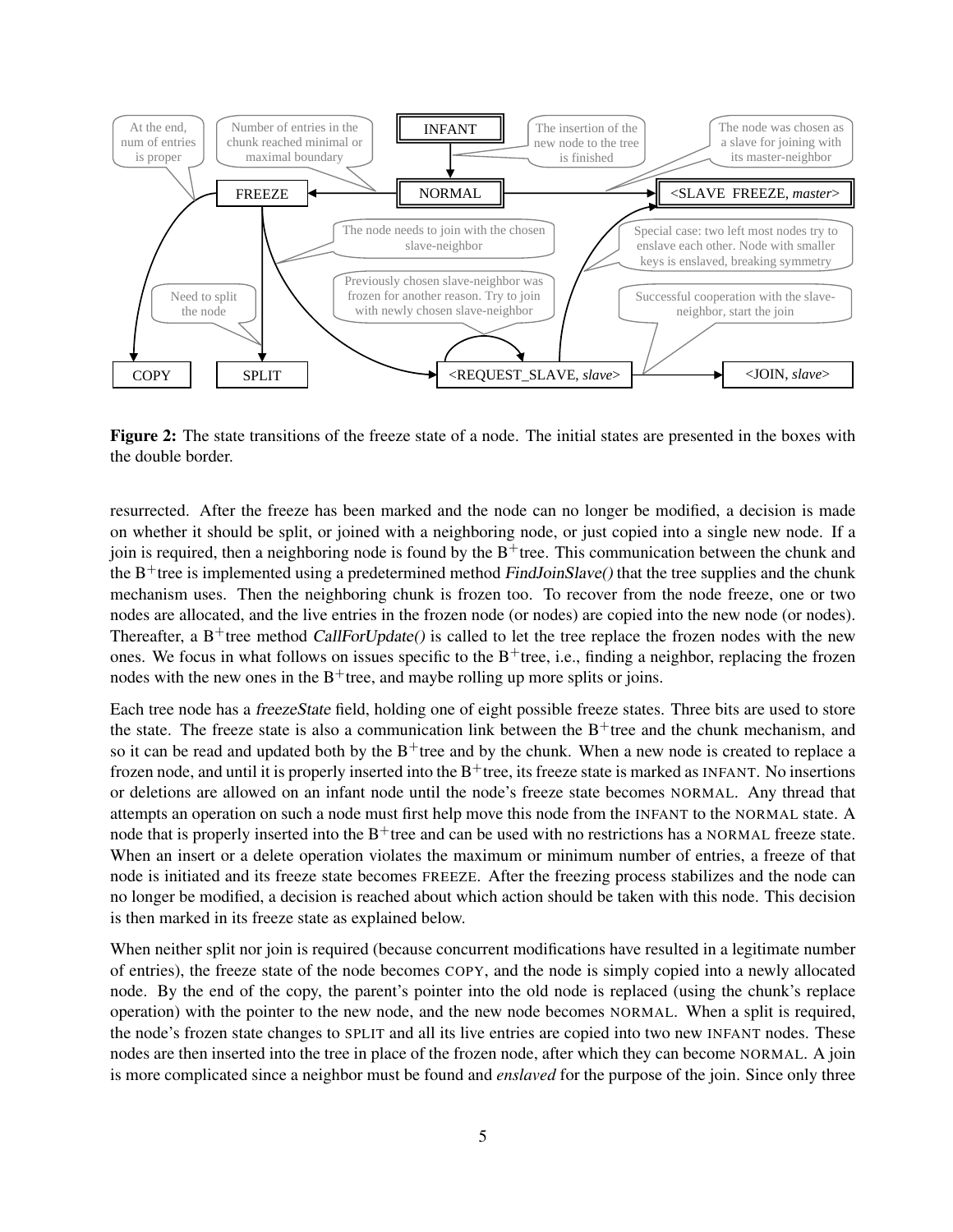bits are required to store the freeze state, we can use the freeze state to also store a pointer to a join buddy and modify the state and the pointer together atomically.<sup>5</sup> The join process starts by looking for a neighbor that can be enslaved for the join and then the freeze state of the join initiator is changed into REQUEST SLAVE together with a pointer to a potential join buddy in the *joinBuddy* word. Thus, the freeze state is actually modified into a pair <REQUEST SLAVE, *slave*>. At the enslaved node, its state is then modified from NORMAL into the pair <SLAVE FREEZE, *master*>, where *master* is a pointer to the node that initiated the join. (Upon failure, we try to resolve the contention and try again.) When the connection between the join initiator (the master) and the join slave is finalized, the freeze state of the master is modified into <JOIN, *slave*>, where *slave* points to the determined join buddy node. The node that is typically chosen for a join is the immediate left sibling of the current node, except for the leftmost node, which chooses its immediate right sibling for the join. A special boundary condition appears when the two leftmost children of a node try to enslave each other. In order to break the symmetry in this case, we take special care to identify this situation and then choose the leftmost sibling among the two to be the slave. Figure 2 presents the state transition diagram for the *freezeState* field.

# 4 Balancing the  $B^+$  tree

The basic methods for the tree operations have been discussed in Section 2.4. We now give a high-level description of how to balance the tree following a split or a join of a node, and discuss the interface between the chunk mechanism and the tree operations. As we said, upon a violation of the node size constraints, the chunk mechanism first freezes the node to prevent it from being modified and decides on the rebalancing action (split, join, or copy). In case of a join, the chunk mechanism invokes the  $B<sup>+</sup>$ tree method FindJoinSlave(), which finds such a join buddy. Later, the chunk mechanism creates new node(s) and copies the relevant information into them. When this part is completed, the chunk calls  $B^+$ tree method *CallForUpdate()*. This method lets the B<sup>+</sup>tree algorithm replace the frozen node (or nodes) with the newly created node (or nodes) in the tree. The CallForUpdate() method actually redirects the calls according to whether a split, a copy, or a join occurred. Let us examine each of these cases. The pseudo-code for *CallForUpdate*() is presented in Appendix D.

Before diving into the details, note that in general, upon creation of a node due to a split, a join, or a copy, the new node's freeze state is initiated to INFANT, its root flag is initiated to FALSE, its height value is copied from the original node's height value, and its counter is initiated to the exact number of entries copied into it. Also, the creator pointer of a new node is initiated to point to the old node, initiated the split, join, or copy operation.

### 4.1 Node Split

After the chunk mechanism executes a split, the original node  $N$  is frozen, and  $N$ 's new field points to the new node  $N_1$  holding the lower half of the keys from the old node N. The field  $N_1$ .nextNew points to the second new node  $N_2$  holding the higher half of the keys from the old node N. The two new nodes' freeze states are initiated to INFANT so that no updates can occur on these nodes until they are inserted into the tree. Given that the chunk split already completed, the CallForUpdate() method invokes the InsertSplitNodes() method, algorithm of which we describe below. The code with all the details is provided in Appendix C (Algorithm 4).

Replacing split node  $N$  starts by searching for its parent  $P$  in the tree. If the parent cannot be found, then the input node is no longer in the tree. This happens if the new node  $N_1$  was properly inserted by some other thread, and the node  $N$  was disconnected in the process. In this case, the splitting process continues with inserting  $N_2$ . Otherwise, and having found the parent, we modify it to point to the new node  $N_1$ . This is done by inserting a new entry to  $P$ . The new entry contains the maximal key from  $N_1$  as key and the pointer to

 $5$ An 8-alignment of a node can be assumed in modern systems and the three redundant least-significant bits can hold the freeze state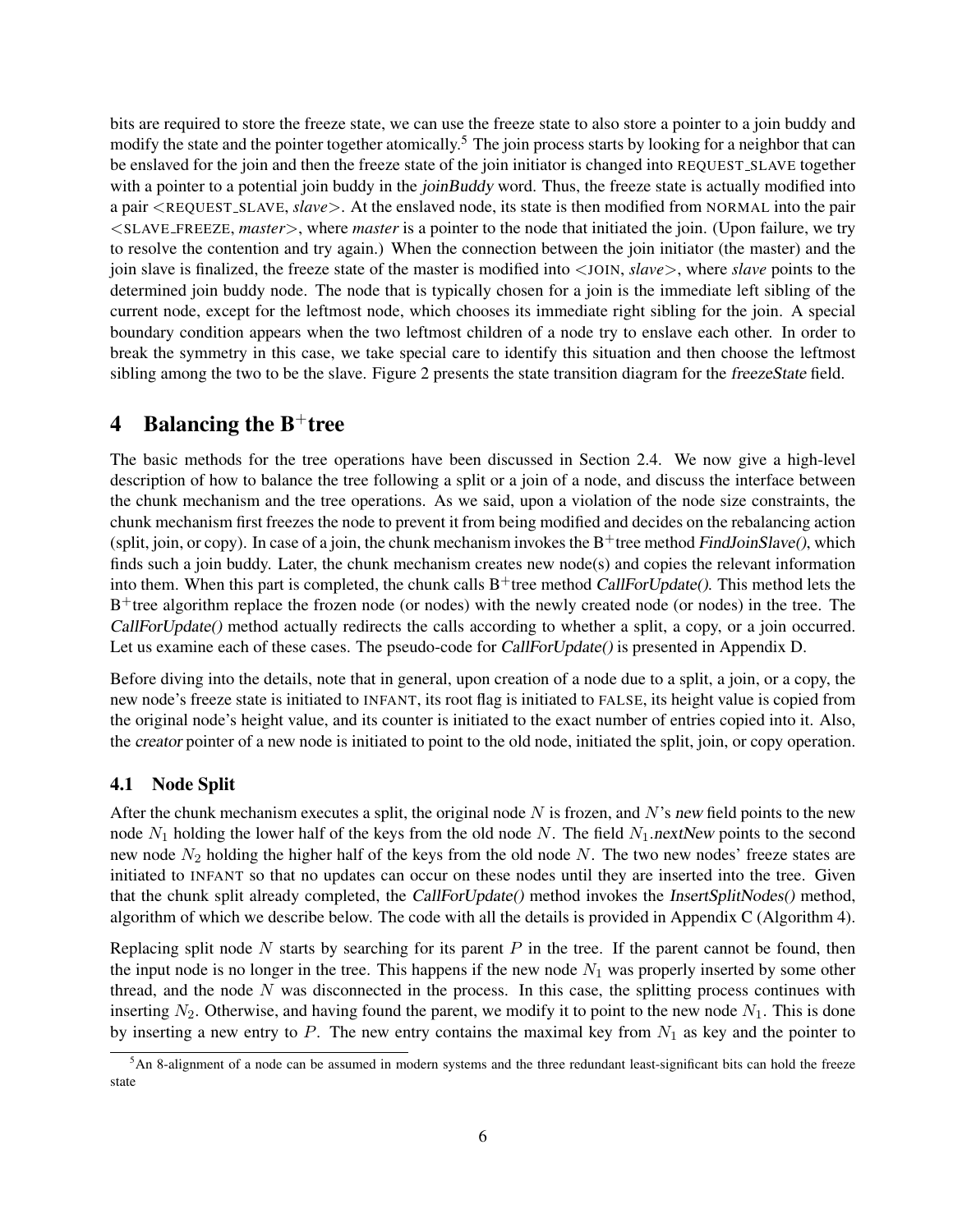$N_1$  as data. If the insert fails, it means that someone else has inserted this entry to the chunk and it is fine to continue. Therefore, we do not check if the insert succeeded. Note the possibility that the parent's chunk insert will create a split in the parent, which will recursively cause a split and roll it up the tree.

After the first new node is in place, we replace the pointer in the parent node, that points to the frozen node  $N$ , with the pointer to the second new node  $N_2$ . Again, this can only fail if another thread has done this earlier. In order to replace the pointer on the correct parent, we search for the parent (in the tree) of the split node once again. The second parent search may yield a different parent if the original parent was concurrently split or joined. After making the parent point to the two new nodes  $N_1$  and  $N_2$ , it remains to set their state to NORMAL and return. The splitting process is completed.

If the original node N was determined to be the root, then a new root R with two new children  $N_1$  and  $N_2$  is created. Next, the B<sup>+</sup>tree's root pointer is swapped from pointing to N to point to R. The details of the root's split code are relegated to Appendix E.1.

#### 4.2 Nodes Join

**Establishing master-slave relationship:** We assume that the join is initiated by a sparse node  $N$ , denoted *master*. The chunk mechanism has frozen the node N and it has determined that this node has too few entries. To complete the join, the chunk lets the  $B<sup>+</sup>$ tree find the *slave*. The  $B<sup>+</sup>$ tree establishes a master-slave relationship and later the chunk mechanism joins the entries of both nodes. The  $B^{+}$ tree's FindJoinSlave() method is responsible for establishing master-slave relationship and returns the slave for the given master. Its code is presented in Algorithm 5 in Appendix C.2. The master-slave relationship establishing is described below.

The search for the neighboring node starts by finding the master's parent node  $P$  together with the pointers to the master's and its neighbor's entries. The parent node search fails only if the node  $N$  has already been deleted from the tree, in which case a slave has already been determined and this step is completed. Otherwise, the parent and a potential slave node  $M$  were found. The left-side neighbor is returned for all nodes except the left-most node, for which a right-side neighbor is returned. In order to establish the relationship, we first change N's freeze state from  $\leq$ FREEZE, NULL $>$  to  $\leq$ REQUEST\_SLAVE, M $>$ . This CAS operation may fail if  $N$ 's freeze state has been already promoted to JOIN, in which case  $N$ 's final slave has already been set. This CAS operation may also fail if another slave was already chosen due to delay of this CAS command. In this case, we just use that slave.

After finding a potential slave, we attempt to set its freeze state to  $\leq$ SLAVE FREEZE,  $N$  and freeze it. For this purpose the SetSlave() method is invoked from the FindJoinSlave() method. The SetSlave() method's code and details are presented in Algorithm 6 in Appendix C.2. The SetSlave() method's algorithm is described in the next paragraph. After succeeding in setting the slave's freeze state, we change the master's state from  $\langle$ REQUEST\_SLAVE,  $M$   $>$  to  $\langle$  JOIN,  $M$   $>$ , to enable the actual join attempts.

In order to enslave the slave  $M$ , we first attempt to CAS  $M$ 's freeze state from  $\leq N$ ORMAL, NULL $>$  to  $\leq$ SLAVE FREEZE,  $N$ >. After the CAS of the freeze state in the slave is successful, slave is frozen and we may proceed with the join. But M's freeze state isn't necessarily NORMAL: if it is not, then M is either still an infant or it is already frozen for some other reason. In the first case, we help  $M$  to become NORMAL and retry to set its freeze state. In the second case, we help to complete  $M$ 's freeze. After the freeze on  $M$  is complete,  $M$  is frozen forever and is not suitable to serve as a slave. Therefore,  $M$ 's enslaving has failed and the process of finding another slave must be repeated. A special case occurs when the potential slave  $M$  has a master freeze state as well and is concurrently attempting to enslave  $N$  for a join. This case can only happen with the two leftmost nodes and if we do not give it special care, an infinite run may result, in which each of the two nodes repeatedly tries to enslave the other. In order to break the symmetry, we check explicitly for this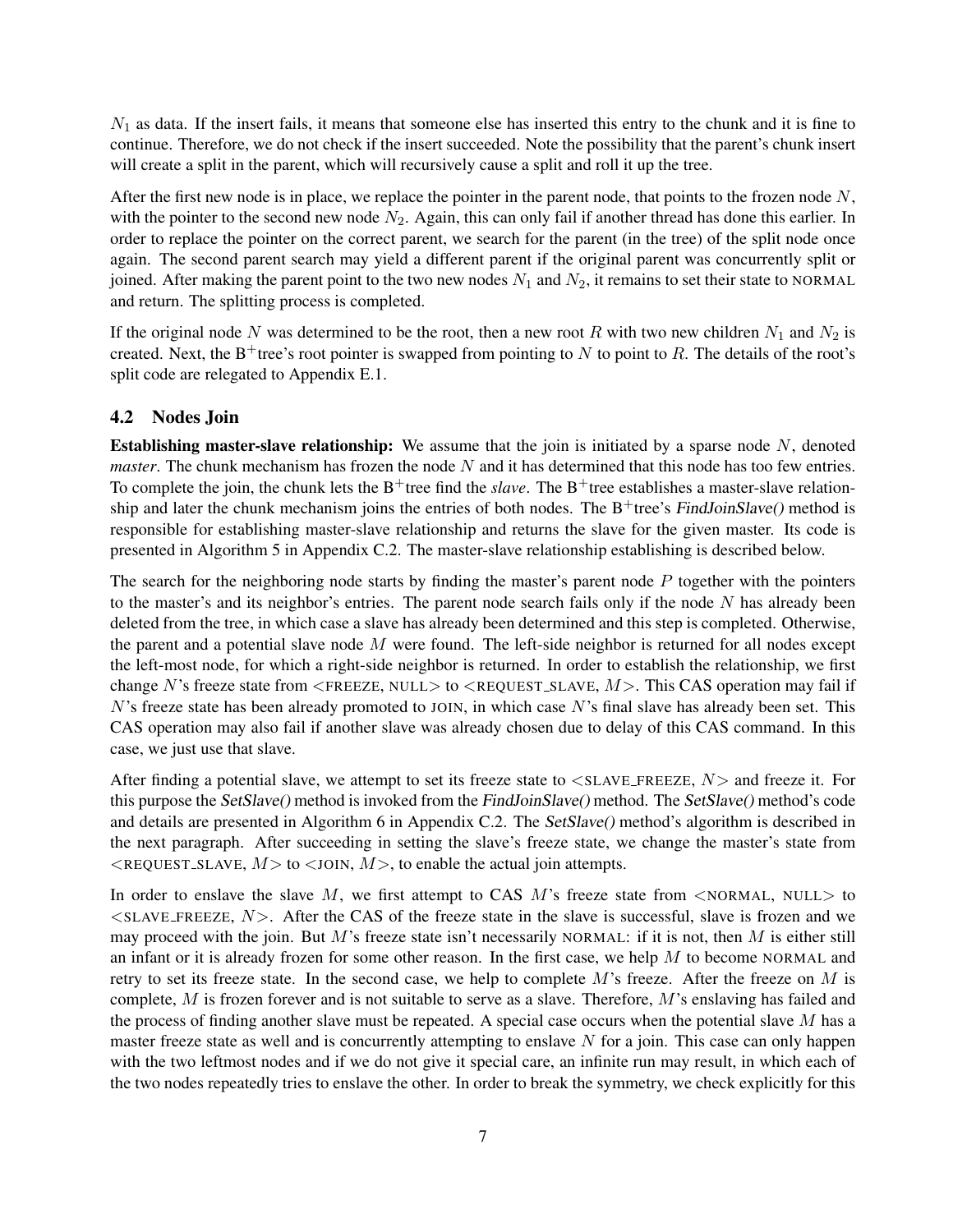case, and let the leftmost node among the two give up and become the slave, with a SLAVE FREEZE state and a pointer to its master (which was originally meant to be enslaved for it). Finally, we finish M's enslaving by freezing M. After the freezing of the slave M is done, we continue with the join.

**Merge:** If the number of entries on the master and the slave is less than  $d$ , chunk mechanism creates a new single chunk to replace the master and the slave. We denote this operation *merge*. In this situation, the InsertMergeNode() method is called (via CallForUpdate()) by the chunk mechanism in order to insert the new node into the tree. At this point, a master-slave relationship has been established, both  $M$  and  $N$  have been frozen, and a new node  $N_1$  has been created with the keys of both M and N merged. The code with all the details for the merge is presented in Algorithm 7 in Appendix C.2.

The merge starts by checking which of the original nodes (master  $N$  or slave  $M$ ) has higher keys. We denote this node by  $N_{high}$  and the other node by  $N_{low}$ . Next, we look for  $N_{high}$ 's parent. If the parent is not found, then  $N_{high}$  must have already been deleted and we need to handle the node with the lower keys,  $N_{low}$ . Otherwise, we replace the parent's pointer to  $N_{hiah}$ , with a pointer to the new node  $N_1$ . Next, we handle the pointer to  $N_{low}$  at the parent by attempting to delete it. Finally, we turn the new node's freeze state to normal.

Special care is given to the root. We would like to avoid having a root with a single descendant, and that might happen when the two last descendants of a root are merged. In this case, we make the new merged node become the new root. (See the MergeRoot() method in Appendix E.2.)

Borrow: If the keys of two join nodes cannot fit a single node, they are copied into two new nodes. This operation is called *borrow*. The code and all the details for the borrow process is presented in Algorithm 8 in Appendix C.3. Recall that in the borrow case four nodes are involved: the master  $N$ , the slave  $M$ , the new node with the lower keys  $N_1$  and the new node with the higher keys  $N_2$ . As in merge case, we start by finding the high and low keys' nodes,  $N_{high}$  and  $N_{low}$ , among the master and the slave.

We then take the following steps: (1) Insert a reference to  $N_1$  to the parent node (with the maximal key on the  $N_1$  as the key); (2) Change the parent entry pointing to  $N_{high}$  to point to  $N_2$ ; (3) Delete the parent entry pointing to  $N_{low}$ .

#### 4.3 Two Invariants

We mention two correctness invariants that may expose some of the correctness arguments behind the algorithm and help the reader understand the course of the algorithm.

Keys duplication. During the balancing operations described above, we sometimes make duplicates of keys appear in the tree, but at no time will a key appear to be absent. For example, after the first new node is inserted to the parent as part of the split, there are keys that reside simultaneously in two different nodes: all keys in the first new node are also still available in the old split node, which is still in the tree. Similarly, as part of the merge, when an old frozen node with higher keys is replaced with the new node, there are keys that appear twice: all keys in the old frozen node with lower keys now also appear in the new node. Recall that a search in our  $B^{+}$ tree is allowed to navigate through the tree and return the result, based on the data found on the frozen node.

This does not foil searches in the tree. Old searches may access keys in the old frozen node(s), but new searches can only access the new infant node(s). Furthermore, none of these nodes can be modified until the rebalance process terminates. The new node is an infant, which temporarily precludes modifications, and the old node is frozen, which precludes modifications permanently.

We should also note that the tree doesn't grow too big because of duplication. An invariant that we keep is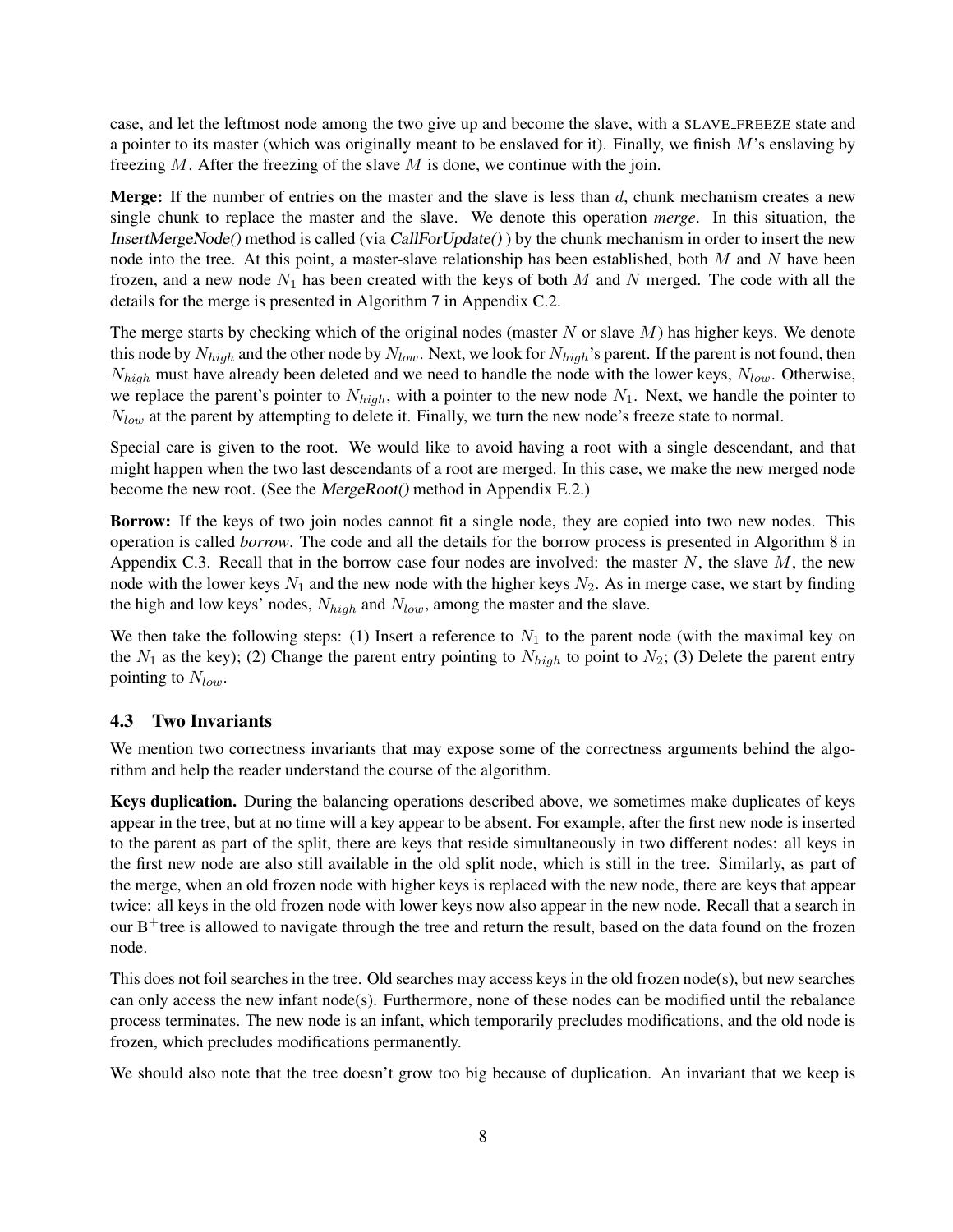that there can only be two copies of a key in the tree. Thus, even though we may increase the size of the tree during the balancing, the increase will be at most by a factor of two. The factor-two increase is theoretical. In practice, the increase in the tree size is negligible. More about correctness and progress guaranties can be found in Appendix G.

**Master-slave bond.** We take special care to guarantee that the master and the slave keep the same parent up to the end of their join. Initially, the master and the slave are children of the same node  $P$ . However, there is always the chance that the parent node  $P$  is split so that these two children nodes do not have a single common parent anymore. This can subsequently lead the algorithm to make the tree structure inconsistent. Therefore, we enforce an invariant that the master and slave nodes must remain on the same parent. Namely, we do not allow the parent entries that point to a master and to its slave be separated into different nodes due to a parent's split or borrow, until new nodes replace the frozen master and slave. To this end, we take special care when the values of a frozen parent are divided into two new parents, and make sure that two such entries reside on a single new parent. Ensuring this variant is executed both on the parent splitting algorithm as well as on the children joining algorithm. First, at the parent side we check whether the descendants form a master and a slave and if they do, they are not placed on different new nodes. But the descendants may later enter a master and slave relationship, after this check was executed. Therefore, on the descendants' side, after declaring the intent of a master to enslave its neighbor (setting the master's state to REQUEST SLAVE), we check that the master's parent is not in a frozen state. If it is, we help the parent to recover before continuing the descendants' join. This ensures that the parent split (or borrow) does not occur obliviously and concurrently with its descendants' join (or borrow).

### 4.4 Extensions to the Chunk Mechanism

The chunk interface requires some minor modifications over  $[3]$  to properly serve the B<sup>+</sup>tree construction in this paper. Probably the most crucial modification arises from the need to deal with an ABA problem that arises during insertions and deletions of entries to the chunk of an internal node in the tree. The concern is that an insert or a delete may succeed twice due to a helper thread that remains idle for a while. Consider, for example, a merge and a subsequent delete of an entry at the parent node. Suppose that one thread executes the delete, but a second thread attempts this delete later, after the same key (with a different descendant) has been entered to the parent again. Thus, a delete should only succeed when the entry still points to the frozen node. As for inserts, we need to avoid reentering a pointer to a child node that has actually been frozen and deleted while the updating thread was stalled. To solve such problems, we add versioning to the nextEntry word in the chunk's linked-list. This eliminates the ABA problem, as a delayed CAS will fail and make us recheck the node that we attempt to insert or delete and discover that it has already been frozen. The extensions to the chunk mechanism are described and discussed in Appendix F.

### 5 Implementation and Results

We have implemented the lock-free B<sup>+</sup>tree presented in this paper as well as the lock-based B<sup>+</sup>tree of [16] in the C programming language. The lock-free design in this paper can be optimized in many ways. However, we have implemented it as is with no further optimizations. The operations of the lock-based  $B^{+}$ tree progress in a top-down direction. During the descent through the tree, *lock-coupling* [1] is employed, i.e., a child is locked before its parent is unlocked. Exclusive locks on the nodes are used for insert and delete operations, and shared locks are used for search operations. Deadlock-freedom is guaranteed by a proactive approach to rebalancing that splits full nodes or join sparse ones, while going down the path to the leaves.

We ran the experiments on the SUN FIRE machine with an UltraSPARC T1 8-core processor, each core running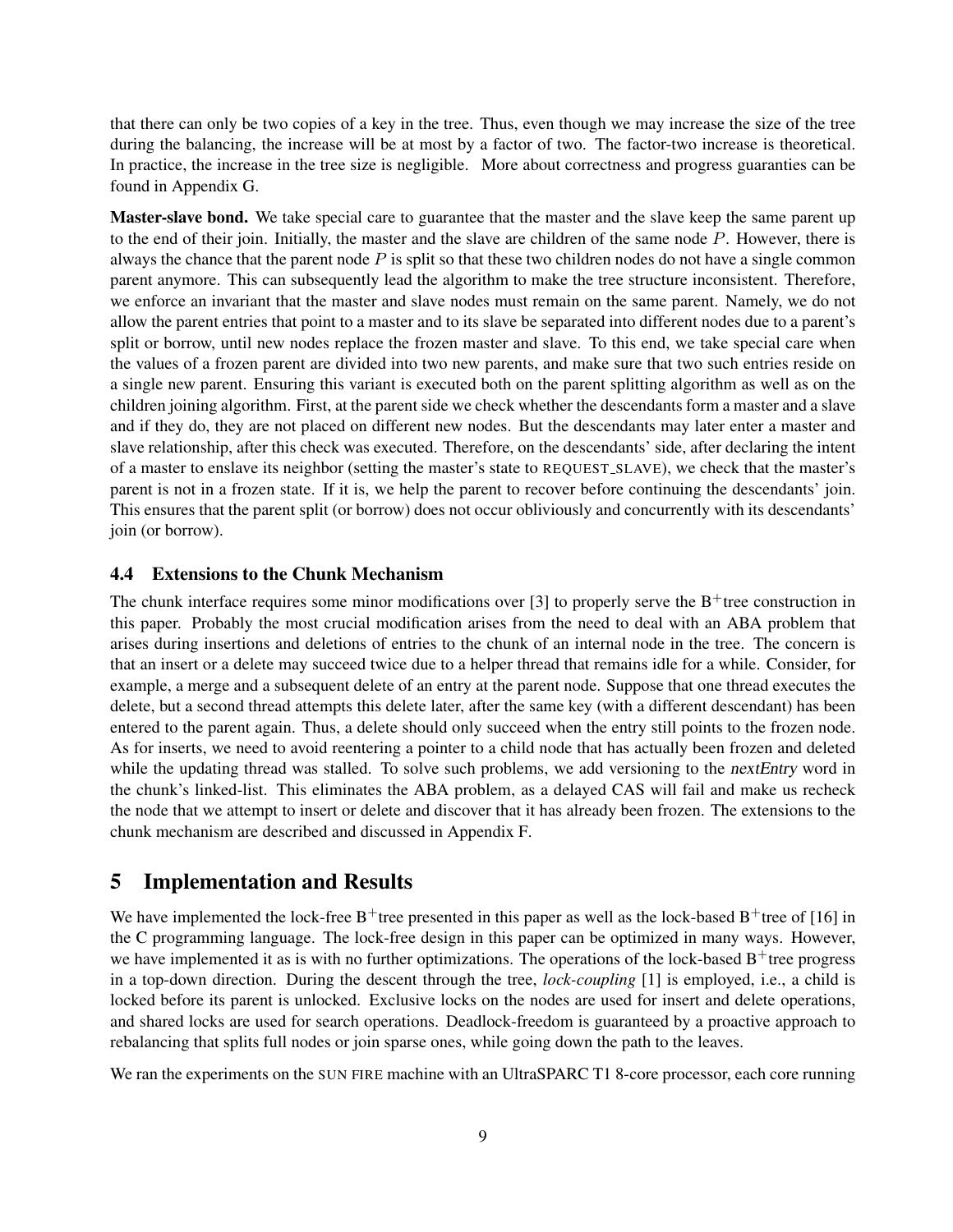

Figure 3: The empirical results.

4 hyper-threads, running Solaris 10. Overall, the eight cores, with quad hyper-threading simulates the concurrent execution of 32 threads. In both implementations the size of a  $B<sup>+</sup>$  tree node was set to the machine's virtual page size, i.e., 8KB. In each test we start with a tree with N random keys in the range  $[0, 2^{18}]$  already inserted to it, and during the test, we apply N operations on it. If the test runs  $T$  threads, then each executes  $N/T$  operations. The parameter N was varied among  $10^4$ ,  $10^5$  and  $10^6$ . The operations consisted of insertions, deletions and searches in parallel, out of which 20% were insertions, 20% were deletions, and the remaining 60% were searches. All the threads start simultaneously at the beginning and we measure the time it takes to complete all operations by all threads.

The left graph of Figure 3 depicts the ratio between the time it took to complete the runs on the lock-free implementation as compared to the lock-based implementation. A result higher than 1 means that the lock-free implementation is slower. Clearly, the lock-free implementation outperforms the lock-based implementation when contention is not low. Note that contention increases as the tree gets smaller and as the number of threads increases. Also, the results show that the average cost of an operation increases as the tree gets larger, because rebalancing may ascend to higher levels. Such costs are heavier for the lock-free tree, but this overhead is offset by lock-freedom efficiency when contention kicks in. The right graph of Figure 3 depicts the speedup, which clearly shows that the lock-free algorithm is more scalable.

The weaker performance of the lock-free tree for low contention can be ameliorated by simple optimizations. For example, during the split, each thread helping the split copies the entries from the old node to a newly created private node and only one of these new nodes eventually replaces the old node and joins the tree. While threads can cooperate to perform copying, we decided to avoid it in this version because it complicates the design.

# 6 Conclusion

We presented a lock-free dynamic  $B^+$ tree, which builds on CAS synchronization. The construction is composed of a chunk mechanism that provides the low-level node implementation, including splitting and joining a node, and then a higher level mechanism which handles the operations at the tree level. The two mechanisms and their interface are lock-free. To the best of our knowledge, this is the first design of a lock-free balanced search tree for a general platform. Results indicate better handling of contention and higher scalability when compared to the lock-based version of the  $B<sup>+</sup>$ tree. We have also proven the correctness (with respect to linearizability) of the algorithm and its and lock-freedom property.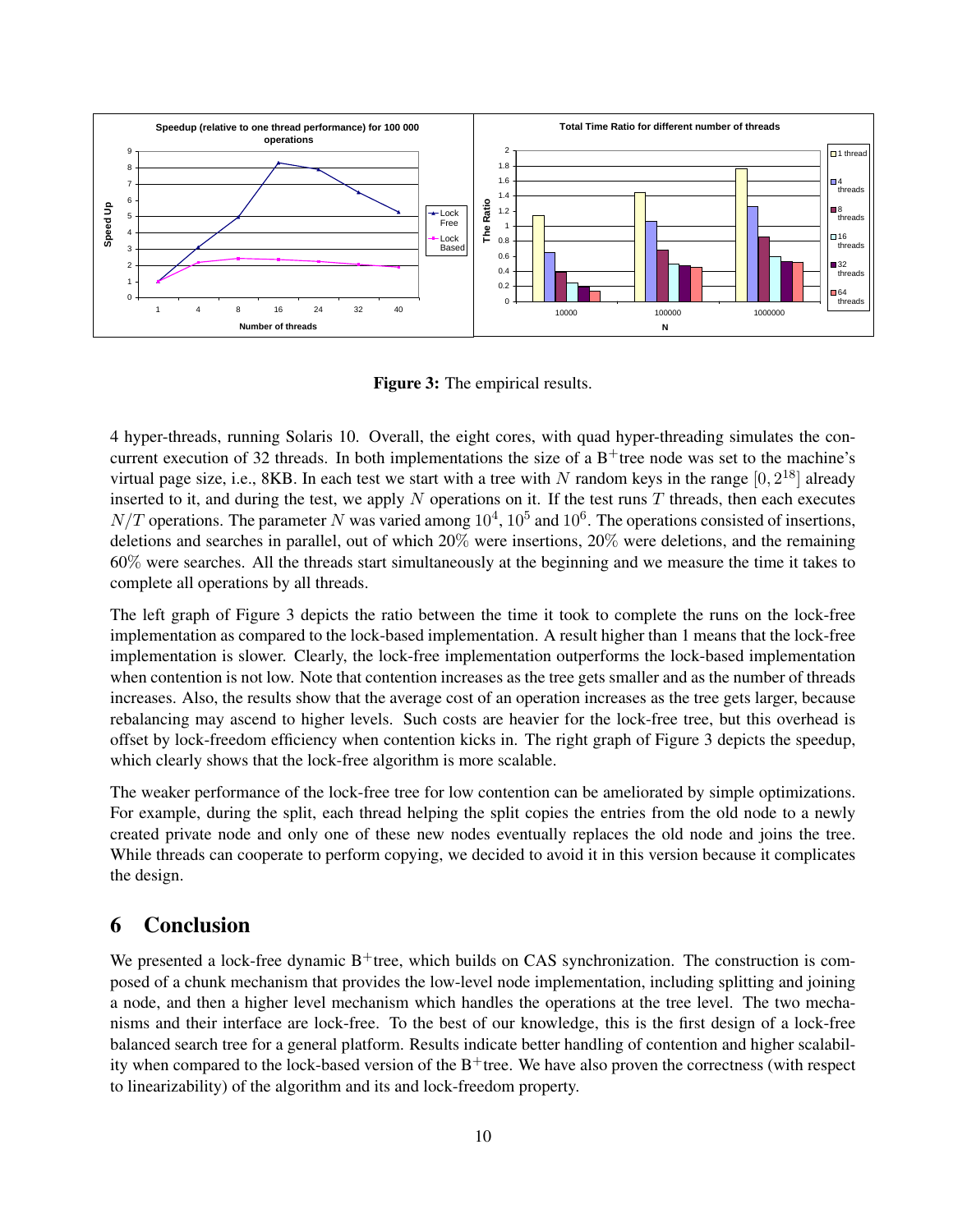# References

- [1] R. Bayer and M. Schkolnick, *Concurrency of Operations on B-trees*, Acta Informatica 9, 121. 1977.
- [2] M. A. Bender, J. T. Fineman, S. Gilbert and B. C. Kuszmaul, *Concurrent Cache-Oblivious B-trees*, In Proceedings of the 17th ACM Symposium on Parallel Algorithms and Architectures, 2005
- [3] A. Braginsky and E. Petrank, *Lock-Free Linked Lists with Improved Locality*, Proc. 12th Int. Conf. on Distributed Computing and Networking (ICDCN), 2011
- [4] S. Chen, P. B. Gibbons, T. C. Mowry, G. Valentin, *Fractal Prefetching B+-Trees: Optimizing Both Cache and Disk Performance*, In Proceedings of the 2002 ACM SIGMOD International Conference (2002) 157-168
- [5] D. Comer, *The Ubiquitous B-tree*, ACM Computing Surverys, 11(2), 1979
- [6] F. Ellen, P. Fatourou, E. Ruppert, and F. van Breugel, *Non-blocking Binary Search Tree*, In Proceedings of the 29th Annual Symposium on Principles of Distributed Computing, 2010
- [7] K. Fraser, *Practical Lock-Freedom* , Technical Report UCAM-CL-TR-579, University of Cambridge, Computer Laboratory, Feb. 2004
- [8] T. L. Harris, *A Pragmatic Implementation of Non-Blocking Linked-Lists*, DISC 2001
- [9] M. Herlihy and N. Shavit, *"The Art of Multiprocessor Programming"* Morgan Kaufman 2008
- [10] M. Herlihy, J. Wing, *Linearizability: a correctness condition for concurrent objects*, Trans. on Prog. Lang. and Syst. 1990
- [11] M. Herlihy, *Wait-free synchronization*, ACM Transactions on Programming Languages and Systems, 13(1):124149, January 1991
- [12] M. M. Michael, *Safe Memory Reclamation for Dynamic Lock-Free Objects using Atomic Reads and Writes*, In Proceedings of the 21st Annual Symposium on Principles of Distributed Computing, 2002
- [13] M. M. Michael, *Hazard Pointers: Safe Memory Reclamation for Lock-Free Objects*, IEEE Transactions on Parallel and Distributed Systems, 15(6):491504, June 2004.
- [14] E. Petrank, M. Musuvathi, and B. Steensgaard, *Progress Guarantee for Parallel Programs via Bounded Lock-Freedom*, In PLDI'09, 144-154, 2009
- [15] J. Rao and K. A. Ross, *Cache Conscious Indexing for Decision-Support in Main Memory*, In Proceedings of the 25th VLDB Conference, 1999.
- [16] O. Rodeh, *B-trees, Shadowing, and Clones*, ACM Transactions on Storage Journal, 2008.
- [17] IBM *System/370 Extended Architecture, Principles of Operation*, 1983. IBM Publication No. SA22-7085.
- [18] R. K. Treiber, *Systems Programming: Coping with Parallelism*, Research report RJ 5118, IBM Almaden Research Center, 1986.
- [19] J. D. Valois, *Lock-free Linked Lists using Compare-and-Swap*, In Proceedings of the 14th ACM Symposium on Principles of Distributed Computing, pages 214-222, 1995.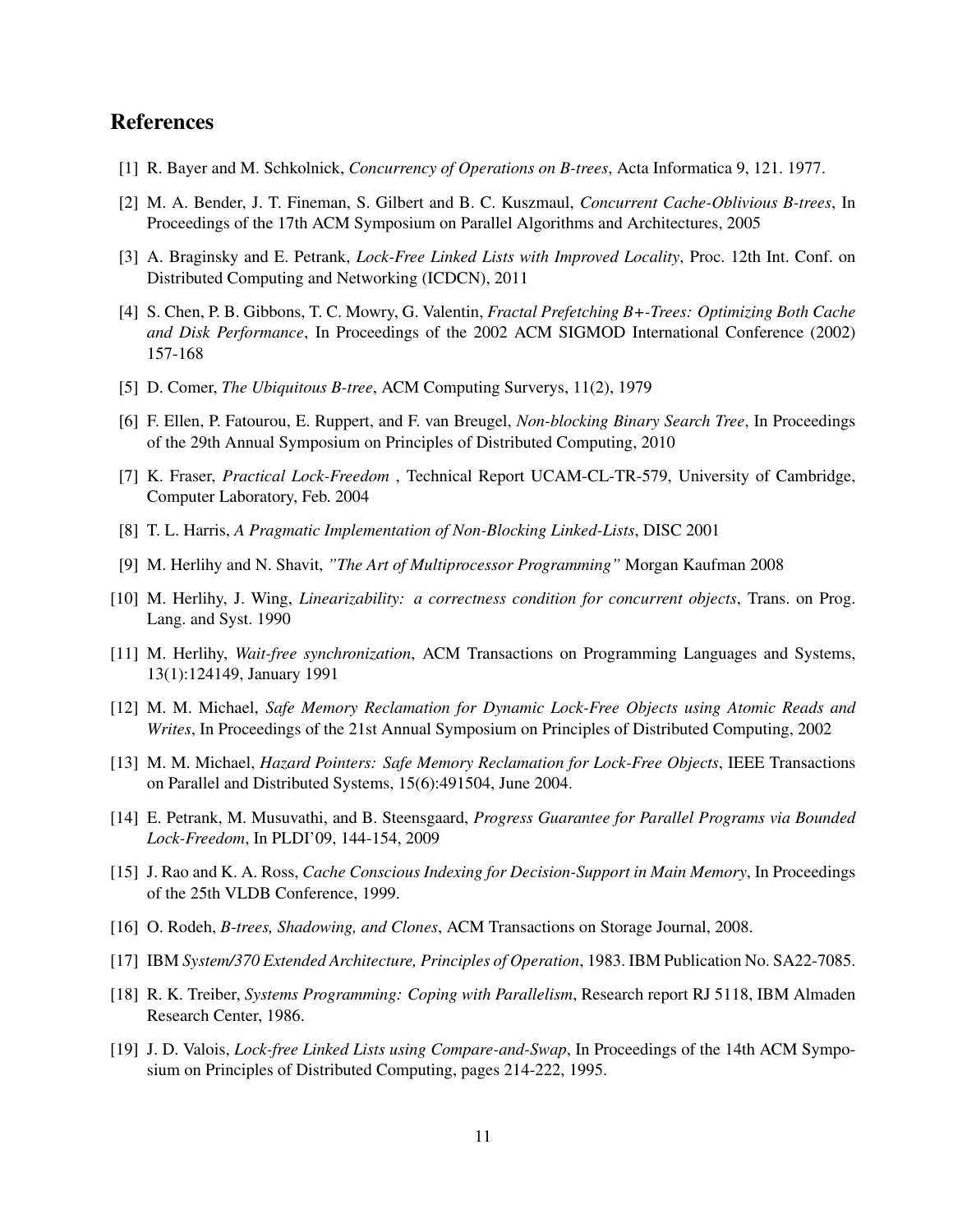# A Linearization Points

When designing a concurrent data structure, it is important to spell out the linearization points for the different operations. This is done in this section. The  $B<sup>+</sup>$  tree methods all have a similar pattern of operation: they traverse the  $B<sup>+</sup>$ tree to find the relevant leaf node, and then call the appropriate chunking methods on the leaf's chunk. Thus the linearization points of the  $B<sup>+</sup>$ tree are typically based on the linearization points defined for the chunk in [3].

Search linearization point: The linearization point of the search operation is exactly the linearization point of the leaf's chunk search, as in [3]. In particular, if the leaf is not frozen, then the linearization point follows that of the underlying linked-list in the leaf's chunk, and if the leaf is frozen then the linearization point is set to be the point in which the chunk became frozen. As the freezing mechanism is not instantaneous, we need to define a point in the freezing process more accurately for the linearization point. We follow [3] and set the linearization point to be the point in the freeze process by which all the frozen bits have been set and also the internal list of the freezing node has been stabilized. Define this point as the *freezing point*. The freezing process of a chunk is explained in Section F and more thoroughly in [3]. Formally, consider the linearization point of the search of the linked-list that is inside the chunk of the leaf (as defined by Harris [8]). If the chunk's linked-list search linearization point occurs before the freezing point, then that is also the linearization point of the overall tree search. If the chunk's linked-list linearization point happens after the freezing point, then we define the overall tree search linearization point to be the later point between the freezing point and the point in which the search started. The latter maximum makes sure that the linearization point happens during the execution of the search.

Justifying this choice for non-frozen node is straightforward. As for frozen nodes, we note that the frozen node may be replaced with a new node during the search execution and various actions may be applied on the new node. But at the freezing point, we know that the values of the frozen node exist only in the frozen node and are properly represented by the view of the frozen node.

The delicate case is when the search starts after the freezing point and still gets to the frozen leaf and completes the search there. In this case, since the search ends up in this leaf, we know that a new node that replaces this leaf (following the end of the freeze) has not yet been modified while the search traversed the tree, because the rebalancing operation has not yet terminated at that point. Therefore the new node has definitely not been modified when the search started, and the frozen values represent correctly the state of the tree at that point in time.

Insert and delete linearization points: Unlike the analysis of the search operation, frozen nodes are not hazardous for the insert's and delete's initial tree traversing. If an insert or delete arrive at a frozen leaf, than the InsertToChunk() or the DeleteInChunk() methods will redirect the operation (after helping the frozen node) to a non-frozen leaf node. Intuitively, the insert operation is assumed to be finished when a leaf including the new key is reachable from the root via data pointers. Similarly, the delete operation is assumed to be finished when a leaf excluding an old key is reachable from the root via data pointers. In a worst-case, this may require more than just handling a freeze.

There are three cases possible here. First, if the insert or delete operation doesn't cause a rebalancing activity (split, merge, borrow, or copy), than the linearization point is simply determined to be the leaf's chunk linearization point. Second, if a rebalancing (by freezing) occurs and if the thread performing the insert or delete operation has its operation executed in the node that replaces the frozen node, then the linearization point of the operation becomes the linearization point of the insert operation of the new node to the parent of the frozen node (replacing the frozen node with the new one). Note that this definition may be recursive if the parent requires rebalancing for the insertion. The third case is when the result of this operation is not reflected in the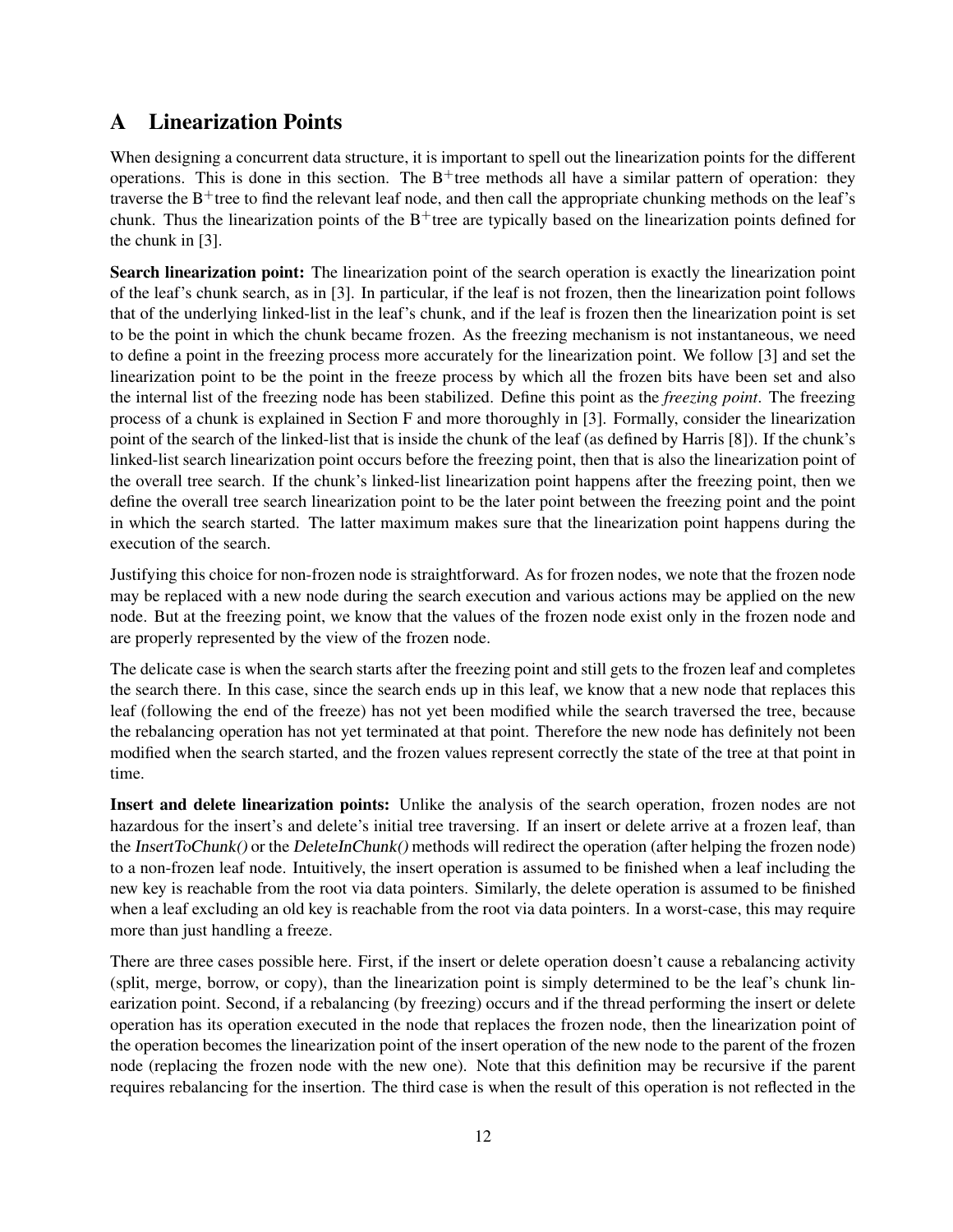| <b>Algorithm 1</b> Finding the relevant leaf node given a key.                   |                                                      |
|----------------------------------------------------------------------------------|------------------------------------------------------|
| Node* FindLeaf (key) $\{$                                                        |                                                      |
| 1: $node = three \rightarrow root$ ;                                             |                                                      |
| 2: while (node $\rightarrow$ height != 0) {                                      | // Current node is not leaf                          |
| Find( $&$ (node $\rightarrow$ chunk), key); node = cur $\rightarrow$ data;<br>3: | // entry's data field is a pointer to the child node |
| $4: \}$                                                                          |                                                      |
| 5: return node;                                                                  | $\prime\prime$ current node is leaf                  |
|                                                                                  |                                                      |

|                                                            | <b>Algorithm 2</b> Find a parent of a node, given a key located on it and a pointer to the child                             |                                                                              |
|------------------------------------------------------------|------------------------------------------------------------------------------------------------------------------------------|------------------------------------------------------------------------------|
|                                                            | Node* FindParent (key, Node* childNode, Entry** prntEnt, Entry** slaveEnt) {                                                 |                                                                              |
| 1: node = btree $\rightarrow$ root:                        |                                                                                                                              |                                                                              |
| 2: while (node $\rightarrow$ height != 0) {                |                                                                                                                              | // Current node is not leaf                                                  |
| Find $&$ (node $\rightarrow$ chunk), key);<br>3:           |                                                                                                                              |                                                                              |
| <b>if</b> (childNode == cur $\rightarrow$ data) {<br>4:    |                                                                                                                              | // Check whether we found exactly the entry that points to the child         |
| *prnt $Ent = cur;$<br>5:                                   |                                                                                                                              |                                                                              |
| <b>if</b> ( slaveEnt != NULL ) {<br>6:                     |                                                                                                                              | // Look for the child's neighbor, check if the current entry is the leftmost |
| 7:                                                         | <b>if</b> ( $prev == \& (node \rightarrow chunk \rightarrow head)$ ) *slaveEnt=next; <b>else</b> *slaveEnt=EntPtr( $prev$ ); |                                                                              |
| // end of if child neighbor was needed<br>8:               |                                                                                                                              |                                                                              |
| 9:                                                         | <b>if</b> (node $\rightarrow$ freezeState == INFANT) helpInfant(node);                                                       | // Help infant parent node                                                   |
| return node:<br>10:                                        |                                                                                                                              |                                                                              |
| // end of if child was found<br>11:                        |                                                                                                                              |                                                                              |
| $node = cur \rightarrow data;$<br>12:                      |                                                                                                                              |                                                                              |
| 13: $\frac{1}{2}$ // end of while current node is not leaf |                                                                                                                              |                                                                              |
| 14: return NULL;                                           |                                                                                                                              | // Current node is leaf, no parent found                                     |
|                                                            |                                                                                                                              |                                                                              |

node that replaces the frozen one. In this case, we again define the linearization point recursively, setting it to be the linearization point of the re-attempted operation on the new node that replaced the frozen one.

# $\mathbf{B}$  B<sup>+</sup>tree supporting methods

Before detailing the full B+ tree code in the following appendixes, we first describe in detail the supporting methods, FindLeaf() and FindParent(), which are used by other B+ tree methods. FindLeaf() finds the relevant leaf in which a given key may reside. This method is invoked by main  $B^{+}$ tree's interfaces: SearchInBtree(), InsertToBtree() and DeleteFromBtree().

The FindLeaf() method is specified in Algorithm 1. Note that this search never fails, because each key may only belong to one leaf of the tree, depending on the keys and pointers in the internal nodes. An appropriate leaf can always be returned, even if the key does not exist in it. The procedure starts from the root and ends when a leaf is found. At each step, it uses the Find() operation of the chunk mechanism to locate the appropriate pointer for the next descent. The Find() method of the chunk mechanism sets a global pointer *\*cur* to the entry with the minimal key value that is larger than or equal to the input key. This is exactly the entry whose pointer should be followed when descending the tree.

The second supporting method is FindParent(). When a split or a join occurs, we may need to find the parent of the current node in order to modify its pointers. Furthermore, we may need to find an adjacent node as a partner for a join, when a node becomes too sparse. The FindParent() method is presented in Algorithm 2.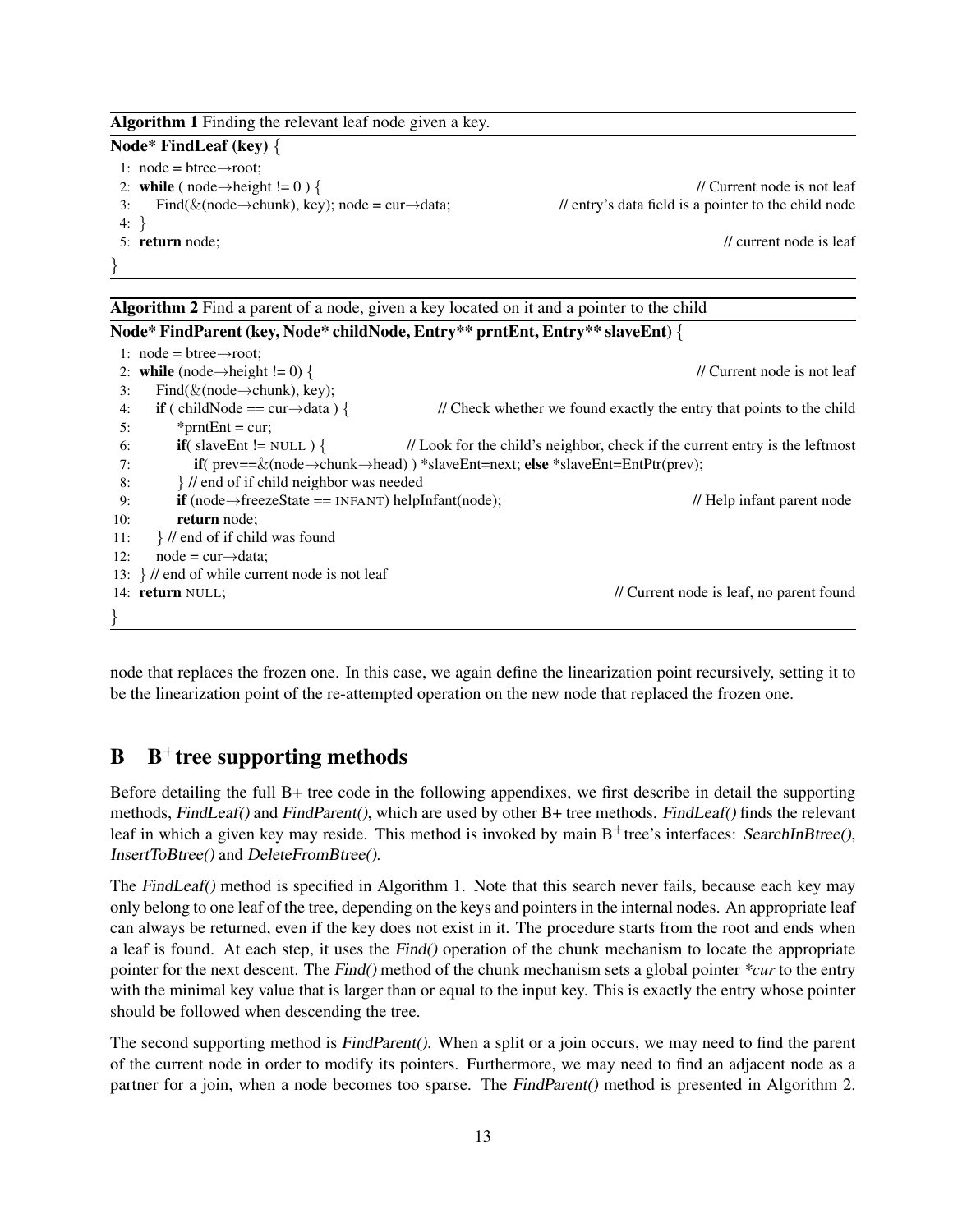| <b>Algorithm 3</b> (a) Search, Insert, and Delete – High Level Methods.      |                     |
|------------------------------------------------------------------------------|---------------------|
| (a) BOOL SearchInBtree (key, $*data$ ) {                                     |                     |
| 1: Node* node = FindLeaf(key);                                               |                     |
| 2: <b>return</b> SearchInChunk( $\&$ (node $\rightarrow$ chunk), key, data); |                     |
| ł                                                                            |                     |
| (b) BOOL InsertToBtree (key, data) $\{$                                      |                     |
| 1: Node* node = FindLeaf(key);                                               |                     |
| 2: if (node $\rightarrow$ freezeState == INFANT) helpInfant(node);           | // Help infant node |
| 3: <b>return</b> InsertToChunk( $\&$ (node $\rightarrow$ chunk), key, data); |                     |
| ł                                                                            |                     |
| (c) BOOL DeleteFromBtree (key, data) $\{$                                    |                     |
| 1: Node* node = FindLeaf(key);                                               |                     |
| 2: if (node $\rightarrow$ freezeState == INFANT) helpInfant(node);           | // Help infant node |
| 3: <b>return</b> DeleteInChunk( $\&$ (node $\rightarrow$ chunk), key);       |                     |
| ł                                                                            |                     |

It is given a pointer to the child node, but also a key that exists on the child node, which allows navigation towards the child on the tree. It either finds the parent node, or returns NULL if the child can no longer be found in the tree (i.e., it was removed from the tree before this search was completed). A leaf node cannot be a parent; therefore we return NULL if we reach a leaf. Otherwise, we stop when we find an entry in a node whose descendant is the input node. At that point we know we found the parent node. The discovered entry in the parent node is returned, using the parameter prntEnt.

FindParent() may also provide a neighbor to be enslaved for a join. FindParent() looks for this neighbor when the parameter slaveEnt is not NULL. It always returns a pointer to the left neighbor (of the child node), unless the child is the leftmost child of its parent and then it returns the right-side neighbor. Technically, due to the uses of this method, it doesn't simply return the pointer to the neighbor. Instead, it returns a pointer to the parent entry that points to the neighbor, using the parameter slaveEnt. To find this neighbor, we further exploit the method Find() of the chunk mechanism. The Find() method sets a global pointer *\*cur* to the entry with the minimal key value that is larger than or equal to the input key. But the Find() method also sets two more pointers: *\*\*prev* and *\*next*. The global (indirect) pointer \*\*prev points to the entry that precedes the entry pointed to by *\*cur* <sup>6</sup>. The entry that follows the one pointed to by *\*cur* is returned in a global pointer *\*next* (if such an entry exists). When Find() is used properly, the left neighbor of the child node will be point to from the global \*\*prev pointer initiated by Find(), unless the child node is the leftmost child, in which case prev will point to the head entry. If it does point to the header, then we just return the pointer next.

If we find a parent, we also check whether its freeze state is INFANT; if it is, we help the infant parent to become a normal node before returning it. In most cases, the FindParent() is used to find a parent and then to apply insert, delete or replace operations on its chunk. Those operations are not allowed to be done on an infant parent.

# C Code and Detailed Explanations for Split, Merge and Borrow

The code for the  $B<sup>+</sup>$ tree interfaces is presented in Algorithm 3 and was described in Section 2.4. Here we describe the code and all the details for the balancing  $B^{+}$ tree operations.

<sup>&</sup>lt;sup>6</sup>Eventually, \*\*prev pointer points to the inner field next of the entry that precedes the entry pointed to by  $*cur$ . We use  $EntPtr()$  to convert it to a normal pointer to the previous entry.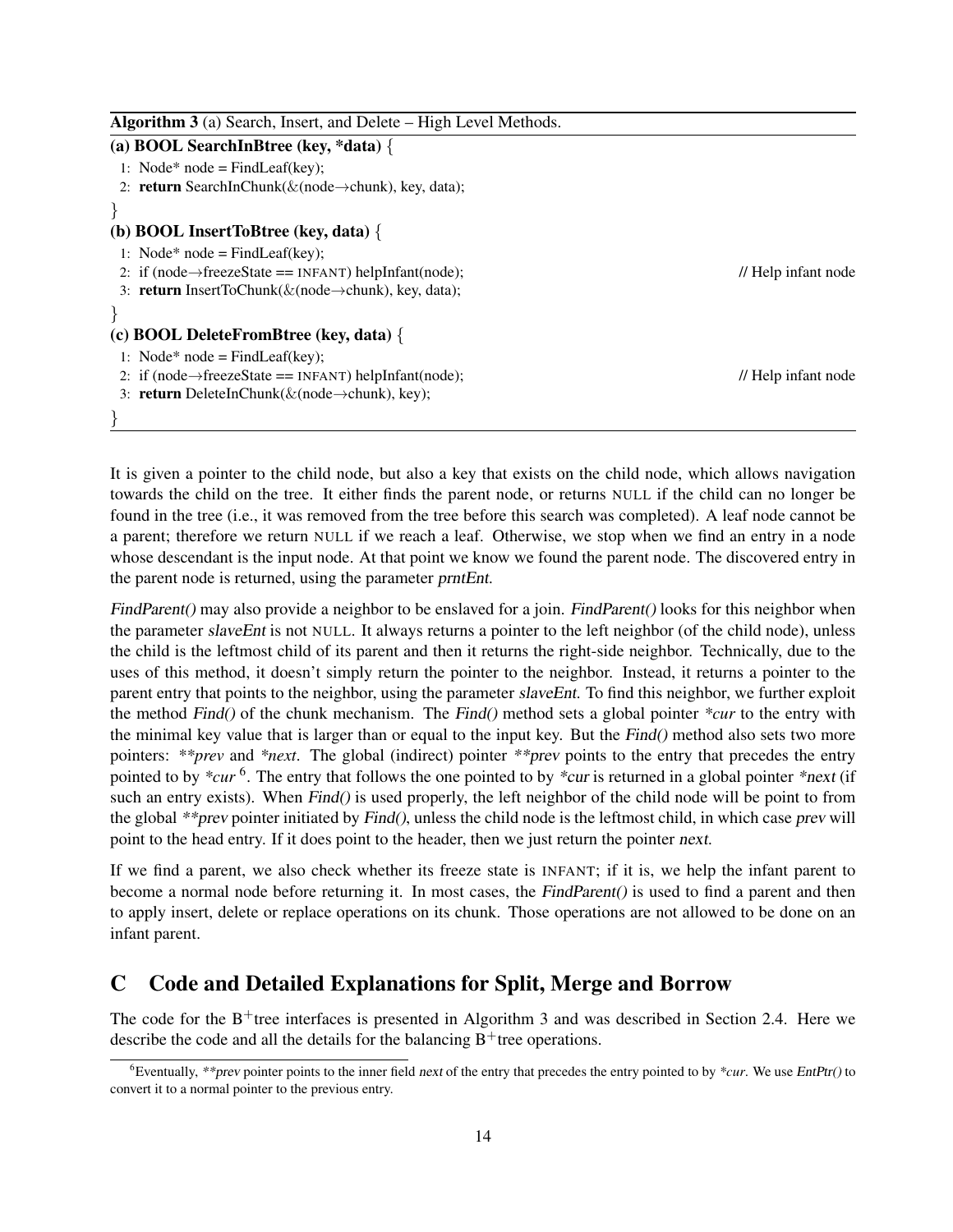Algorithm 4 The split of a non-root node void InsertSplitNodes (Node\* node, sepKey)  $\{$  // sepKey is the highest key in the low-values new node 1: Entry\* nodeEnt; // Pointer to the parent's entry pointing to the node about to be split 2: Node\*  $n1 = node \rightarrow new$ ; // Pointer to the new node that holds the lower keys 3: Node\*  $n^2 = node \rightarrow new \rightarrow new("Poinl)$  // Pointer to the new node that holds the higher keys 4: maxKey = getMaxKey(node); // Get maximal key on the given frozen node 5: **if** ((parent = FindParent(sepKey, node,  $\&$  nodeEnt, NULL)) != NULL) { 6: InsertToChunk(parent→chunk, sepKey, n1); // Can only fail if someone else completes it before we do 7: } 8: **if** ((parent = FindParent(maxKey, node, &nodeEnt, NULL)) != NULL) { 9: ReplaceInChunk(parent→chunk, nodeEnt→key, // Can only fail if someone else completes it before we do 10: combine(nodeEnt→key, node), combine(nodeEnt→key, n2)); 11: } 12: // Update the states of the new nodes from INFANT to NORMAL. 13: CAS(&(n1→<freezeState, joinBuddy>), <INFANT, NULL>, <NORMAL, NULL>); 14: CAS(&(n2→<freezeState, joinBuddy>), <INFANT, NULL>, <NORMAL, NULL>); 15: return; }

#### C.1 Node Splits

After the chunk mechanism executes a split, the original node N is frozen, and N's new field points to the new node  $N_1$ , which holds the lower half of the keys from the old node N. The field  $N_1$  nextNew points to the second new node  $N_2$ , which holds the higher half of the keys from the old node N. The two new nodes' freeze states are initiated to INFANT so that no updates can occur on these nodes until they are inserted into the tree.

The split of the root is relegated to Appendix E.1. The code for completing the split of a (non-root) node is presented in Algorithm 4. The InsertSplitNodes() method is invoked by the CallForUpdate() method. The InsertSplitNodes() method receives a pointer to the frozen node whose split needs to be completed, and the sepKey parameter. The sepKey parameter holds the middle key that "separates" the two new nodes. The sepKey key and all lower keys have been placed in the first new node  $(n1)$ , and all keys higher than sepKey have been placed in the second new node  $(n2)$ .

The split starts by searching for the parent (in the tree) of the split node, using sepKey for navigating in the tree. If the parent cannot be found, then the input node is no longer on the path for sepKey in the tree. This happens if the new node with the low level key was properly inserted by some other thread. Otherwise, and having found the parent P, we modify the parent to point to the new nodes. We want to insert a new link to the first new node (with the low level keys) into  $P$ . This is done by inserting a new entry to the parent node. If the insert fails, it means that someone else has inserted this entry to the chunk and it is fine to continue. Therefore, we do not check wether the insert succeeded.

Note that after the first new node is inserted to the parent, there are keys that reside simultaneously in two different nodes: all keys in the first new node are also still available in the old split node, which is still in the tree. This does not foil searches in the tree. Old searches may access keys in the old node, but new searches can only access the new node. Furthermore, none of these nodes can be modified until the split process terminates. The new node is infant, which temporarily precludes modifications, and the split node is frozen, which precludes modifications permanently.

After the first new node is in place, we replace the pointer in the parent node, which points to the frozen node, with the pointer to the second new node (Line 9). Again, this can only fail if another thread has done this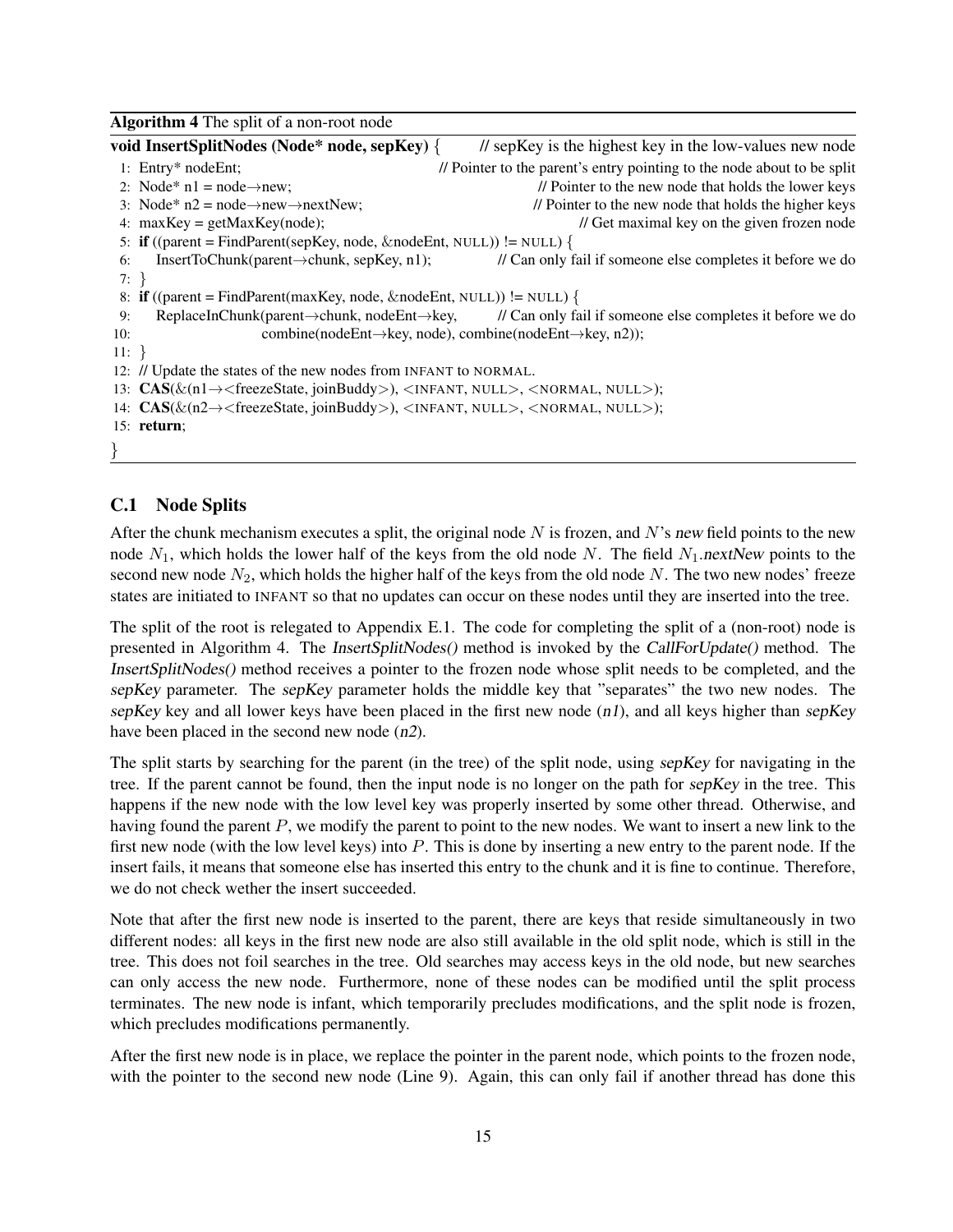Algorithm 5 The code of finding a node partner for a join in the lock-free  $B^+$ tree.

```
Node* FindJoinSlave(Node* master) {
 1: Node* oldSlave = NULL;
 2: start: anyKey = master→chunk→head→next→key; // Obtain an arbitrary master key
 3: if ( (parent = FindParent(anyKey, master, \&masterEnt, \&slaveEnt)) == NULL) // If master is not in the B<sup>+</sup>tree;
 4: return master\rightarrow <*, joinBuddy>; // thus its slave was found and is written in the joinBuddy
 5: slave=slaveEnt→data; // Slave candidate found in the tree
 6: // Set master's freeze state to <REQUEST SLAVE, slave>; oldSlave is not NULL if the code is repeated
7: if ( oldSlave == NULL ) expState = \langleFREEZE, NULL>; else expState = \langleREQUEST_SLAVE, oldSlave>;
 8: if ( !CAS(&(master→<freezeState, joinBuddy>), expState, <REQUEST SLAVE, slave>) ) {
9: // Master's freeze state can be only REQUEST SLAVE, JOIN or SLAVE FREEZE if the roles were swaped
10: if ( master→<freezeState,*> == <JOIN,*> ) return master→<*, joinBuddy>;
11: }
12: slave = master→<*, joinBuddy>; // Current slave is the one pointed by joinBuddy
13: // Check that parent is not in a frozen state and help frozen parent if needed
14: if ( (parent→<freezeState,*> != <NORMAL,*>) && (oldSlave == NULL) ) {
15: Freeze(parent, 0, 0, master, NONE, &result); oldSlave = slave; goto start;
16: }
17: // Set slave's freeze state from <NORMAL, NULL> to <SLAVE FREEZE, master>
18: if ( !SetSlave(master, slave, anyKey, slave→chunk→head→next→key) ) {oldSlave = slave; goto start;}
19: // We succeed to get the slave update master
20: CAS(&(master→<freezeState, joinBuddy>), <REQUEST SLAVE, slave>, <JOIN, slave>);
21: if (master→<freezeState,*> == <JOIN,*>) return slave; else return NULL;
}
```
earlier. The ReplaceInChunk() method finds the entry with key and data as in its third argument and replaces it with key and data as in its last argument. (The combine() method syntactically combines the key and the data values into a single word.) In order to invoke ReplaceInChunk() on the correct parent, we search for the parent (in the tree) of the split node, using the maximal key of that node for navigating in the tree. The second parent search may yield a different parent if the original parent was concurrently split or joined. After making the parent point to the two new nodes, it remains to set their state to NORMAL and return. The split is done.

Note that the chunk insert in Line 6 might create a split in the parent, which will recursively call CallForUpdate(), and the splits may roll up the tree.

### C.2 Merges

Establishing master-slave relationship: We assume that the merge is initiated by a node N, denoted *master*. The chunk mechanism has frozen the node  $N$  and it has determined that this node has too few entries. But the merge can not be completed by the chunk mechanism because the *slave* is required. Thus, we start by establishing a master-slave relationship, in order to share the entries with this node. To this end, the chunk mechanism calls the FindJoinSlave() method, presented in Algorithm 5. This method returns the slave for the given master.

The FindJoinSlave() method starts by calling the FindParent() method, which returns a pointer to the master's parent node together with the pointers to the master's and its potential slave's entries. The parent node search fails only if the node  $N$  has already been deleted from the tree, in which case a slave has already been determined and can be retrieved from the joinBuddy field of  $N$ . Otherwise, the parent and a potential slave node M were returned by FindParent(). In order to establish the relationship we first change N's freeze state from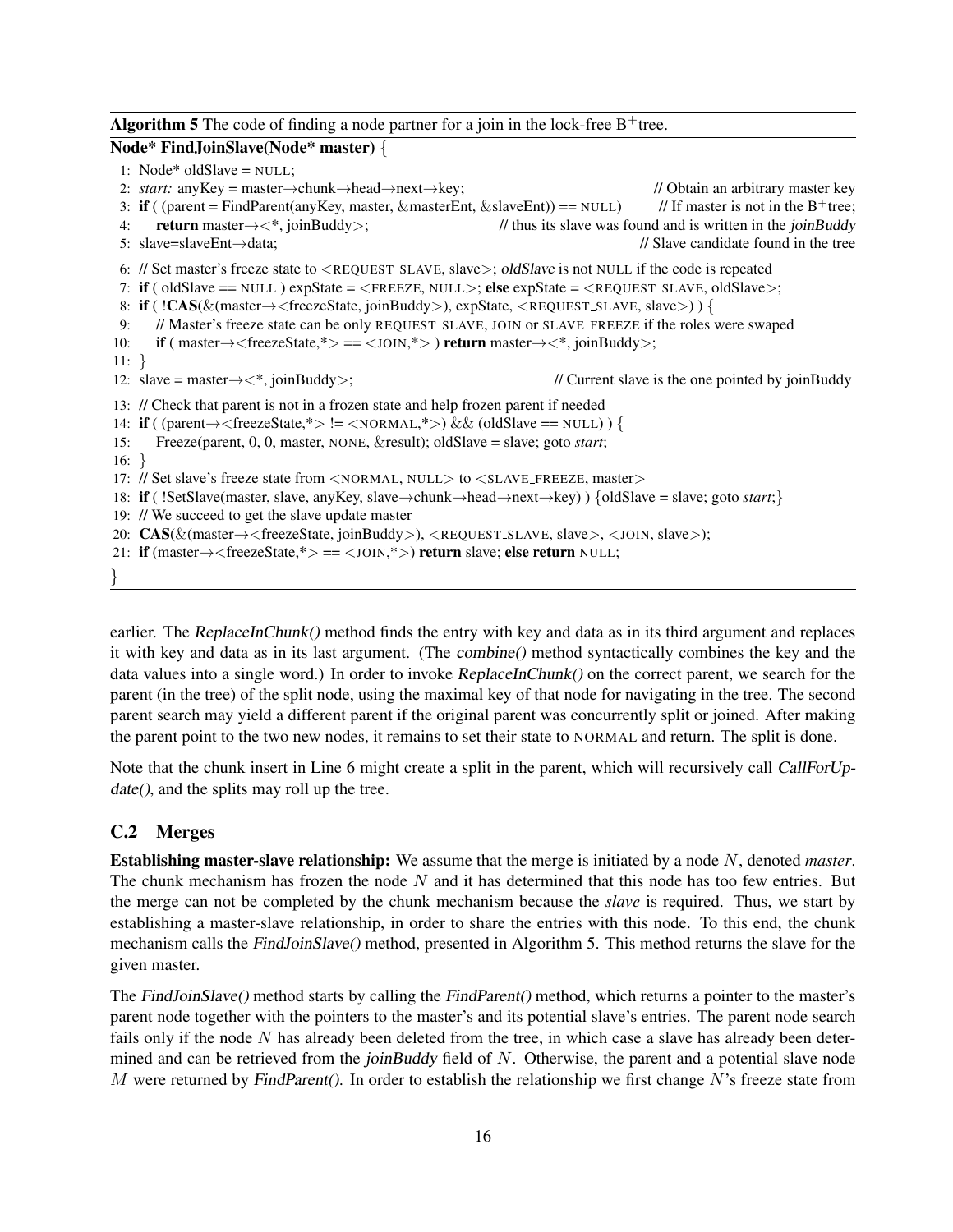|     | <b>Algorithm 6</b> Setting the slave's freeze state for a join in the lock-free $B^+$ tree.                                                          |                                                                                                                                                          |                                                                        |
|-----|------------------------------------------------------------------------------------------------------------------------------------------------------|----------------------------------------------------------------------------------------------------------------------------------------------------------|------------------------------------------------------------------------|
|     | Bool SetSlave(Node* master, Node* slave, masterKey, slaveKey) {                                                                                      |                                                                                                                                                          |                                                                        |
|     | 1: // Set slave's freeze state from <normal, null=""> to <slave_freeze, master=""></slave_freeze,></normal,>                                         |                                                                                                                                                          |                                                                        |
|     | 2: while (!CAS(&(slave-> <freezestate,joinbuddy>),<normal,null>,<slave_freeze,master>)){</slave_freeze,master></normal,null></freezestate,joinbuddy> |                                                                                                                                                          |                                                                        |
| 3:  | // Help slave, different helps for frozen slave and infant slave                                                                                     |                                                                                                                                                          |                                                                        |
| 4:  | <b>if</b> (slave $\rightarrow$ < freezeState, *> == <infant, *="">) { helpInfant(slave); return FALSE; }</infant,>                                   |                                                                                                                                                          |                                                                        |
| 5:  | elseif (slave $\rightarrow$ <freezestate, *=""> == <slave_freeze, master="">) break;</slave_freeze,></freezestate,>                                  |                                                                                                                                                          | // Modification is done                                                |
| 6:  | else $\{$                                                                                                                                            |                                                                                                                                                          | // The slave is under some kind of freeze, help and look for new slave |
| 7:  | // Check for a special case: two leftmost nodes try to enslave each other, break the symmetry                                                        |                                                                                                                                                          |                                                                        |
| 8:  | <b>if</b> (slave $\rightarrow$ <freezestate, *=""> == <request_slave, master=""> ) {</request_slave,></freezestate,>                                 |                                                                                                                                                          |                                                                        |
| 9:  | <b>if</b> (masterKey $\langle$ slaveKey) $\{$                                                                                                        |                                                                                                                                                          | // Current master node is left sibling and should become a slave       |
| 10: |                                                                                                                                                      | <b>if</b> ( $\text{CAS}(\&(\text{master}\rightarrow\text{~\leq} \text{freezeState},\text{joinBuddy}>,\text{~\leq} \text{REQUEST\_SLAVE},\text{slow}>$ ), |                                                                        |
| 11: |                                                                                                                                                      | <slave_freeze, slave="">) ) return TRUE; else return FALSE;</slave_freeze,>                                                                              |                                                                        |
| 12: | else                                                                                                                                                 | // Current master node is right sibling and the other node should become a slave                                                                         |                                                                        |
| 13: |                                                                                                                                                      | if ( $\text{CAS}(\&(\text{slave}\rightarrow<\text{freezeState},\text{joinBuddy}>)$ , <request_slave, master="">,</request_slave,>                        |                                                                        |
| 14: |                                                                                                                                                      | <slave_freeze, master="">) ) return TRUE; else return FALSE;</slave_freeze,>                                                                             |                                                                        |
| 15: | If $\parallel$ // end case of two leftmost nodes trying to enslave each other                                                                        |                                                                                                                                                          |                                                                        |
| 16: | Freeze(slave, 0, 0, master, ENSLAVE, & result);                                                                                                      |                                                                                                                                                          | // Help in different freeze activity                                   |
| 17: | return FALSE;                                                                                                                                        |                                                                                                                                                          |                                                                        |
| 18: | } // end of investigating the enslaving failure                                                                                                      |                                                                                                                                                          |                                                                        |
|     | 19: $\frac{1}{2}$ // end of while                                                                                                                    |                                                                                                                                                          |                                                                        |
|     | 20: MarkChunkFrozen(slave->chunk); StabilizeChunk(slave->chunk); // Slave enslaved successfully. Freeze the slave                                    |                                                                                                                                                          |                                                                        |
|     | 21: return TRUE;                                                                                                                                     |                                                                                                                                                          |                                                                        |
| }   |                                                                                                                                                      |                                                                                                                                                          |                                                                        |
|     |                                                                                                                                                      |                                                                                                                                                          |                                                                        |

 $\leq$ FREEZE, NULL $>$  to  $\leq$ REQUEST\_SLAVE, M $>$ . (Recall that the joinBuddy field and the freeze state field are located in one word.) If this is not our first try, the field may hold a previous slave pointer (old\_slave) that we could not enslave. In this case, we change the value of N's freeze state from  $\langle REQUEST\_SLAVE, old\_slave \rangle$ to  $\leq$ REQUEST\_SLAVE,  $M$ , where M is the new potential slave. The CAS operation in Line 8 may fail if N's freeze state has already been promoted to JOIN or became SLAVE FREEZE due to swapping the master-slave roles as it will be explained below. In these cases  $N$ 's final slave has already been set in the joinBuddy field of N. The CAS operation in Line 8 may also fail if another slave was already chosen due to delay of this CAS command. In this case, we just use that slave (Line 12).

For correctness, we enforce the invariant that the parent entries that point to the master and the slave always reside on the same node. Namely, we do not allow entries that point to a master and to its slave be separated into different nodes due to a parent's split or borrow, until new nodes replace the frozen master and slave. To this end, we take special care when the values of frozen parent are divided into two new parents, and make sure that two such entries reside on a single new parent. A standard race occurs because after checking whether the descendants form a master and a slave and deciding that they are not, the descendants may later enter a master and slave relationship. A standard solution is to also check at the descendants' side. Namely, after declaring the intent of a master to enslave its neighbor (setting the state to REQUEST SLAVE), we check that the master's parent is not in a frozen state. If it is, we help parent to recover before continuing the descendants' join (Lines 14, 15). This ensures that the parent split (or borrow) does not occur obliviously to and concurrently with its descendants' merge (or borrow).

After finding a potential slave, we attempt to set its freeze state to  $\langle$ SLAVE FREEZE,  $N$  and freeze it. This is done in the SetSlave() method presented in Algorithm 6 and explained in the next paragraph. If this action is not successful, we will try from scratch and look for another potential slave. After succeeding in setting the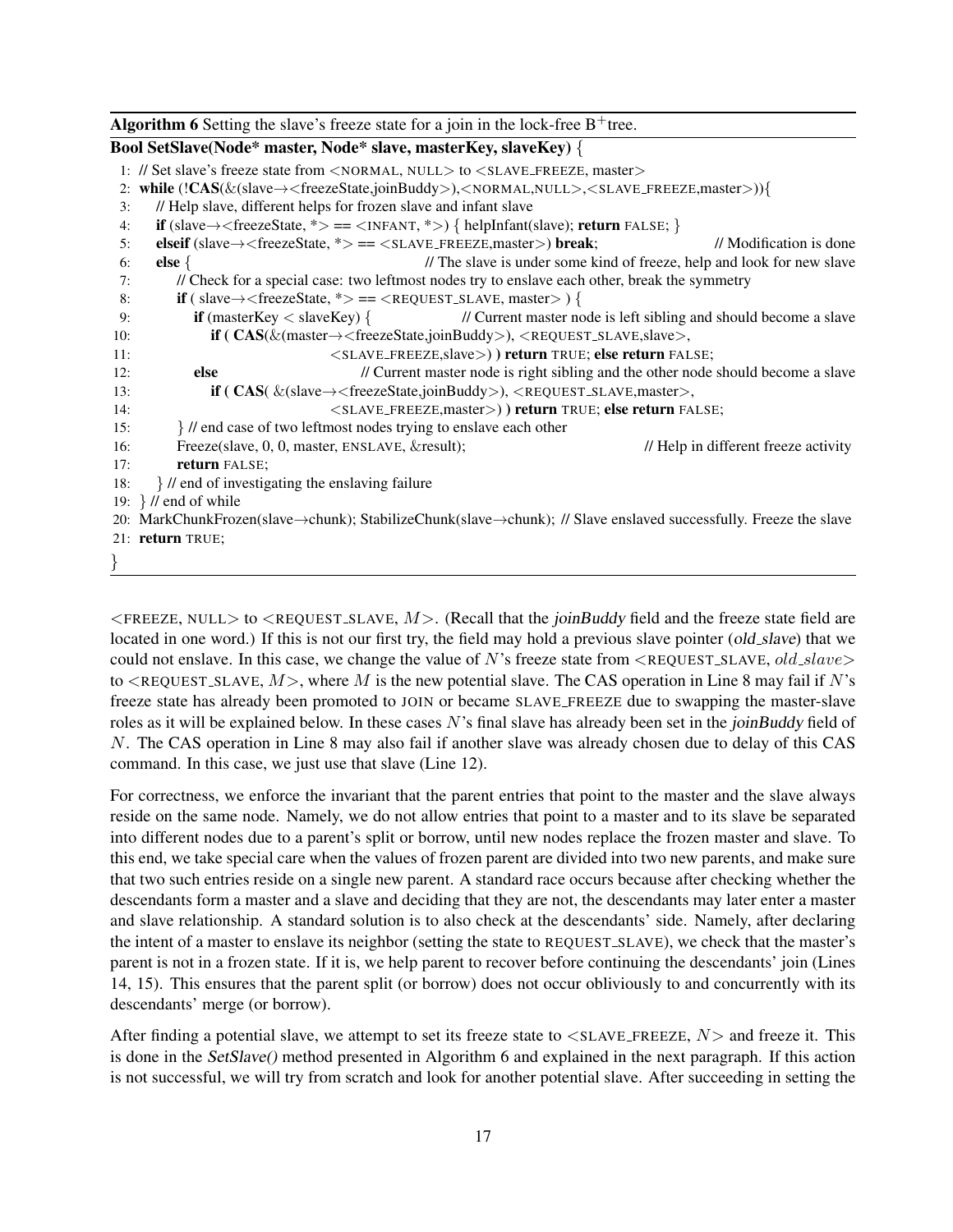| <b>Algorithm 7</b> The merge of two old nodes to one new node                                                                                                                                                                  |                                                      |
|--------------------------------------------------------------------------------------------------------------------------------------------------------------------------------------------------------------------------------|------------------------------------------------------|
| void InsertMergeNode (Node* master) {                                                                                                                                                                                          |                                                      |
| 1: Node* new = master $\rightarrow$ new;                                                                                                                                                                                       | // Pointer to the new node.                          |
| 2: Node* slave = master $\rightarrow$ <*, joinBuddy>;                                                                                                                                                                          |                                                      |
| 3: $maxMasterKey = getMaxKey(master); maxSlaveKey = getMaxKey(slave);$                                                                                                                                                         | // Both nodes are frozen                             |
| 4: <b>if</b> ( $maxSlaveKey < maxMasterKey$ ) {                                                                                                                                                                                | // Find low and high keys among master and slave     |
| highKey = maxMasterKey; highNode = master; $lowKey = maxSlaveKey$ ; $lowNode = slave$ ;<br>5:                                                                                                                                  |                                                      |
| else { highKey = maxSlaveKey; highNode = slave; lowKey = maxMasterKey; lowNode = master; }<br>6:                                                                                                                               |                                                      |
| 7: <b>if</b> ((parent = FindParent(highKey, highNode, & highEnt, NULL)) != NULL) {                                                                                                                                             |                                                      |
| highEntKey = highEnt $\rightarrow$ key;<br>8:                                                                                                                                                                                  | // Change the highest key entry to point on new node |
| ReplaceInChunk(parent $\rightarrow$ chunk, highEntKey, // If replacing fails, the parent chunk was updated by a helper<br>9:                                                                                                   |                                                      |
| combine(highEntKey, highNode), combine(highEntKey, new));<br>10:                                                                                                                                                               | // continue anyway                                   |
| 11: $\frac{1}{2}$ // If high node cannot be found continue to the low                                                                                                                                                          |                                                      |
| 12: <b>if</b> ((parent = FindParent(lowKey, lowNode, & lowEnt, NULL)) != NULL) {                                                                                                                                               |                                                      |
| <b>if</b> (parent $\rightarrow$ root) MergeRoot(parent, new, lowNode, lowEnt $\rightarrow$ key);<br>13:                                                                                                                        |                                                      |
| else DeleteInChunk( $&$ (parent $\rightarrow$ chunk), lowEnt $\rightarrow$ key, lowNode);<br>14:                                                                                                                               | // lowNode is the expected data                      |
| 15: $\frac{1}{2}$ // If also low node can no longer be found on the tree, then the merge was completed (by someone else).                                                                                                      |                                                      |
| 16: // Try to update the new node state from INFANT to NORMAL.                                                                                                                                                                 |                                                      |
| 17: CAS(&(new  ightarrow  of freezeState, joinBuddy >),  in FANT, NULL >,  in NuLL > ightarrow  ightarrow  ightarrow  ightarrow  ightarrow  ightarrow  ightarrow  ightarrow  ightarrow  ightarrow  ightarrow  ightarrow  ighta |                                                      |
| 18: return;                                                                                                                                                                                                                    |                                                      |
| }                                                                                                                                                                                                                              |                                                      |

slave's freeze state, we change the master's state from  $\langle$ REQUEST\_SLAVE,  $M$  $>$ , to  $\langle$ JOIN,  $M$  $>$  to enable the actual join attempts.

The SetSlave() method attempts to CAS the freeze state of the slave M from  $\langle$ NORMAL, NULL $>$  to  $\langle$ SLAVE FREEZE,  $N$ >. If the CAS of the freeze state in the slave is successful, we may proceed with the join. But  $M$ 's freeze state isn't necessarily NORMAL: if it is not, then  $M$  is either still an infant or it is already frozen for some other reason. In the first case,  $SetSlave()$  helps M to become NORMAL and retries to set M's freeze state. In the second case, it helps to complete M's freeze. After finishing the freeze on  $M$ ,  $M$  is frozen forever and is not suitable to serve as a slave. Therefore, failure is returned by SetSlave() and another slave must be found. A special case occurs when the potential slave  $M$  has a master freeze-state as well and is concurrently attempting to enslave  $N$  for a join. This case can only happen with the two leftmost nodes and, if special care is not taken, an infinite run may result, in which each of the two nodes repeatedly tries to enslave the other. In order to break the symmetry, we check explicitly for this case, and let the leftmost node among the two give up and become the slave, with a SLAVE FREEZE state and a pointer to its master (which was originally meant to be enslaved for it). The FindJoinSlave() checks for this case in its last line. If it is successful in turning the freeze state of the master into JOIN, then all is well. Otherwise, and given that SetSlave() completed successfully, then it must be the case that the master has become a slave. In this case, no slave is returned, and the returned NULL value tells the calling method (in the chunk mechanism) to treat the master as the slave.

Finally, we finish the SetSlave() by freezing the slave in Line 20, so that the join can continue. The method MarkChunkFrozen() marks all entries of a node frozen by setting a designated bit in each entry. After the entries are marked frozen, the *StabilizeChunk()* method ensures that no changes occur on this node. At this point the slave has been enslaved and frozen.

**Merge:** The *InsertMergeNode()* method is called (via *CallForUpdate())* by the chunk mechanism in order to insert the new node into the tree. At this point, a master-slave relationship has been established, both  $M$  and N have been frozen, and a new node has been created with the keys of both M and N merged. (The case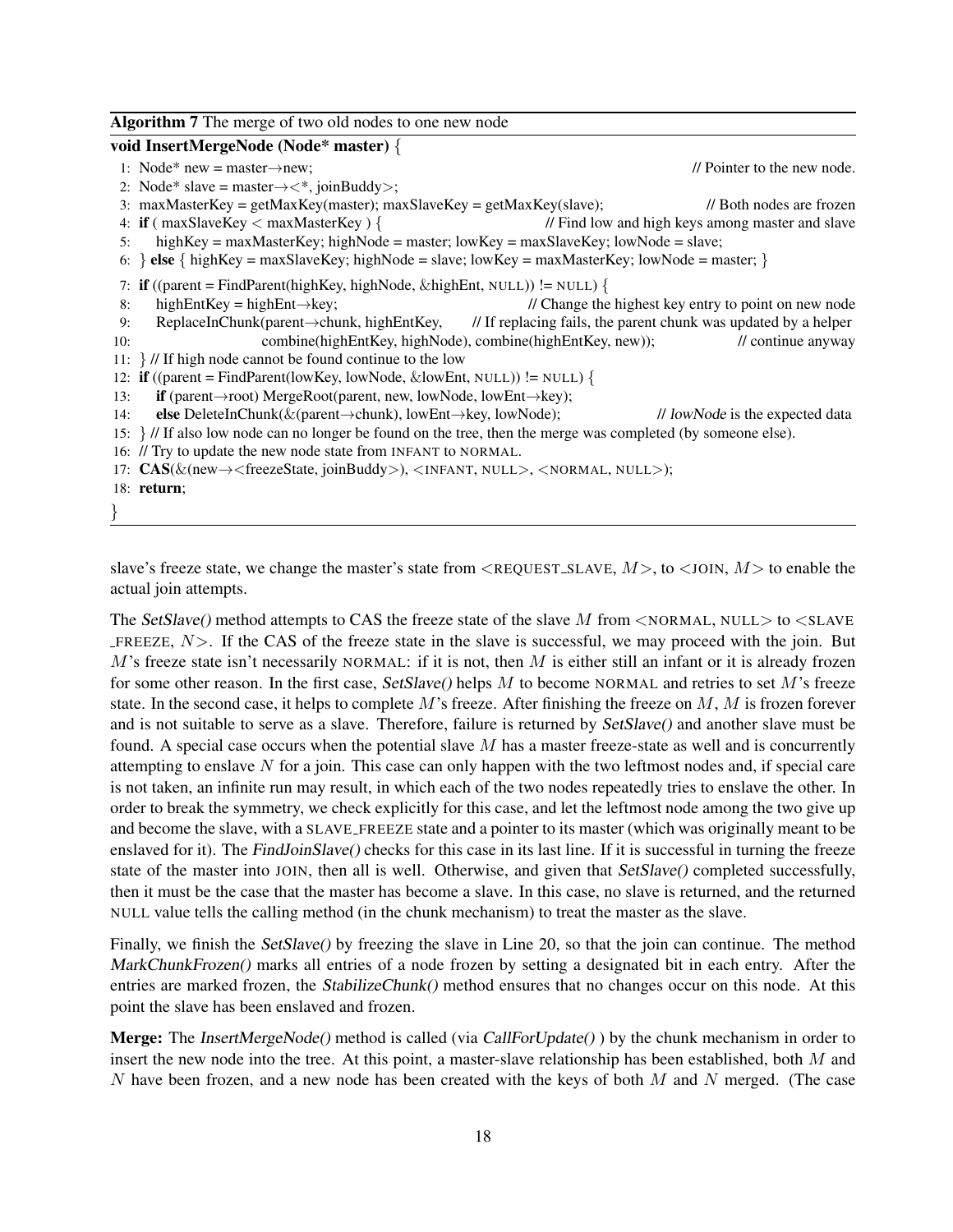| <b>Algorithm 8</b> The merge of two old nodes to two new nodes                                                                                                                                                                                                                                                                                                                                                                                                                    |                                                                                                                                                                                                                                                                                                                               |
|-----------------------------------------------------------------------------------------------------------------------------------------------------------------------------------------------------------------------------------------------------------------------------------------------------------------------------------------------------------------------------------------------------------------------------------------------------------------------------------|-------------------------------------------------------------------------------------------------------------------------------------------------------------------------------------------------------------------------------------------------------------------------------------------------------------------------------|
|                                                                                                                                                                                                                                                                                                                                                                                                                                                                                   | void InsertBorrowNodes (Node* master, sepKey) { // sepKey is the highest key in the low-values new node                                                                                                                                                                                                                       |
| 1: Node* $nl = node \rightarrow new;$<br>2: Node* $n2 = node \rightarrow new \rightarrow nextNew;$<br>3: Node* slave = master $\rightarrow$ <*, joinBuddy>;                                                                                                                                                                                                                                                                                                                       | // Pointer to the new node that holds the lower keys<br>// Pointer to the new node that holds the higher keys                                                                                                                                                                                                                 |
| 4: $maxMasterKey = getMaxKey(master); maxSlaveKey = getMaxKey(slave);$<br>5: if ( $maxSlaveKey < maxMasterKey$ ) {<br>6:                                                                                                                                                                                                                                                                                                                                                          | // Both master and slave are frozen<br>// Find nodes with low and high keys among master and slave<br>highKey = maxMasterKey; oldHigh = master; lowKey = maxSlaveKey; oldLow = slave;<br>7: } else { highKey = maxSlaveKey; oldHigh = slave; lowKey = maxMasterKey; oldLow = master; }                                        |
| 8: if (lowKey $\langle$ sepKey ) sepKeyNode = oldHigh;<br>9: else sepKeyNode = oldLow;                                                                                                                                                                                                                                                                                                                                                                                            | // sepKey located on the higher old node<br>// sepKey located on the lower old node                                                                                                                                                                                                                                           |
| 10: if ((insertParent = FindParent(sepKey,sepKeyNode, & ent, NULL)) != NULL) {<br>InsertToChunk(insertParent→chunk, sepKey,n1);<br>11:<br>$12: \}$<br>13: <b>if</b> ((highParent = FindParent(highKey, oldHigh, $\&$ highEnt, NULL)) != NULL) {<br>ReplaceInChunk(highParent→chunk, highEnt→key,<br>14:<br>15:<br>16: $\}$<br>17: <b>if</b> ((lowParent = FindParent(lowKey, oldLow, &lowEnt, NULL)) != NULL) {<br>DeleteInChunk(&(lowParent->chunk),lowEnt->key, oldLow);<br>18: | // Insert reference to the new node with the lower keys<br>// Find the parent of the old node<br>// with the higher keys and change it to point to the new<br>combine(highEnt→key,oldHigh), combine(highEnt→key,n2));<br>// node with the higher keys<br>// Delete, currently duplicated,<br>// reference to the old low node |
| 19: $\}$<br>20: // Try to update the new children states to NORMAL from INFANT<br>21: CAS(&(n1→ <freezestate, joinbuddy="">), <infant, null="">, <normal, null="">);<br/>22: CAS(&amp;(n2→<freezestate, joinbuddy="">), <infant, null="">, <normal, null="">);<br/>23: return;<br/>}</normal,></infant,></freezestate,></normal,></infant,></freezestate,>                                                                                                                        |                                                                                                                                                                                                                                                                                                                               |

in which there are two new nodes is handled by a similar method called InsertBorrowNodes(), described in Appendix C.3.) The code for completing of the merge is presented in Algorithm 7.

The InsertMergeNode() method's input parameter is a pointer to the master, this master's slave can be found in the joinBuddy field on the master. The *InsertMergeNode()* method starts by checking which of the original nodes (master and slave) has higher keys. Denote this node by highNode. Note that the master and the slave are frozen and thus immutable. Next, FindParent() is invoked on highNode. If the parent is not found, then highNode must have already been deleted and we need to handle the old node with the lower keys, lowNode. Otherwise, we adapt the parent's reference to highNode, to point to the new node. Next, we handle the pointer to lowNode at the parent by attempting to delete it. Finally, we turn the new node's freeze status to normal.

Special care is given to the root. We would like to avoid having a root with a single descendant, which can occur when the two descendants of a root are merged. In this case, we make the merged node become the new root. If merged node parent is found to be root, the MergeRoot() method is invoked from InsertMergeNode() instead of deleting the pointer to lowNode at the parent. This is so, because deleting an entry from the root may lead us to having a single root descendant. (See the MergeRoot() method in Appendix E.2.)

Note that after the highNode has been replaced with the new node, the keys in the two nodes are repeated (the old lower frozen node and the new node), but any search will find the keys at the same state in both places, as when the merge began. The concurrent insertions and deletions will help the two nodes due to freezing or infancy (similar to the split case).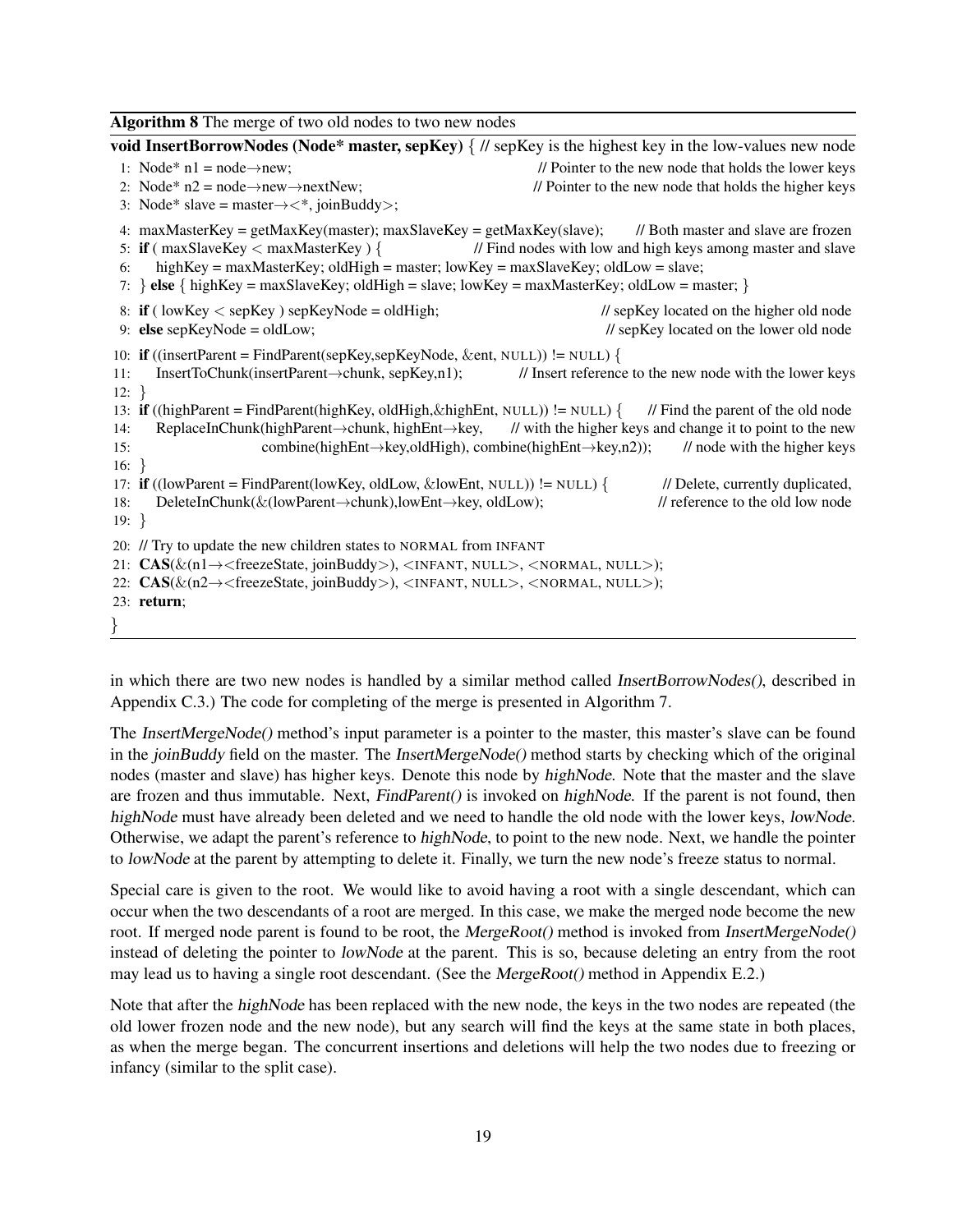| <b>Algorithm 9</b> Interface for updating the $B^+$ tree on frozen node recovery                                                   |                                                                                                                   |  |  |  |  |  |
|------------------------------------------------------------------------------------------------------------------------------------|-------------------------------------------------------------------------------------------------------------------|--|--|--|--|--|
| void CallForUpdate (freezeState, Node* node, sepKey) {                                                                             |                                                                                                                   |  |  |  |  |  |
| 1: Node* $n1 = node \rightarrow new$ ;                                                                                             | // Pointer to the new node that holds the lower keys.                                                             |  |  |  |  |  |
| 2: Node* $n2 = node \rightarrow new \rightarrow nextNew$ ;                                                                         | // Pointer to the new node that holds the higher keys.                                                            |  |  |  |  |  |
| 3: switch (freezeState) $\{$                                                                                                       |                                                                                                                   |  |  |  |  |  |
| 4:<br>case COPY:                                                                                                                   |                                                                                                                   |  |  |  |  |  |
| <b>if</b> (node→root) { $CAS(%n1→root), 0, 1)$ ; $CAS(%btree→root), node, n1)$ ; }<br>5:                                           |                                                                                                                   |  |  |  |  |  |
| 6:                                                                                                                                 | <b>else if</b> ((parent=FindParent(node→chunk→head→next→key,node, $\&$ nodeEnt, NULL))!=NULL)                     |  |  |  |  |  |
| ReplaceInChunk(parent $\rightarrow$ chunk, combine(nodeEnt $\rightarrow$ key,node), combine(nodeEnt $\rightarrow$ key, n1));<br>7: |                                                                                                                   |  |  |  |  |  |
| 8:                                                                                                                                 | $\text{CAS}(\& (n1 \rightarrow \text{~freezeState}, joinBuddy), \text{~number, NULL}> , \text{~knownAL, NULL}>);$ |  |  |  |  |  |
| 9:<br>return:                                                                                                                      |                                                                                                                   |  |  |  |  |  |
| 10:<br>case SPLIT:                                                                                                                 |                                                                                                                   |  |  |  |  |  |
| <b>if</b> (node $\rightarrow$ root) SplitRoot(node, sepKey, n1, n2); <b>else</b> InsertSplitNodes(node, sepKey);<br>11:            |                                                                                                                   |  |  |  |  |  |
| 12:<br>return;                                                                                                                     |                                                                                                                   |  |  |  |  |  |
| 13:<br>case JOIN:                                                                                                                  |                                                                                                                   |  |  |  |  |  |
| $if (n2 == NULL) InsertMergeNode(node);$<br>14:                                                                                    | // If there is only one new node, then merge,                                                                     |  |  |  |  |  |
| <b>else</b> InsertBorrowNodes(node, sepKey);<br>15:                                                                                | // otherwise call the borrow operation.                                                                           |  |  |  |  |  |
| 16:<br>return;                                                                                                                     |                                                                                                                   |  |  |  |  |  |
| 17: $\}$                                                                                                                           |                                                                                                                   |  |  |  |  |  |
| $\}$                                                                                                                               |                                                                                                                   |  |  |  |  |  |

#### C.3 Borrow

In this appendix we present the details of the *borrow* case, in which the keys in two join nodes are copied into two new nodes. The code for the InsertBorrowNodes() method responsible for the borrow is presented in Algorithm 8. As in merge case the InsertBorrowNodes() method is invoked from CallForUpdate() when a need for the borrow is encountered. The input parameters are a pointer to the master node and a separation key, which is the highest key on the new node that contains the lower keys. Recall that in the borrow case four nodes are involved: the master, the slave, the new node with the lower keys (in the code denoted n1) and the new node with the higher keys (in the code denoted n2). We start by finding the high and low keys' nodes, among master and slave (Lines 4-7), similar to the merge.

Next we are going to insert the new entry pointing to to the new node with the lower part of the keys. When we search for the parent for that, we carefully choose the child we supply for the search. The key of the new parent entry will be the separation key. This is the highest key on n1 and therefore resides on the n1 node. The data will be the pointer to n1. The separation key separates the two new nodes after the borrow. It may previously have been located either on the (old) high or the low keys' frozen node. It is important to supply to the FindParent() method the child on which the separation key was originally located. The check is done in Lines 8, 9.

We then follow these steps: (1) Insert a reference to  $n_1$  to the parent node (2) Change the parent entry pointing to the high keys' frozen node to point to n2 (3) Delete the parent entry pointing to the low keys' frozen node. During this execution, some entries will be duplicated. Namely, keys will appear twice in the tree, once in the old node and again in the new node (both times with same associated data). But none of the keys will appear to be absent, and therefore search correctness is maintained (similarly to the split and merge cases). Finally, we update the new nodes' freeze states.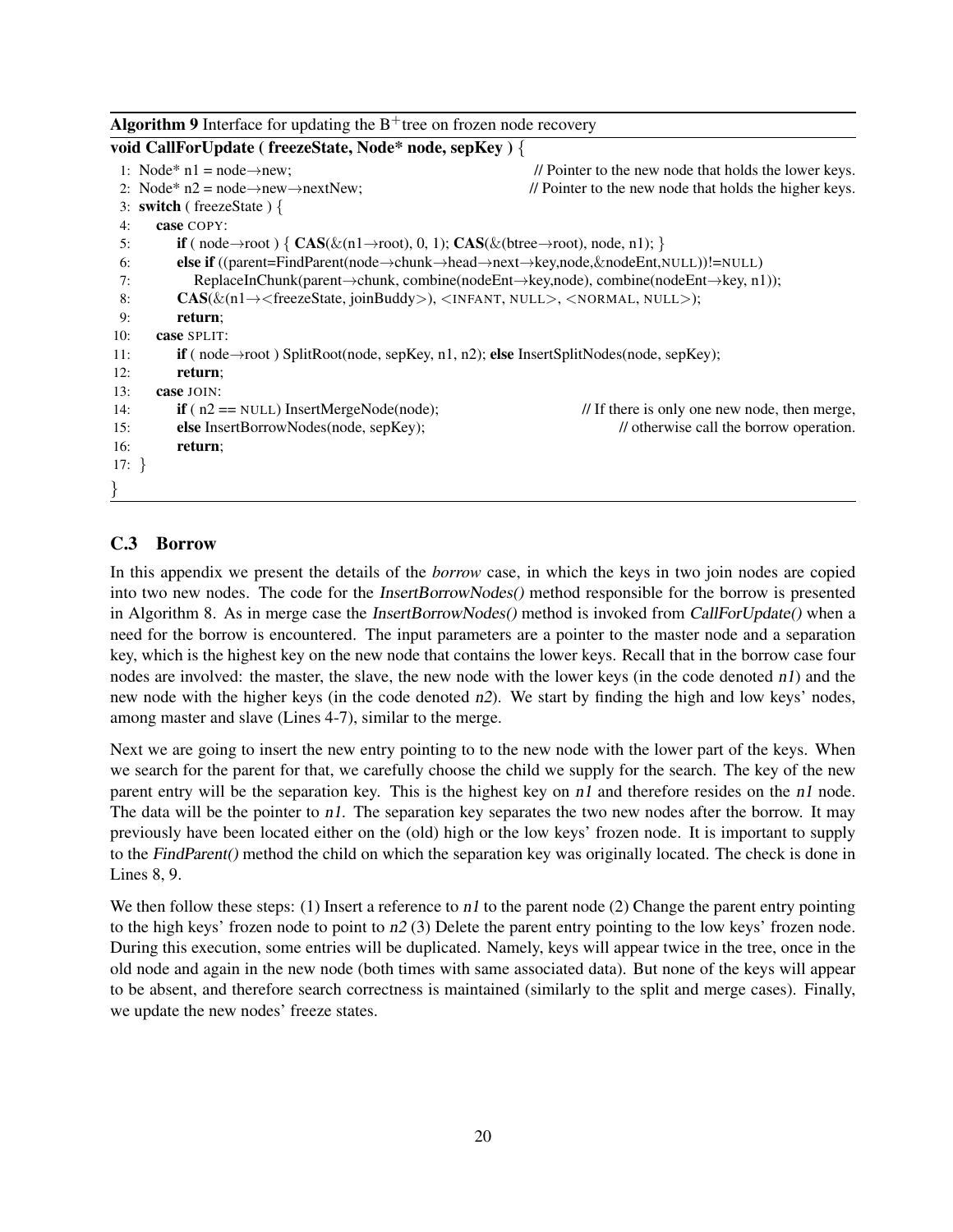Algorithm 10 Helping the infant node.

```
void helpInfant (Node* node) {
 1: creator = node→creator; creatorFrSt = creator→ <freezeState, *>;
2: Node* n1 = \text{creation} \rightarrow \text{new}; // Pointer to the new node that holds lower keys from creator
3: Node* n2 = creator→new→nextNew; // Pointer to the new node that holds higher keys from creator
4: \text{sepKey} = \text{getMaxKey}(n1); // n1 is never NULL
5: if ((n1 \rightarrow \text{6} + \text{6} + \text{6} + \text{7})) != INFANT ) { // Check low is still infant
6: if (n2) \text{CAS}(\& (n2) \rightarrow \text{StreezState}, \text{joinBuddy}), <INFANT, NULL>, <NORMAL, NULL>);
7: return;
8: }
9: if ( (creator \rightarrow root) && (creatorFrSt == SPLIT) ) { // If this is root split only children's state correction is needed
10: CAS(&(n1→<freezeState,joinBuddy>), <INFANT, NULL>, <NORMAL, NULL>);
11: CAS(&(n2→<freezeState,joinBuddy>), <INFANT, NULL>, <NORMAL, NULL>);
12: return;
13: }
14: switch ( creatorFrSt ) { \angle // Can be only COPY, SPLIT or JOIN
15: case COPY:
16: CAS(&(node→<freezeState, joinBuddy>), <INFANT, NULL>, <NORMAL, NULL>); return;
17: case SPLIT:
18: InsertSplitNodes(creator, sepKey); return;
19: case JOIN:
20: if (n2 == NULL) InsertMergeNode(creator); // If freeze state is JOIN and there is one new node, help in merge
21: else InsertBorrowNodes(creator, sepKey); // help in borrowing
22: return;
23: } // end of switch
}
```
# D Redirection of the call for an update

The  $B^+$ tree interfaces (discussed in Section 2.4) start by finding the relevant leaf of the tree and then executing the search, insert, or delete on the leaf's chunk . The insert or delete operations can cause the chunk to reach the minimal or maximal boundaries, after which the node will be marked frozen, stabilized, and a new node or nodes will be created according to the final (frozen) number of entries. Finally, the chunk mechanism invokes the CallForUpdate() function, which inserts the new nodes into the  $B<sup>+</sup>$ tree instead of the old frozen node or nodes, to complete the rebalancing. The CallforUpdate() method is presented in Algorithm 9. It gets as input the pointer to the node that needs to be replaced, its freeze state and the separation key. Note that the freeze state was already determined by the chunk mechanism and is not going to be changed anymore. In addition, we assume the existence of a global pointer to the  $B<sup>+</sup>$ tree named btree, which can be used by all the threads and provides the access to the shared  $B<sup>+</sup>$ tree structure. The global btree pointer is used here and also in other methods later.

The CallforUpdate() method actually redirects the calls according to the freeze state that it gets. Notice that for the copy case, we do not have a special method because we only need to replace the pointer to the old node with pointer to new one (using the chunk replace operation).

When a node is in an INFANT freeze state, its insertion or its sibling insertion to the  $B<sup>+</sup>$ tree is not yet complete. The insertion or deletion operations cannot be performed on an infant node, and it must be helped to become NORMAL before executing. Not only operations, but also balancing activities (split, join, copy), must be held until the insertion is completed. Thus, the *helpInfant()* method is called from various methods.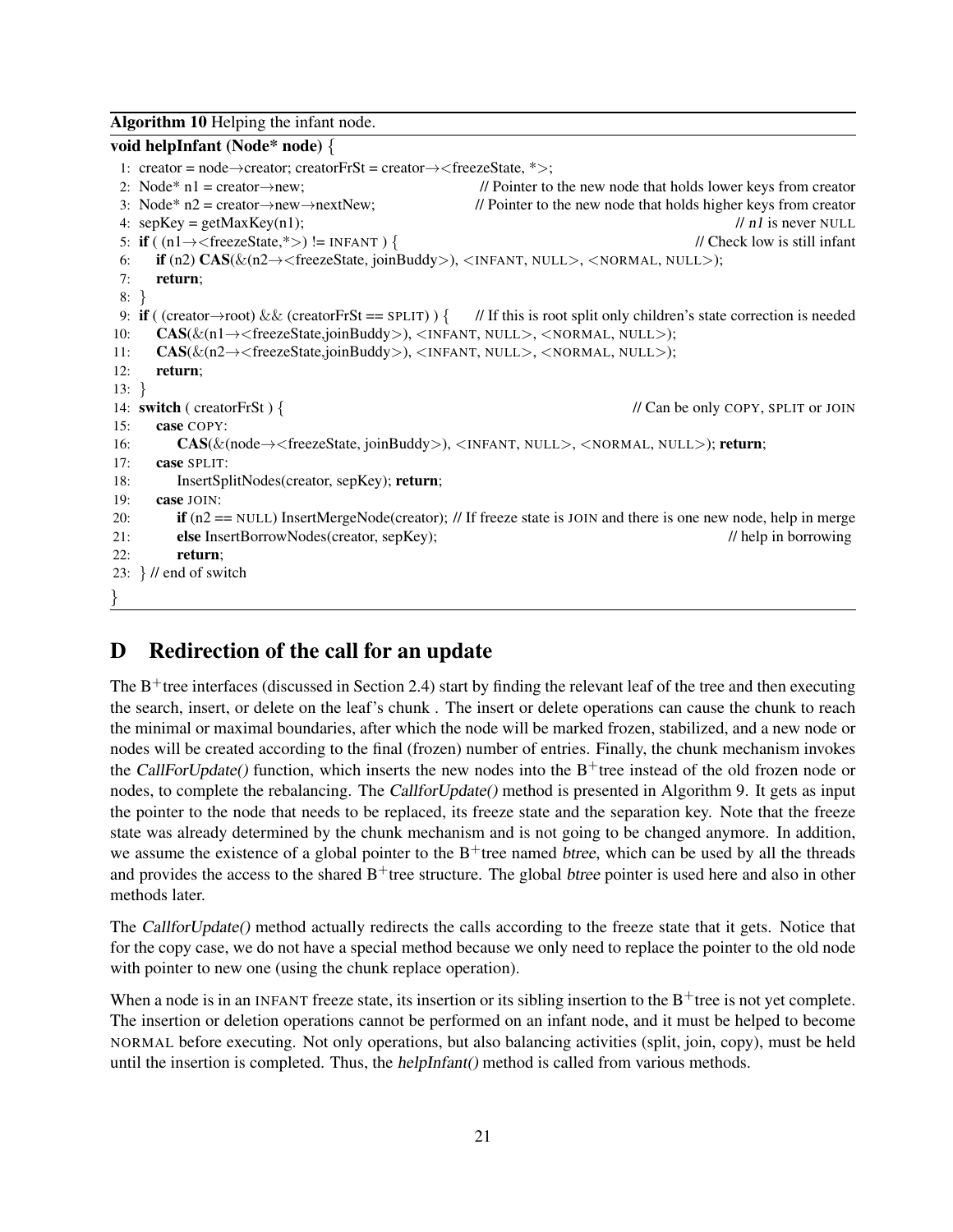|   |  | <b>Algorithm 11</b> The code of the split of the root in the lock-free $B^+$ tree. |  |
|---|--|------------------------------------------------------------------------------------|--|
| . |  |                                                                                    |  |

# void SplitRoot (Node\* root, sepKey, Node\* n1, Node\* n2) {

- 1: Node\* newRoot = Allocate(); // Allocate new root with freeze state set to INFANT 2: newRoot $\rightarrow$ <freezeState, joinBuddy> = <NORMAL, NULL>; newRoot $\rightarrow$ root=1;
- 3:  $newRoot \rightarrow height = root \rightarrow height +1$ ; // Update new root fields
- 4: // Construct new root with old root's new nodes. Son with higher keys is pointed with  $\infty$  key entry
- 5: addRootSons(newRoot, sepKey, n1,  $\infty$ , n2);
- 6:  $\text{CAS}(\&\text{ (three—root)},\text{ root},\text{ newRoot});$  // Try to replace the old root pointer with the new 7: // If CAS is unsuccessful, then old root's new nodes were inserted under other new root,
- 8:  $\text{CAS}(\& (n1 \rightarrow \text{~freezeState}, \text{joinBuddy})), \text{~number, NULL}>, \text{~lower, NULL}$
- 9: CAS(&(n1→<freezeState,joinBuddy>), <INFANT, NULL>, <NORMAL, NULL>);

10: return;

}

Algorithm 12 Check if the merge of the root is needed and perform if needed

#### void MergeRoot (Node\* root, Node\* posibleNewRoot, Node\* c1, c1Key) {

- 1: rootEntNum=GetEntNum(root→chunk,&firstEnt,&secondEnt); // Count the entries in the list (do not use counter)
- 2: if( rootEntNum > 2 ) { DeleteInChunk( $\&$ (root $\rightarrow$ chunk), c1Key, c1); return; }
- 3: // rootEntNum is 2 here, check that first entry points to the frozen low node second on infant new possible root
- 4:  $\textbf{if}((\text{firstEnt} \rightarrow \text{data} == c1) \& \& (\text{secondEnt} \rightarrow \text{data} == \text{possibleNewRoot}))$
- 5:  $\text{CAS}(\&text{ (positive Root)} \text{root}), 0, 1);$  // Mark as root
- 6:  $\text{CAS}(\&\text{(btree}\rightarrow\text{root}),\text{root},\text{positive})$ ; // Try to replace the old root pointer with the new
- 7: // If CAS is unsuccessful, then old root was changed by someone else
- 8: }
- 9: return;
- }

The code of helpInfant() is presented in Algorithm 10. First, we find the creator of the given infant node. The creator initiated the freeze due to which this infant node was inserted into the  $B^+$ tree. The creator's freeze state reveals what the reason was for the freeze. To finish the freeze operation we often need the separation key, which is the highest key on the node with lower keys *in creation time*. But the highest key on the node with lower keys can be different now due to concurrent completion of the freeze activity. Thus we compute the key and then we check that the node with lower keys is still an infant. If it is not, we finish by changing the higher new node's freeze state to NORMAL (if the node exists). If the node with the lower keys is still an infant, than we have found the correct separation key.

If the infant has been inserted into the  $B<sup>+</sup>$ tree due to a COPY, its insertion is almost done. It is completed by changing infant's freeze state to NORMAL. This operation can be unsuccessful only if it is concurrently completed by someone else.

In the cases of SPLIT and JOIN, we simply call the relevant method. Due to possible multiple invocations, the InsertSplitNodes(), InsertMergeNode() and InsertBorrowNodes() methods are idempotent. Making them such allows us to help the operation in its entirety, so that by its end, the insertion of the new nodes is complete.

# E Root boundary conditions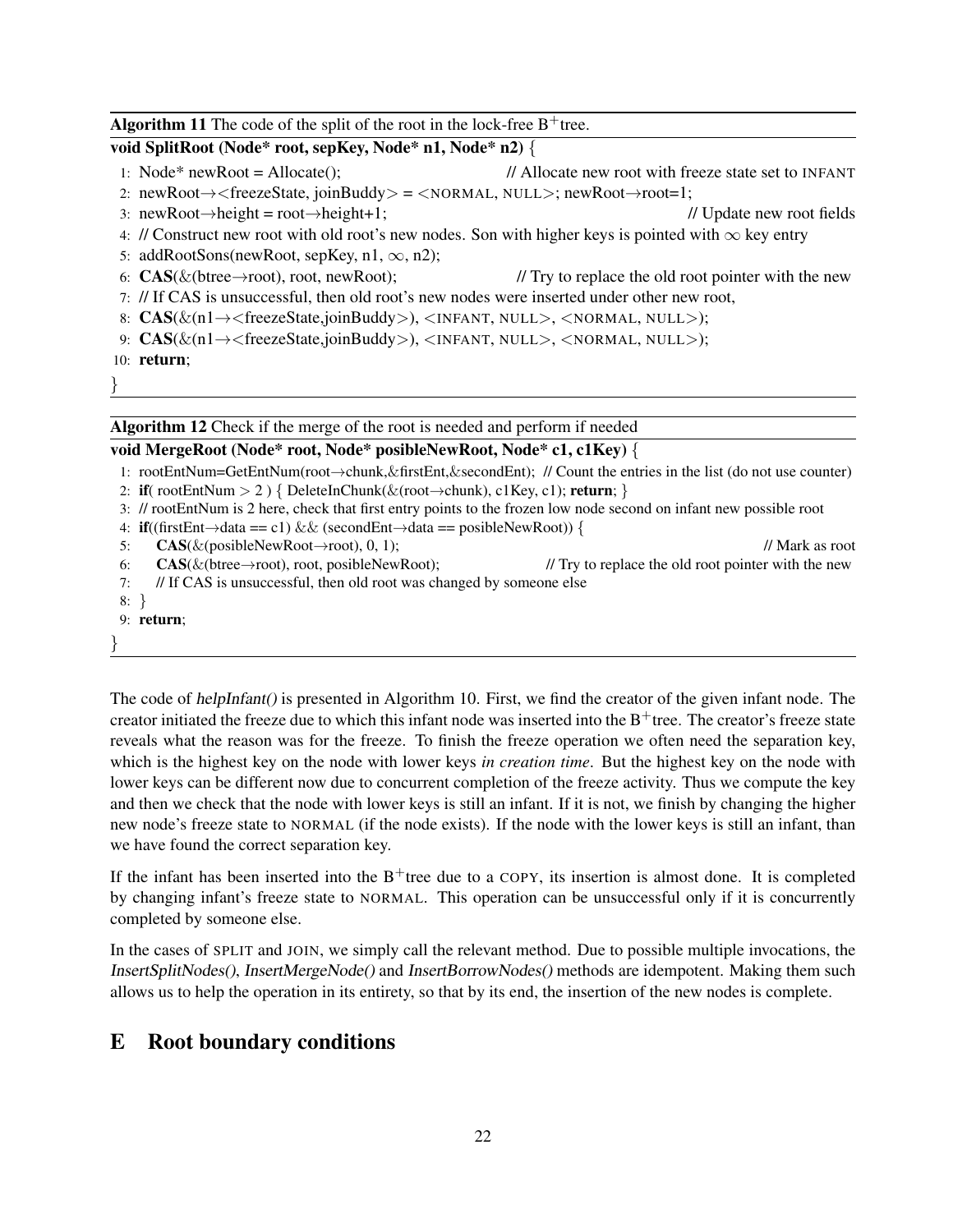#### E.1 Splitting the root

The code for splitting the root in method SplitRoot() is provided in Algorithm 11. The SplitRoot() method is called by  $CallForUpdate()$ , Line 11, when there is a request to split a node whose root bit is set. The SplitRoot $()$ method's input parameters are a pointer to the old root, pointers to the new nodes that hold the lower and higher keys of the old root, and the highest key in the new low-value node. The SplitRoot() method starts by allocating a new root, making it point to the new nodes  $N_1$  and  $N_2$ . The nodes  $N_1$  and  $N_2$  are created by the chunk's split of the old root. The thread that succeeds in replacing the  $B<sup>+</sup>$ tree root pointer from the old root to a new root (allocated by this thread), inserts the actual new root. Other allocated root's candidate are freed.

The actual root split occurs in a single CAS instruction. The split of the root doesn't prevent any other threads from going through the root (to perform operations on other nodes). In Algorithm 11 we use the method addRootSons(), which is local and sequential. It simply installs the new entries and we do not present its code. SplitRoot() uses this method to install two entries to the new root's chunk. The first entry holds the highest key in N<sub>1</sub> as key and a pointer to N<sub>1</sub> as data; the second entry holds the  $\infty$  key and a pointer to node N<sub>2</sub>.

### E.2 Root Merge

Special care is required for handling the root merge. The root needs to be merged when the number of its children is reduced from two to one, that is, when its last two children are merged. To maintain tree balance, we do not allow a root node pointing to one single descendant. The MergeRoot() method (presented in Algorithm 12) is called on every merge of the root's children from the InsertMergeNode() method. A pictorial view of the root merge can be seen in Figure 4. We have an old root  $R_o$  having two children  $C_1$  and  $C_2$ , while node  $C_2$ was found as having too few entries and node  $C_1$  was chosen as  $C_2$ 's slave. Node  $R_n$  is created due to  $C_2$ 's chunk merge and it needs to replace  $C_1$  and  $C_2$ . In MergeRoot() method, as with every merge, the parent's entry pointer pointing to  $C_2$  is first changed to point to  $R_n$ , after which  $C_2$ 's parent is checked to determine whether it is the root.

Before an entry is deleted from the root node (due to a merge of the root's children), MergeRoot() is invoked and checks whether the root should be merged instead of just deleting one of its entries. If so, we recheck that root merge is needed and then set the root bit on new node  $R_n$ . Finally, we try to replace the pointer to the root. The MergeRoot() method's first input parameter is the current root; its second input parameter is the pointer to the new node, reference to which was already inserted into the root by replacing the old son pointer. This is the possible new root. The third input parameter is a pointer to the old low-value root child, which must be removed from the parent during a regular merge. We denote it c1. The key is the key located on the root's entry, whose data should point to the old low-value root child  $(c1)$ .

We check whether the root has too few children by counting all reachable, non-deleted entries on the nonfrozen root (the entries are pointing to the children on the root). This is done via the GetEntNum() method, which goes over the list and counts non-deleted entries. In addition, GetEntNum() copies the first and second entries that it finds to the given entry's pointers. If GetEntNum() finds more then two entries, the remaining reference to the frozen low node is deleted and we return to InsertMergeNode(). Otherwise we verify that the last two children are indeed those we received as input and try to replace the pointer to the root if necessary.

# F Minor Modifications to the Chunk Interfaces

In this section we present some minor changes to the chunk list interfaces as they appeared in [3]. These changes are necessary to our  $B^+$  tree implementation.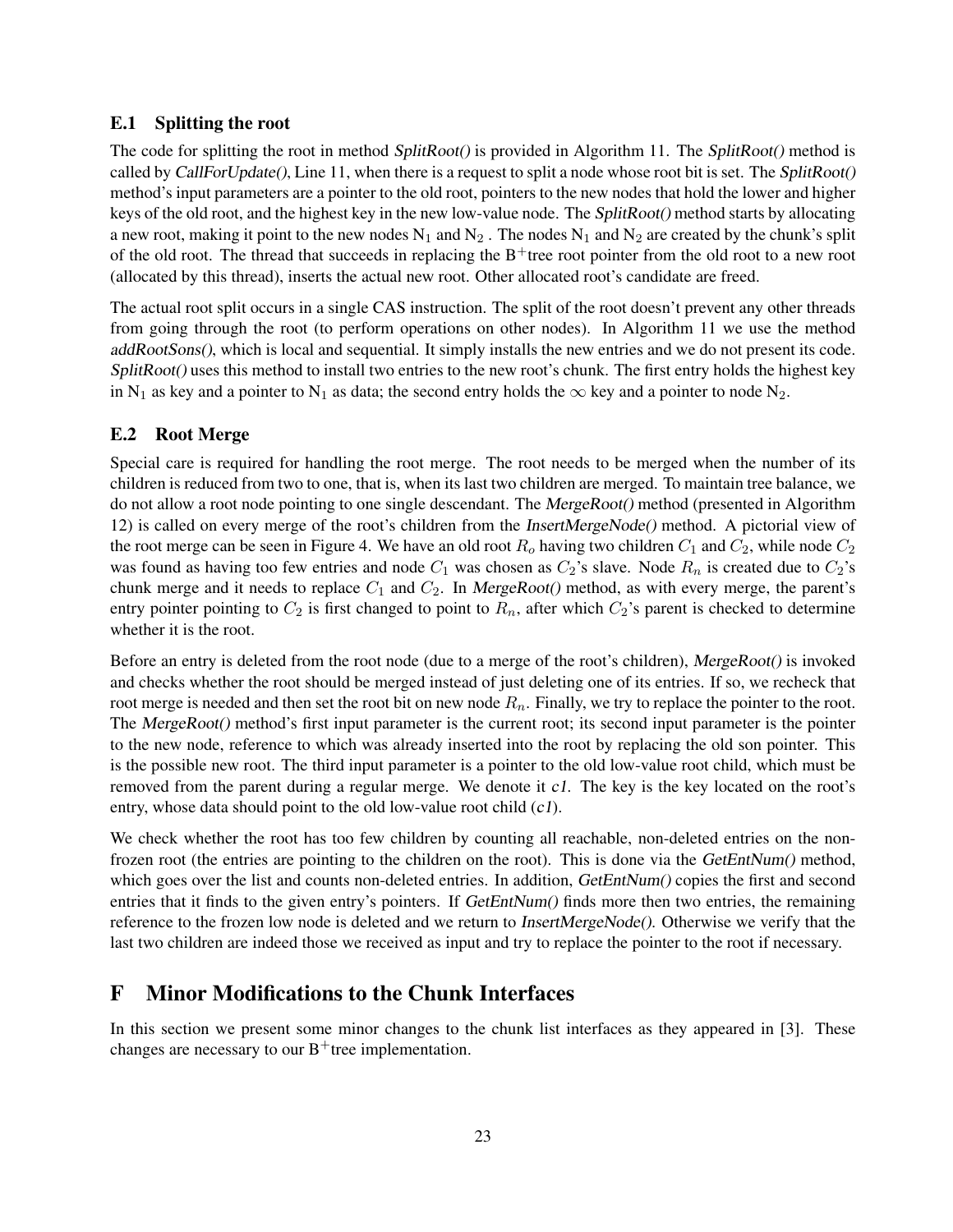

**Figure 4:** The diagram presenting the merging of the root. The initial  $B^{+}$ tree is marked in grey. Node  $R_{o}$  is an old root that initially had two children  $C_1$  and  $C_2$ . Node  $C_2$  is frozen as a master. Node  $C_1$  is frozen as a slave for  $C_2$ .

#### F.1 The addition of replace interface to the list

Because the replace operation is not a standard interface for lists, it didn't appear in [3]. It is, however, required for the implementation of the  $B^+$ tree we present it here. It allows the value of data in the key-data word of an entry, to be changed (replaced), without the need to remove the entire entry from the list and insert it back again. It is used to replace the data only (i.e., the pointer to the descendant), making the entry point to another node in the  $B^+$ tree.

The ReplaceInChunk() method gets as input the key, the expected key and data (in a single word), and the new key and data values where only the data is different (also in a single word). The code appears in Algorithm 13. It starts by finding the entry e that holds the input key and then uses a CAS to atomically replace the key-data value, assuming e currently holds the expected key-data value, that is given in the input. If the ReplaceInChunk() method fails to find the key in the list or to find the expected data, it returns with a FALSE. If the entry is frozen, ReplaceInChunk() first needs to help finishing the freeze process. It is a caller's responsibility to assure the replace doesn't wrong the order of the list and to provide the expected value without a frozen bit set.

#### F.2 The insert and delete operations

Insert: For the insert operation we add a versioning mechanism in order to ensure that splits are executed one at a time. We avoid the ABA problem and ensure that an insert executed by the InsertSplitNodes() method is done exactly once. The change is relevant only to insertions of internal nodes. When an insert determines that it is working on a leaf chunk, it works as usual (as presented in [3]). The problematic case comes from the following scenario. Assume a process  $P$  is executing a split of a node  $A$ , replacing  $A$  with two new nodes  $B_1$  and  $B_2$ . When the split is almost done, P invokes the insertion of a new entry pointing to  $B_1$  into A's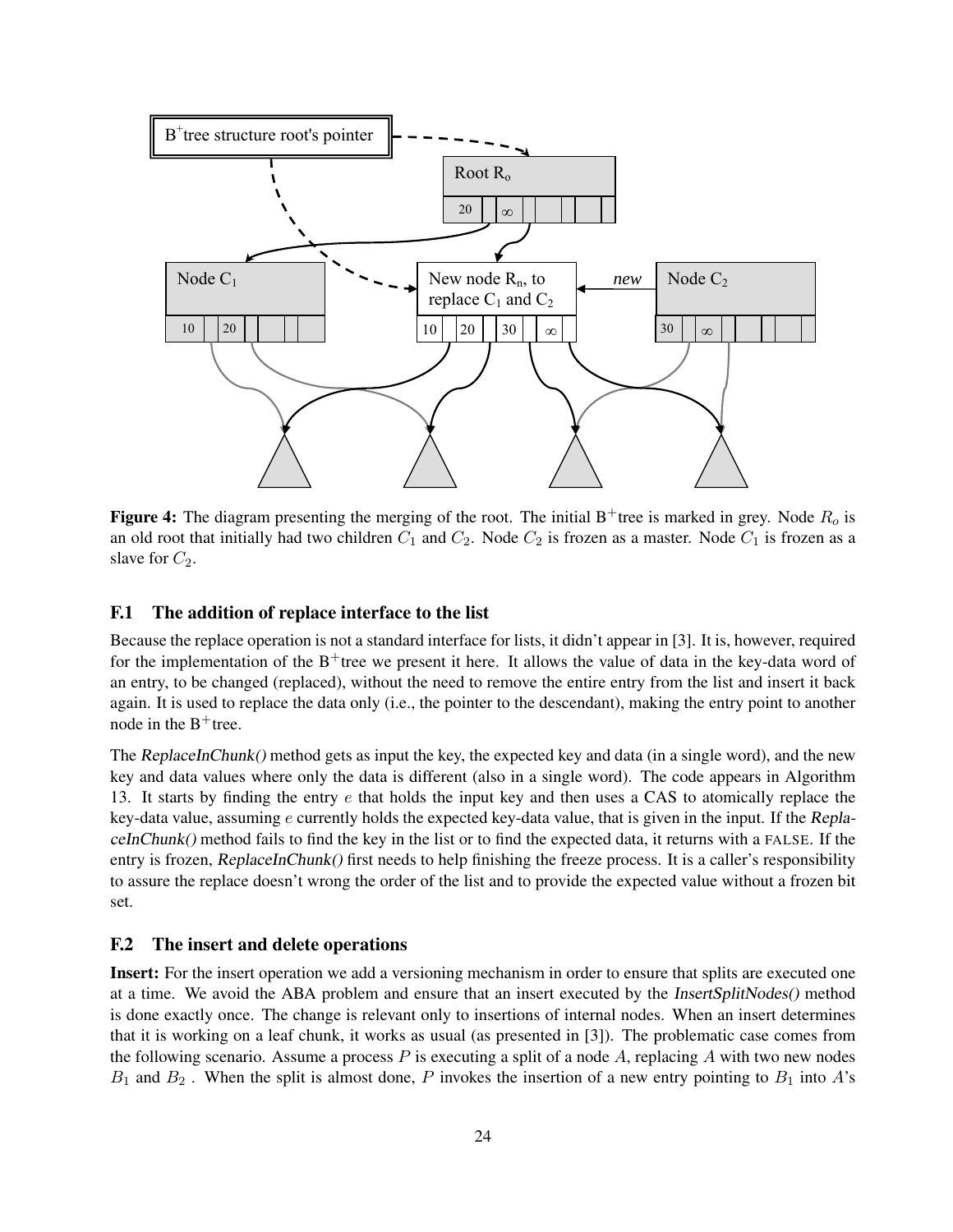| Algorithm 13 The replacing the key-data world value in the entry.   |                                                                            |
|---------------------------------------------------------------------|----------------------------------------------------------------------------|
| <b>Bool ReplaceInChunk (chunk* chunk, key, exp, new)</b> {          |                                                                            |
| 1: while ( $TRUE$ ) {                                               |                                                                            |
| $if$ (!Find(chunk, key)) return FALSE;<br>2:                        |                                                                            |
| <b>if</b> ( $!CAS(\&(cur \rightarrow keyData), exp, new)$ ) {<br>3: | $\frac{1}{2}$ assume no freeze bit set in exp - no replace on frozen entry |
| <b>if</b> ( $isFrozen(\&(cur\rightarrow keyData))$ ) {<br>4:        | // if CAS failed due to freeze help in freeze and try again                |
| $chunk = Freeze(chunk, key, exp, new, REPLACE, & result);$<br>5:    |                                                                            |
| $if$ (chunk == NULL) return result;<br>6:                           | // Freeze completed the replace operation                                  |
| continue;<br>7:                                                     |                                                                            |
| 8:                                                                  |                                                                            |
| 9:<br>return FALSE;                                                 | // CAS failed due to unexpected key or data, return FALSE                  |
| // end of if CAS wasn't successful<br>10:                           |                                                                            |
| 11:<br>return TRUE;                                                 | // CAS was successful, return TRUE                                         |
| 12: $\frac{1}{2}$ // end of while                                   |                                                                            |
| $\}$                                                                |                                                                            |
|                                                                     |                                                                            |

parent C. Assume P is delayed just before the insert operation and in the meantime  $B_1$ 's entry is inserted by a helper and then even deleted. If P wakes up and continues with previous insert, the frozen node  $B_1$  can be erroneously inserted again into the  $B^{+}$ tree.

In order to solve this problem and a similar delete problem we describe below, we include another field in the nextEntry word. The nextEntry is a pointer to the next entry in the chunk's list with its two LSB bits used for deleted and frozen bits. It is reasonable to assume that a chunk will not include more than 1024 entries. So we can use the entry indexes inside chunk's entries array, instead of the pointers. Thus, in the nextEntry word, we leave 10 bits for next entry index, 2 bits for deleted and frozen bits, and the remaining bits (52) can be used to present a version number, which will be updated each time entry's next pointer is updated.

The check is performed in InsertEntry() method of chunk. This methods gets the possible new entry location using Find() method and prev and curr global pointers as explained in Section B. After getting the possible new entry location (as part of it the version number of prev), we should check whether the data pointed by the new entry is still not a frozen node. Then we will be able to insert the new entry only if the version of prev wasn't changed. This solves the ABA problem because, after a node (referenced from the data field) is removed from the tree, it is always frozen.

**Delete:** The delete operation that we use in the given  $B^+$ tree is also slightly different from the one described in [3]. When delete concludes it is working on a leaf chunk, it works as usual (similarly to [3]). Otherwise, when delete is used on a chunk of an internal node, delete ensures that only the entry with given key *and* data is deleted. Usually a delete operation in a list is based only on a key. In our case delete should get not only the expected key, but also the expected data (i.e., a pointer to the descendant) that should be associated with this key. If the key is found, but the data is different, then the delete operation fails in the same way as when the key is not found. To avoid any kind of ABA problem and to ensure that delete (as part of a join) is applied only once, we use the versioning of the pointers. When an entry with an expected key and data is found, we also record the version of its nextEntry word where we are going to set the deleted bit. Next we check if data is pointing to the frozen node; if it is, we set the deleted bit if the version number is still the same.

This change is needed in order to ensure that a node is not removed twice from its parent, due to a delayed merge helper. Assume a process  $P$  is proceeding with a merge of nodes  $A$  and  $B$ . It invokes the deletion of A's entry on A's parent C. Let's assume that the key leading to node A is k. Assume P is delayed just before the delete operation, and in the meantime  $A$ 's entry is deleted and key  $k$  is again inserted with an entry pointing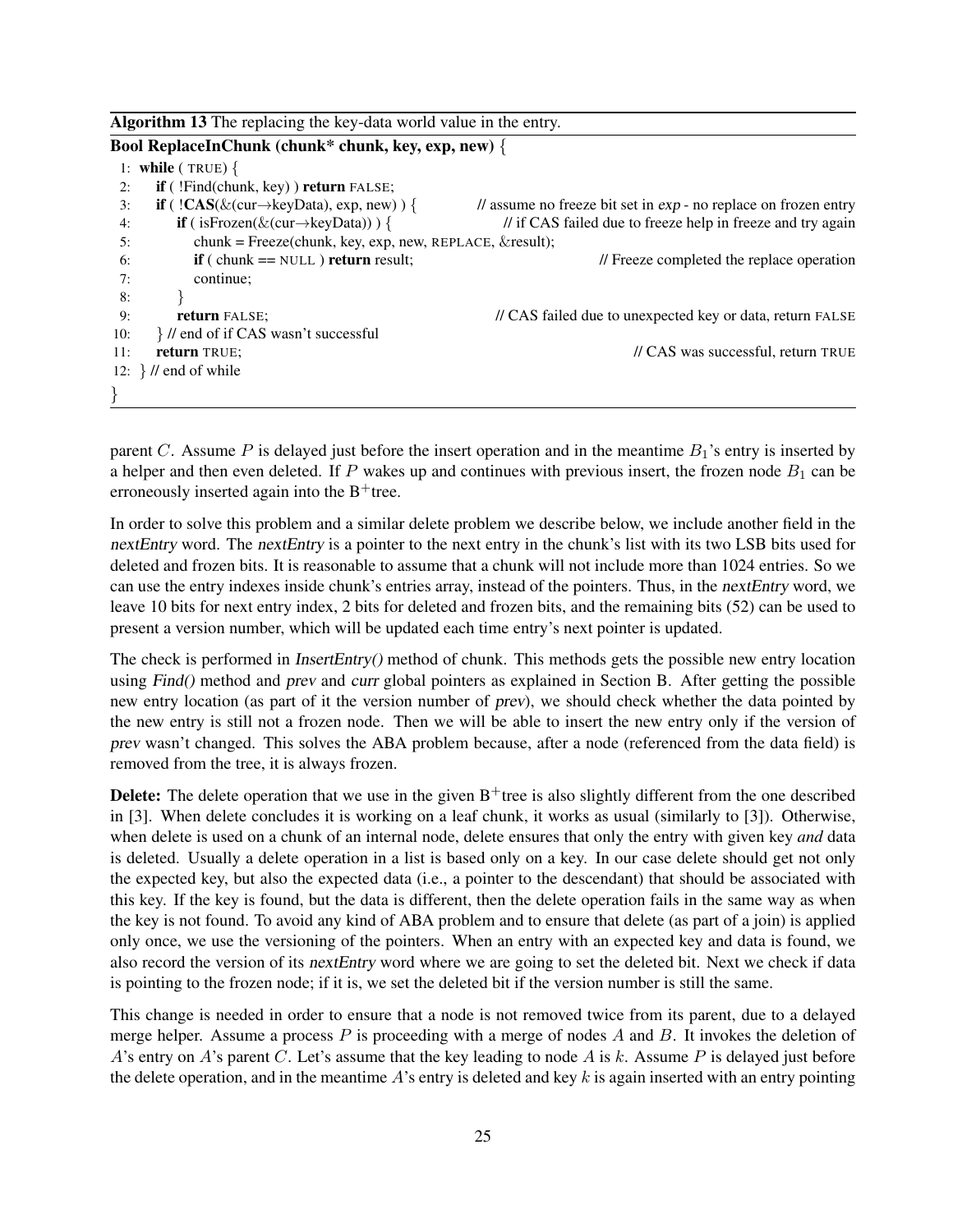Algorithm 14 Freeze stabilization.

| void StabilizeChunk(chunk* chunk) {                              |                                            |
|------------------------------------------------------------------|--------------------------------------------|
| 1: maxKey = $\infty$ ; Find(chunk, maxKey);                      | // Implicitly remove deleted entries       |
| 2: <b>foreach</b> entry e $\{$                                   |                                            |
| $key = e \rightarrow key$ ; $eNext = e \rightarrow next$ ;<br>3: |                                            |
| <b>if</b> ((key != $\perp$ ) & & (!isDeleted(eNext)))<br>4:      | // This entry is allocated and not deleted |
| $if$ (!Find(chunk, key)) InsertEntry(chunk, e, key);<br>5:       | // This key is not yet in the list         |
| 6: $\frac{1}{2}$ // end of foreach                               |                                            |
| $7:$ return;                                                     |                                            |
|                                                                  |                                            |
|                                                                  |                                            |

|     | <b>Algorithm 15</b> Freezing all entries in a chunk                                       |                                         |
|-----|-------------------------------------------------------------------------------------------|-----------------------------------------|
|     | void MarkChunkFrozen(chunk* chunk) {                                                      |                                         |
|     | 1: <b>foreach</b> entry $e \{$                                                            |                                         |
| 2:  | savedWord = $e \rightarrow$ next;                                                         |                                         |
| 3:  | while (!isFrozen(savedWord)) $\{$                                                         | // Loop till the next pointer is frozen |
| 4:  | $\mathbf{CAS}(\& (e \rightarrow next), savedWord, markFrozen(savedWord));$                |                                         |
| 5:  | savedWord = $e \rightarrow$ next:                                                         | // Reread from shared memory            |
| 6:  |                                                                                           |                                         |
| 7:  | savedWord = $e \rightarrow \text{keyData}$ ;                                              |                                         |
| 8:  | while (!isFrozen(savedWord)) $\{$                                                         | // Loop till the keyData word is frozen |
| 9:  | $\mathbf{CAS}(\&\text{(e}\rightarrow\text{keyData})$ , savedWord, markFrozen(savedWord)); |                                         |
| 10: | savedWord = $e \rightarrow kevData$ ;                                                     | // Reread from shared memory            |
| 11: |                                                                                           |                                         |
|     | 12: $\frac{1}{2}$ // end of foreach                                                       |                                         |
|     | $13:$ return;                                                                             |                                         |
|     |                                                                                           |                                         |

to some new node  $N$ . If  $P$  continues with an unchanged version of delete, node  $N$  can be erroneously deleted from the B<sup>+</sup>tree. With the new delete version, node N cannot be deleted since the pointer to node N is not the expected data that should be the pointer to A.

#### F.3 Freeze Functionality Code

For self-containment, in this section we present the code of the freeze related functions initially presented in [3]. We avoid repeating the explanations of the code and only highlight the differences.

Initially, in [3], the Freeze() method for a chunk consisted of the following 5 steps: (1) change the freeze state to frozen; (2) mark all the entries as frozen and stabilize the chunk using MarkChunkFrozen() and StabilizeChunk(); and (3) decide whether the chunk should be split, joined, or copied, using the FreezeDecision() method. (If the chunk is to be merged, an additional step of finding the slave using the FindJoinSlave() method is required.) The two final steps are (4) creating new chunks according to the decision made and attaching them to the old chunk using FreezeRecovery(); and (5) calling the CallForUpdate() method to insert the new chunk(s) in place of the old one.

The MarkChunkFrozen(), StabilizeChunk() and FreezeDecision() methods used for the chunk lists and  $B^+$ tree are exactly the same as in [3]. The modifications to the Freeze() and FreezeRecovery() methods (relative to their origin in [3]) are mostly due to changes in the freeze states. For the chunk list we used fewer freeze states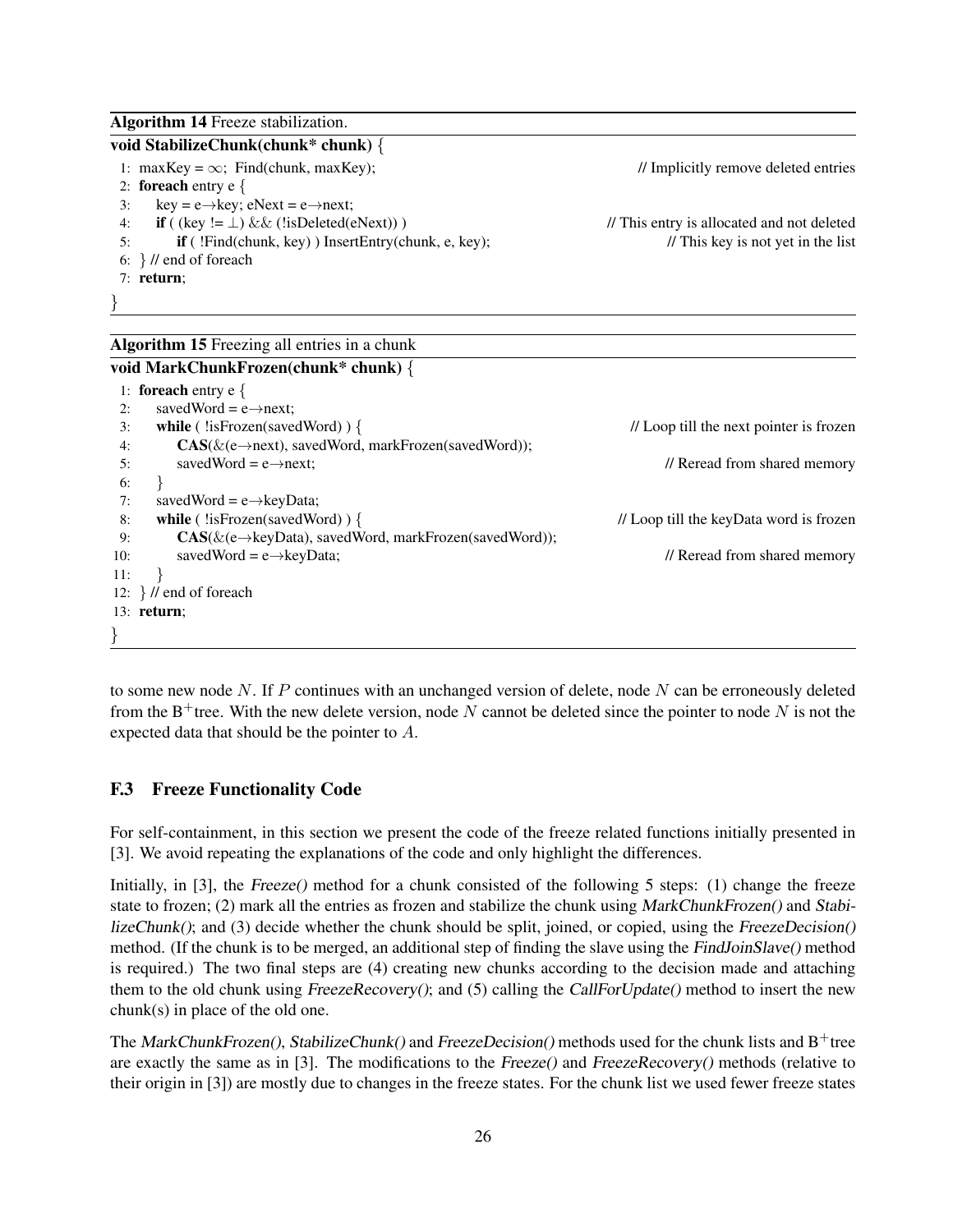| <b>Algorithm 16</b> Determining the freeze action.                                                                                                                                                                                  |                                |  |  |
|-------------------------------------------------------------------------------------------------------------------------------------------------------------------------------------------------------------------------------------|--------------------------------|--|--|
| recovType FreezeDecision (chunk* chunk) $\{$                                                                                                                                                                                        |                                |  |  |
| 1: entry* e = chunk $\rightarrow$ head $\rightarrow$ next; int cnt = 0;<br>2: while ( clearFrozen(e) != NULL) { cnt++; $e = e \rightarrow$ next; }<br>3: if ( cnt == MIN) return MERGE; if ( cnt == MAX) return SPLIT; return COPY; | // Going over the chunk's list |  |  |
|                                                                                                                                                                                                                                     |                                |  |  |

(only three), but for the  $B<sup>+</sup>$ tree node we use eight. In this paper the parameters for Freeze() and FreezeRecov- $\text{ery}(\ell)$  methods are nodes instead of chunks; both are very similar. Finally, in B<sup>+</sup>tree we have a design point that requires master and slave parent entries to be located on the single parent node (explained in Section 4).

The FreezeRecovery() method presented in Algorithm 18 is similar to one presented in [3]. In [3] the FreezeRecovery() method has the following structure. First, the required new node or nodes are prepared (first switch statement). Then (second switch statement), the thread proceeding with the freeze recovery tries to promote its initial purpose. In other words, the thread carrying on the freeze recovery of frozen node  $N$ , does it in order to progress with the initial purpose (i.e., a delete, insert, replace, etc. on  $N$ ). Finally, the threads proceeding with FreezeRecovery() compete to attach new node(s) to the old frozen one. The thread that succeed to attach also promotes its initial purpose.

In the  $B^+$ tree freeze recovery an additional check is carried between the first and second switch-statements. Recall that we keep an invariant (for simplicity and correctness), by which the parent entries that point to the master and the slave always reside on the same node. Namely, we do not allow entries that point to a master and its slave to be separated into different nodes due to a parent's split or borrow, until new nodes replace the frozen master and slave. It is this case that we test for between the first and second switch. This check is relevant only if we have two new non-leaf nodes. If the last entry on newNode1 or the first entry on newNode2 is pointing to a frozen node that has a merge buddy, then we move both of these entries into newNode2, so that they reside together. Apart from the previously mentioned alteration, the FreezeRecovery() method for the  $B<sup>+</sup>$ tree differs slightly from the one in [3] in: updating the *creator* field, taking care to promoting the replace operation, and the way of determining which new node is going to replace the frozen one. All these changes are to ensure that the chunk will work properly as a node in the tree.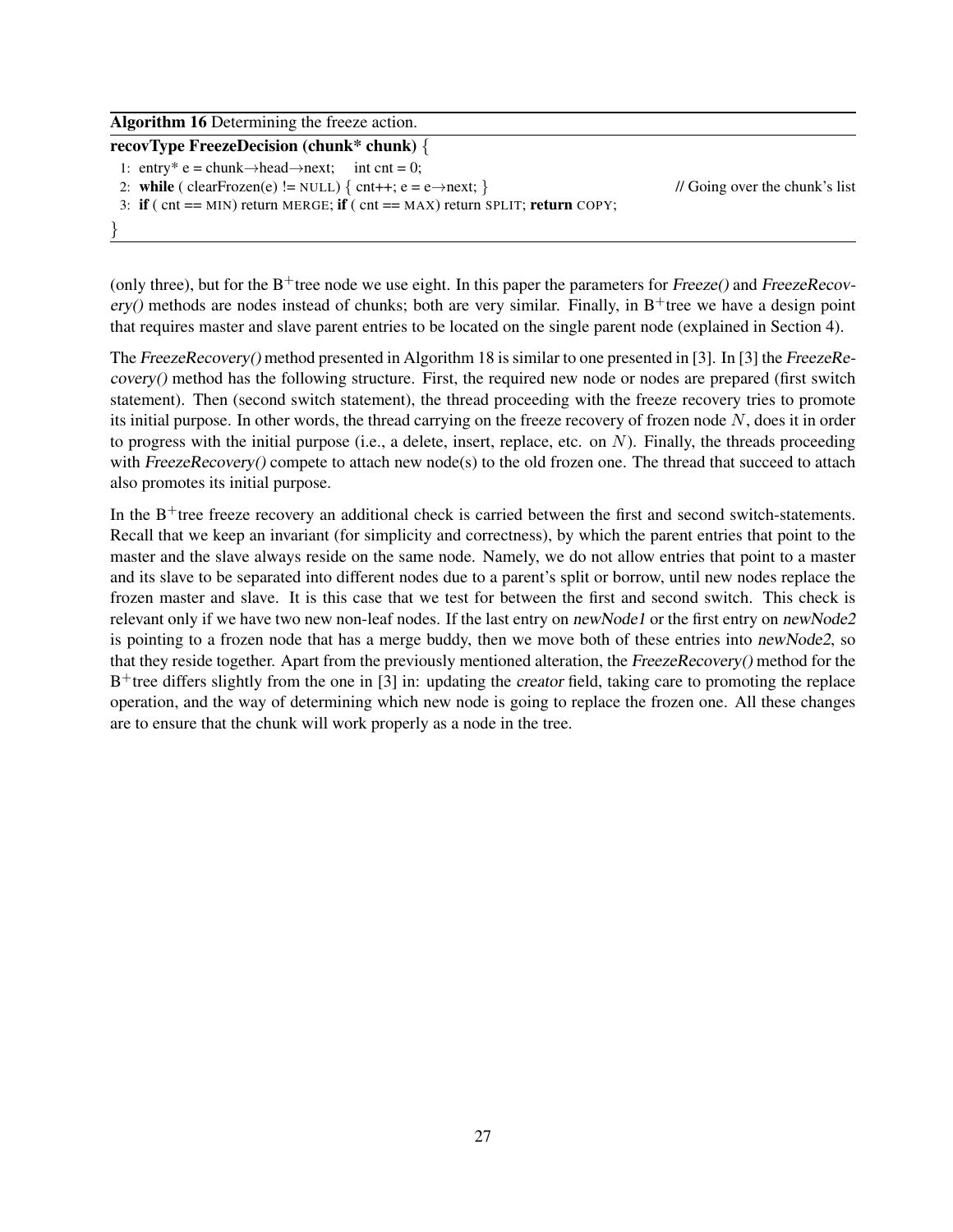Algorithm 17 The main freeze method.

|     | chunk* Freeze(Node* node, key, expected, data, triggerType tgr, Bool* res) {                                                                |  |  |
|-----|---------------------------------------------------------------------------------------------------------------------------------------------|--|--|
|     |                                                                                                                                             |  |  |
|     | 1: CAS(&(node→ <freezestate,mergebuddy>), <normal, null="">, <freeze, null="">);</freeze,></normal,></freezestate,mergebuddy>               |  |  |
|     | 2: // At this point, the freeze state is neither NORMAL nor INFANT<br>3: switch (node $\rightarrow$ < freezeState,* > ) {                   |  |  |
| 4:  | case COPY: $decision = COPY$ ; break;<br>// If the freeze state is already specifically set to split,                                       |  |  |
| 5:  | case SPLIT: $decision = SPIIT$ ; break;<br>// copy or merge, only freeze recovery is needed                                                 |  |  |
| 6:  | case MERGE: decision = MERGE; mergePartner=node $\rightarrow$ <*,mergeBuddy>; break; // mergePartner is already set                         |  |  |
| 7:  | case REQUEST_SLAVE: $decision = MERGE$ ; mergePartner = FindJoinSlave(node);                                                                |  |  |
| 8:  | $if$ (mergePartner != NULL) break;<br>// If partner is NULL node was turned to SLAVE_FREEZE, continue                                       |  |  |
| 9:  | case SLAVE_FREEZE: decision = MERGE; mergePartner = $node \rightarrow \lt^*$ , mergeBuddy>;                                                 |  |  |
| 10: | // Swap between node and mergePartner, so node is always the master and mergePartner is the slave                                           |  |  |
| 11: | $tmp = mergePartner; mergePartner = node; node = tmp;$                                                                                      |  |  |
| 12: | MarkChunkFrozen(mergePartner->chunk); StabilizeChunk(mergePartner->chunk); // Verify slave is frozen                                        |  |  |
| 13: | CAS(&(node→ <freezestate,mergebuddy>),<br/>// Slave is set, verify master is in MERGE state</freezestate,mergebuddy>                        |  |  |
| 14: | <request_slave, mergepartner="">, <merge, mergepartner="">);</merge,></request_slave,>                                                      |  |  |
| 15: | break;                                                                                                                                      |  |  |
| 16: | <b>case</b> FREEZE: MarkChunkFrozen(node $\rightarrow$ chunk); StabilizeChunk(node $\rightarrow$ chunk);                                    |  |  |
| 17: | $decision = FreezeDecision(node \rightarrow chunk);$                                                                                        |  |  |
| 18: | switch (decision) $\{$                                                                                                                      |  |  |
| 19: |                                                                                                                                             |  |  |
| 20: | case SPLIT: CAS(&(node→ <freezestate,mergebuddy>), <freeze, null="">, <split, null="">); break;</split,></freeze,></freezestate,mergebuddy> |  |  |
| 21: | case MERGE: mergePartner = FindJoinSlave(node);                                                                                             |  |  |
| 22: | <b>if</b> (mergePartner==NULL) $\{$ // The node become slave, its merge body is master. The node need to be                                 |  |  |
| 23: | mergePartner = node; node = node $\rightarrow$ <*, mergeBuddy>; // the master and mergePartner - the slave                                  |  |  |
| 24: | $\text{CAS}(\& \text{(node}\rightarrow \text{~freezeState}, \text{mergeBuddy}>,$                                                            |  |  |
| 25: | <request_slave, mergepartner="">, <merge, mergepartner="">);</merge,></request_slave,>                                                      |  |  |
| 26: | } break;                                                                                                                                    |  |  |
| 27: | } // end of switch on decision                                                                                                              |  |  |
|     | 28: } // end of switch on freeze state                                                                                                      |  |  |
|     | 29: return FreezeRecovery(node, key, expected, data, decision, mergePartner, trigger, res);                                                 |  |  |
| }   |                                                                                                                                             |  |  |
|     |                                                                                                                                             |  |  |

The Freeze() method presented in [3] works the same here, as presented in Algorithm 17. But because here we have the possibility to determine the freeze decision from the freeze state of a node, we use it for some optimization. If the reason for the freeze is already known, located in freezeState field, and we can figure out all needed data for the freeze recovery, we skip some steps and invoke FreezeRecovery() method. This is done in the switch statement. A thread that enters the FREEZE case of the switch statement behaves according to the Freeze() method in [3], with modification that inside the FREEZE case statement we set the freeze state according to its new possible values. The new freeze state values didn't exist in [3]. A final nuance is to check whether the FindJoinSlave() method returned a NULL value when the slave and master swapped their roles.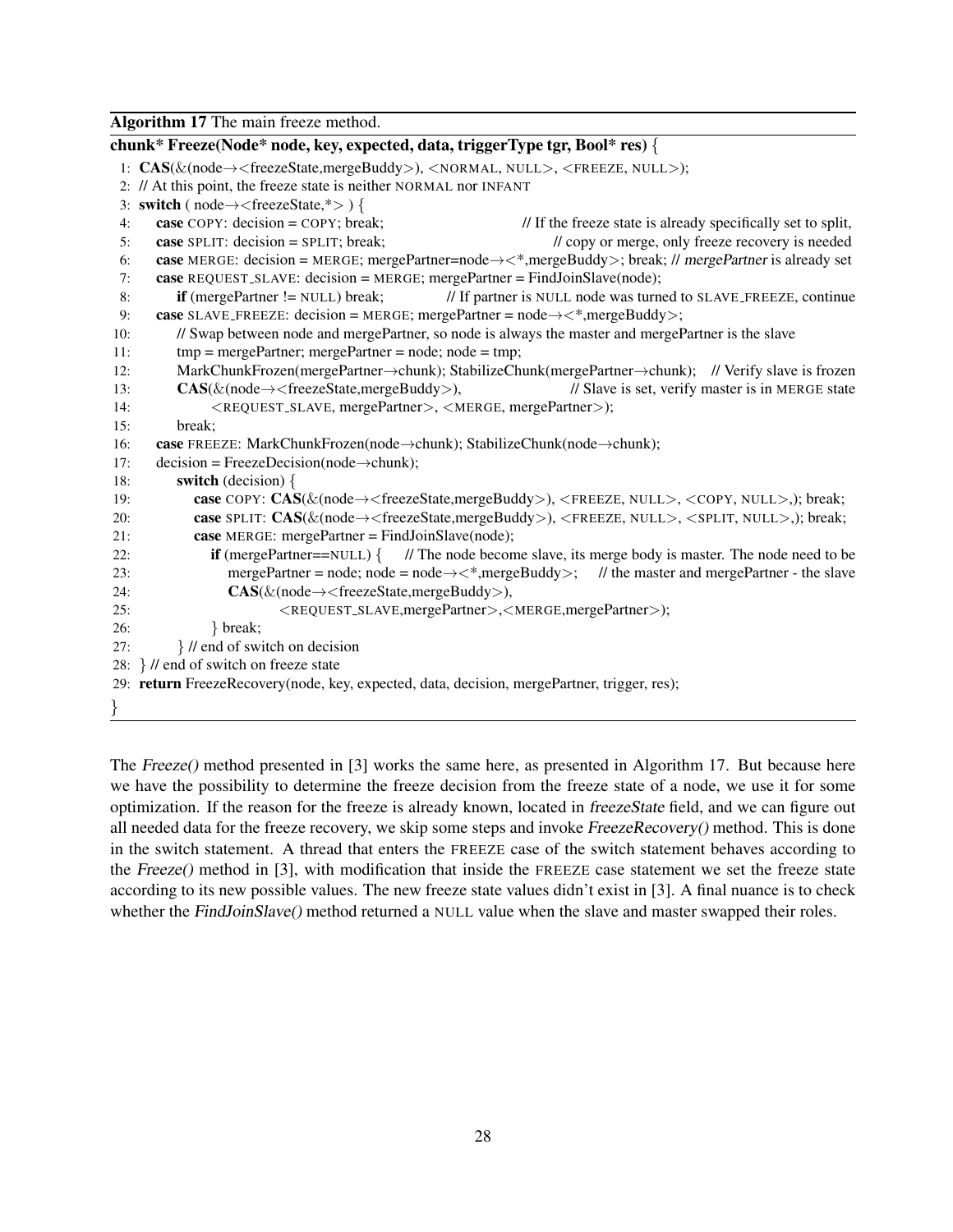Algorithm 18 The freeze recovery. Node\* FreezeRecovery(Node\* oldNode, key, expected, input, recovType, Node\* mergePartner, triggerType trigger, Bool\* result) { 1: retNode = NULL; sepKey = ∞; newNode1 = Allocate(); newNode1→creator = oldNode; newNode2 = NULL; 2: switch ( recovType ) { 3: case COPY: copyToOneChunkNode(oldNode, newNode1); break; 4: case MERGE: 5: **if** ( (getEntrNum(oldNode)+getEntrNum(mergePartner))≥MAX ) { // Borrow, two new nodes 6: newNode2 = Allocate(); newNode1 $\rightarrow$ nextNew = newNode2; // Connect two new nodes together 7: newNode2→creator = oldNode; sepKey=mergeToTwoNodes(oldNode,mergePartner,newNode1,newNode2); 8: } else mergeToOneNode(oldNode,mergePartner,newNode1); break; // Merge into single new node 9: case SPLIT: 10: newNode2 = Allocate(); newNode1→nextNew = newNode2; // Connect two new nodes together 11: newNode2→creator = oldNode; sepKey = splitIntoTwoNodes(oldNode, newNode1, newNode2); break; 12: } // end of switch 13: // If there are two new non-leaf nodes check and do not separate master and slave entries 14: **if** ( (newNode2 != NULL) & & (newNode2 $\rightarrow$ height != 0) ) { 15: leftNode = (Node\*)(getMaxEntry(newNode1))→data; leftState = leftNode→<freezeState,\*>; 16: rightNode = (Node\*)newNode2→chunk→head→next→data; rightState = rightNode→<freezeState,\*>; 17: if ( (rightState ==  $\langle REQUEST\_SLAVE, * \rangle$ ) && ((leftState == NORMAL) || (leftState == INFANT) || (leftState == FREEZE) || 18: (leftState == COPY) || (leftState ==  $\langle$  SLAVE\_FREEZE, rightNode>))) { 19: moveEntryFromFirstToSecond(newNode1, newNode2); sepKey = (getMaxEntry(newNode1))→key; 20: **} else if** (rightState ==  $\langle$ MERGE, leftNode>) { 21: moveEntryFromFirstToSecond(newNode1, newNode2); sepKey = (getMaxEntry(newNode1))→key; 22: **} else if** ( (rightState == INFANT)  $\&&$  (leftState ==  $\langle$  SLAVE\_FREEZE, \*>) ) { 23: if (rightNode→creator == leftNode→ $\lt^*$ ,mergeBuddy>) 24: { moveEntryFromFirstToSecond(newNode1, newNode2); sepKey = (getMaxEntry(newNode1))→key; }  $25:$  } 26: } 27: **switch** ( trigger ) { // Perform the operation with which the freeze was initiated 28: case DELETE: // If key will be found, decrement counter has to succeed 29:  $*$ result = DeleteInChunk(newNode1 $\rightarrow$ chunk, key); 30: if ( newNode2 != NULL ) \*result = \*result || DeleteInChunk(newNode2 $\rightarrow$ chunk, key); break; 31: case INSERT: // input should be interpreted as data to insert with the key 32: if ( (newNode2 != NULL) && (key<sepKey) ) \*result = InsertToChunk(newNode2→chunk, key, input); 33: else \*result = InsertToChunk(newNode1→chunk, key, input); break; 34: case REPLACE: 35: if ((newNode2!=NULL)&&(key<sepKey)) \*result=ReplaceInChunk(newNode2→chunk,key,expected,input); 36: else \*result = ReplaceInChunk(newNode1 $\rightarrow$ chunk, key, expected, input); break; 37: case ENSLAVE: // input should be interpreted as pointer to master trying to enslave, only in case of COPY 38: if ( recovType == COPY ) newNode1→<freezeState,mergeBuddy> = <SLAVE FREEZE, (Node\*)input>; 39: } // end of switch 40: // Try to create a link to the first new node in the old node. 41: **if** ( $!CAS(\&(oldNode \rightarrow new), NULL, newNode1)$ ) { 42: // Determine in which of the new nodes the destination key is now located. 43: if ( key<=sepKey ) retNode=oldNode→new; else retNode=oldNode→new→nextNew; 44: } 45: if (newNode1 $\rightarrow$  <freezeState,\*> == <SLAVE\_FREEZE, \*>) { 46: m = newNode1 $\rightarrow$  <\*,mergeBuddy>; // If the new chunk is enslaved, correct its master to point on it 47: CAS(&(m→<freezeState,mergeBuddy>),<REQUEST SLAVE, oldNode>,<REQUEST SLAVE, newNode1>); 48: } 49: CallForUpdate(recovType, oldNode, key); 50: return retNode; }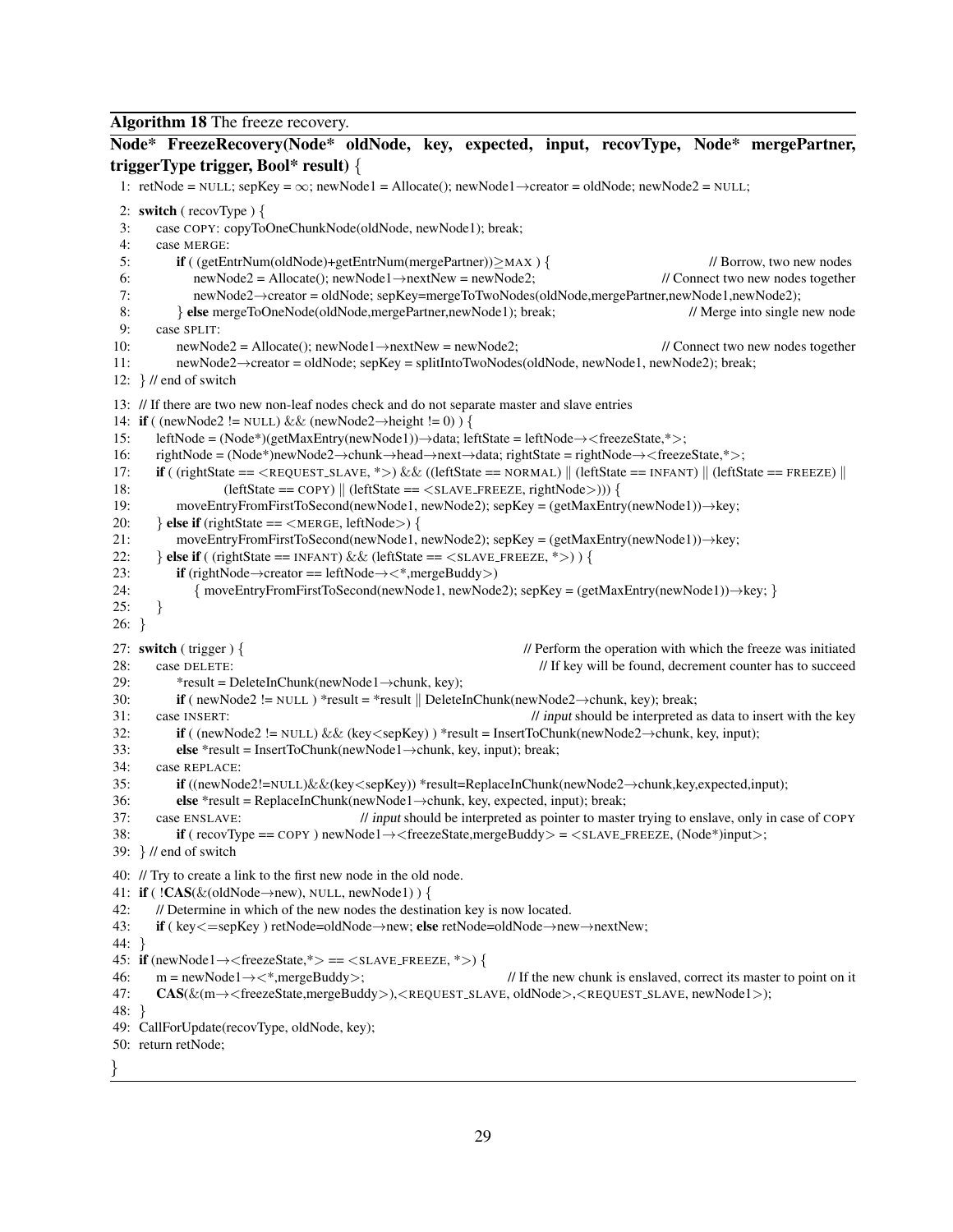| <b>Notation</b>                                | <b>Meaning</b>                                                                                         |
|------------------------------------------------|--------------------------------------------------------------------------------------------------------|
|                                                | $N_1$ and $N_2$ (or just $N_1$ ) are new nodes that are going to replace frozen node N in the          |
| $N \Longrightarrow N_1 \Longrightarrow N_2$ or | $B^{+}$ tree. $N_1$ is attached to N via new field and $N_2$ (if it exists) is attached to $N_1$ via   |
| $N \Longrightarrow N_1$                        | nextNew field. If $N_2$ exists, then it holds higher-value keys from N and $N_1$ holds                 |
|                                                | lower-value keys from N. N is the <i>creator</i> of $N_1$ and $N_2$ , and they are <i>replacers</i> of |
|                                                | $N$ .                                                                                                  |
|                                                | $N_1$ and $N_2$ are neighbors and are frozen as slave and master. $N_1$ 's state is                    |
| $N_1 \Longleftrightarrow N_2$                  | $\leq$ SLAVE_FREEZE, $N_2$ > and $N_2$ 's state is $\leq$ MERGE, $N_1$ > or vice versa. $N_1$ has      |
|                                                | lower-value keys and $N_2$ has higher-value keys.                                                      |
|                                                | The reference of the parent node P to the child node $C_1$ changed to point to $C_2$ ;                 |
| $P\langle C_1 \rightarrow C_2 \rangle$         | the key remains the same. This is the effect of the successful ReplaceInChunk()                        |
|                                                | invocation.                                                                                            |
|                                                | The node N is in freeze state x. It can be combined with denoting new node attach-                     |
| $N^{&>}$                                       | ments such as $N^{} \Longrightarrow N_1^{} \Longrightarrow N_2^{}$ .                                   |
|                                                | The entry key-data word that includes $k$ as key and pointer to a node $N$ as data.                    |
| $\langle k:N \rangle$                          |                                                                                                        |
|                                                | Denotes the maximal key among $N$ 's entries keys.                                                     |
| $k^N$                                          |                                                                                                        |

Figure 5: The notations used in the correctness proofs.

# G Correctness and Lock-Freedom

In this section we provide a full proof that  $B^+$ tree rebalancing operations preserve correctness, linearizability, and the lock-freedom property. We assume that the chunk mechanism of [3] is correct and lock-free. In particular, insertions, deletions, and searches of keys in the chunk's list are executed correctly and in a single computation step (which can be viewed as their linearization point). See [14] for a framework for composing lock-free algorithms.

First, we present the notations later used in the correctness proofs. For brevity, we usually say *state* instead of freeze state. The *parent* of node N is the node currently in the tree whose entry's data is pointing to N. For node N that appeared in the tree but was already disconnected from it, we define the *last parent* to be the parent it had just before the disconnection.

We also use terminus *N's parent-entry*, for a parent's entry whose data is a pointer to the node N. *N's parententry key* is a key located in N's parent's entry. N's parent-entry is defined for the period when node N is located in the tree and has a parent. The parent-entry for a root is also undefined. The remaining notations are presented the Figure 5.

In the following proofs we may refer to the specific invocations of some methods with specific parameters. Then we denote the input parameters to the methods as follows. We write  $FindParent(k, N, E_N, E<sub>nb</sub>)$ , where  $k$  is the search key, and  $N$  is the pointer to the child node, whose parent we are looking for on the path to the search key.  $E_N$  and  $E_{nb}$  are the pointers to the copies of the parent entries, pointing to N and N's neighbor respectively. When the values of some parameters are irrelevant to the proof, we denote this by \*, e.g., FindParent(k, N, \*,\*). We write InsertToChunk( $P, k, N$ ), where P is the pointer to the node (usually a parent node) to whose chunk we want to insert an additional entry, having key  $k$  and data  $N$ . Data  $N$  is usually a pointer to a new child node N. Similarly, in ReplaceInChunk( $P, k, < k : N_o >, < k : N >$ ), P is the pointer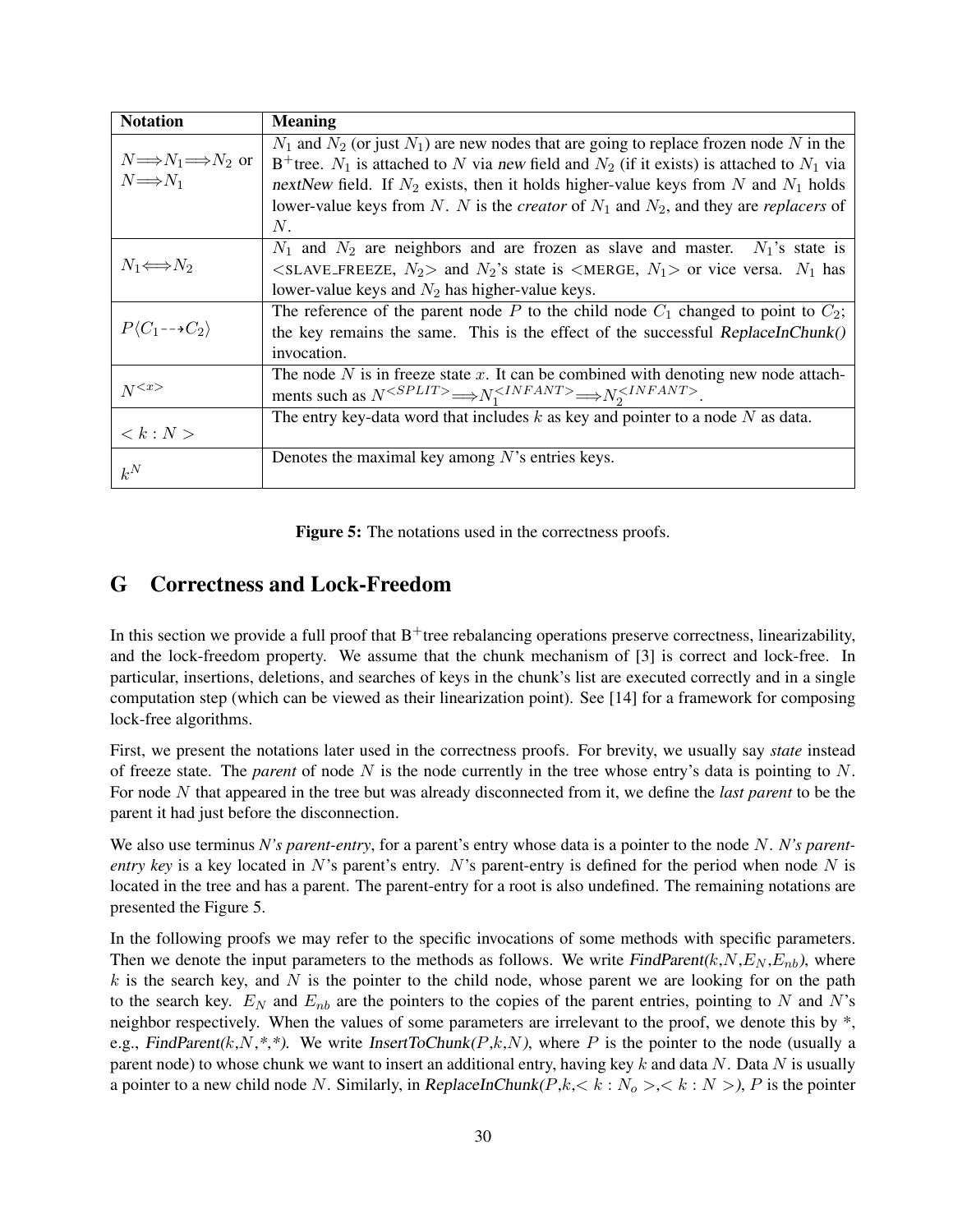to the node (usually a parent node) in whose chunk we want to replace the data of an entry with key  $k$  from an old pointer to  $N_0$  to a new pointer to N. Last chunk interface is DeleteInChunk(P, x, N), where P is the pointer to the node (usually a parent node) in whose chunk we want to delete the entry having key  $k$  and data N. Further, CallForUpdate(rt, N, k) denotes invocation of CallForUpdate() method on the frozen node N, in order replace node  $N$  with new nodes. The method is called after node  $N$  was split, merged or copied, which is noted by the recovery type  $rt$ . The key k is the highest key in the new node with lower keys; it is relevant only when two new nodes are going to replace N. Finally, FreezeRecovery( $N,$ ,...) and Freeze( $N,$ ,...) represent invocations of the FreezeRecovery() and Freeze() methods on the frozen node  $N$ , which must recover from the freeze. The remaining parameters for those two methods are not relevant to the discussion.

#### G.1 Node state transitions

Here we want to prove that the diagram of the node state transitions presented in Figure 2 is full and correct.

Observation 1.1: All CAS instructions that affect a node's state appear in the code presented in this paper.

**Observation 1.2:** The nodes are never reused unless they become unreachable from all threads. Every new node address is unique.

Observation 1.3: From the moment the node is frozen, it never changes and the decision about freeze recovery type (whether the node should be split, copied or merged) is constant and will be the same for any deciding thread. (Comes from the implementation of a chunk in  $[3]$ .) Therefore, for any frozen node N, the method CallForUpdate(rt, N,\*) is invoked with the same rt by any thread.

Observation 1.4: As stated in Section 4, a new node is always created in the INFANT state.

**Definition 1.1:** Let's denote by  $t_{update}^N$  the time when the method *CallForUpdate*(\*, *N*,\*) was first invoked among all the treads executing  $N$ 's freeze recovery (Line 49 of FreezeRecovery()).

**Definition 1.2:** Let's denote by  $t_{attack}^N$  the time of attachment of the new node or nodes to the frozen node N. This happens on successful CAS at Line 41 of FreezeRecovery().

**Lemma 1.1:** At  $t_{update}^N N^{< x>} \Longrightarrow N_1^{< INFANT>} \Longrightarrow N_2^{< INFANT>}$  or  $N^{< x>} \Longrightarrow N_1^{< INFANT>}$  or  $N^{< x>}$ .  $\Longrightarrow$ N $_1$  $<$ SLAVE\_FREEZE,M $>$ <sup>2</sup>/2*LAV E\_F REEZE,M>*. In addition from  $t_{update}^N$ , x is constant and can only be SPLIT, COPY or MERGE state.

**Proof:** New nodes are allocated only in order to replace an old frozen node and this is done only in the FreezeRecovery() method. The new nodes are in the INFANT state (Observation 1.4). The new node's state in the FreezeRecovery() method can only be changed in Line 38 to <SLAVE FREEZE, *master*>. This happens when the recovery type is COPY and in this case only one new node is allocated according to the FreezeRecovery() method's code. Therefore, by time  $t_{update}^N$ , when the CallForUpdate(\*, N,\*) method is first invoked, any single new node (attached to N) can only be in the <SLAVE FREEZE, *master*> or INFANT state. If there are two new nodes, they can be only in the INFANT state.

As for N's state, FreezeRecovery(N,\*,...) is invoked only from Freeze(N,\*,...). According to the FreezeRecovery( $N,$ \*,...) method's code, new nodes can be attached only to N. In Freeze( $N,$ \*,...) code, there are several possibilities for changing N's state. (1) N's state is already COPY, SPLIT or MERGE (Lines 4, 5 or 6), just before FreezeRecovery(N,  $*,\ldots$ ) is called. (2) N's state is set to MERGE as a side effect of the FindJoinSlave(N) method (Lines 7 or 21), unless there was a swap in the master-slave roles, in which case  $N$ 's state is set to MERGE in Lines 14 or 25. (3) The Freeze( $M,$ \*,...) input node was a slave with master N and N's state is set to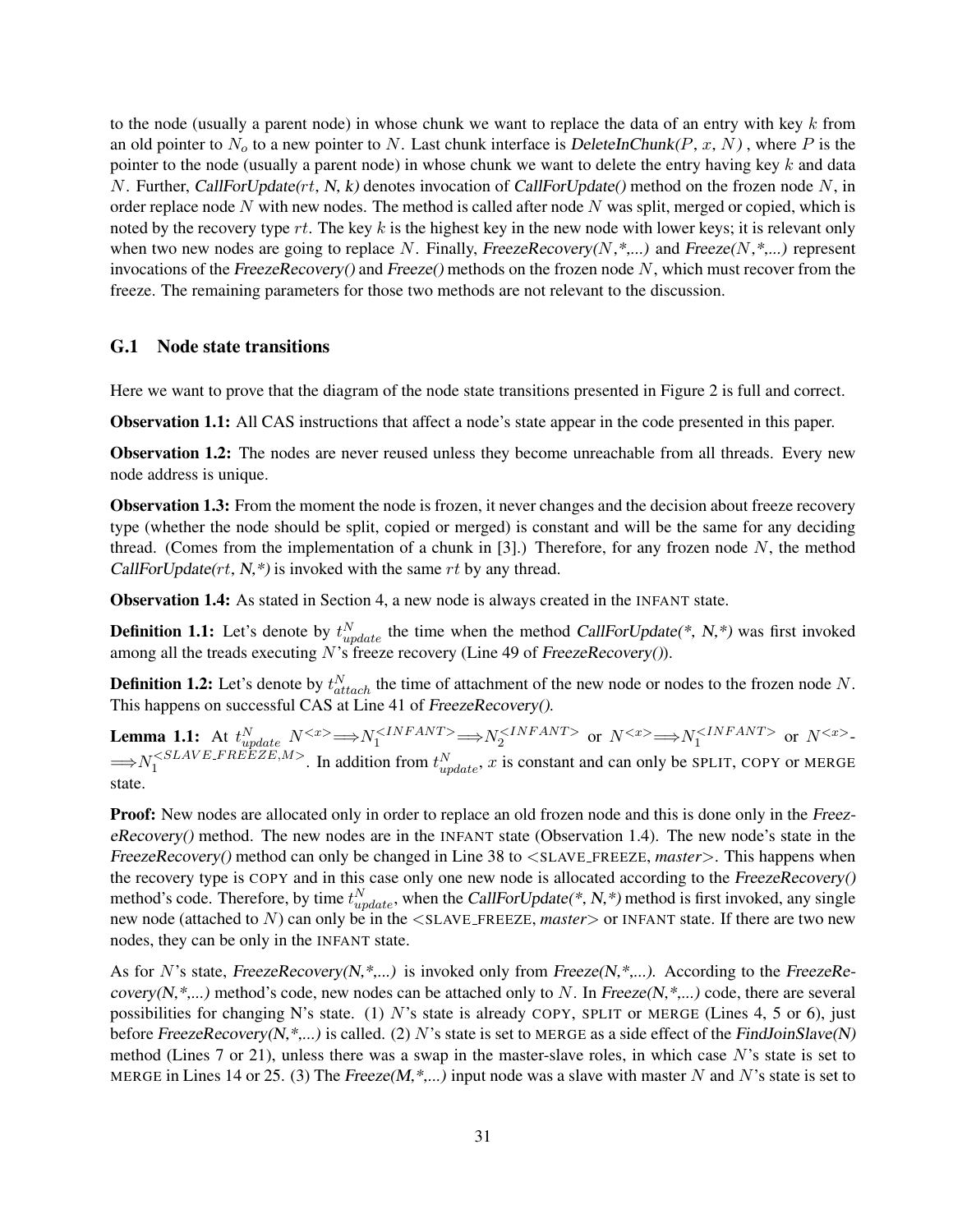MERGE in Line 14, in which case FreezeRecovery( $N,$ \*,...) is invoked on N and not on M. (5) N's state is set to COPY or SPLIT directly in Lines 19 or 20 (Freeze(N,  $^*, \dots$ )).

**Lemma 1.2:** N's new pointer (and  $N_1$ 's nextNew pointer if relevant) is set once at  $t_{attack}^N$  and never changes after.  $N \Longrightarrow N_1 \Longrightarrow N_2$  or  $N \Longrightarrow N_1$ .

**Proof:** The new node (or nodes) is attached to an old, frozen node N via N's new field. The only place where new is updated for any node, is in Line 41 of the FreezeRecovery() method. This CAS succeeds in changing the new field only once, because the new field initiated to NULL and can be updated from NULL only once.

If a connection to the second new node,  $N_2$ , is needed, it is done via  $N_1$ 's nextNew pointer, which is only set before new nodes are attached to the old one. Then there is no concurrency and the pointer is set only once. There is no place in the code where  $N_1$ 's nextNew pointer is changed.  $\blacksquare$ 

**Lemma 1.3:** The initial state of a node in the  $B^+$ tree can be only: INFANT, NORMAL or  $\lt$ SLAVE\_FREEZE, *master*> (as shown in Figure 2).

**Proof:** A node appears in the tree only as an initial root or as a result of recovering from the freeze of another node (that can be root or non-root). The initial root is created without concurrency and its state is set to NORMAL. From Observation 1.4, any node is created in the INFANT state.

After recovering from the freeze of an old root, a pointer to the new root is set only by following successful CAS instructions (every CAS instruction succeeds only once due to the uniqueness of the old root address):

- 1. Root exchange on split of the old root ( $R_o^{SPLIT>} \implies N_1 \implies N_2$ ) happens on success of the CAS instruction in Line 6 of the *SplitRoot*() method. The new root's state is set to NORMAL just before, in Line 2. So the new root appears in the tree in the NORMAL state. New root children,  $N_1$  and  $N_2$ , are attached to the new root and they appear in the tree via the same CAS instruction. They are input parameters from the CallForUpdate(\*,  $R_o$ , \*) method, which is the only place from where SplitRoot( $R_o$ ,  $N_1$ ,  $N_2$ ) is invoked. According to Lemmas 1.1 and 1.2,  $N_1$ 's and  $N_2$ 's states initially are INFANT. All threads concurrently proceeding with the SplitRoot( $R_o$ , \*,  $N_1$ ,  $N_2$ ) method code perform Line 6 (inserting into the tree) before changing the new nodes' states. Thus, on successful CAS in Line 6 of the SplitRoot() method,  $N_1$  and  $N_2$  are also the in INFANT state, and so they appear in the tree.
- 2. Root exchange on copy of the old root  $(R_o^{©} \implies R_n)$  happens on success of the second CAS instruction in Line 5 of the CallForUpdate() method. A new root  $R_n$  is the input parameter of CallForUpdate(\*,  $R_o$ , \*), as  $R_n$  is attached to  $R_o$  via new field and by Lemma 1.2 this attachment never changes. According to Lemma 1.1, when the CallForUpdate() method is first invoked,  $R_n$ 's state is INFANT or  $\leq$ SLAVE FREEZE,M $>$ .  $R_n$ 's state is changed, in Line 8 of the CallForUpdate() method, only after insertion (Line 5). Thus, upon success of the second CAS instruction in Line 5 of the CallForUpdate(), the new root state is INFANT or <SLAVE FREEZE,M>.
- 3. Root exchange on merge of the old root  $R<sub>o</sub>$  happens on on success of the CAS instruction in Line 6 of the MergeRoot() method. In this case  $R_o$  is not frozen, but its last children,  $C_1$  and  $C_2$ , are frozen, and  $C_1 \Longleftrightarrow C_2$ . Let's assume without loss of generality that  $C_1$  is master and  $C_1^{< MERGE, C_2>} \Longrightarrow R_n$ . By Line 6 of the MergeRoot( $R_0, R_n, C_1, *$ ) method,  $R_0 \langle C_2 \rightarrow R_n \rangle$ ; otherwise we will not reach this line. So the new root  $R_n$  is already in the tree by the time the root exchange takes place.  $R_n$  is inserted into the tree before, by invoking ReplaceInChunk() in Line 9 of the InsertMergeNode() method, which is the only place from where MergeRoot() is invoked. The correctness of  $R_n$ 's state (and the states of all the nodes inserted as a result of merge) is proven below.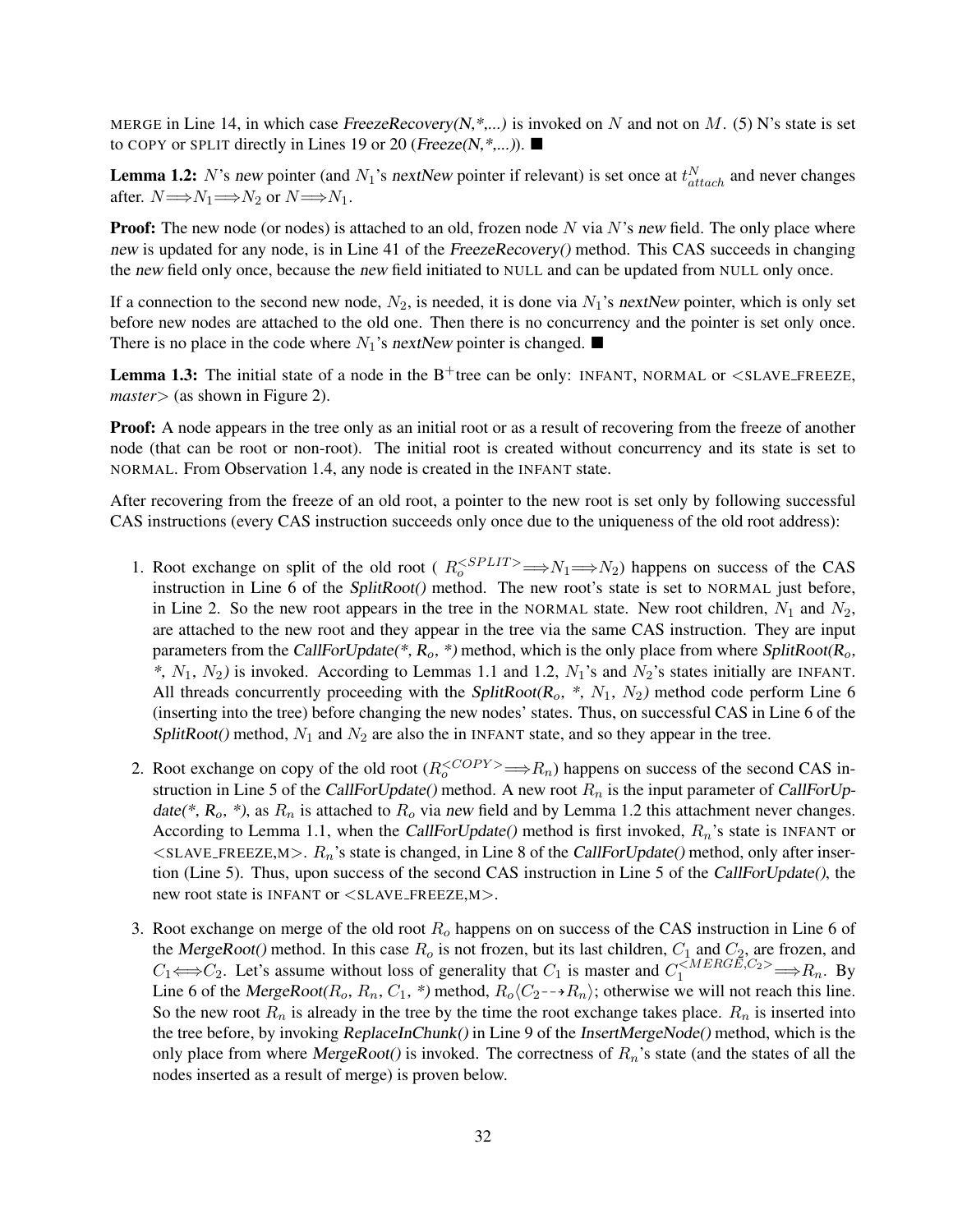Above we covered the cases when an old node is a root or a new one is going to be a root. Otherwise, a new node  $N_1$  (or nodes  $N_1, N_2$ ) can only be inserted as part of the freeze recovery from some old node  $N_0$ ,  $N_0 \Longrightarrow N_1$  (or  $N_0 \Longrightarrow N_1 \Longrightarrow N_2$ ). According to Lemma 1.1,  $N_1$ 's and  $N_2$ 's states are initially set to INFANT or <SLAVE FREEZE, M>. From the analysis of the code, we see that the <SLAVE FREEZE,M> state never changes. Thus, if a node's state is initially set to  $\leq$ SLAVE FREEZE, M $>$ , this node is also inserted into the tree in this state. The INFANT state is changed to NORMAL only after the InsertToChunk() or ReplaceInChunk() methods were invoked. From Lemmas 3.2, 3.3, 3.6, 3.7 and 3.8, it follows that only the first invocation of InsertToChunk(P,\*,N<sub>1</sub>), or ReplaceInChunk(P,\*,< k : N<sub>0</sub> >,< k : N<sub>2</sub> >), or ReplaceInChunk(P,\*,<  $k : N_o \geq k \leq N_1 >$  methods inserts  $N_1$  or  $N_2$  into the tree successfully. The first invocation of the InsertToChunk() or ReplaceInChunk() methods always takes place before the first state change, and thus the new node is inserted when it is still in the INFANT state.

Lemma 1.4: There is no node state transition in the code that does not appear in Figure 2, and there is a node state transition for every arrow in Figure 2.

**Proof:** From analyzing the code and looking at the all CAS instructions that change the  $\langle freezeState, mergeBuddy\rangle$ field on any node, we see that Lemma 1.4 is correct.

Theorem 1: The diagram of the node's state transitions presented in Figure 2 is full and correct.

**Proof:** Comes directly from Lemmas 1.3 and 1.4 ■

#### G.2 Supporting Lemmas

Here we provide some lemmas used for the later proofs.

**Observation 2.1:** A node in our B<sup>+</sup>tree has at most d entries; d is assumed to be even for easier calculations. From a full node we should be able to create two nodes legal in their number of entries. Those nodes should still remain legal when (1) one entry is removed from them as part of helping delete operation during freeze recovery. In addition, (2) an entry can be removed from a newly created node when it is moved from one sibling to the other in order to keep master and slave together. Finally, (3) number of entries in the new node should allow one deletion to be done successfully on such a new node, in order to support lock-freedom. Therefore, the lower bound for the number of entries in the node should be  $d/2 - 3$  nodes. Thus d has to be at least 8.

**Lemma 2.1 :** From the moment a new non-root node N is inserted into the tree,  $N$ 's parent-entry key never changes.

**Proof:** Once inserted to the tree successfully, the node is constantly pointed to by its parent, always with the same key. This continues until the node is removed from the tree by replacing it with another node having the same parent-entry key (ReplaceInChunk()) or by deleting the entire entry from the parent (DeleteInChunk()). ReplaceInChunk() and DeleteInChunk() are the only methods that can change an existing entry. The parent key can never be changed because we do not have an interface in the code for changing the key of an entry. The ReplaceInChunk() method is used only for changing the data of an entry that is the reference to the new node. Once a node is removed from the tree, it is never pointed to again by that tree, unless reclaimed (Observation  $1.2$ ).

**Lemma 2.2:** A non-root node  $N$  is removed from the tree only after being frozen in the SPLIT, COPY or MERGE state.

**Proof:** A node N can be removed from a tree only when found sparse or full by some thread, and this after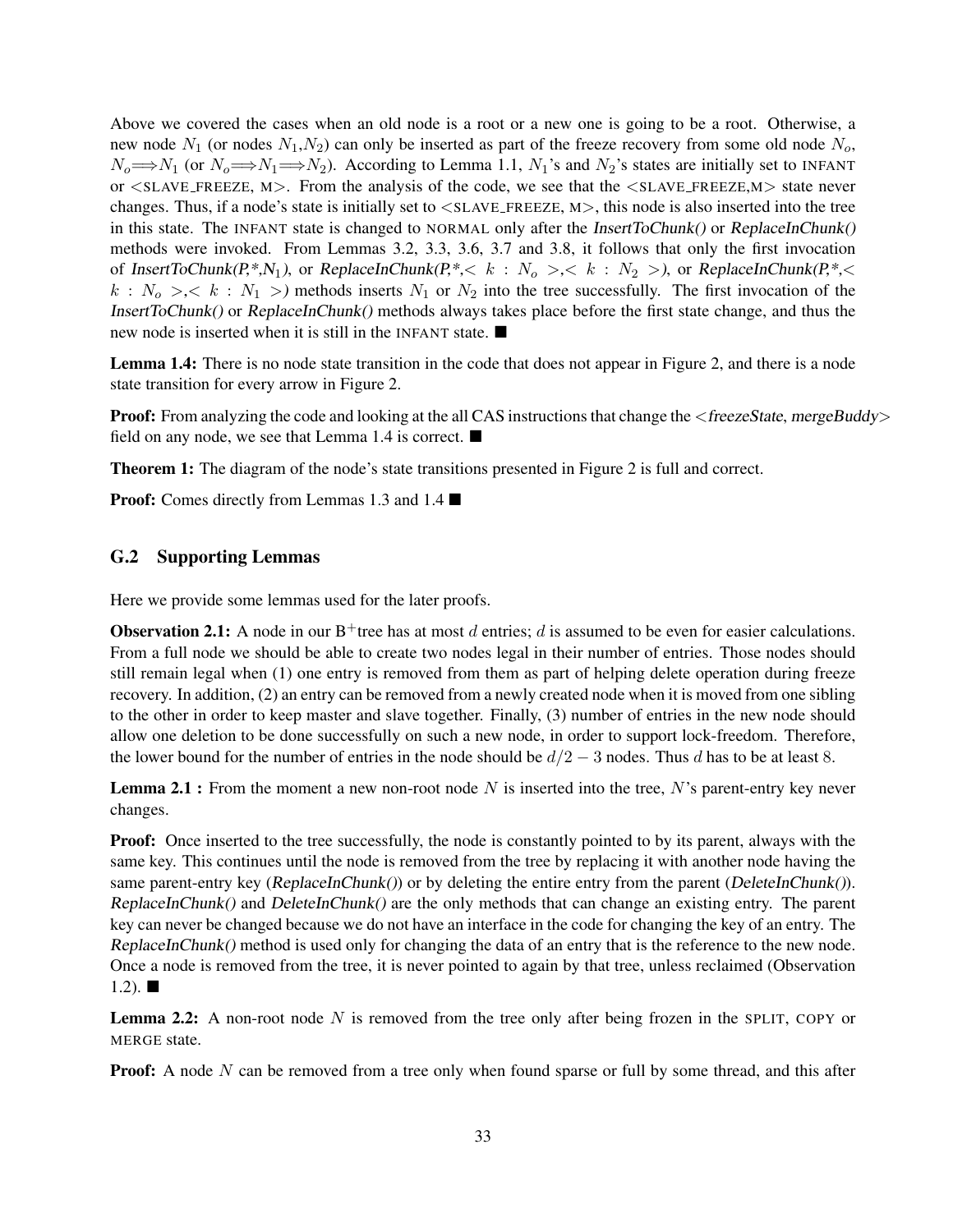

Figure 6: The separation cuts, that can be created when sons will be re-distributed upon old parents  $(P_{left} \& P_{right})$  split or borrow. Grey nodes are frozen. Grey bold arrows show the possible ways how master can choose the slave that is always to the left unless master is the left-most son of its parent.

 $t_{update}^N$ , when CallForUpdate(\*,N,\*) was called. A node N can be removed by a successful CAS instruction in Line 5 of the CallForUpdate() method or via the InsertSplitNodes(), InsertBorrowNodes(), InsertMergeNode(), or ReplaceInChunk() methods, called directly from CallForUpdate(). The reference to  $N$  is supplied to those methods from *CallForUpdate*(\*, $N$ ,\*) as an input parameter. This parameter refers to an old node whose split, borrow, or merge need to be completed. According to Lemma 1.1, N's state is SPLIT, COPY or MERGE.

A node can also be removed from the tree, via the *helpInfant(N)* method, by calling *InsertSplitNodes()*, *In*sertBorrowNodes(), or InsertMergeNode() on  $N$ 's creator, which we will denote  $C$ . An infant node  $N$  can be found in the tree only after  $t_{update}^C$ , when CallForUpdate(\*,C,\*) was called. This is because a new node is inserted into the tree only through the CallForUpdate() method or other methods that can be invoked only from  $CallForUpdate()$ .

**Lemma 2.3:** The separation key k, provided as input to InsertSplitNodes( $N, k$ ) and InsertBorrowNodes( $N, k$ ) methods when they are invoked from the helpInfant( $N_{infant}$ ) method, is the same as the separation key calculated at  $t_{update}^N$  time, where N is  $N_{infant}$ 's creator.

**Proof:** Assume  $N \implies N_1 \implies N_2$ . The separation key k, provided as input to the InsertSplitNodes(N,k) and InsertBorrowNodes(N,k) methods (when they are invoked from helpInfant( $N_{infant}$ )), is the highest key on  $N_1$ . We argue that if Lines 18 or 21 (of the *helpInfant*() method) are reached (the *InsertSplitNodes(N,k)* or InsertBorrowNodes(N,k) methods are invoked), than node  $N_1$  didn't change since  $t_{update}^N$  and until read at Line 4 of helpInfant() method. Thus the key is also the same as at  $t_{update}^N$  time.

We first need to prove that  $N_1$ 's state is changed from INFANT to NORMAL always after full replacement of any frozen node. It can be seen in the code of the InsertSplitNodes(), InsertMergeNode(), InsertBorrowNodes(), CallForUpdate(), and SplitRoot() methods, which are the only methods to deal with frozen node replacement, that changing the new nodes' state to NORMAL is always the last operation in the code. In addition, no insertions, deletions or replacements can be done on the infant node.

In Line 4 the key is read from  $N_1$ . In the next line it is checked that  $N_1$  is still in the INFANT state. If it is not, we do not invoke InsertSplitNodes(N,k) or InsertBorrowNodes(N,k) methods: the invocation is not needed since the node has already been fully replaced. Thus we can see that key that is used is always read from the infant node, which cannot be changed since its creation and until its state is changed  $\blacksquare$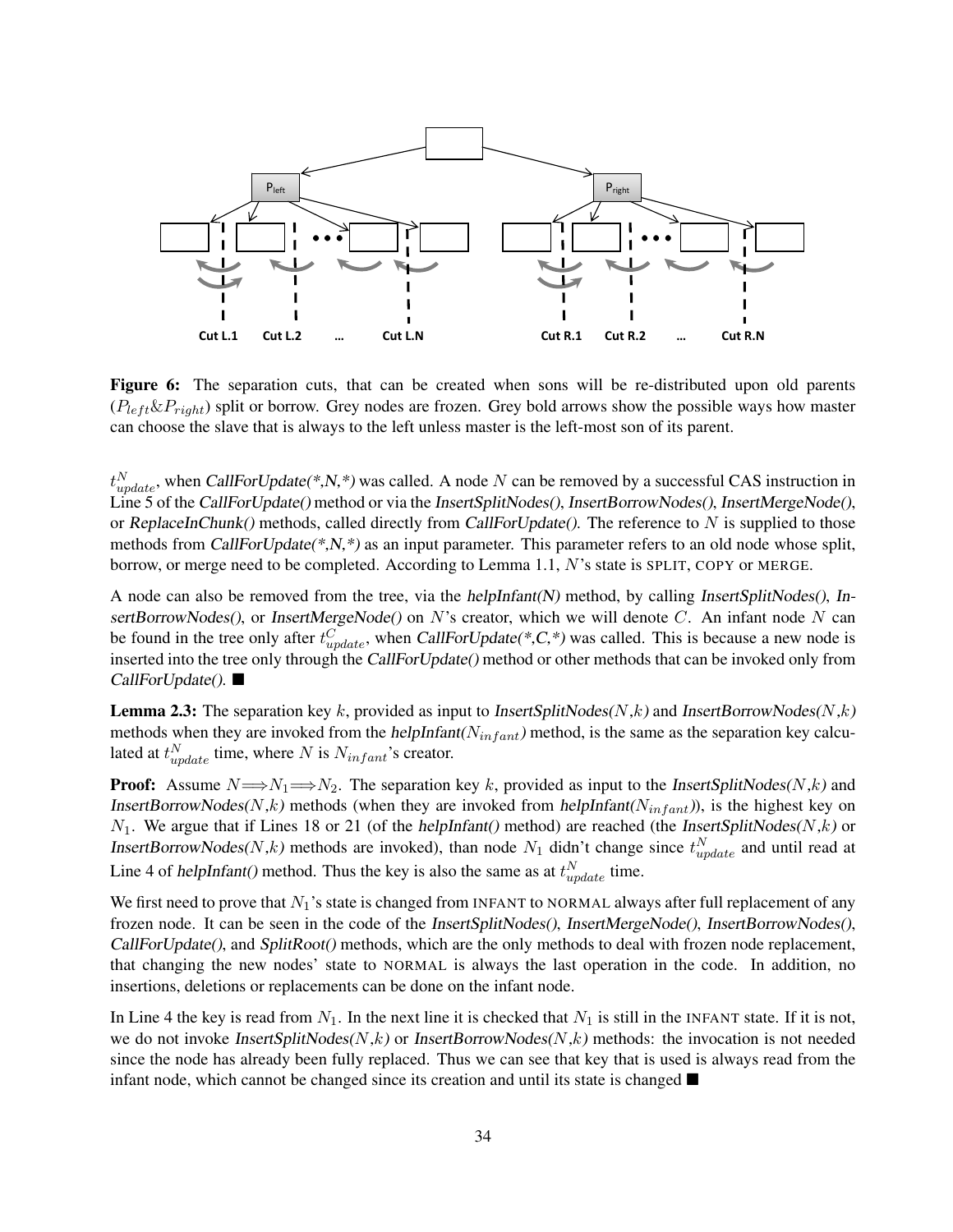**Definition 2.1:** Two nodes  $N_1$  and  $N_2$  are *separated* if they were direct neighbors (as children of some parent) and they now have different new parents. This can happen as a result of a single parent split or when a parent was chosen to be a slave for its sparse neighbor, which borrows children from the slave neighbor.

Definition 2.2: Separation is done on a *cut*. A cut is a partition of the child nodes of a some frozen parent in the tree into two disjoint sets. The first set will have a different new parent than the second set.

In Figure 6 we can see an example of two parents,  $P_{left}$  and  $P_{right}$ , being frozen as master and slave, where one of them had to borrow child nodes from the other. Thus some child node will be separated according to some cut. From another point of view, we can think about two parents,  $P_{left}$  and  $P_{right}$ , as being frozen due to being full and needing to split. Thus again some child node both on  $P_{left}$  and on  $P_{right}$  will be separated. All possible cuts are presented in Figure 6. The following lemmas use the cuts' and nodes' names as presented in Figure 6.

Lemma 2.4: The separation cannot be on Cut L.1 or Cut L.2 (presented in Figure 6)

**Proof:** Let's assume by contradiction that separation on Cut L.1 or on Cut L.2 did happen. Separation happens only on split or borrow. Splitting  $P_{left}$  cannot cause separation on Cut L.1 or on Cut L.2, since the cuts are not medians, and the maximal number of children per node (d) has to be  $\geq 8$  (Observation 2.1). That is, there cannot be a node with less than 8 entries that is going to be split.

According to FreezeRecovery() method's code (Line 5), we decide to make a borrow and not a merge when:

(*number of sons on*  $P_{left}$ ) + (*number of sons on*  $P_{right}$ )  $\geq d \geq 8$ ,

so at least 4 child nodes have to remain on the new left node, which is going to replace  $P_{left}$ , or it is going to get nodes from  $P_{right}$ . Thus also the borrow cannot cause separation on Cut L.1 or on Cut L.2, in contradiction to the assumption.

Lemma 2.5: The separation cannot be on Cut R.1 and Cut R.2 (presented in Figure 6)

**Proof:** As in the proof of Lemma 2.4, splitting  $P_{right}$  cannot cause separation on Cut R.1 or on Cut R.2, since the cuts are not medians, and the maximal number of children per node (d) has to be  $\geq 8$  (Observation 2.1). In case of a merge or a borrow, one parent has exactly  $d/2 - 3$  sons, without lost of generality let's assume it is  $P_{right}$ . In order to be decided about borrow, the following should hold:

(*number of children on*  $P_{left}$ ) + (*number of children on*  $P_{right}$ )  $\geq d$ 

(*number of children on P*<sub>left</sub>) +  $d/2 - 3 \ge d \implies$  (*number of children on P*<sub>left</sub>)  $\ge d + 3 - d/2 = d/2 + 3$ (*number of children on*  $P_{right) = d/2 - 3$  and (*number of children on*  $P_{left} \ge d/2 + 3$ 

For two parents, we have at least d children, and each new parent will have half that amount. So each new parent has at least  $d/2$  children. So at least 4 children have to be moved if their parents are separated! In cuts R.1 and R.2 we move only one or two sons from one parent to the other, thus preventing this situation.

Definition 2.3: Let's denote by *regular cut* the cut that is not the one of the two leftmost cuts for each parent node. In other words, cut that is not Cut L.1, Cut L.2, Cut R.1, or Cut R.2. For example Cut R.N, presented in Figure 6, is a regular cut.

We are now going to define the master-slave relationship more precisely.

**Definition 2.4:** The node N is defined as *master* from the time  $t_{request}^N$ , which is the time N's state was successfully changed from <FREEZE, NULL> to <REQUEST\_SLAVE,  $*$  >. This can happen only as a result of the first successful CAS in Line 8 of the FindJoinSlave() method. Note that  $N$ 's state can later change again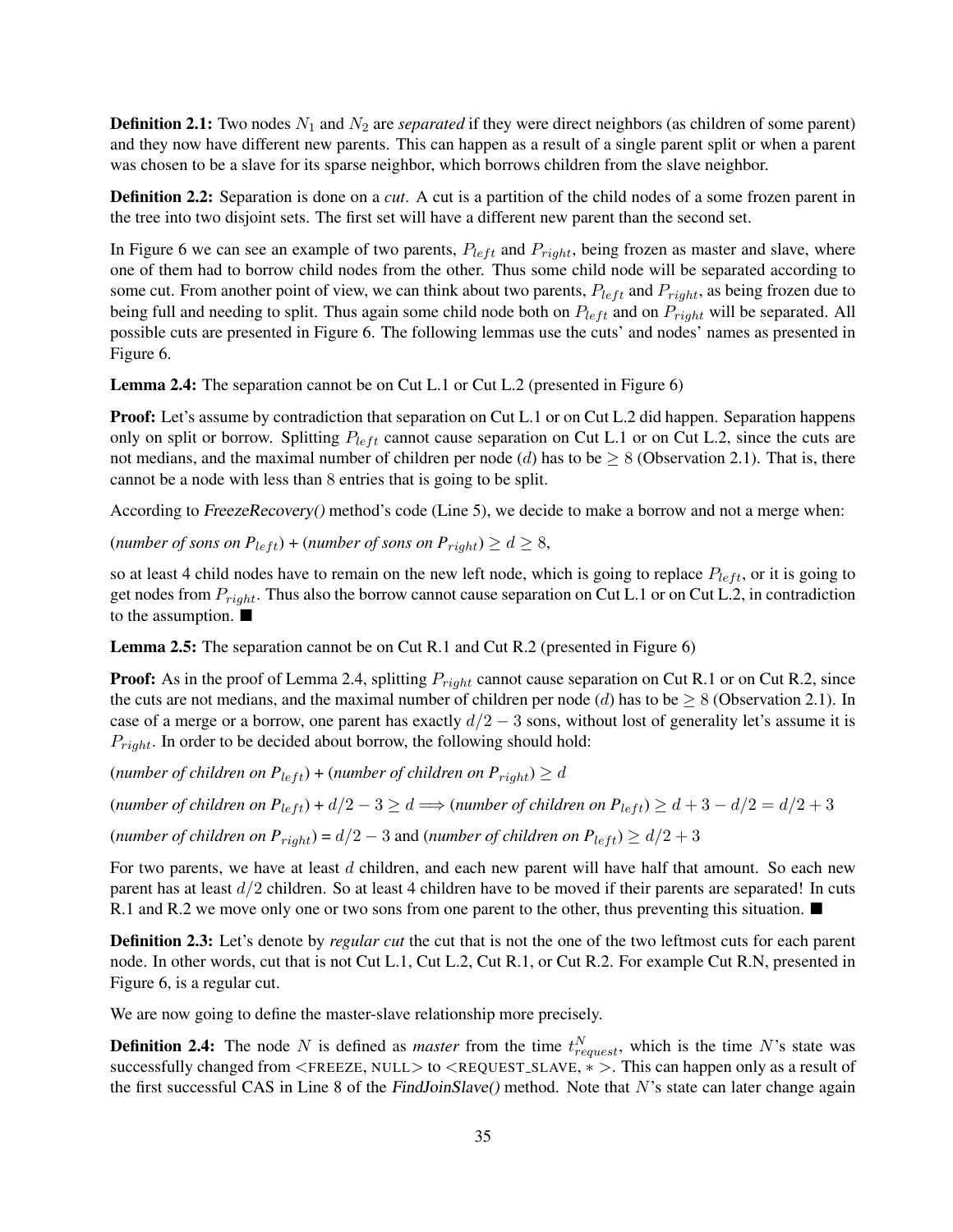

Figure 7: Part (c) shows the temporal location of children on (a)  $P_{old}$  split or (b)  $P_{left}$  and  $P_{right}$  borrow. New parents,  $P_{left}^{new}$  and  $P_{right}^{new}$ , are later going to replace the old parent  $(P_{old})$  or old parents  $(P_{left}$  and  $P_{right}$ ), who are frozen. Before  $P_{left}^{new}$  and  $P_{right}^{new}$  are attached to an old parent as its replacers, the distribution of the children among  $P_{left}^{new}$  and  $P_{right}^{new}$  can still be changed

from  $\leq$ REQUEST\_SLAVE,  $X >$  to  $\leq$ REQUEST\_SLAVE,  $Y >$  in same line discussed above or in Line 47 of the FreezeRecovery() method. But in this case the node is already a master. A master can also turn into a slave, as explained in Definition 2.5.

After a node becomes master, it needs to get a slave, for that a master first finds a slave candidate, which, if possible, becomes a true slave. The slave is always of some master.

**Definition 2.5:** The node M is defined as the *slave* of node N from the time  $t_{enslave}^M$ , which is the time M's state is successfully set to the  $\leq$ SLAVE\_FREEZE,  $N$  state or the time node M with an already-set state is inserted into the B<sup>+</sup>tree. Node M can become a slave of node N can as result of successful CAS in Lines 2, or 11, or 14 of the SetSlave() method. Alternatively, when a slave candidate is frozen, node  $M$  becomes a slave of node  $N$  by slightly different means. The thread trying to find a slave for node  $N$  helps a previous slave candidate to recover from freeze, initially creating the new node as  $N$ 's slave. After s successful CAS instruction in Line 38 of the FreezeRecovery() method, the enslaved node will be inserted into the tree and become a slave of node  $N$  as a result of invoking CallForUpdate().

**Lemma 2.6:** At  $t_{enslave}^M$  time, when M's state becomes <SLAVE\_FREEZE,  $N$ >,  $N$ 's state is always <REQUEST- $SLAVE, M >$ .

**Proof:** Lets look at all the possibilities of node  $M$  to become a slave, as stated in the Definition 2.5. The first possibility is that M becomes a slave after a successful CAS instruction in Line 2 of the SetSlave(N, M,  $*, *$ ) method. This is the regular case, when slave candidate was found in a NORMAL state. The SetSlave(N,  $M$ ,  $*$ ,  $*$ ) method can be only invoked only from Line 18 of the FindJoinSlave(N) method while N's state already is  $\leq$ REQUEST\_SLAVE,  $M >$ , as verified in Line 12.

The second possibility is that M becomes a slave after a successful CAS instruction in Lines 11, or 14 of the SetSlave() method. In this case master and slave candidate are both trying to enslave each other. N's state is  $\langle$ REQUEST\_SLAVE,  $M >$  and M's state is  $\langle$ REQUEST\_SLAVE,  $N >$ . No matter which node's state is changed (N's state to  $\leq$ SLAVE\_FREEZE,  $M >$  or M's state to  $\leq$ SLAVE\_FREEZE,  $N >$ ), the opposite neighbor state is already set to the correct REQUEST SLAVE state.

Third, when M is created by enslaver thread as part of the  $M'$ 's freeze recovery, M turns to be slave when it is inserted into the tree as  $M'$ 's replacer. After a successful CAS instruction in Line 38 of the FreezeRecovery() method, M's state is set to  $\leq$ SLAVE\_FREEZE, N>. M is inserted into the tree only as a result of invoking CallForUpdate( $^*$ , M',  $^*$ ) by any thread from Line 49 of the FreezeRecovery() method.

If the new node's state is SLAVE FREEZE (and it is), the master's state is corrected to be <REQUEST SLAVE,  $M >$ . This happens just before Line 49, in Line 47 of the FreezeRecovery() method. Therefore, it always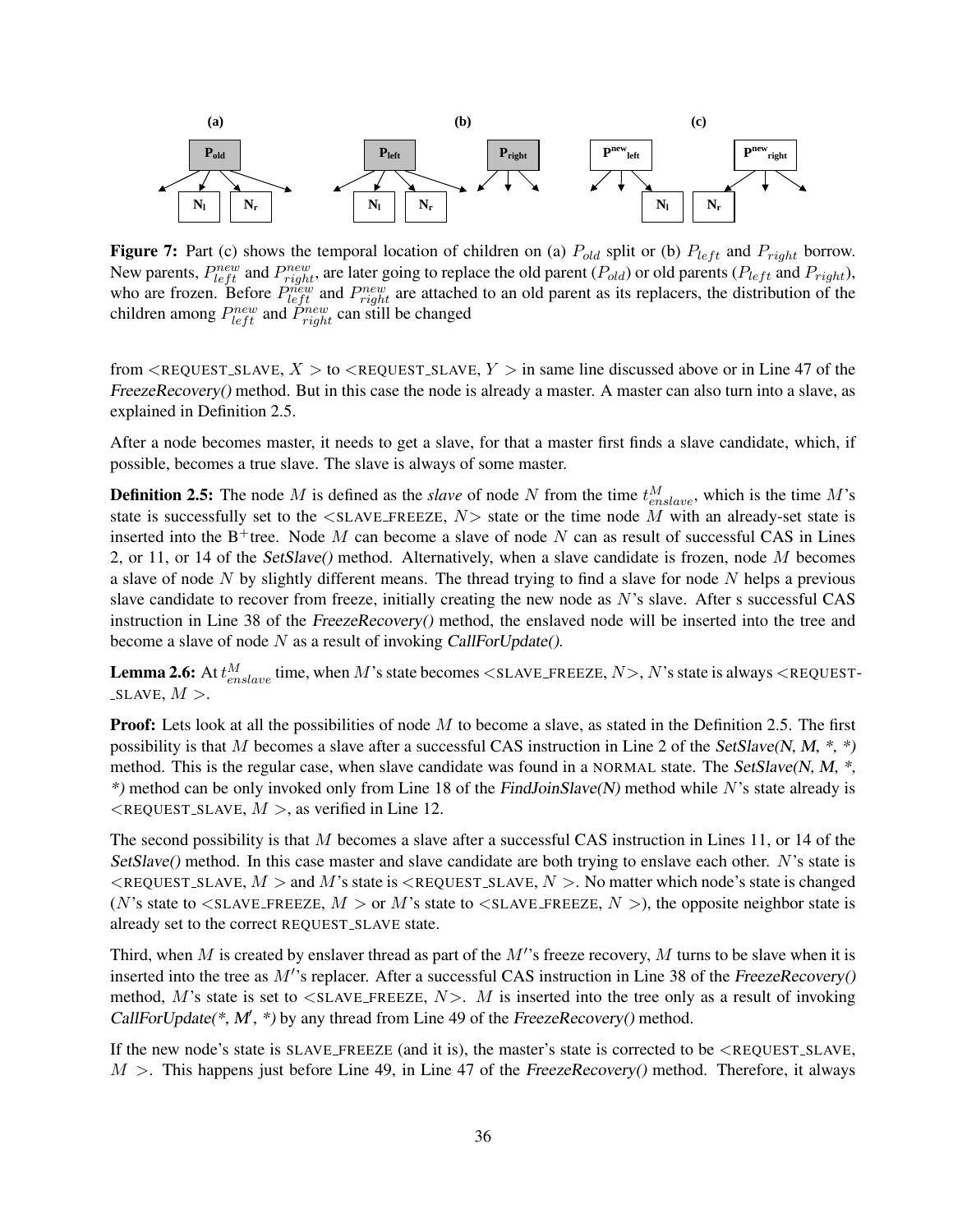

Figure 8: A possible scenario that could happen if nodes in master and slave relationship could be separated. In part (a) nodes M and N are merged into new node  $N_1$ . The merge algorithm's first step is to redirect the parent P pointer from N to  $N_1$ . If after this step M and  $N_1$  are separated, we end up with the structure presented in part (b). Note that key 33 was taken to the node  $R$ . The merge algorithm's second step is to delete entry  $<$  33 :  $M$  > from node  $P_1$ . We then end up with the wrong B<sup>+</sup>tree structure, where keys 31, 32, 33 are located in wrong sub-tree.

happens before the slave M is going to appear in the tree and thus before  $t_{enslave}^M$  time.

**Definition 2.6:** The nodes N and M are defined to be in the *master-slave relationship* when N and M are direct neighbors in the B<sup>+</sup>tree and (1)  $N \Longleftrightarrow M$  or  $M \Longleftrightarrow N$  or (2) N's state is <SLAVE\_FREEZE, R >,  $N \Longleftrightarrow R$ , and M is the new infant node (already in the tree) that is replacing R.

Note that this holds even when master and slave are already not coupled as direct neighbors in the tree. When master and slave are merged, then either the master or the slave is disconnected from the tree, at the linearization point of ReplaceInChunk() method (invoked form InsertMergeNode()). In addition, when master and slave are borrowing entries, then an infant node is inserted into the tree and it separates master and slave. This insertion happens at the linearization point of InsertToChunk() method invoked form InsertBorrowNodes() method.

In a merge or borrow we have a parent-entry key of a node that is going to be deleted. This key is not allowed to be used in a possible concurrent split of the parent and taken to the upper levels as part of the split. This situation is presented in Figure 8. Therefore, nodes that are in a master-slave relationship always need to have the same parent or the last parent for the node that was already disconnected. When two new parent-nodes are created in order to replace some old parent or two old parents, we use the separation rules presented below, in order not to separate master and slave.

For the following lemmas and definitions, we assume the situation and node names presented in Figure 7. In this figure, node  $P_{old}$  is split, separating  $N_l$  and  $N_r$  (Figure 7(a)). Also in Figure 7(b) nodes are borrowed from  $P_{left}$  to  $P_{right}$ . In both cases two new parents  $P_{left}^{new}$  and  $P_{right}^{new}$  are created (Figure 7(c)) as replacers. In the following definition we refer to  $N_l$  and  $N_r$  as children of the new parents. Since the new parents are not yet attached to the old parent, their children ( $N_l$  and  $N_r$ ) can still be moved. This is because new parents are created by each thread privately without concurrency.  $N_l$  and  $N_r$  are surely direct neighbors, because they are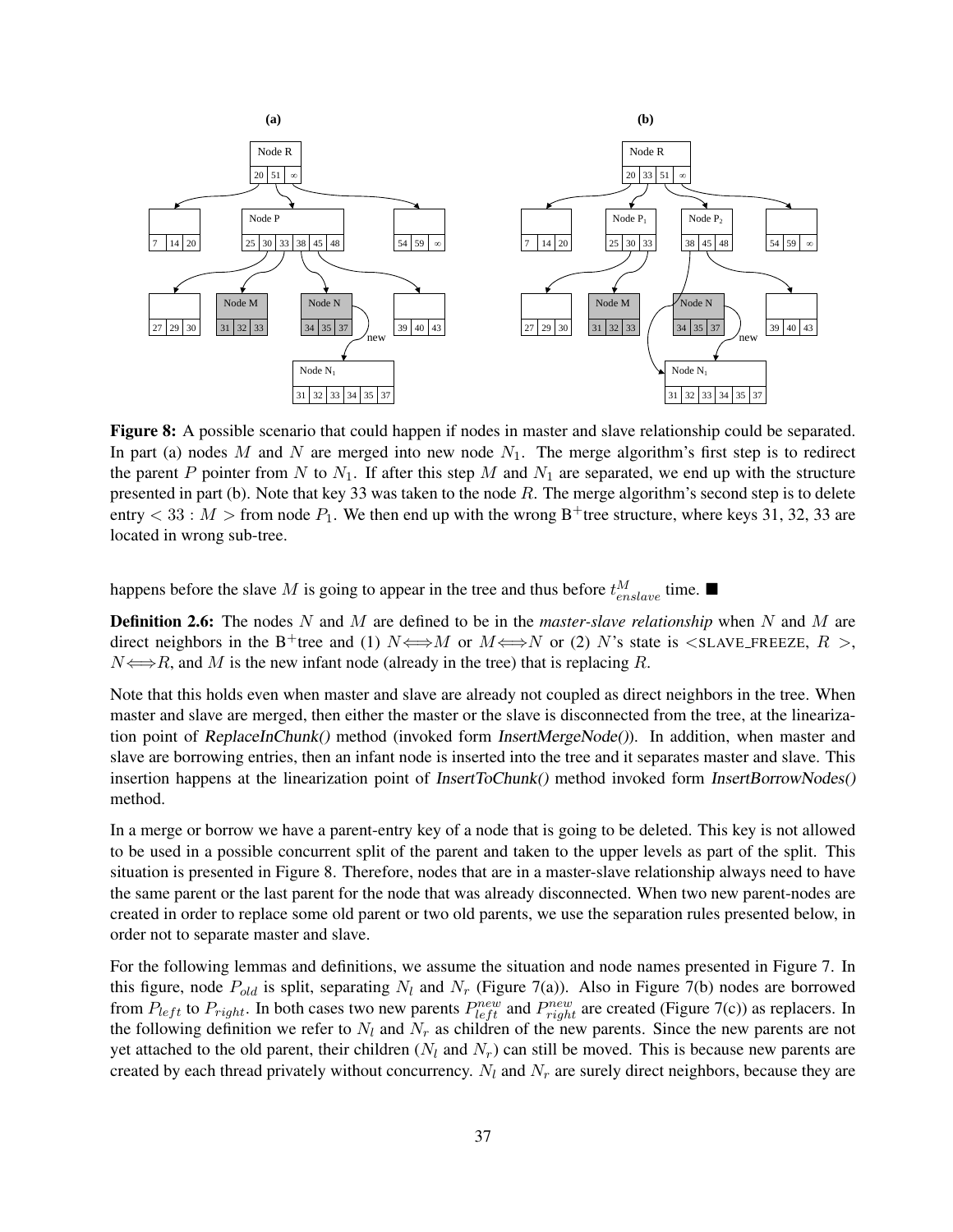read during recovery of a frozen node.

Definition 2.7: *The Separation Rule:*

- 1. If  $N_r$  is in state <REQUEST\_SLAVE,  $*$  >, then If  $N_l$  is in state: NORMAL, FREEZE, COPY, or <SLAVE\_FREEZE,  $N_r$  > then move  $N_l$  to  $P_{right}^{new}$  and return
- 2. If  $N_r$  is in state  $\langle$  merge,  $*$   $>$ , then move  $N_l$  to  $P_{right}^{new}$  and return
- 3. If  $N_r$  is in state INFANT and  $N_l$  is in state  $\lt$  SLAVE\_FREEZE, N>, where N is  $N_r$ 's creator, then move  $N_l$  to  $P_{right}^{new}$  and return
- 4. Otherwise, do nothing and return

Lemma 2.7: If the Separation Rule is followed, then no nodes in the master-slave relationship can be separated during the freeze recovery of their parent.

**Proof:** According to the Separation Rule, the only possible move is of  $N_l$  to  $P_{right}^{new}$ . First we want to prove that when it is decided to move  $N_l$  to  $P_{right}^{new}$  we do not separate  $N_l$  from some other master-slave relationship (not with  $N_r$ ). In a regular cut, the only possible enslaving is from  $N_r$  (master) to  $N_l$  (potential slave), so the master is always from the right. In other words, in a regular cut it is impossible for a neighbor from the left of  $N_l$  to try to enslave  $N_l$ . Only  $N_l$  itself can initiate the enslaving to its left. Thus, when moving  $N_l$  to  $P_{right}^{new}$ , we do not break any master-slave relationship, if  $N_l$  is not in <REQUEST\_SLAVE,  $N >$  or <MERGE,  $N >$  states, where  $N \neq N_r$ . If nodes in a master-slave relationship are no longer direct master and slave, then we do not break any master-slave relationship if  $N_l$  is not in the INFANT state.

In Separation Rules(1) and (3) it is clearly stated than  $N_l$  is not in  $\langle$ REQUEST\_SLAVE,  $N >$ ,  $\langle$ MERGE,  $N >$ , or INFANT state, for any N. In Separation Rule(2),  $N_l$  is in the correct state, because when  $N_r$  is in state  $\langle MERGE, N_l \rangle$ ,  $N_l$  has to be in  $\langle SLAVE\_FREEZE, N_r \rangle$  state. The last is justified because the change to MERGE state is done only after  $t_{enslave}^M$ , when according to Lemma 2.6  $N_r$  is at least in  $\leq$ REQUEST\_SLAVE,  $N_l$ >. Therefore we never separate  $N_l$  from some other master-slave relationship or spoil any other master-slave relationship establishment (not with  $N_r$ ).

Now we'll look at the relationship between  $N_r$  (master) and  $N_l$  (potential or true slave).  $N_r$  as a master can only be in the  $\langle REQUEST\_SLAVE, * \rangle$  or  $\langle MERGE, N_l \rangle$  states. Another possibility is that  $N_r$  is the replacer of the original master and thus has to be in the INFANT state. Other possible  $N_r$  states are evidence of  $N_r$  not being in a master-slave relationship and are not relevant here.

If  $N_r$  is in the  $\langle$ REQUEST\_SLAVE,  $*$  > state, then it is trying to enslave  $N_l$  or a node that will replace  $N_l$  after  $N_l$ 's freeze is finished. For Separation Rule(1), we prove below that if it is possible to establish a master-slave relationship between  $N_r$  and its neighbor on the left (which can be  $N_l$  or  $N_l$ 's replacer), we will always move  $N_l$  to  $P_{right}^{new}$ . This is correct behavior since  $N_l$ 's replacer is going to replace  $N_l$  wherever it will be.

So we assume  $N_r$  is in the  $\langle$ REQUEST\_SLAVE,  $*$   $>$  state. Then if  $N_l$  is in NORMAL state,  $N_r$  can be successfully enslaved and  $N_l$  is not trying to enslave its left neighbor. If  $N_l$  is in the FREEZE or COPY state,  $N_r$  can be successfully enslaved (if the enslaving thread finishes the freeze recovery) and  $N_l$  is not trying to enslave its left neighbor. If  $N_l$  is in the  $\lt$ SLAVE\_FREEZE,  $N_r >$  state,  $N_r$  can surely be successfully enslaved, and  $N_l$ is not trying to enslave its left neighbor.

Other possible  $N_l$  states are INFANT, SPLIT, <REQUEST\_SLAVE, \* >, <MERGE, \* >, or <SLAVE\_FREEZE, N >, where  $N \neq N_r$ . If  $N_l$  is in one of the states mentioned above except INFANT, the enslaving of  $N_r$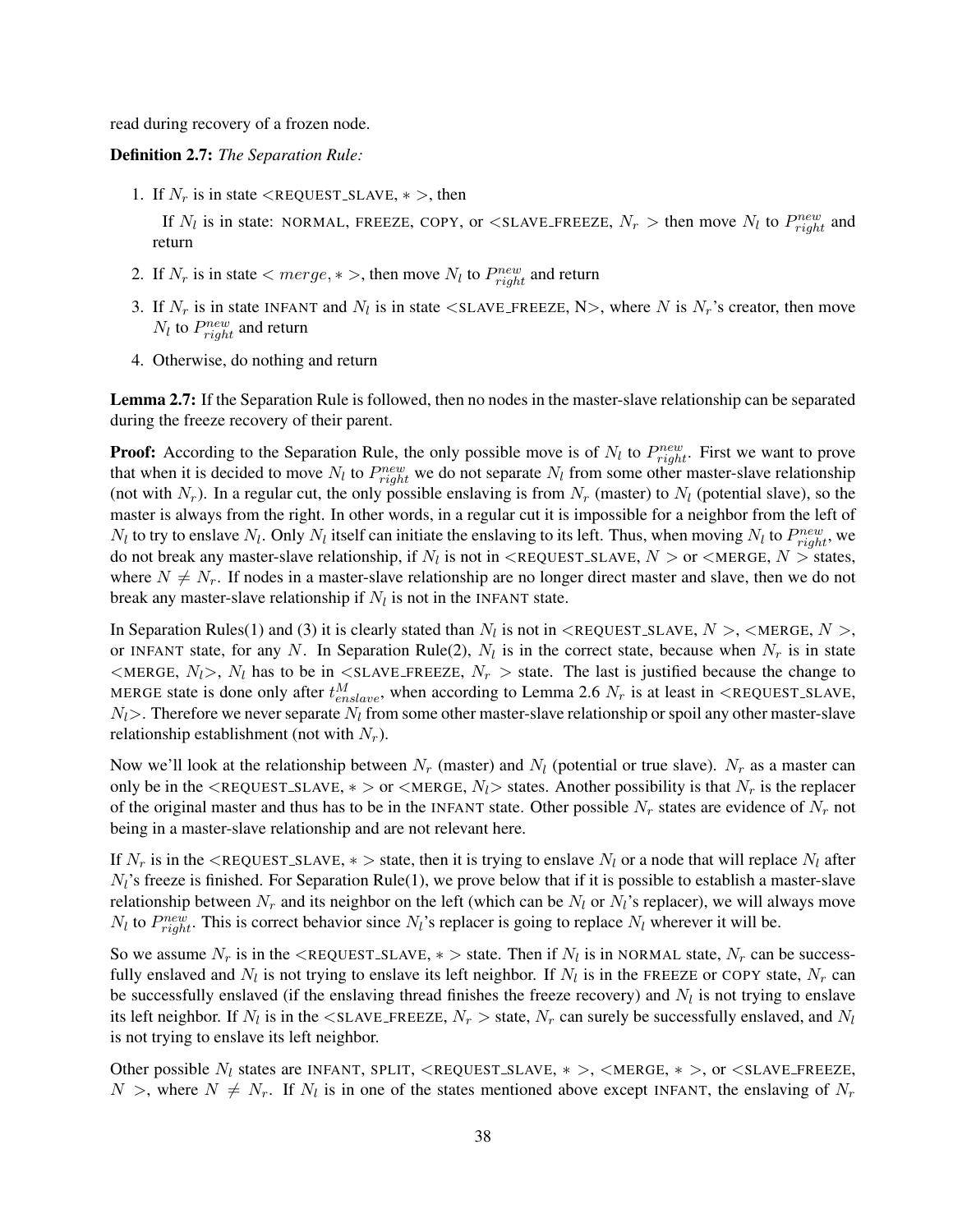is doomed to fail because  $N_l$  is frozen and  $N_l$  is trying to enslave its left neighbor or because  $N_l$  is going to be split. In those cases a new slave candidate will be found. If  $N_l$ 's state is INFANT, it is first helped to become non-infant. But again, as in all the above cases,  $N_r$  is going to look for another potential slave, after an unsuccessful CAS attempt to change  $N_l$ 's state from NORMAL to  $\lt$ SLAVE FREEZE,  $N_r >$  and after helping  $N_l$  to recover from freeze or from infancy. So there is no need to move  $N_l$  to  $N_r$  in those cases.  $N_l$  cannot be in any other state not mentioned here, since we covered all the possibilities.

What if  $N_r$  is in the  $\leq$ MERGE, \*> state? First note that if  $N_r$  is not in the  $\leq$ REQUEST\_SLAVE, \* > state and we assume it is a master, it can be only in the  $\langle\text{MERGE}, N_l\rangle$  state. This is so because  $N_r$  and  $N_l$  are direct neighbors, without possibility of any entry coming between them. This is so because they are read (in Lines 15 and 16 of FreezeRecovery()) from a frozen parent, and this parent cannot be changed (Observation 1.3). When a master-node is in the MERGE state, its slave is its direct neighbor from the left, which is  $N_l$  in our case. If so, a master-slave relationship between  $N_r$  and  $N_l$  is already established and we do not separate them due to Separation Rule(2).

Finally, when the true master has been removed from the tree, it has to be replaced by a replacer in the INFANT state. In a regular cut, the master is always removed from the tree before the slave. So if  $N_r$ , found when the parent nodes split, is in the INFANT state, it might be the master's replacer, if  $N_l$ 's master is  $N_r$ 's creator. If  $N_r$  is in INFANT state for some other reason,  $N_l$  cannot be found in the  $\lt$ SLAVE\_FREEZE, N $>$  state, where N is  $N_r$ 's creator

Lemma 2.8: If the Separation Rule is followed, no nodes in the master-slave relationship can be separated

Proof: First, according to Lemmas 2.4 and 2.5, the cuts where master is located on the left of its slave are impossible. Thus  $N_m^{< MERGE,N_s>} \iff N_s^{< SLAVE\_FREEZE,N_m>}$  are never separated. From here we refer only to the  $N_s^{}\iff N_m^{}$  case. In other words, only regular cuts can be considered for separation.

Let's assume that at time  $t_{request}^{N_m}$ ,  $N_m$ 's state was set to <REQUEST\_SLAVE,  $N_{ps}$ >, where  $N_{ps}$  is the node found as  $N_m$ 's neighbor, by the FindParent() method invoked at Line 3 of the FindJoinSlave() method.  $N_{ps}$ can be  $N_s$  or its creator. Thus there was point in time,  $t_{init}$  (the Find()'s linearization point, explained in [3]), when  $N_{ps}$ 's and  $N_m$ 's parent entries were consecutive and were located on the same parent node P.

According to the state transmission diagram in Figure 2, after obtaining the  $\langle REQUEST\_SLAVE, N_{ps}\rangle$  state at  $t_{request}^{N_m}$ ,  $N_m$  remains with states: REQUEST\_SLAVE, SLAVE\_FREEZE, or MERGE.  $N_m$  cannot change to the SLAVE FREEZE state in our case, since we are talking about regular cuts.

Let's also mark by time  $t_{chk}^{N_m}$  the time at which the state of  $N_m$ 's parent P is checked for being frozen, done in Line 14 of the FindJoinSlave() method. According to the code it is obvious that  $t_{init} < t_{request}^{N_m} < t_{chk}^{N_m}$ .

 $N_{ps}$ 's and  $N_m$ 's parent entries can be separated to be located on two nodes only when P is replaced with two new nodes, upon P's split or borrow. Prior to this replacement, P must be frozen and its state must be changed from NORMAL to FREEZE or further to SPLIT, <REQUEST SLAVE, \*>, <SLAVE FREEZE, \*>, or <MERGE, \*>. Either P's state is NORMAL at  $t_{chk}^{N_m}$ , or P's state is checked at  $t_{chk}^{N_m}$  and found frozen (in any state); in the latter case we help to finish its freeze and we look for another slave. After helping an old parent recover from a freeze,  $N_m$ 's (master's) state is surely <REQUEST\_SLAVE,  $*$  > when the parent is in the NORMAL state.

In Lemma 2.7 we showed that if  $N_m$ 's state is at least <REQUEST\_SLAVE,  $*$  > and the Separation Rule is followed, then P's ( $N_m$ 's parent's) freeze recovery causes  $N_m$  to stay on the same parent node with its potential slave, if this master-slave relationship can succeed or already did.

When parent P is frozen due to its split or borrow, P's state need to be set to SPLIT or MERGE, later P is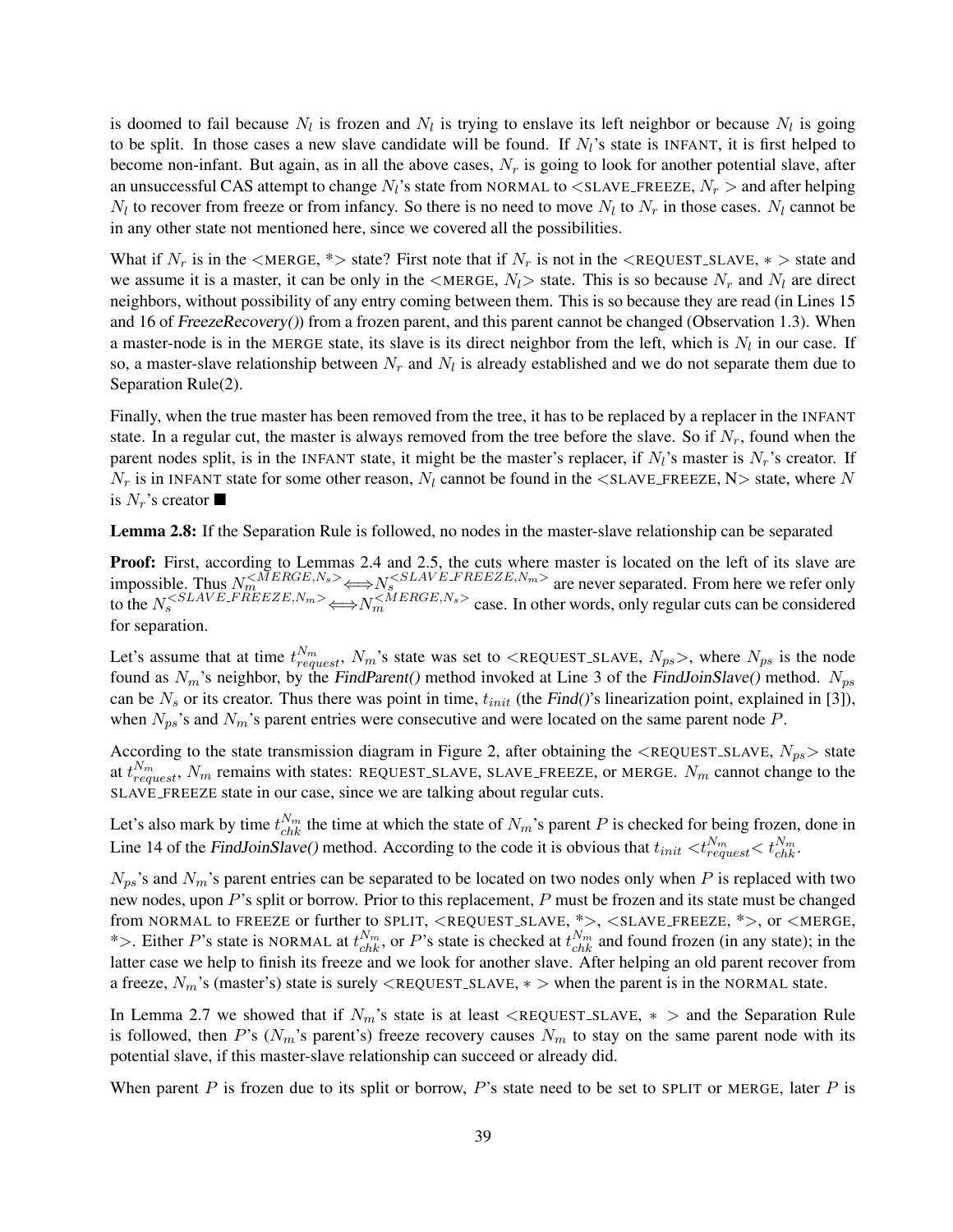replaced with two new nodes. P is replaced with two new nodes  $P_{left}^{new}$  and  $P_{right}^{new}$ , which are created at Line 11 or Line 7 of the FreezeRecovery() method ( $P_{left}^{new}$  and  $P_{right}^{new}$  are related as on the Figure 7). In Lines 14-26 of FreezeRecovery() we implement the Separation Rule. There we check the states of the rightmost node pointed to from  $P_{left}^{new}$ ,  $N_l$ , and the leftmost node pointed to from  $P_{right}^{new}$ ,  $N_r$ , in order to check whether  $N_l$  and  $N_r$  are nodes in (potentially) master-slave relationship that could be separated. The check is done according to the Separation Rule and proved in Lemma 2.7.

We denote the time when the mergeBuddy fields of  $N_l$  and  $N_r$  are copied to local variables (that are later checked), in Lines 15, 16 of FreezeRecovery(P,\*,...), as  $t^P_{lr}$ . Either  $t^P_{lr} < t^{N_m}_{chk}$  or  $t^P_{lr} > t^{N_m}_{chk}$ . In the first case, the master child will see that the parent is frozen and look for another slave. In the second case, the parent will find its child has a non-null mergeBuddy field and will keep master and slave on one new node. Thus, if two nodes are direct master and slave or infant and slave, their parent entries are located on the same parent node once the master's state has been set to  $\langle REQUEST\_SLAVE, * \rangle$ , on condition that the master's parent is not frozen.

#### G.3 Unique replacing of the frozen node

In this sub-section we would like to prove that the InsertToChunk(), ReplaceInChunk() and DeleteInChunk() methods used for inserting new nodes into the tree in place of the frozen ones, succeed once per new node and do not succeed when "replayed" with same parameters.

**Lemma 3.1 :** The InsertToChunk( $P, k, N$ ) method avoids the ABA problem of inserting the reference of node N to the parent P with parent-entry key k, when N was already deleted from parent P after existing in parent P with parent-entry key  $k$ .

**Proof:** Let's assume by contradiction that a reference to node N was inserted into the parent P with parententry key k, when N was already deleted from parent P after existing in parent P with parent-entry key k. According to the enhanced InsertToChunk() method, an entry with key k shouldn't exist in the linked list at the time when its potential location is found. Otherwise insert doesn't succeed and we assume it did. Thus, an entry pointing to N was not yet inserted or already deleted at the time new entry's, with key  $k$ , potential location is found. If an entry pointing to  $N$  was already deleted,  $N$  should be frozen (Lemma 2.2). In InsertToChunk(P,k,N) method, after potential location is found, it is checked that  $N$  is not frozen, if it is the new entry is not inserted. Therefore, an entry with key  $k$  and data  $N$  was not yet inserted when a frozen node appears as data to a new entry at the time its potential location is found. Same time we record the version  $v$ of the next pointer of the entry that potentially precedes the new entry. This version is located on next entry pointer and is increased any time this pointer changes. The version needs to be the same when the entry is later inserted after the frozen data check. If in the meanwhile entry with key  $k$  was inserted and deleted by some other thread, the insertion of this (already obsolete) entry is denied (because nextEntry pointer's version  $v$  had to be changed), in contradiction to the initial assumption.

In the following lemmas we are going to talk about different phases of recovery of an old frozen node referring to it as  $N_o$  for split and copy case and as  $N_m$  for merge and borrow cases. Also, for merge and borrow cases we will denote  $N_m$ 's slave as  $N_s$ . The frozen node  $N_o$  or  $N_m$  has new nodes that are going to replace it.  $N_o \leq \text{COPY} > \Longrightarrow N_1$ , or  $N_o \leq \text{SPLIT} > \Longrightarrow N_1 \Longrightarrow N_2$ , or  $N_m \leq \text{MERGE} > \Longrightarrow N_1$ , or  $N_o \leq \text{MERGE} > \Longrightarrow N_1 \Longrightarrow N_2$ . We will always denote old frozen node's parent-entry key  $(N_o)$ 's or  $N_m$ 's) as y. P will always mention old frozen node's ( $N_o$ 's or  $N_m$ 's) parent. In the following proofs, without lost of generality, we assume  $N_m$  (master node) has higher-value keys than  $N_s$  (slave node)  $N_s^{  $FREEZE, N_m^->\iff N_m^{}$ . This is$ because both in *InsertMergeNode()* and *InsertBorrowNodes()* methods we work with higher-value and lower-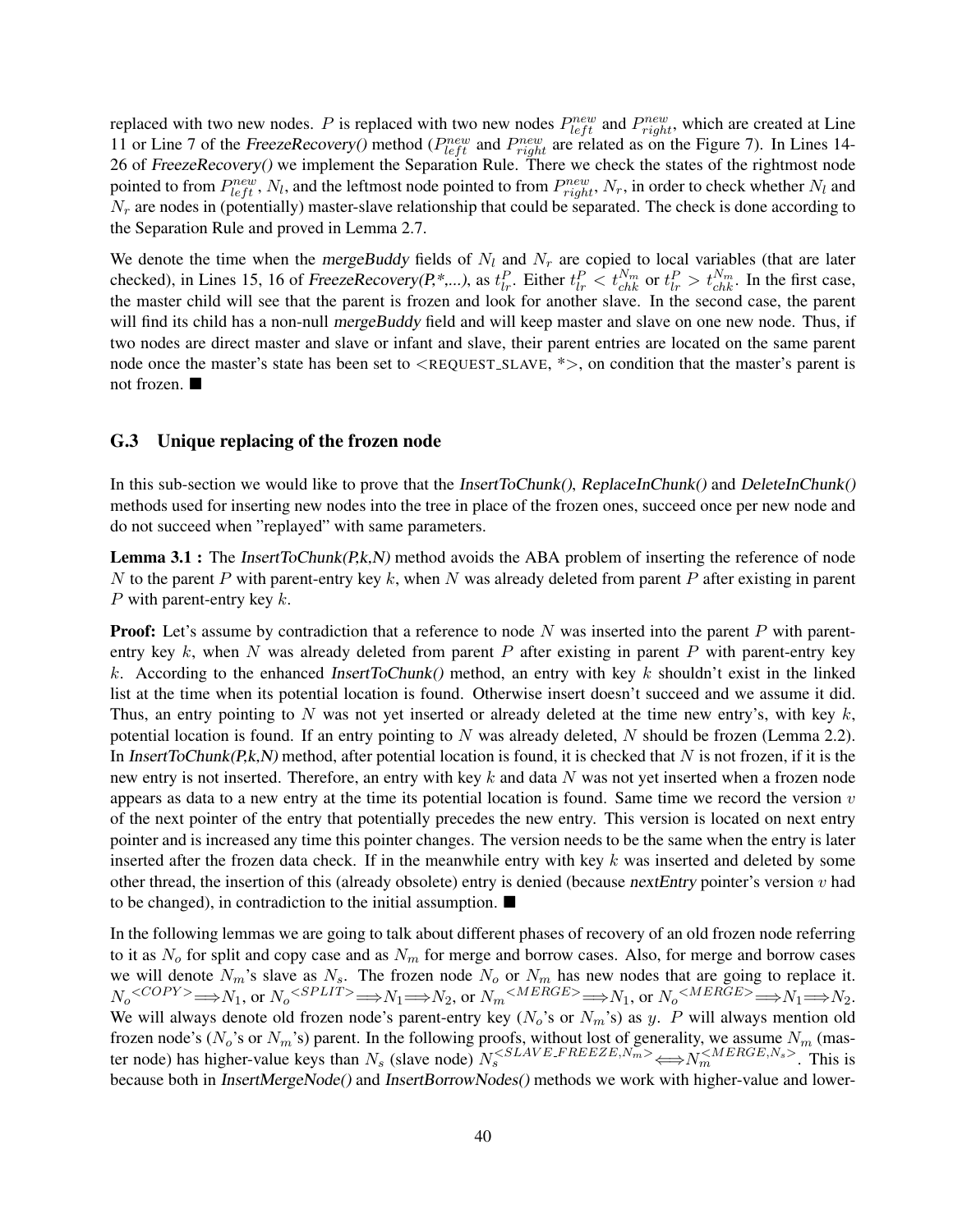

**Figure 9:** Insertion of the new node  $N_1$ .

value nodes and it doesn't matter who is a slave or a master. Finally, we assume correct structure of the tree, where FindParent() method can navigate correctly (according to Definition 4.4) through internal nodes. The correctness of the structure will be proven later in Section G.4.

succeeds for every specific node  $N_1$ . Other invocations fail. The invocation that succeeds is of the thread that **Lemma 3.2:** Assume  $N_o$ <sup><SPLIT></sup> $\implies$  $N_1 \implies N_2$  and InsertToChunk( $P_k k^{N_1}$ , $N_1$ ) is invoked as part of the recovery from node  $N_o$ 's split (Line 6 of the InsertSplitNodes() method). Exactly one invocation of InsertToChunk(P,k $^{N_1},$ N<sub>1</sub>) first succeeded to insert the new relevant entry to P.

**Proof:** Let's mark by time  $t_i$  the linearization point of successful insertion of an entry with key  $k^{N_1}$  and with data, which is a pointer to  $N_1$ , into P. The key  $k^{N_1}$  is constant per  $N_1$  since it is provided as input to the InsertSplitNodes( $N_o, k^{N_1}$ ) method either from the CallForUpdate(\*, $N_o, k^{N_1}$ ) method or from helpInfant() method. In first case, the  $k^{N_1}$  is captured during the time when  $N_1$  was not yet in the tree. In second case, according to Lemma 2.3,  $k^{N_1}$  is the same as during the time when  $N_1$  was not yet in the tree. The position before time  $t_i$  is presented in Figure 9(a). Key y is constant  $N_o$ 's parent-entry key (according to Lemma 2.1). Because  $N_1$  is a partial copy from  $N_0$ :  $k^{N_1} \leq y$ . In Line 5 of the InsertSplitNodes( $N_0, k^{N_1}$ ) method, FindParent( $k^{N_1}, N_0, *, *$ ) is invoked in order to find the parent of  $N_0$ . Before  $t_i$ , FindParent( $k^{N_1}, N_0, *, *$ ) has to find P. Because before  $t_i$ ,  $N_o$  is the only node that holds key  $k^{N_1}$  in one of its entries (Definition 4.4). We are going to prove that among all the invocations of InsertToChunk( $P, k^{N_1}, N_1$ ) started before  $t_i$ , only one invocation succeeds, exactly at  $t_i$ .

From [3], the *InsertToChunk()* method succeeds if an entry was inserted into the list and fails if the key was already in the list. According to our additions to the original algorithm, explained in Section F.2, the Insert-ToChunk() method can also fail if the data it needs to insert, is a pointer to a frozen node. Let's look on all the invocations of InsertToChunk( $P_k k^{N_1}$ , $N_1$ ) started before  $t_i$ . One of them (given that there were enough progress steps) has to succeed, because originally  $k^{N_1}$  cannot be a key in the P's entries list  $(k^{N_1} < y)$  and because originally  $N_1$  is not frozen and cannot freeze before being inserted into the tree. So InsertToChunk( $P, k^{N_1}, N_1$ ) method's invocation that caused successful insert of  $\langle k^{N_1} : N_1 \rangle$  the parent P has to be the first to try and succeed to insert  $\langle k^{N_1} : N_1 \rangle$  in. The remaining invocations of InsertToChunk(P, $k^{N_1}$ ,N<sub>1</sub>) started before  $t_i$ will fail because key  $k^{N_1}$  appears in the list. Or, in the case of the ABA problem, when  $k^{N_1}$  was deleted from P and then inserted again with different data, they will fail by virtue of the fact that  $N_1$  has to be frozen by then (proven in Lemma 3.1).

If parent P becomes frozen by the time InsertToChunk( $P_k^{N_1}, N_1$ ) is invoked, all the threads proceeding with InsertToChunk(P, $k^{N_1}$ ,N<sub>1</sub>) will be redirected to the new N<sub>o</sub>'s parent, via P's new field. If P is replaced with two new nodes,  $P$  is first frozen, and threads that find  $P$  frozen act as explain above. The treads whose FindParent() was invoked after the freeze chose the new parent. In all those cases the same new  $N_o$ 's parent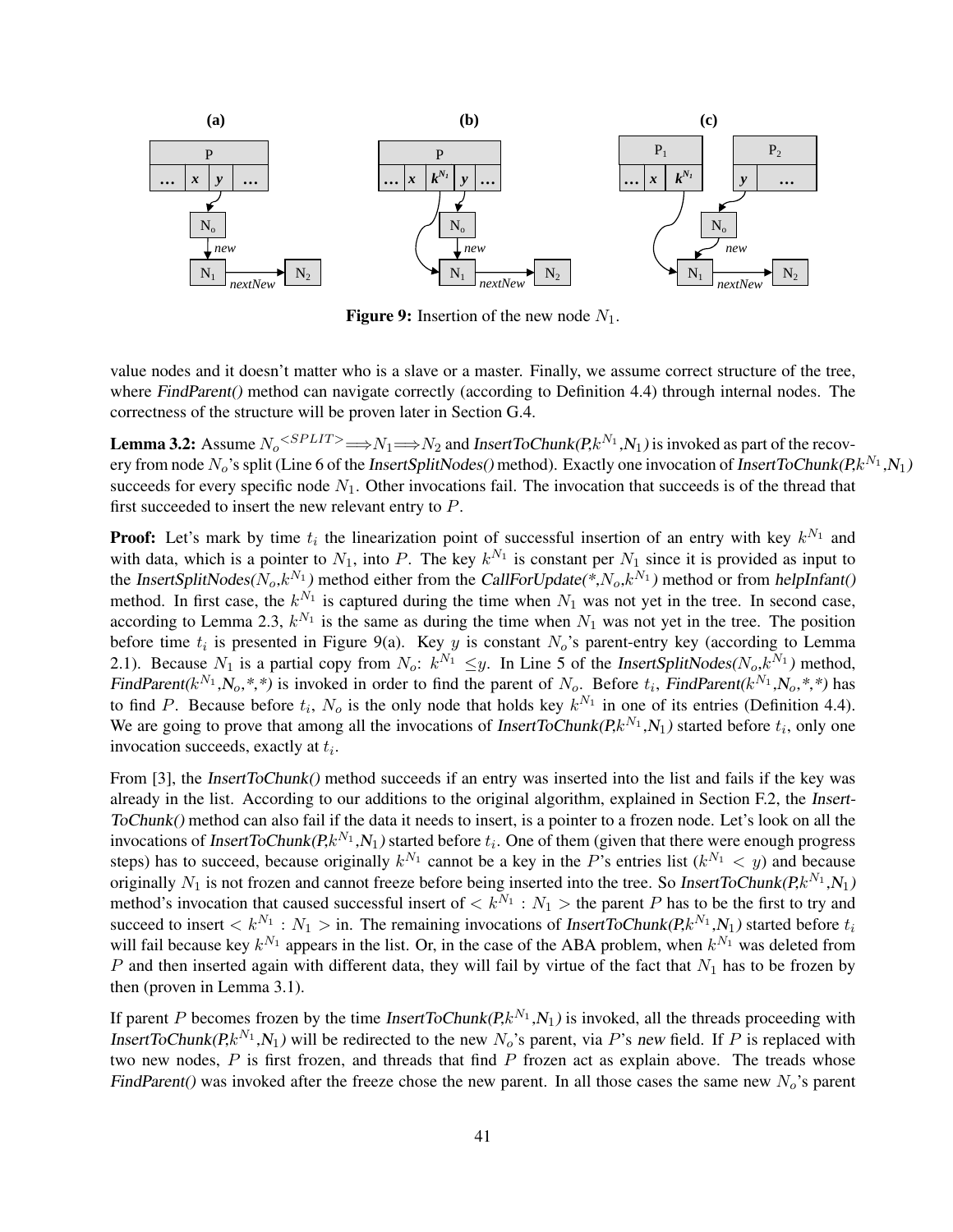will be chosen by all threads, since they all are invoked with the same key (the redirection is explained in [3] and comes from Line 43 of FreezeRecovery()). The effect of InsertToChunk() on the new parent is the same as explained above.

Now let's see what happens after  $t_i$ . The position after  $t_i$  is presented in Figure 9(b) or (c). As we said, in Line 5 of the InsertSplitNodes() method, FindParent( $k^{N_1}$ , $N_0$ ,\*,\*) is invoked in order to find the parent of  $N_0$ . After  $t_i$  and before redirection to the new node  $N_2$  is finished, key  $k^{N_1}$  is located both on  $N_1$  and on  $N_0$ . According to Definition 4.4, because  $N_1$ 's parent-entry key is  $k^{N_1}$  and it is less than  $N_o$ 's parent-entry key, which is y, FindParent() will find  $N_1$  and not  $N_0$ . So the result of FindParent() depends on whether the Find() method's linearization point happens before or after  $t_i$ . (The Find() method is invoked by FindParent() on  $P$ .) If before, than the discussion is the same as above. If after, then  $N_1$  will be found on the path to the search key  $k^{N_1}$  instead of  $N_o$ .  $N_o$  will not be found in the tree by FindParent() and InsertToChunk() will not be invoked. So we see that among all the invocations of InsertToChunk( $P_k k^{N_1}$ , $N_1$ ) started before or after  $t_i$ , only one invocation succeeds.

Notice that no entries can be added between  $N_1 \leq N_1 \leq N_2 \leq N_1$  and  $N_0 \leq S_1$  parent-entries until split is finished, because entries can be added to a parent only on (another) split or borrow of  $N_1$  and  $N_0$ , which cannot start since this split is not yet finished and there can not be any freeze on the infant node. But  $N_1$ 's and  $N_o$ 's parent-entries can be separated to be located on different nodes as the result of  $P$ 's split (Figure 9(c)). In the following Lemma we will show that this causes also no problems with continuation of this split process.

**Lemma 3.3:** Assume  $N_o \leq SPLIT \geq N_1 \Longrightarrow N_2$  and ReplaceInChunk(P,y,  $\lt y : N_o \gt, \lt y : N_2 \gt)$  is invoked as part of the recovery from node  $N<sub>o</sub>$  split (Line 9 of the InsertSplitNodes() method). Exactly one invocation of ReplaceInChunk(P,y,  $\lt y : N_o > \lt y : N_2 >$ ) succeeds for every specific node N<sub>2</sub>. Other invocations fail. The invocation that succeeds is of the thread that first succeeded to replace the data of the relevant entry in P.

**Proof:** Let's mark by time  $t_r$  the linearization point of successful replacement of the data of an entry  $\lt y$ :  $N<sub>o</sub> >$  in P, when the new data is pointer to  $N<sub>2</sub>$ . From Lemma 3.2 we know that insertion succeeds only once. Only the InsertSplitNodes() method is responsible for recovery of the frozen nodes in the SPLIT state, and the parent pointer is replaced after the insertion in the InsertSplitNodes() method's code. Therefore, the replacement can never start before a successful insertion. The final position for the insertion and thus the initial position for the replacement (before  $t_r$ ) were explained in the proof of Lemma 3.2 and are presented in Figure 9(b) or (c). The keys with lower-values from  $N_0$  are duplicated on  $N_1$ . In Line 8 of the InsertSplitNodes() method, FindParent( $k^{N_o}$ , N<sub>o</sub>,e,\*) is invoked,  $k^{N_1} < k^{N_o} \leq y$ . We have to look for the parent once again because parent found in previous find may have split, as shown at Figure 9(c). Every "replay" of  $N_o$  split uses the same key  $k^{N_o}$  because node  $N_o$  is frozen and unchangeable (Observation 1.3). Before  $t_r$ , FindParent( $k^{N_o}$ ,  $N_o,e,*$ ) has to find P. This is because before  $t_r$ ,  $N_o$  is the only node that holds the key  $k^{N_o}$  in one of its entries. When FindParent() succeeds, it also returns a copy of the parent's entry  $e$  pointing to  $N<sub>o</sub>$ . We are going to prove that among all the invocations of ReplaceInChunk(P,y,  $\lt y : N_o > \lt y : N_2 >$ ) started before  $t_r$ , only one invocation succeeds exactly at  $t_r$ .

The ReplaceInChunk(P, y,  $\lt y : N_o \gt, \lt y : N_2 \gt)$  invocation succeeds if the entry with key y was found and the data of the entry was indeed  $N<sub>o</sub>$ . If P is frozen the replacement is redirected to the entry on the new node that is going to replace P. Before  $t_r$ , one ReplaceInChunk(P,y,  $y : N_o > v$ ,  $y : N_2 > v$ ) invocation has to succeed, because e (with key y and data  $N_o$ ) exists in P. ReplaceInChunk(P,y,  $\langle y : N_o \rangle$ ,  $\langle y : N_2 \rangle$ ) method's invocation that caused successful replace of the new data in the relevant entry in the parent P has to be the first to try and succeed to replace  $y : N_0 > \text{with} < y : N_2 > \text{.}$  The remaining invocations fail on unexpected data, because after  $N<sub>o</sub>$  is removed from the tree it never can reappear in that tree until it is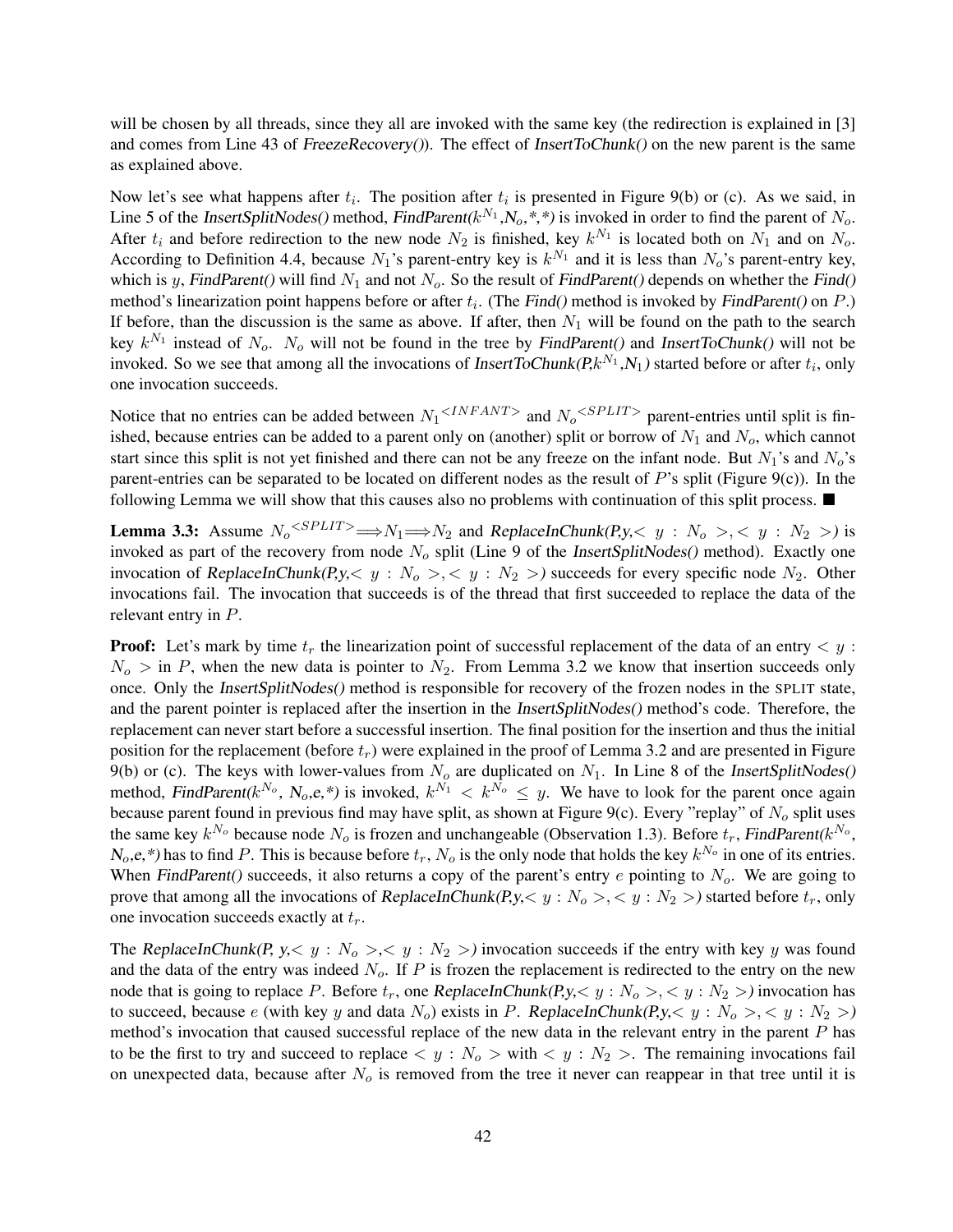



**Figure 10:** Merging two frozen nodes:  $N_s$  and  $N_m$ .

reclaimed and there are no threads referencing it (Observation 1.2).

Now let's see what happens after  $t_r$ . In Line 8 of the InsertSplitNodes() method FindParent( $k^{N_o}$ ,  $N_o$ ,e,\*) is invoked in order to find the parent of  $N_o$ . After  $P\langle N_o \rightarrow N_2 \rangle$ .  $N_o$  is no longer in the tree. So the result of FindParent() depends on whether the Find() method linearization point happens before or after  $t_r$ . If before, then the discussion is the same as above. If after, than  $N_2$  will be found on the path to the search key  $k^{N_o}$ instead of  $N_o$ ;  $N_o$  will not be found in the tree by FindParent() and ReplaceInChunk() will not be invoked. So we see that among all the invocations of ReplaceInChunk(P,y,  $y : N_o > 0$ ,  $y : N_2 > 0$  started before or after  $t_r$ , only one invocation succeeds.

**Lemma 3.4:** Assume  $N_s^{}\Longleftrightarrow N_m^{}, N_m \Longrightarrow N_1$  and ReplaceInChunk(P,y,<  $y: N_m > z \leq y: N_1 >$  is invoked as part of the recovery from the nodes  $N_m$  and  $N_s$  merge (Line 9 of the InsertMergeNode() method). Exactly one invocation of ReplaceInChunk(P,y,  $\langle y : N_m \rangle$ ,  $\langle y : N_1 \rangle$ ) succeeds for every specific node  $N_1$ . Other invocations fail. The invocation that succeeds is of the thread that first succeeded to replace the data of the relevant entry in P.

**Proof:** Let's mark by time  $t_r$  the linearization point of successful replacement of the data of an entry  $\lt y$ :  $N_m >$ , in  $N_m$ 's parent, where the new data is pointer to  $N_1$ . Position before  $t_r$  is presented in Figure 10(a) and after  $t_r$  - in Figure 10(b). Before  $t_r$ ,  $N_s$ 's parent-entry key is x and  $N_m$ 's parent-entry key is y. The highest-value key on  $N_s$  is  $k^{N_s}$  and the highest-value key on  $N_m$  is  $k^{N_m}$ . Clear that  $k^{N_s} \le x < k^{N_m} \le y$ .

In Line 7 of the InsertMergeNode() method,  $FindParent(k^{N_m}, N_m, e, *)$  is invoked. As it is proved in Lemma 2.8, master and slave can not be separated. Thus, before  $t_r$ , FindParent( $k^{N_m}$ , $N_m$ , $e, *$ ) has to find P, which is both  $N_m$ 's and  $N_s$ 's parent. This is because before  $t_r$ ,  $N_m$  is the only node that holds the key  $k^{N_m}$  in one of its entries. Every "replay" of  $N_m$ 's parent find uses the same key  $k^{N_m}$  because node  $N_m$  is frozen and unchangeable (Observation 1.3). When  $FindParent(k^{N_m}, N_m, e, *)$  succeeds, it returns a copy of the parent's entry e pointing to  $N_m$ . We are going to prove that among all the invocations of ReplaceInChunk(P,y,  $\lt y$  :  $N_m$  >,< y:  $N_1$  >) started before  $t_r$ , only one invocation succeeds, exactly at  $t_r$ .

The ReplaceInChunk(P,y,<  $y : N_m$  >,<  $y : N_1$  >) invocation succeeds if the entry with key y was found and the data of the entry was indeed  $N_m$ . If P is frozen the replacement is redirected to the entry of the new node that is going to replace P. Before  $t_r$ , one ReplaceInChunk(P,y,  $\lt y : N_m \gt, \lt y : N_1 \gt)$  invocation has to succeed, because e (with key y and data  $N_m$ ) exists in P. ReplaceInChunk(P,y,  $y : N_m > 0$ ,  $y : N_1 > 0$ method's invocation that caused successful replace of the new data in the relevant entry in the parent P has to be the first to try and succeed to replace  $\langle y : N_m \rangle$  with  $\langle y : N_1 \rangle$ . The remaining invocations fail on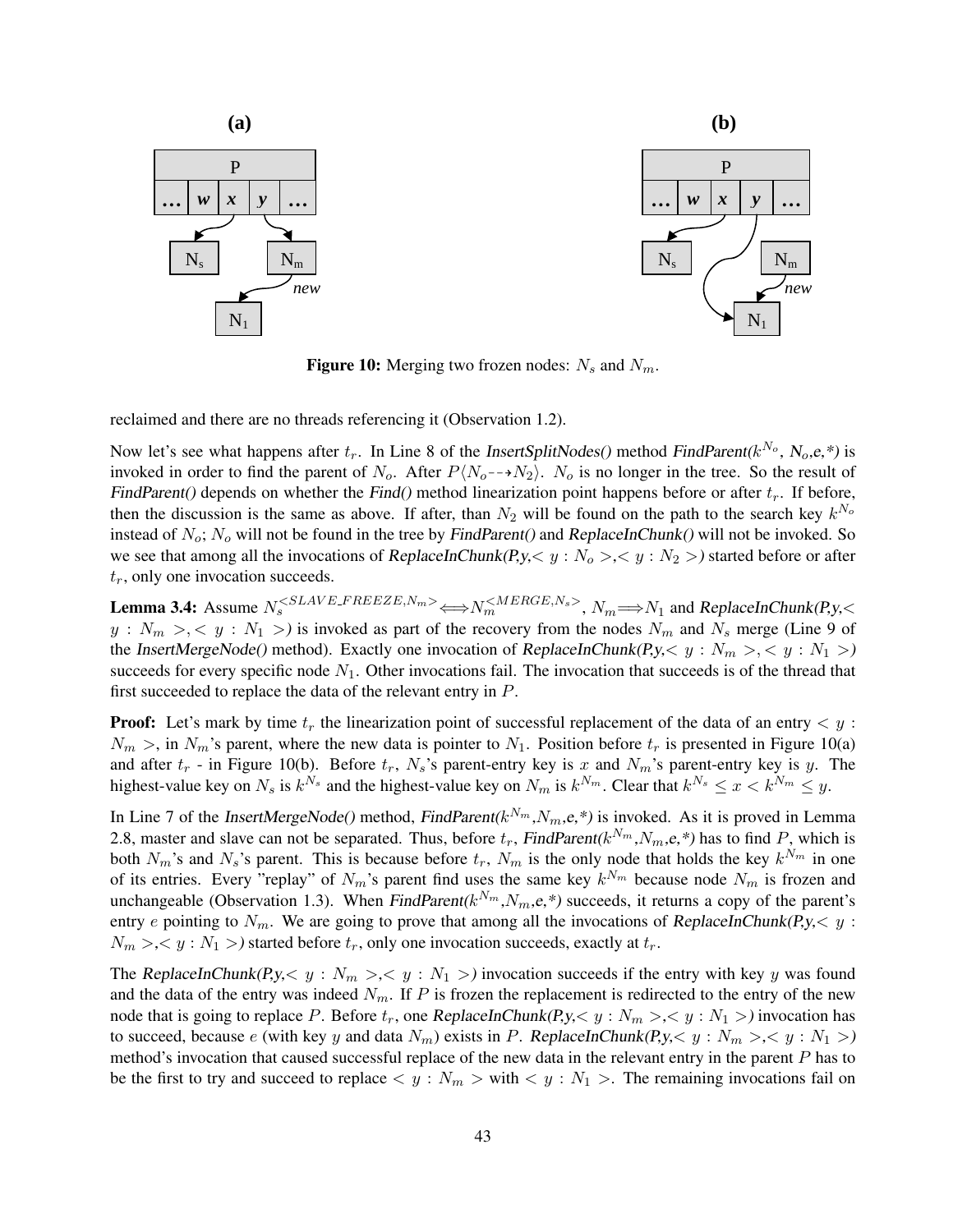unexpected data, because after  $N_m$  is removed from the tree it never can reappear that tree until it is reclaimed and there are no threads referencing it (Observation 1.2).

Now let's see what happens after  $t_r$  with FindParent() and ReplaceInChunk(). In Line 7 of the InsertMergeNode() method, FindParent( $k^{N_m},N_m,e,*$ ) is invoked in order to find the parent of  $N_m$ . After  $P\langle N_m-\rightarrow N_1\rangle$  at  $t_r$ ,  $N_m$  is no longer in the tree. So the result of FindParent() depends on whether the Find() method's linearization point happens before or after  $t_r$ . If before, then the discussion is the same as above. If after, then  $N_1$  will be found on the path to the search key  $k^{N_m}$  instead of  $N_m$ ;  $N_m$  will not be found in the tree by FindParent() and ReplaceInChunk() will not be invoked.

Last possibility is that FindParent() of some thread happened before  $t_r$ , but additional invocation of ReplaceInChunk() is happening after. As explained above, this will fail on unexpected data, because after  $N_m$  is removed from the tree it never can reappear that tree. So we see that among all the invocations of ReplaceInChunk(P,y,  $y : N_m > 0$ ;  $N_1 > 0$  started before or after  $t_r$ , only one invocation succeeds.

Notice that no entries can be added between  $N_1 \leq INFANT >$  and  $N_s \leq SLAVE_FREEZE >$  parent-entries until merge is finished, because entries can be added only on split or borrow of  $N_1$  or  $N_s$  (which cannot start since this merge is not yet finished). In addition,  $N_1$ 's and  $N_s$ 's parent-entries still cannot be separated to be located on different nodes as the result of P's split (according to Lemma 2.8), because  $N_1$  is infant and  $N_s$  is slave..

**Lemma 3.5:** Assume  $N_s^{ \iff N_m^{}, N \Longrightarrow N_1$ , and DeleteInChunk(P,x, N<sub>s</sub>) is invoked as part of the recovery from nodes  $N_s$  and  $N_m$  merge (Line 14 of the InsertMergeNode() method). Here x is  $N_s$  parent-entry key. Exactly one invocation of DeleteInChunk(P,x, $N_s$ ) succeeds for every specific node  $N_s$ . Other invocations fail. The invocation that succeeds is of the thread that first succeeded to delete the relevant entry in the parent P.

**Proof:** Let's mark by time  $t_d$  the linearization point of successful deletion of the  $N_s$  parent-entry as part of the merge. From Lemma 3.4 we know that previous step in merge:  $P\langle N_m \rightarrow N_1 \rangle$  succeeds only once. Only the InsertMergeNode() method is responsible for recovery of the frozen nodes in the MERGE state, when number of the entries on  $N_s$  and  $N_m$  is less then d. From the InsertMergeNode() code the  $N_s$  parent-entry is deleted after the replacement. Therefore, the deletion can never start before a successful replacement. The final position for the replacement and thus the initial position for the deletion (before  $t_d$ ) is presented in Figure 10(b). The keys with lower-values from  $N_1$  are duplicated on  $N_s$ . In Line 12 of the InsertMergeNode() method, FindParent( $k^{N_s}$ ,  $N_s$ ,e,\*) is invoked. We have to look for the parent once again because it may be that  $N_m$  was not found in the tree, but  $N<sub>s</sub>$  is still in the tree.

Every "replay" of  $N_s$  delete on merge uses the same key  $k^{N_s}$  for the parent finding, because node  $N_s$  is frozen and unchangeable (Observation 1.3). Recall that the keys that are lower or equal to x are duplicated on  $N_s$  and  $N_1$ . Before  $t_d$ , FindParent( $k^{N_s}$ ,  $N_s$ ,e,\*) has to find  $N_s$ 's parent, let's call it P. This is because before  $t_d$ ,  $N_s$ 's parent-entry key x is lower than  $N_1$ 's parent-entry key, which is y.  $N_s$ 's parent can also be found in case  $N_s$ and  $N_1$  were separated. In addition, when FindParent( $k^{N_s}$ ,  $N_s$ ,e,\*) succeeds, it returns a copy of the parent's entry e pointing to  $N_s$ . We are going to prove that among all the invocations of DeleteInChunk(P,x, $N_s$ ) started before  $t_d$ , only one invocation succeeds exactly at  $t_d$ , where x is the key of e.

The DeleteInChunk(P,x, $N_s$ ) invocation succeeds if the entry with key x was found and the data of the entry was indeed pointer to  $N_s$ . The simultaneity of both checks and deletion mark is achieved using the version numbers on the each entry's nextEntry pointers. If  $P$  is frozen the deletion is redirected on the entry of the new node that is going to replace P. Before  $t_d$ , one DeleteInChunk(P,x, $N_s$ ) invocation has to succeed once, because e (with key x and data  $N_s$ ) exists in P. In addition e cannot be deleted for any other purpose, because for any node N, N's parent-entry is deleted only upon N's merge or borrow.  $N_s$  is currently merged and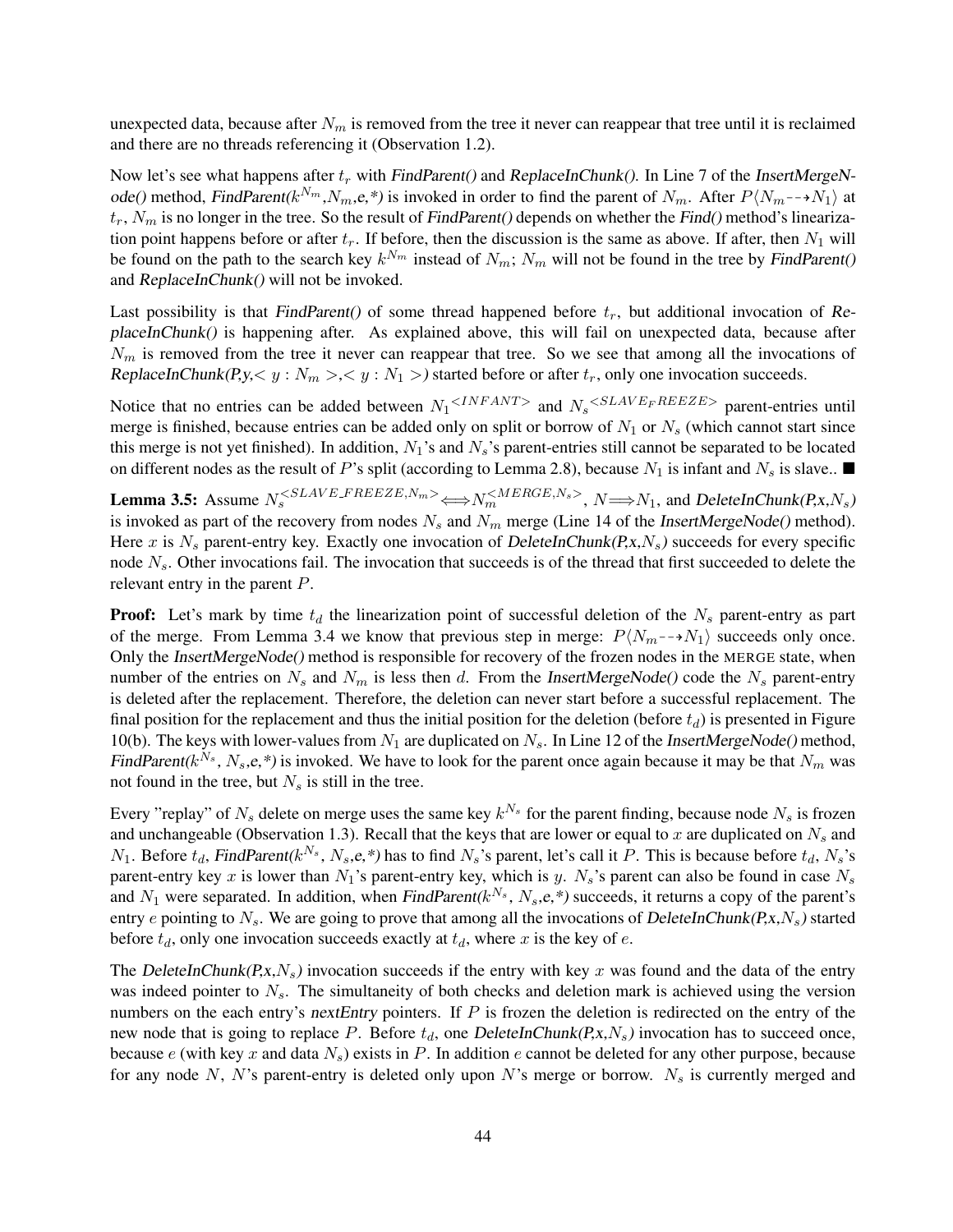



Figure 11: Borrowing from frozen  $N_s$  to frozen  $N_m$  or visa versa. This figure presents the start and the end point of the insertion of the lower-valued new node -  $N_1$ .

cannot be in (another) merge or borrow. The remaining invocations fail on unexpected data of the entry going to be deleted, because after  $N_s$  is removed from the tree it never can reappear that tree until it is reclaimed and there are no threads referencing it (Observation 1.2).

Now let's see what happens after  $t_d$ . In Line 12 of the InsertMergeNode() method FindParent() is invoked in order to find the parent of  $N_s$ . After  $t_d$ ,  $N_s$  is no longer in the tree. So the result of FindParent() depends on whether the Find() method linearization point happens before or after  $t_d$ . If before, then the discussion is the same as above. If after, then  $N_1$  will be found on the path to the search key  $x'$  instead of  $N_s$ ;  $N_s$  will not be found in the tree by FindParent() and DeleteInChunk() will not be invoked. So we see that among all the invocations of DeleteInChunk(P,x, N<sub>s</sub>) started before or after  $t_d$ , only one invocation succeeds.

**Lemma 3.6:** Assume  $N_s^{}\iff N_m^{}, N_m \Longrightarrow N_1 \Longrightarrow N_2$ , and InsertToChunk- $(P, k^{N_1}, N_1)$  is invoked as part of the recovery from nodes  $N_s$  and  $N_m$  borrow (Line 11 of the InsertBorrowNodes() method). Exactly one invocation of InsertToChunk( $P, k^{N_1}, N_1$ ) succeeds for every specific node  $N_1$ . Other invocations fail. The invocation that succeeds is of the thread that first succeeded to insert the relevant entry in the parent P.

**Proof:** Let's mark by time  $t_i$  the linearization point of successful insertion of an  $\lt k^{N_1}$  :  $N_1$   $>$  into  $N_m$ 's parent. The key  $k^{N_1}$  is constant per  $N_1$  since it is provided as input to the InsertBorrowNodes( $N_m, k^{N_1}$ ) method either from the CallForUpdate(\*,  $N_m, k^{N_1}$ ) method, when the key is captured during the time when  $N_1$  was not yet in the tree, or from helpInfant() method, when according to Lemma 2.3 key is the same as during the time when  $N_1$  was not yet in the tree. The position before time  $t_i$  is presented in Figure 11(a) and after  $t_i$  - in Figure 11(b),(c), (b1), or (c1). Key y is constant  $N_m$ 's parent-entry key (according to Lemma 2.1), and x is the  $N_s$ 's parent-entry key, that directly precedes  $y$  in the parent's entries linked list.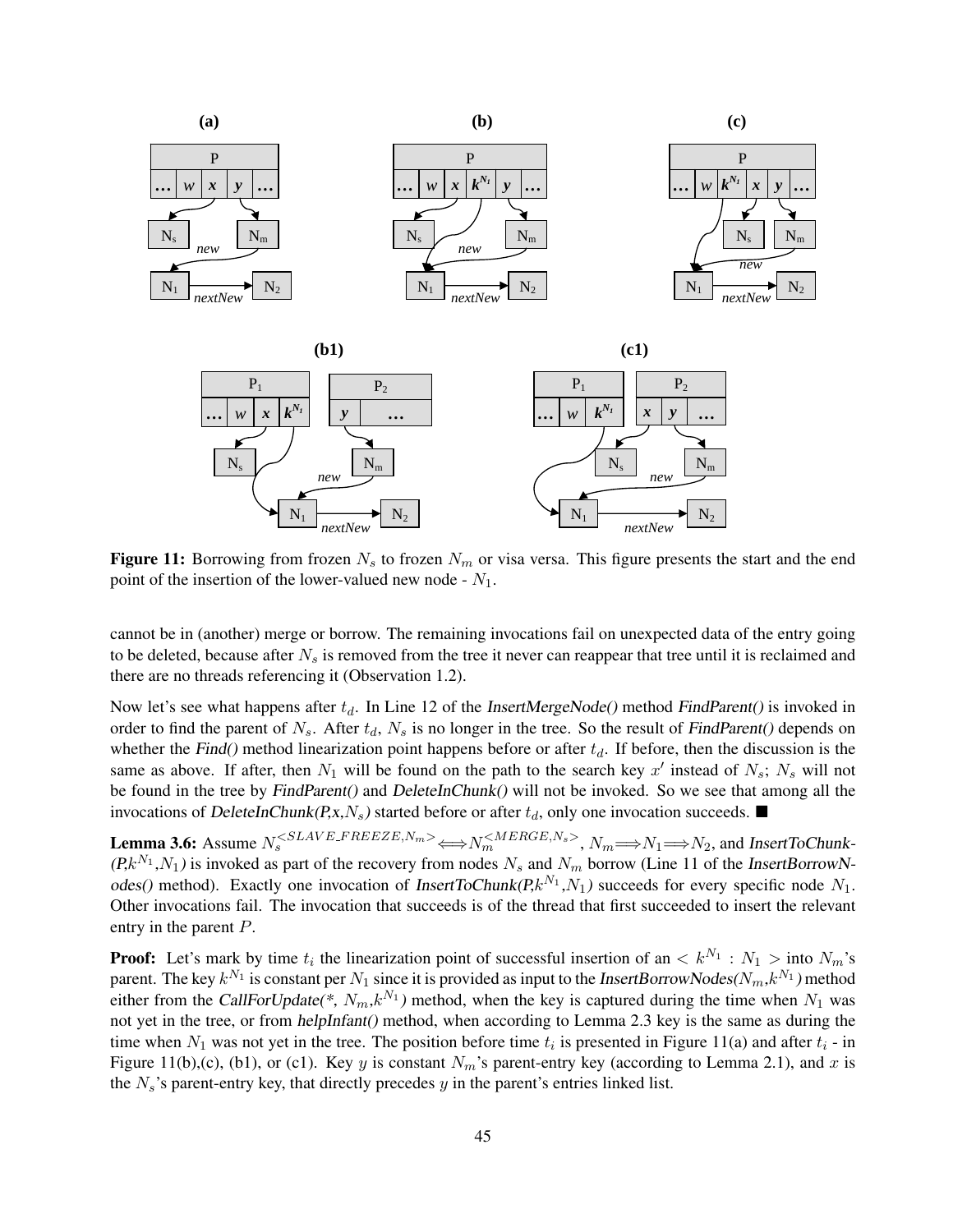We have two possibilities for borrowing the keys: (1) keys are borrowed from  $N_s$  to  $N_m$  and then  $k^{N_1}$  is initially located on  $N_s$  or (2) keys are borrowed from  $N_m$  to  $N_s$  and then  $k^{N_1}$  is initially located on  $N_m$ . This is verified in Lines 8 and 9 of the InsertBorrowNodes() method and we chose node  $N_{sep}$  to be  $N_s$  or  $N_m$ according to where  $k^{N_1}$  is initially located.

In Line 10 of the InsertBorrowNodes( $N_m, k^{N_1}$ ) method, FindParent( $k^{N_1}, N_{sep}, *, *$ ) is invoked in order to find the parent of  $N_{sep}$ . Before  $t_i$ , FindParent( $k^{N_1}$ ,  $N_{sep}$ , \*,\*) has to find P as  $N_{sep}$ 's parent. Because before  $t_i$ ,  $N_{sep}$  is the only node that holds key  $k^{N_1}$  in one of its entries. Also whether  $N_s$  or  $N_m$  is chosen to be  $N_{sep}$ , the same parent will be found because according to Lemma 2.8, before  $t_i$ , master and slave are located on same parent. We are going to prove that among all the invocations of InsertToChunk( $P, k^{N_1}, N_1$ ) started before  $t_i$ , only one invocation succeeds, exactly at  $t_i$ .

First, we argue that  $k^{N_1}$  can not be a key in the P's entries linked list. In other words, if  $k^{N_1}$  is there, it means that there were no change in the  $N_s$  and  $N_m$  entries distribution. But one of them had to have minimal number of nodes -  $d/2 - 3$ , otherwise the borrow process wouldn't start. In addition  $N_s$  and  $N_m$  together have to have at list d entries. Therefore if there were no change in the  $N_s$  and  $N_m$  entries distribution we should finish with uneven entries distribution among  $N_s$  and  $N_m$ , which is impossible according to our algorithm of entries separation, where we divide all the entries exactly half half. In addition  $k^{N_1} < k^{N_s e p}$ , because if keys are borrowed from  $N_s$  to  $N_m$ , than at least maximal key on  $N_s$  ( $N_{sep}$ ) is moved to  $N_2$  and  $k^{N_1}$  (which have to be less) remains as highest-value key on  $N_1$ . If keys are borrowed from  $N_m$  to  $N_s$ , than the maximal key on  $N_m$  $(N_{sep})$  is the highest-value key on  $N_1$  and  $N_2$  and so also  $k^{N_1} < k^{N_sep}$ .

From [3], the *InsertToChunk()* method succeeds if an entry was inserted into the list and fails if the key was already in the list. According to our additions to the original algorithm, explained in Section F.2, the InsertToChunk() method can also fail if the data it needs to insert, is a pointer to a frozen node. Let's look on all the invocations of InsertToChunk( $P_k^{N_1}, N_1$ ) started before  $t_i$ . One of them (given that there were enough progress steps) has to succeed, because originally  $k^{N_1}$  cannot be a key in the P's entries list and because originally  $N_1$  is not frozen and cannot freeze before being inserted into the tree. So InsertToChunk(P,z,N<sub>1</sub>) method's invocation that caused successful insert of the new relevant entry to the parent  $P$  has to be the first to try and succeed to insert  $\lt k^{N_1}$  :  $N_1 >$  in. The remaining invocations of InsertToChunk(P, $k^{N_1}$ ,N<sub>1</sub>) started before  $t_i$  will fail because key  $k^{N_1}$  appears in the list. Or, in the case of the ABA problem, when  $k^{N_1}$  was deleted from  $P$  and then inserted again with different data, they will fail by virtue of the fact that  $N_1$  has to be frozen by then (proven in Lemma 3.1).

If parent P becomes frozen, all the threads proceeding with InsertToChunk $(P, k^{N_1}, N_1)$  will be redirected to the new  $N_m$ 's and  $N_s$ 's parent, via P's new field. If P is replaced with two new nodes, the same one will be chosen by all threads, since they all are invoked with the same key (the redirection is explained in [3] and comes from Line 43 of FreezeRecovery()). The effect of InsertToChunk() on the new parent is the same as explained above.

Now let's see what happens after  $t_i$ . The position after  $t_i$  is presented in Figure 11(b), (c), (b1), or (c1). As we said, in Line 10 of the InsertBorrowNodes( $N_m, k^{N_1}$ ) method, FindParent( $k^{N_1}, N_{sep}, *, *$ ) is invoked in order to find the parent of  $N_{sep}$ . After  $t_i$  and before redirection to the new node  $N_2$  will be finished, key  $k^{N_1}$ is located both on  $N_1$  and on  $N_{sep}$ . But always  $N_1$  is placed before  $N_{sep}$ , because  $k^{N_1} < k^{N_sep}$ . So the result of FindParent() depends on whether the Find() method's linearization point happens before or after  $t_i$ . (The Find() method is invoked by FindParent() on  $P$ .) If before, than the discussion is the same as above. If after, then  $N_1$  will be found on the path to the search key  $k^{N_1}$  instead of  $N_{sep}$ ;  $N_{sep}$  will not be found in the tree by FindParent() and InsertToChunk() will not be invoked. So we see that among all the invocations of InsertToChunk( $P, k^{N_1}, N_1$ ) started before or after  $t_i$ , only one invocation succeeds.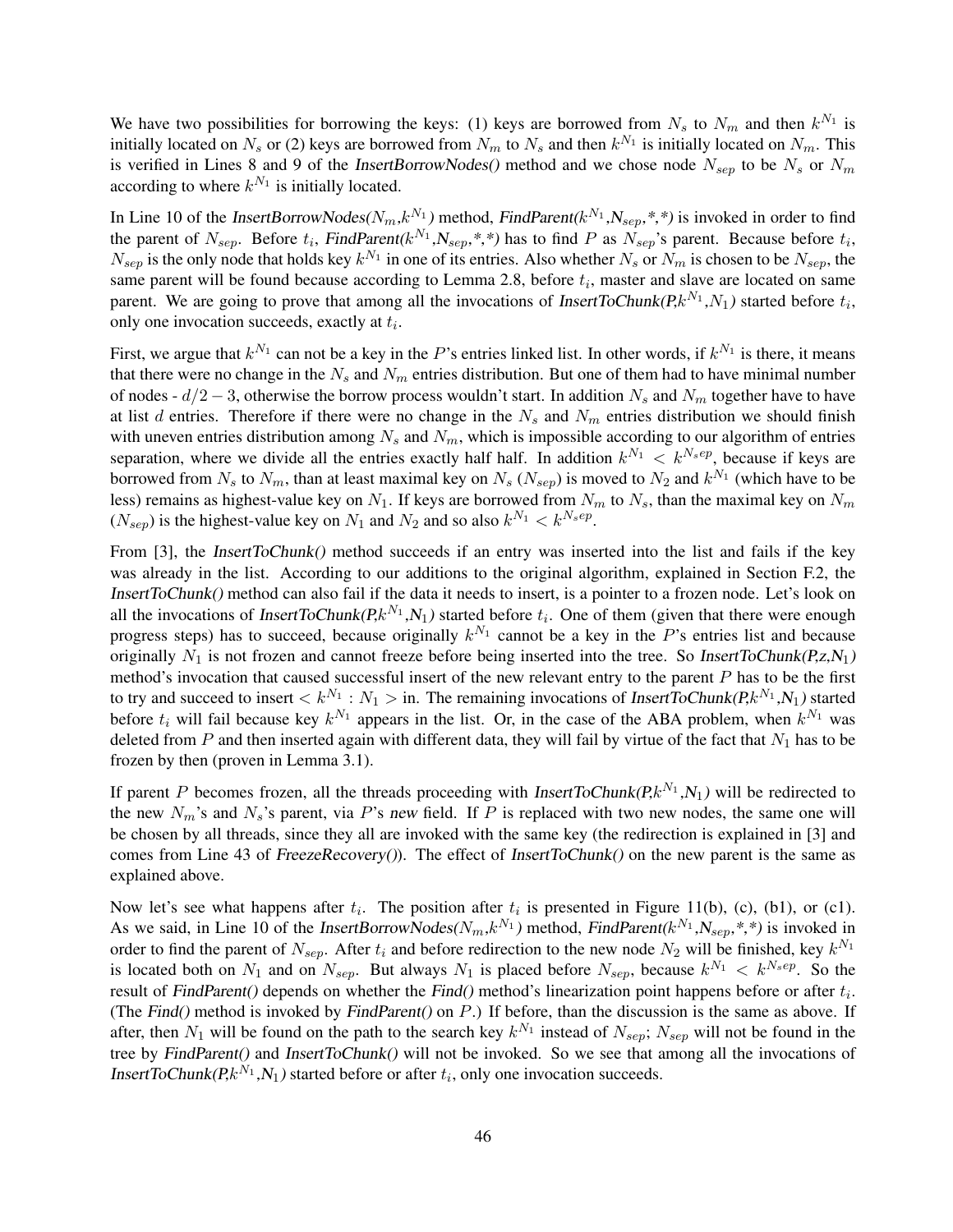Notice that no entries can be added between  $N_1 \leq N_1 \leq N_2 \leq N_3 \leq SLAVE_FREEZE > 0$  and  $N_m \leq MERGE > 0$ parent-entries until borrow is finished, because entries can be added only on split or borrow of  $N_1$ ,  $N_s$  or  $N_m$ (which cannot start since this borrow is not yet finished). But in some cases after the first insertion of borrow is done,  $N_1$ 's,  $N_s$ 's and  $N_m$ 's parent-entries can be separated to be located on different nodes as the result of P's split, because master and slave are not considered in master-slave relationship. All possible separations are presented in Figure 11(b1) and (c1). Other separations are impossible because direct neighbors master and slave or because the leftmost node from the right is infant. We will show in following lemmas that this makes no problems also in further borrow algorithm's steps.

**Lemma 3.7:** Assume  $N_s^{}\Longleftrightarrow N_m^{}, N_m \Longrightarrow N_1 \Longrightarrow N_2$  and ReplaceInChunk- $(P, y, \leq y : N_m > \leq y : N_2 >)$  is invoked as part of the recovery from the nodes  $N_m$  and  $N_s$  borrow (Line 14 of the InsertBorrowNodes() method). Exactly one invocation of ReplaceInChunk(P,y,  $y : N_m > v \leq y : N_m >$ succeeds for every specific node  $N_2$ . Other invocations fail. The invocation that succeeds is of the thread that first succeeded to replace the data of the relevant entry in the parent P.

**Proof:** Let's mark by time  $t_r$  the linearization point of successful replacement of the data of an entry  $\lt$  $y : N_m >$ , in  $N_m$ 's parent, where the new data is pointer to  $N_2$ . From Lemma 3.6 we know that previous insertion succeeds only once. Only the InsertBorrowNodes() method is responsible for recovery of the frozen master-nodes in the MERGE state, when master and slave have more than d entries together. The parent pointer is replaced after the insertion in the *InsertBorrowNodes()* code. Therefore, the replacement can never start before a successful insertion.

The final position for the insertion and thus the initial position for the replacement (before  $t_r$ ) are usually as presented in Figure 11(b) or (c). But after insertion of an infant, master and infant can be separated, thus also positions as in Figure 11(b1) or (c1) can happen. The keys from  $N_s$  and (may be from)  $N_m$  are duplicated on  $N_1$ .

In Line 13 of the InsertBorrowNodes() method, FindParent( $k^{N_m}$ ,  $N_m$ ,e,\*) is invoked, if  $k^{N_1} > x$  than  $k^{N_1} <$  $k^{N_m} \leq y$ , otherwise  $x < k^{N_m} \leq y$ . We have to look for the parent once again because as we said it may have split. Every "replay" of  $N_s$ 's and  $N_m$ 's borrow uses the same key  $k^{N_m}$  because node  $N_m$  is frozen and unchangeable (Observation 1.3). Before  $t_r$ , FindParent( $k^{N_m}$ , $N_m$ , $e$ ,\*) has to find  $N_m$ 's parent - P (even if P is already not  $N_s$ 's or/and  $N_1$  parent). This is because before  $t_r$ ,  $N_m$  is the only node that holds the key  $k^{N_m}$ in one of its entries. When FindParent( $k^{N_m}$ , $N_m$ , $e$ ,\*) succeeds, it also returns a copy of the parent's entry e pointing to  $N_m$ . We are going to prove that among all the invocations of ReplaceInChunk(P,y,  $\lt y : N_m$ ),  $\lt$  $y: N_2 >$ ) started before  $t_r$ , only one invocation succeeds exactly at  $t_r$ .

The ReplaceInChunk(P,y,<  $y : N_m$  >,<  $y : N_2$  >) invocation succeeds if the entry with key y was found and the data of the entry was indeed  $N_m$ . If P is frozen the replacement is redirected to the entry of the new node that is going to replace P. Before  $t_r$ , one ReplaceInChunk(P,y,  $y : N_m >$ ,  $y : N_2 >$ ) invocation has to succeed, because e (with key y and data  $N_m$ ) exists in P. ReplaceInChunk(P,y,  $y : N_m > 0$ ,  $y : N_2 > 0$ method's invocation that caused successful replace of the new data in the relevant entry in the parent P has to be the first to try and succeed to replace  $y : N_m >$  with  $y : N_2 >$ . The remaining invocations fail on unexpected data, because after  $N_m$  is removed from the tree it never can reappear that tree until it is reclaimed and there are no threads referencing it (Observation 1.2).

Now let's see what happens after  $t_r$  with FindParent() and ReplaceInChunk(). As we said, in Line 13 of the InsertBorrowNodes() method, FindParent( $k^{N_m}$ , N<sub>m</sub>,e,\*) is invoked in order to find the parent of N<sub>m</sub>. After  $P(N_m-\rightarrow N_2)$  at  $t_r$ ,  $N_m$  is no longer in the tree. So the result of FindParent() depends on whether the Find() method linearization point happens before or after  $t_r$ . If before, then the discussion is the same as above. If after, then  $N_2$  will be found on the path to the search key  $k^{N_m}$  instead of  $N_m$ ,  $N_m$  will not be found in the tree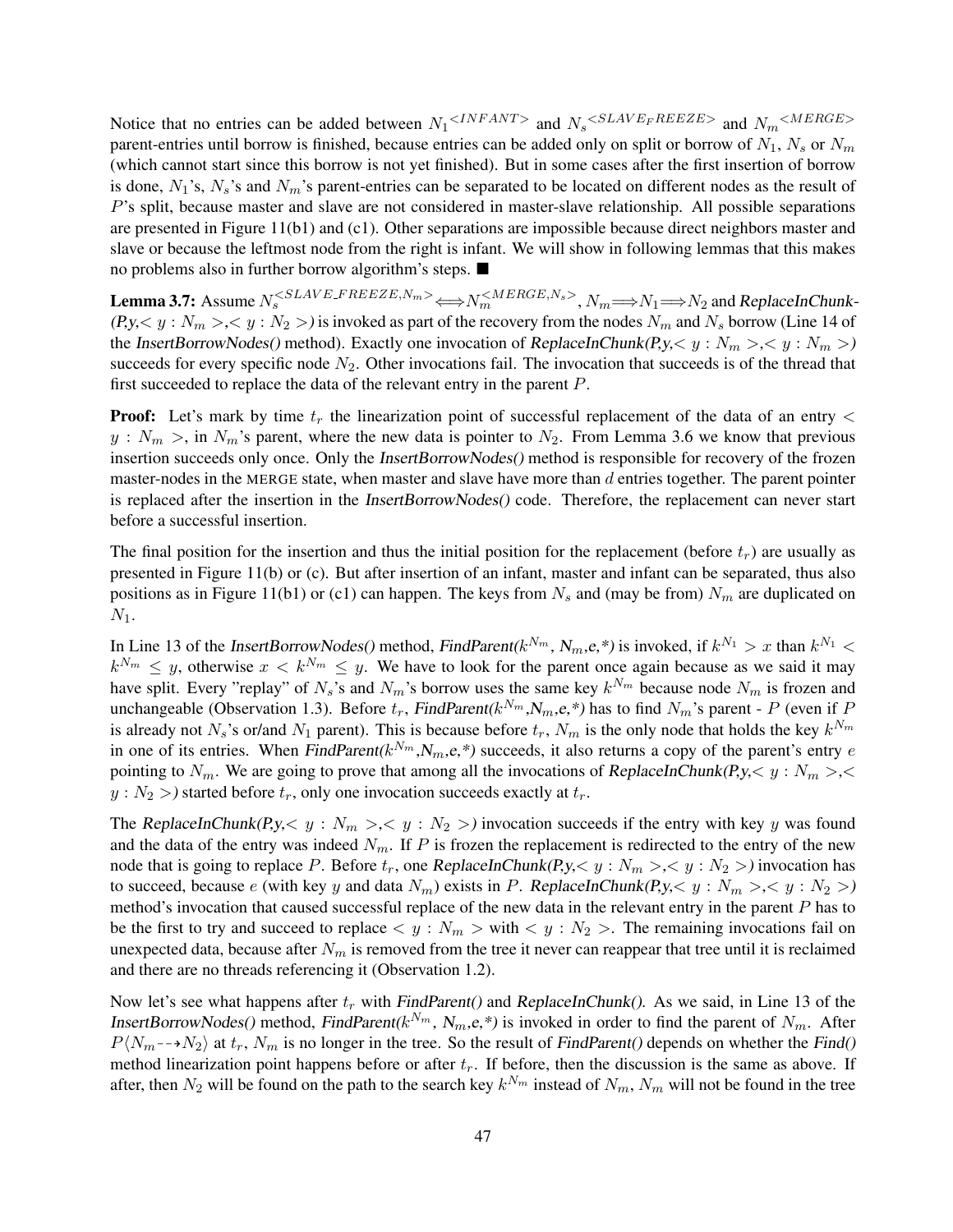

Figure 12: The intermediate position in borrowing from frozen  $N_s$  to frozen  $N_m$  or visa versa. The position presents all possible configurations when  $N_1$  was inserted and  $N_2$  was redirected to be pointed from the tree.

by FindParent() and ReplaceInChunk() will not be invoked.

Last possibility is that  $FindParent()$  of some thread happened before  $t_r$ , but additional invocation of ReplaceInChunk() is happening after. As explained above, this will fail on unexpected data, because after  $N_m$  is removed from the tree it never can reappear that tree. So we see that among all the invocations of ReplaceInChunk(P,y,  $< y : N_m > v < y : N_2 > 0$  started before or after  $t_r$ , only one invocation succeeds.

parent-entries until borrow is finished, because entries can be added only on split or borrow of  $N_2$ ,  $N_1$ , or  $N_s$ Notice that still no entries can be added between  $N_1 \leq INFANT$ ,  $N_s \leq SLAVE_FREEZE$  and  $N_2 \leq INFANT$ (which cannot start since this borrow is not yet finished). But  $N_1$ 's,  $N_2$ 's and  $N_s$ 's parent-entries can be again separated to be located on different nodes as the result of  $P$ 's split or borrow.

**Lemma 3.8:** Assume  $N_s^{}\Longleftrightarrow N_m^{}, N_m \Longrightarrow N_1 \Longrightarrow N_2$  and DeleteInChunk(P,  $x, N_s$ ) is invoked as part of the recovery from nodes  $N_s$  and  $N_m$  borrow (Line 18 of the InsertBorrowNodes() method). Exactly one invocation of DeleteInChunk( $P_{x}N_{s}$ ) succeeds for every specific node  $N_{s}$ . Other invocations fail. The invocation that succeeds is of the thread that first succeeded to delete the relevant entry in the parent P.

**Proof:** Let's mark by time  $t_d$  the linearization point of successful deletion of the  $N_s$  parent-entry as part of the borrow. From Lemmas 3.6 and 3.7 we know that previous steps in borrow are (1) insertion of the pointer to the  $N_1$  and then (2)  $P(N_m-\rightarrow N_1)$ , that both succeed in this order and only once. Only the InsertBorrowNodes() method is responsible for recovery of the frozen master-nodes in the MERGE state, when master and slave have more than d entries together. From the InsertBorrowNodes() code the  $N_s$  parent-entry is deleted after the insertion and the replacement. Therefore, the deletion can never start before a successful insertion and then replacement. The final positions for the replacement and thus the initial positions for the deletion (before  $t_d$ ) are presented in Figure 12. All the keys from  $N_s$  are duplicated on  $N_1$  and  $N_2$ , which are already in the tree.

In Line 17 of the InsertBorrowNodes() method, FindParent( $k^{N_s}$ ,  $N_s$ ,e,\*) is invoked. Every "replay" of  $N_s$ delete on borrow uses the same key  $k^{N_s}$  for the parent finding, because node  $N_s$  is frozen and unchangeable (Observation 1.3). Before  $t_d$ , FindParent( $k^{N_s}, N_s, e, *$ ) has to find  $N_s$ 's parent, let's call it P. We will prove this for two cases: first if  $x < k^{N_1}$  and second if  $k^{N_1} < x$ . In first case  $(x < k^{N_1})$ , before  $t_d$ , key  $k^{N_s}$  is located both on  $N_s$  and on  $N_1$ , but  $N_s$ 's parent-entry key x is lower than  $N_1$ 's parent entry key  $(k^{N_1})$ . So according to Definition 4.4 P will be found as  $N_s$  parent. In second case  $(k^{N_1} < x)$ , so  $N_1$  can not include  $k^{N_s}$  among it keys, since  $k^{N_1}$  is the maximal key on  $N_1$  and  $k^{N_1} < k^{N_s} \leq x$ . So  $N_s$  is the only node that includes  $k^{N_1}$  key and according to Definition 4.4 P will be found as  $N_s$  parent.  $N_s$ 's parent can be found also in case  $N_s$  and  $N_1$ were separated, because the separations always comes after all the keys in the upper levels are corrected (will be proven later). In addition, when  $FindParent(k^{N_s}, N_s, e, *)$  succeeds, it returns a copy of the parent's entry  $e$ pointing to  $N_s$ . We are going to prove that among all the invocations of DeleteInChunk(P,x,Ns) started before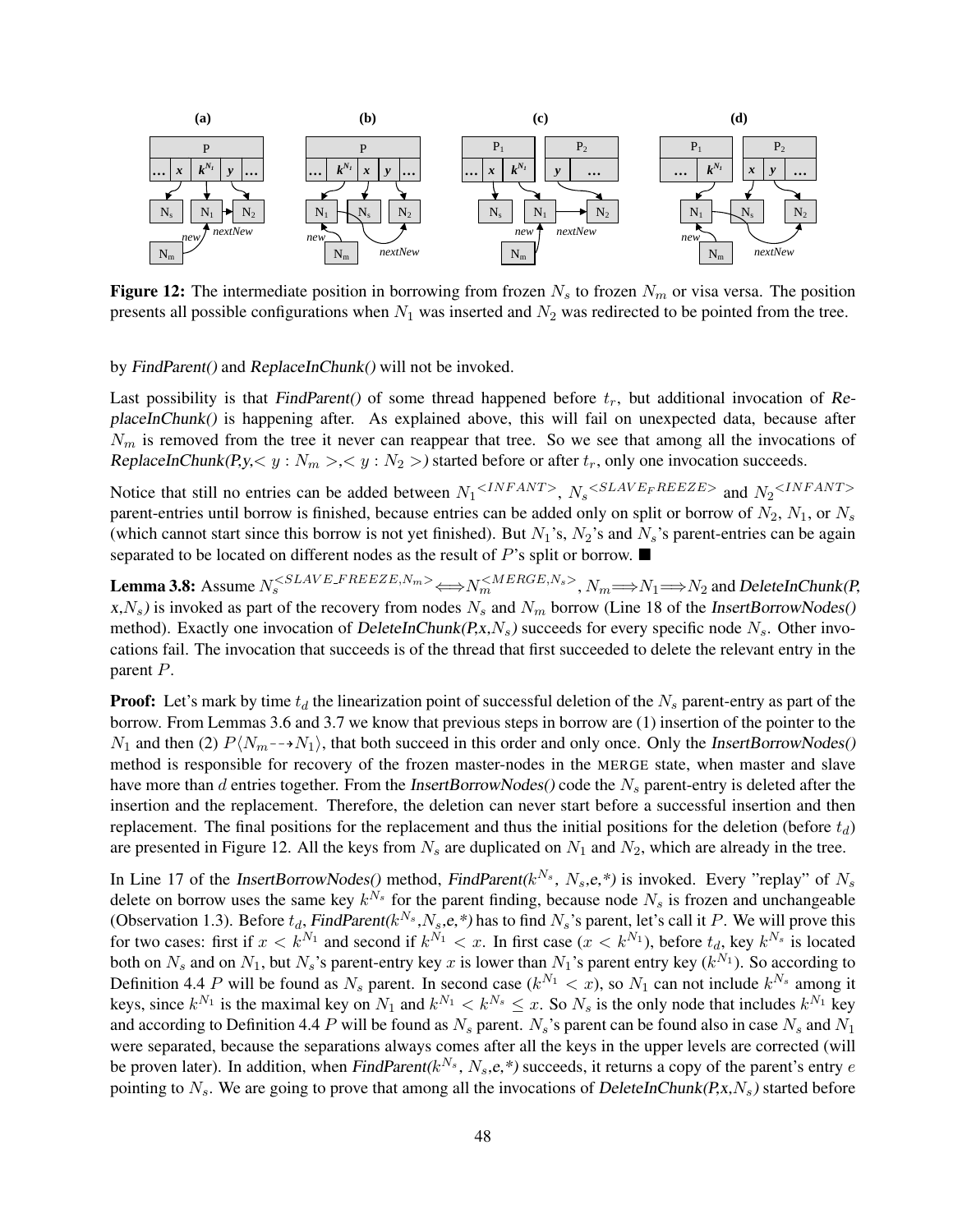$t_d$ , only one invocation succeeds exactly at  $t_d$ , where x is the key of e.

The DeleteInChunk(P,x,N<sub>s</sub>) invocation succeeds if the entry with key x was found and the data of the entry was indeed pointer to  $N_s$ . The simultaneity of both checks and deletion mark is achieved using the version numbers on the each entry's nextEntry pointers. If  $P$  is frozen the deletion is redirected on the entry of the new node that is going to replace P. Before  $t_d$ , one DeleteInChunk(P,x, $N_s$ ) invocation has to succeed once, because e (with key x and data  $N_s$ ) exists in P (otherwise it wouldn't be found by Find()). The remaining invocations fail on unexpected data of the entry going to be deleted, because after  $N_s$  is removed from the tree it never can reappear that tree until it is reclaimed and there are no threads referencing it (Observation 1.2).

Now let's see what happens after  $t_d$ . In Line 17 of the InsertBorrowNodes() method FindParent() is invoked in order to find the parent of  $N_s$ . After  $t_d$ ,  $N_s$  is no longer in the tree. So the result of FindParent() depends on whether the Find() method linearization point happens before or after  $t_d$ . If before, then the discussion is the same as above. If after, then  $N_1$  will be found on the path to the search key  $k^{N_s}$  instead of  $N_s$ ,  $N_s$  will not be found in the tree by FindParent() and DeleteInChunk() will not be invoked. So we see that among all the invocations of DeleteInChunk(P,x, N<sub>s</sub>) started before or after  $t_d$ , only one invocation succeeds.

**Theorem 3:** All the B<sup>+</sup>tree structure changes are: (1)InsertToChunk(), DeleteInChunk(), and ReplaceInChunk() invocations; (2) replacing a node with its copy; (3) changing the root. All the  $B<sup>+</sup>$ tree structure changes are used to replace the frozen nodes in the tree with new nodes, firstly succeed once per new node and do not change the  $B<sup>+</sup>$ tree when "replayed" later with same parameters.

Proof: Regarding the first group of the structure changes, the correct usage of InsertToChunk(), DeleteInChunk(), and (ReplaceInChunk()) was proven in Lemmas 3.2, 3.3 (as part of their invocation in the InsertSplitNodes() method), in Lemmas 3.4, 3.5 (as part of their invocation in the InsertMergeNode() method), and in Lemmas 3.6, 3.7, 3.8 (as part of their invocation in the InsertBorrowNodes() method).

Second, the node is replaced with its copy, only by single CAS command in Line 5 of CallForUpdate() method (for root node) or by invocation of ReplaceInChunk(P,<  $y : N_0 \geq,$   $(y : N_1 \geq)$  in Line of CallForUpdate() method (for non-root node). For the root case, the CAS has to succeed once since for the very first try of this CAS the root has to be the same once read as old node. Every next CAS trial will fail on unexpected old root. For the non-root case, we are looking for the old node  $N_o$ 's parent via FindParent(x,  $N_o$ ,\*,\*) method's invocation, where x is a minimal key on  $N_o$ . Before linearization point of ReplaceInChunk(P,< y: N<sub>o</sub> >,<  $y: N_1 >$ ) invocation, the FindParent(x,  $N_0$ ,\*,\*) has to find P, since  $N_0$  is still in the tree and is the only node that holds x as a key. Later invocation of FindParent(x,  $N_o$ ,\*,\*) will find no parent, since  $N_o$  will be removed from the tree. In addition, first invocation of ReplaceInChunk(P,  $y : N_0 \geq, \leq y : N_1 \geq$ ) succeeds since old node is still in the tree and after one such invocation succeeds all the rest will fail on unexpected data.

Finally, we are going to show that root's exchange on root's split (single CAS in Line 6 of SplitRoot() method) or delete (single CAS in Line 6 of MergeRoot() method) happens exactly once. In both cases, the CAS instruction has to succeed once since for the very first try of this CAS the root has to be the same once read as old node. Every next CAS trial will fail on unexpected old root. Full proof for uniqueness of root's merge and split is given in Lemma 4.2.  $\blacksquare$ 

#### $G.4$  B<sup>+</sup>tree structure correctness

In this section we would like to proof that our  $B<sup>+</sup>$ tree always preserve the correct structure, so every operation on the tree can proceed correctly in  $O(\log n)$  computational steps, without presence of concurrency. We assume that the  $B^+$ tree represents an abstract set of totally ordered keys. The only difference of our  $B^+$ tree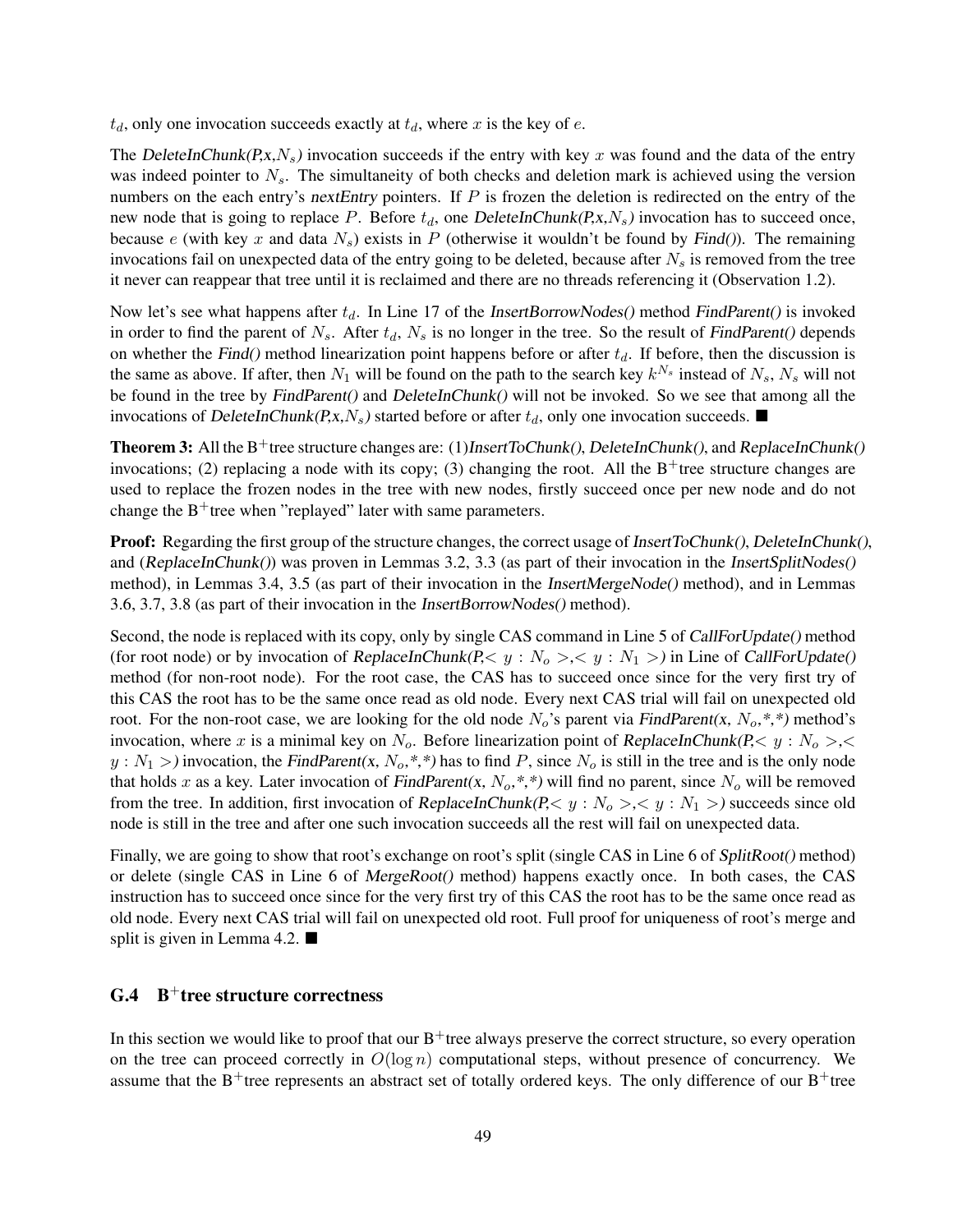structure from the sequential  $B<sup>+</sup>$ tree structure is in the fact that a key may be repeated in two consecutive nodes, in time when those two nodes are involved in rebalancing. In such cases the data of repeated keys is always the same.

**Definition 4.0:** A node *is reachable* if there is a path from root to this node. This path have to consists from the pointers from the non-deleted entries in the other reachable nodes. Root is reachable, by definition.

Definition 4.1: A key *is reachable*, if this key is reachable in the linked list from the head of a reachable node and it is not marked as deleted.

**Definition 4.2:** The key *is in the set* that  $B^+$ tree is representing, if this key is reachable and is located in the leaf node.

**Definition 4.3:** The  $B^+$  tree of order d is correct when it satisfies the following properties:

- 1. Every node has at most  $d$  entries
- 2. Every node (except root) has at least  $d/2 3$  children
- 3. The root has at least two children if it is not a leaf node
- 4. All leaves appear in the same level, and carry information
- 5. For every entry with key  $k_1$  and consecutive entry with key  $k_2$  on every internal node N, all the keys that are in the set and are greater than  $k_1$  and less or equal than  $k_2$ , are located in the  $k_2$ 's sub-tree. But repetitions of those keys can also be located in the  $k_1$ 's sub-tree or in the sub-tree, pointed from the further consecutive to the  $k_2$ , N's entry. This only in case there is a rebalancing operation on those keys' range.
- 6. The data of the repeated keys is always the same, as far as both keys are reachable from the root.

For brevity, we will denote the property number five from the Definition 4.3 as *the balance property*.

**Definition 4.4:** FindParent(k, N,  $E_N$ ,  $E_{nb}$ ) returns pointer to N's parent P, if the following is TRUE: N is reachable and thus in linearization point of  $Find()$  method invoked on  $P$ , either  $N$  is the only node in the tree that holds the key k or N holds the key k and has the lower parent-entry key comparing with other node that holds the key  $k$ .

**Lemma 4.1:** Every node in our B<sup>+</sup>tree, has at most d entries and every node (except root) has at least  $d/2 - 3$ children.

**Proof:** Every node in our  $B^+$  tree is a chunk with maximal boundary set to d. In addition, the minimal boundary is set to  $d/2 - 3$  in every node in our B<sup>+</sup>tree (except root). The virtue of the fact that a chunk can not have more than maximal and less than minimal entries comes from the correctness of chunk's algorithm.  $\blacksquare$ .

**Lemma 4.2:** The root, in our  $B^+$  tree, has at least two children if it is not a leaf node.

**Proof:** The minimal boundary of the root's chunk is set to zero, therefore chunk's algorithm poses no limitations. Initial root is created as leaf node and can have from zero till  $d$  entries.

First, we prove that when a root becomes a non-leaf node, on the root-leaf split, then new root has exactly two children. The creation of the new root is done only in the SplitRoot() method. Old root  $R_0$  is frozen and has two new nodes to replace it.  $R_0 \Longrightarrow N_1 \Longrightarrow N_2$ . New root  $R_n$  is created via addRootSons() method, which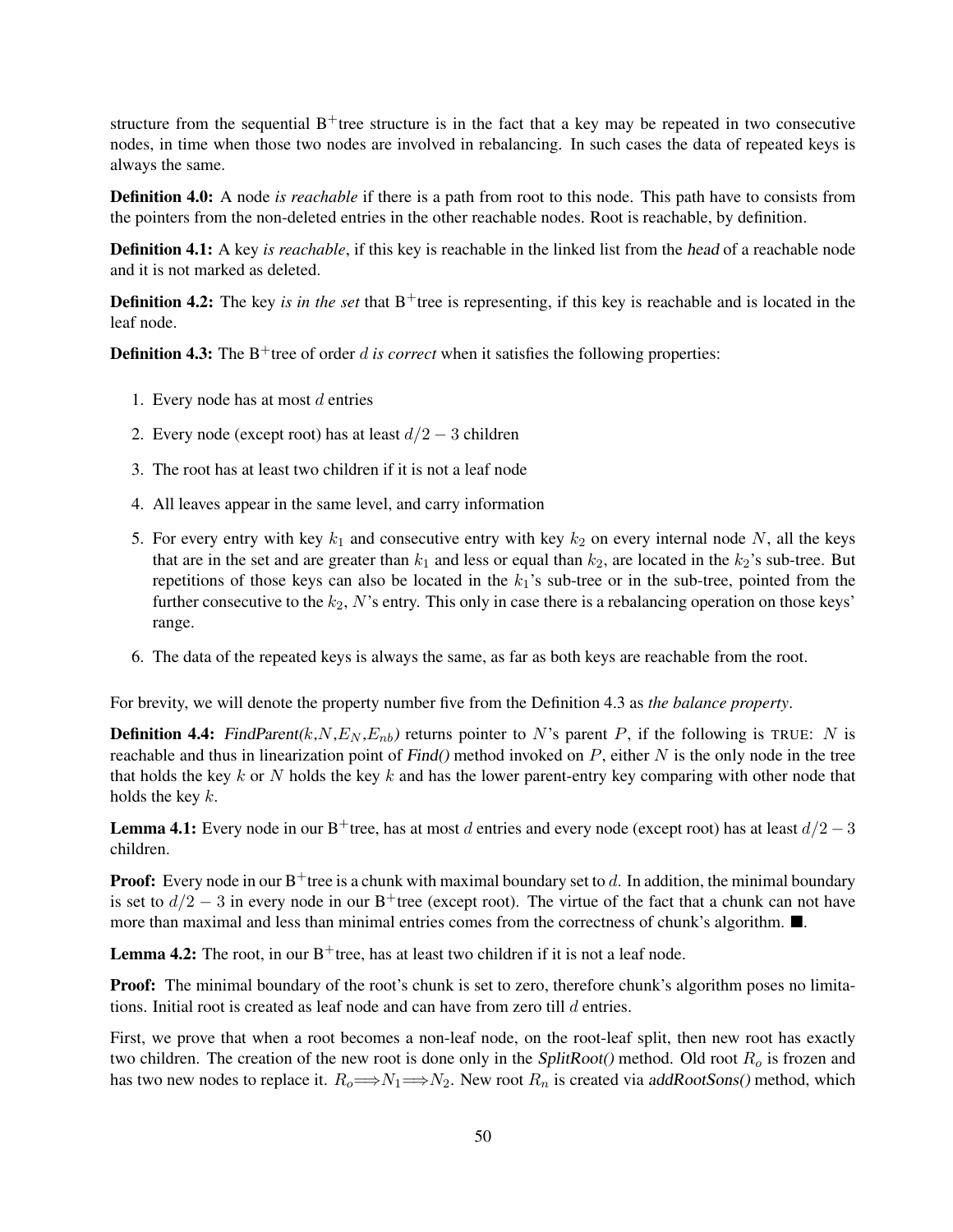creates  $R_n$  exactly with two sons  $N_1$  and  $N_2$ . The new sons can not be deleted before new root is inserted to the tree. This is because a node can be deleted from the tree only as part of its merge or merge of one of its consecutive neighbors.

Second, we argue that a non-leaf root can not have less than two sons. Let's look on node  $R<sub>o</sub>$  that has two sons  $C_1$  and  $C_2$  ( $C_1$  has lower-valued keys), which are going to be merged. Without loss of generality we assume that  $C_2$  is the master node, that was initially found sparse. Let us also divide the time of this process as following: before  $t_{enslave}^{C_1}$ , after  $t_{enslave}^{C_1}$  and before the root pointer change (successful CAS in Line 6 of MergeRoot() method), and after root pointer change.

Before  $t_{enslave}^{C_1}$ ,  $C_2$  was found as sparse and frozen, then  $C_1$  was enslaved and frozen. Until  $t_{enslave}^{C_1}$   $C_2$  can not be deleted from the tree, since  $MergeRoot(R_o, *, *,*)$  method can not yet be invoked. Even if  $C_1$  was also found as sparse, it still needs a partner for a merge. Therefore before  $t_{request}^{C_2}$  root may have only two or more sons (in case  $C_1$  split in the meanwhile). In order to continue with the proof, we assume  $C_1$  wasn't split.

After  $t_{enslave}^{C_1}$  and before the root pointer change, no entries can be added between  $C_1$  and  $C_2$ . In this time, the new node  $(R_n)$ , that is going to replace  $C_1$  and  $C_2$ , is created and attached to  $C_2, C_2 \Longrightarrow R_n$ , then InsertMergeNode( $C_2$ ) is invoked. Note that node, which is created as part of the merge should have at least  $d/2 - 3 + d/2 - 3 = d - 6$  entries, since we require  $d \geq 8$  it should have at least two entries. As part of InsertMergeNode( $C_2$ ),  $C_2$ 's parent-entry is redirected to point to  $R_n$  (as presented in Figure 4). After that, it is checked whether  $C_1$ 's parent is root. If  $C_1$ 's parent is still  $R_o$  than it is also  $C_2$ 's parent, otherwise  $R_o$  was split and  $C_1$  and  $C_2$  are no longer root's sons and this is not interesting. So we assume  $R_0$  was found as  $C_1$ 's and  $C_2$ 's parent and  $R_o$  is root. Further MergeRoot( $R_o, R_n, C_1, k$ ) is invoked, where k is  $C_1$ 's parent-entry key.  $C_1$  and  $C_2$  are frozen and can not be removed by any thread that do not pass through MergeRoot( $R_o, R_n, C_1, k$ ). They also can not be split. The only possibility that  $R<sub>o</sub>$  has more than two sons is that initially there were other sons beside  $C_1$  and  $C_2$ .

In MergeRoot( $R_o, R_n, C_1, k$ ) we count entries on the current root of the tree, notice root is not frozen and can concurrently change. We use special interface - GetEntNum(), which counts the reachable entries and returns the local copies of the first two entries that were found. If there are less than two entries, the output entries are just zeroed. Assuming we are after  $t_{enslave}^{C_1}$  and before the root pointer change, the number of reachable keys on the root can be only two or more. If it is more we invoke the DeleteInChunk() method as in regular merge algorithm. Otherwise the two copies of the entries that we have from previous GetEntNum() invocation, have to point on  $C_1$  and  $R_n$ . That is checked in Line 4 of the MergeRoot() method. If everything matches we set the new root's bit to 1 and switch the root. By this action also  $C_1$  is removed from the tree.

Last, let's see what happens with the treads trying to merge root after root pointer change. All the threads that read the same information as the thread that changed the root will not be able to perform CAS, due to wrong expected data. Those are the threads that performed Line 1 of the MergeRoot() method, before the root change. Another thread group is those threads who performed Line 1 of the MergeRoot() method after the root change. In this lines we are counting the root's sons. If they got number more than two they will fail on unexpected data in the DeleteInChunk() method as in regular merge algorithm. If new root already got only two sons, than those threads fail to pass the condition in Line 4 of the MergeRoot() method. Finally if we are going to look on the old root that already got one or less sons we also will fail the conditions in Line 4. Threads that start the  $C_1$  and  $C_2$  merge even later then the previous group will not find  $C_1$  in the tree and not its parent. Thus, the last group of threads will not even invoke MergeRoot() method. From here we see that we can never reach the situation where non-leaf root may have less then two sons. In addition the root merge is done only once per specific root and all other "replays" fail.  $\blacksquare$ 

Lemma 4.3: All leaves appear in the same level, and carry information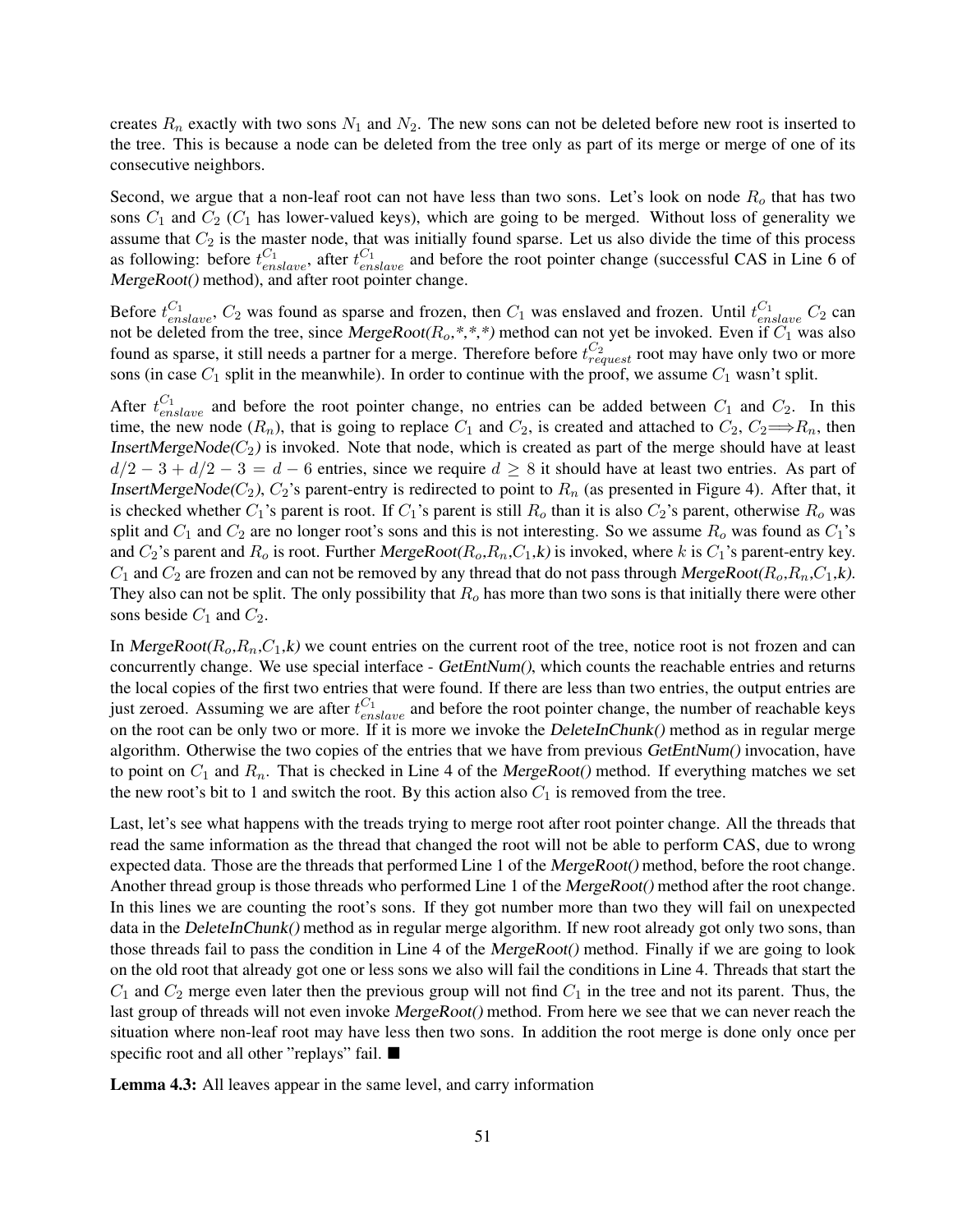**Proof:** This property follows from the sequential  $B^+$  tree structure which is the same in our  $B^+$  tree. The tree is structure can be changed only via nodes splits or merges and only the height of the root is updated.  $\blacksquare$ .

**Lemma 4.4:** If the balance property holds in the  $B^+$ tree before root's split or copy or merge, than it also holds after root's split or copy or merge. There are no repeated keys due to those actions.

**Proof:** First we refer to the split case. The root's split is presented in Figure ?? and its linearization point is the successful CAS in Line 6 of the SplitRoot() method. New root has two entries with keys x and  $\infty$ , where x is the maximal key among those located on the lower-values son and  $\infty$  is greater than any possible key. The entries point to two lower- and high-values sons that in turn hold the old root's sons, that satisfy the balance property according to assumption of this Lemma.

The root is swapped in Line 5 of the CallForUpdate() method. The new root is exact copy of the previous root. Therefore if the balance property holds in the  $B^+$ tree before root's copy, than it also holds after root's copy.

Last, the root's merge is presented in Figure 4 and its linearization point is the successful CAS in Line 6 of the MergeRoot() method. In Lemma 4.2 we have seen that the root merge is done only once per specific root and all other "replays" fail. The node that becomes new root holds all the entries as they were on old root two last sons. This is so because the new root is the result of old root's two last sons merge. Therefore if the balance property holds for two last root's sons before root's merge, than it also holds for the new root after root's merge.

**Lemma 4.5:** Any node  $N$  can be simultaneously involved in only one rebalancing operation, which can be: split, copy, or merge.

**Proof:** According to chunk's algorithm correctness and according to the code any rebalancing operation starts by freeze. First, we need to show that freeze never starts on an infant node. Freezing of the node always starts by Freeze() method. Bellow we are going over all the cases where Freeze() method can be invoked and show that it can not be invoked on the infant node.

- 1. Line 15 of FindJoinSlave() method, when a son node in REQUEST SLAVE state finds its parent is frozen and help parent to finish the freeze. The parent is found in Line 3 of FindJoinSlave() method via Find-Parent() method. The FindParent() method returns only parents not in infant state, this is checked in Line 9 of FindParent() method.
- 2. Line 16 of SetSlave() method, when a node that already get SLAVE FREEZE state and it is going to be frozen.
- 3. Line 5 of ReplaceInChunk() method, when key-data field of an entry of the target chunk is found frozen. By going over all the places where ReplaceInChunk() is invoked in this code we see that it is never invoked on the reachable infant node.
- 4. Similarly to the previous case Freeze() method can be invoked form InsertToChunk() and DeleteInChunk() methods. By going over all the places where those methods are invoked in this code we see that they are never invoked on the reachable infant node.

Giving showing that freeze never starts on an infant node, please note that first instruction in Freeze() method is CAS that changes the target node's state to FREEZE if it was NORMAL. Therefore freeze is ensured to start on node, whose state is not INFANT and not NORMAL. Also according to Freeze() method's code the frozen node's entries are ensured to be marked with frozen bit and this node is ensured to be stabilized and thus to be unchangeable. Any thread that needs to proceed with any activity on the frozen node need first to finish current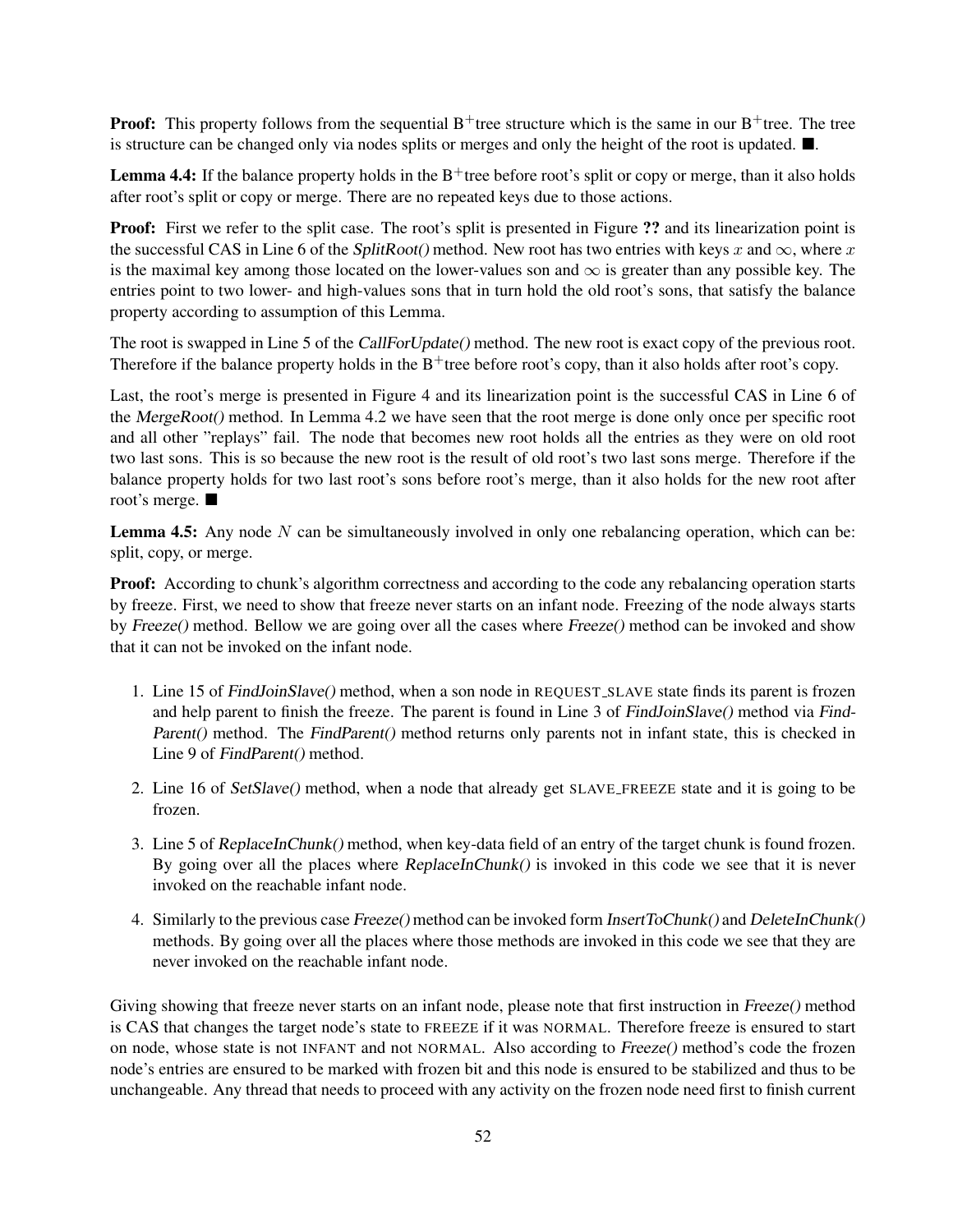freeze and thus the rebalancing operation. According to state transition diagram presented in Figure 2 (which was proven as correct in Theorem 1) it is impossible to a frozen node to turn back to be infant.  $\blacksquare$ 

**Lemma 4.6:** If the balance property holds recursively in the  $B<sup>+</sup>$ tree before insertion of the non-root node due to split, than it also holds recursively after. The data of the repeated keys, created by this action, is always the same, as far as both keys are reachable from the root.

**Proof:** The insertion of the non-root node due to split is presented in Figure 9. As presented there, the node  $N_0$  is split into the nodes  $N_1$  and  $N_2$ , which hold all the entries from  $N_0$ .  $N_0$ 's parent-entry key is y and the previous to y key, on the  $N_o$ 's parent, is x. All the keys greater than x and less or equal than y were located on  $N<sub>o</sub>$  before this insertion. This is correct due to this lemma assumption and due to the virtue of the fact that  $N<sub>o</sub>$  is under rebalancing split operation, so all previous rebalancing operations are finished (Lemma 4.5). The insertion is of the node  $N_1$  with the parent-entry key  $k^{N_1}$  which is the maximal key on  $N_1$ .

After insertion all keys greater than x and less or equal than  $k^{N_1}$  are on  $N_1$ . Those keys are also repeated on  $N_o$ , which is allowed according to balance property. In addition, all keys greater than  $k^{N_1}$  and less or equal than y are on  $N_o$ . So balance property is satisfied. The repeated keys on  $N_1$  are copied from  $N_o$  and thus the data is the same. In addition until the finish of this split (as far as  $N_o$  is reachable)  $N_o$  is frozen and  $N_1$  is infant and thus both are unchangeable.

The last thing that needs to be proved here, is that balance property remains correct recursively. In other words, if another split separates the infant and frozen nodes  $(N_1$  and  $N_0$ ) just after this insertions (and just inserted new key is used in the upper levels), than the balance property is not corrupted. We are arguing that if the separation, as presented in Figure 9(c), happens than the balance property holds recursively. Because the keys x,  $k^{N_1}$ , and y are ordered and the separation key  $(k^{N_1})$  is already set into the tree. If the key  $k^{N_1}$  is now going to be taken as separation keys in more higher levels, the balance property will still be true. This is because the obsolete entries on  $N<sub>o</sub>$  are frozen and they are exactly on the cut of new sub-trees separation created in the upper levels by  $k^{N_1}$ . Finally, all the threads searching through the tree will be redirected via the correct new path to new node  $N_1$ .

**Lemma 4.7:** If the balance property holds recursively in the  $B^{+}$ tree before replacement of the pointer to the non-root node due to split, than it also holds recursively after. The keys that were previously repeated due to this split are removed by this action.

**Proof:** The position before the replacement of the pointer to the non-root node due to split is presented in Figure 9(b) and (c). We replace the pointer with parent-entry key y to point on  $N_2$  instead of  $N_0$ . After the replacement we remove the repetitions of the keys that are greater than x (previous to  $N_1$ 's parent-entry key) and less or equal than  $k^{N_1}$  that were located on  $N_1$  and  $N_o$ .  $N_2$  includes only keys greater than  $k^{N_1}$  and less or equal than  $y$ . So after the replacement the balance property holds and there are no repetitions that were caused by previous insertion.

After the replacement action the split is actually done and we do not care about further splits of the parent and new nodes. Therefore this split can not any longer affect the structure of the tree in the upper levels (recursively).

**Lemma 4.8:** If the balance property holds recursively in the  $B<sup>+</sup>$  tree before replacement of the pointer to the non-root node due to merge, than it also holds recursively after. The data of the repeated keys, created by this action, is always the same, as far as both keys are reachable from the root.

**Proof:** The replacement of the pointer to the non-root node due to merge is presented in Figure 10. There nodes  $N_s$  and  $N_m$  are frozen and are going to be merged. The key x is  $N_s$ 's parent-entry key, y is  $N_m$ 's parent-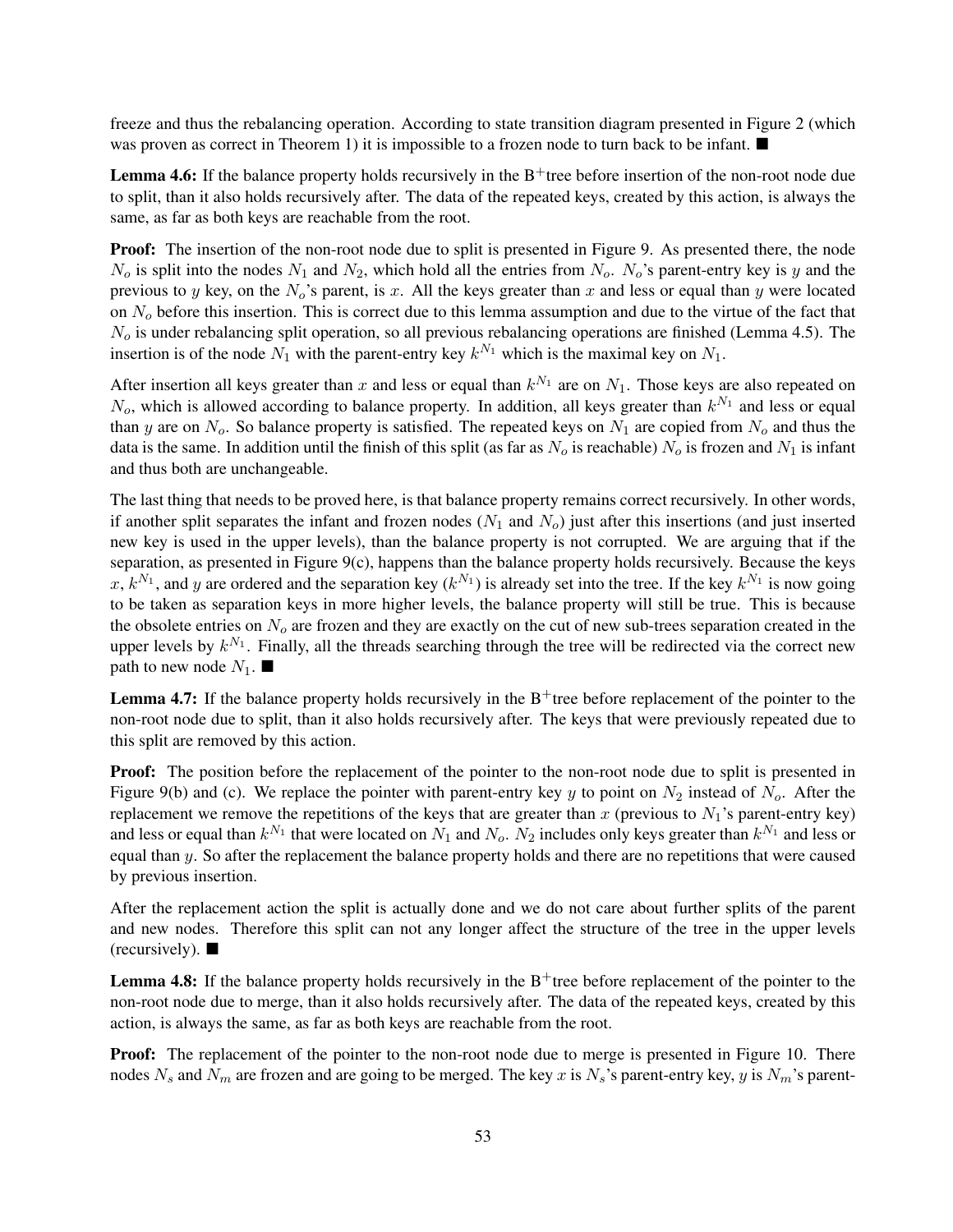entry key, and w is previous to  $N_s$ 's parent-entry key. So before the replacement every key k on  $N_s$  satisfies  $w < k \leq x$  and every key k on  $N_m$  satisfies  $x < k \leq y$ . This is correct due to this lemma assumption and due to the virtue of the fact that  $N<sub>o</sub>$  is under rebalancing split operation, so all previous rebalancing operations are finished (Lemma 4.5). After the merge, new node  $N_1$  includes all the keys from  $N_s$  and  $N_m$  and thus every key k on  $N_1$  satisfies  $w < k \leq y$ .

Therefore after replacement, of the pointer of entry with key y from pointing to  $N_m$  to point on  $N_1$ , all keys greater than x and less or equal than y are on  $N_1$ . In addition the keys greater than w and less or equal than x are also located on  $N_1$ . Those keys are copied and repeated from  $N_s$ , so initial their data fields are equal. In addition, until the finish of this merge (as far as  $N_s$  is reachable)  $N_s$  is frozen and  $N_1$  is infant and thus both are unchangeable.

As in Lemma 4.6, the last thing that needs to be proved here, is that balance property remains correct recursively. In other words, if some split separates the infant and frozen nodes  $(N_s \text{ and } N_1)$  just after the redirection (and the key that is going to be deleted is used in the upper levels) the balance property is not corrupted. This is true because such separation can not happen according to the Lemma 2.8.

**Lemma 4.9:** If the balance property holds recursively in the  $B<sup>+</sup>$  tree before deletion of the non-root node due to merge, than it also holds recursively after. The keys that were previously repeated due to this merge are removed by this action.

**Proof:** The position before the deletion of the non-root node due to merge is presented in Figure 10(b). All the keys on  $N_s$  are repeated on  $N_1$  and by deletion of  $N_s$  we remove all repeated keys from the tree. Because  $N_1$  holds all the keys from  $N_s$  and  $N_m$ , all the keys greater than w and less or equal than y are located on  $N_1$ and the balance property is satisfied.

After the deletion action the merge is actually done and we do not care about further splits or borrows of the parent and new nodes. Therefore this merge can not any longer affect the structure of the tree in the upper levels (recursively).

**Lemma 4.10:** If the balance property holds recursively in the  $B<sup>+</sup>$  tree before insertion of the non-root node due to borrow, than it also holds recursively after. The data of the repeated keys, created by this action, is always the same, as far as both keys are reachable from the root.

**Proof:** The insertion of the non-root node due to borrow is presented in Figure 11. As presented there, the entries of old, frozen nodes  $N_s$  and  $N_m$  are going to be redistributed among the new nodes  $N_1$  and  $N_2$ . The key x is  $N_s$ 's parent-entry key, y is  $N_m$ 's parent-entry key, and w is previous to  $N_s$ 's parent-entry key. So before the replacement every key k on  $N_s$  satisfies  $w < k \leq x$  and every key k on  $N_m$  satisfies  $x < k \leq y$ . In borrow we have two cases of distribution. When  $k^{N_1}$ , that is the maximal key on  $N_1$ , was initially located on  $N_s$  and when  $k^{N_1}$  was initially located on  $N_m$ . We will look on those cases differently.

After insertion, if  $k^{N_1}$  was initially located on  $N_s$ , than  $w < k^{N_1} \leq x$  and after the insertion keys greater than w and less or equal than  $k^{N_1}$  are located on  $N_1$ . In addition, keys greater than w (but also greater than  $k^{N_1}$ ) and less or equal than x are located on  $N_s$ . In the second case, if  $k^{N_1}$  was initially located on  $N_m$ , than  $x < k^{N_1} \leq y$  and after the insertion keys greater than w and less or equal than x are located on  $N_s$ . Copies of those keys and little more keys (up to  $k^{N_1}$ ) are located on  $N_1$ . So in both cases, the balance property is satisfied. Also, in both cases, until this borrow is finished and node  $N_s$  is disconnected,  $N_s$  is frozen and  $N_1$  is infant and thus both are unchangeable, thus the repeated keys' data is equal for both keys.

Again we need to prove, that balance property remains correct recursively. In other words, if another borrow or a split separates the infant and frozen nodes  $(N_s, N_m,$  or  $N_1)$  just after this insertions (and the key involved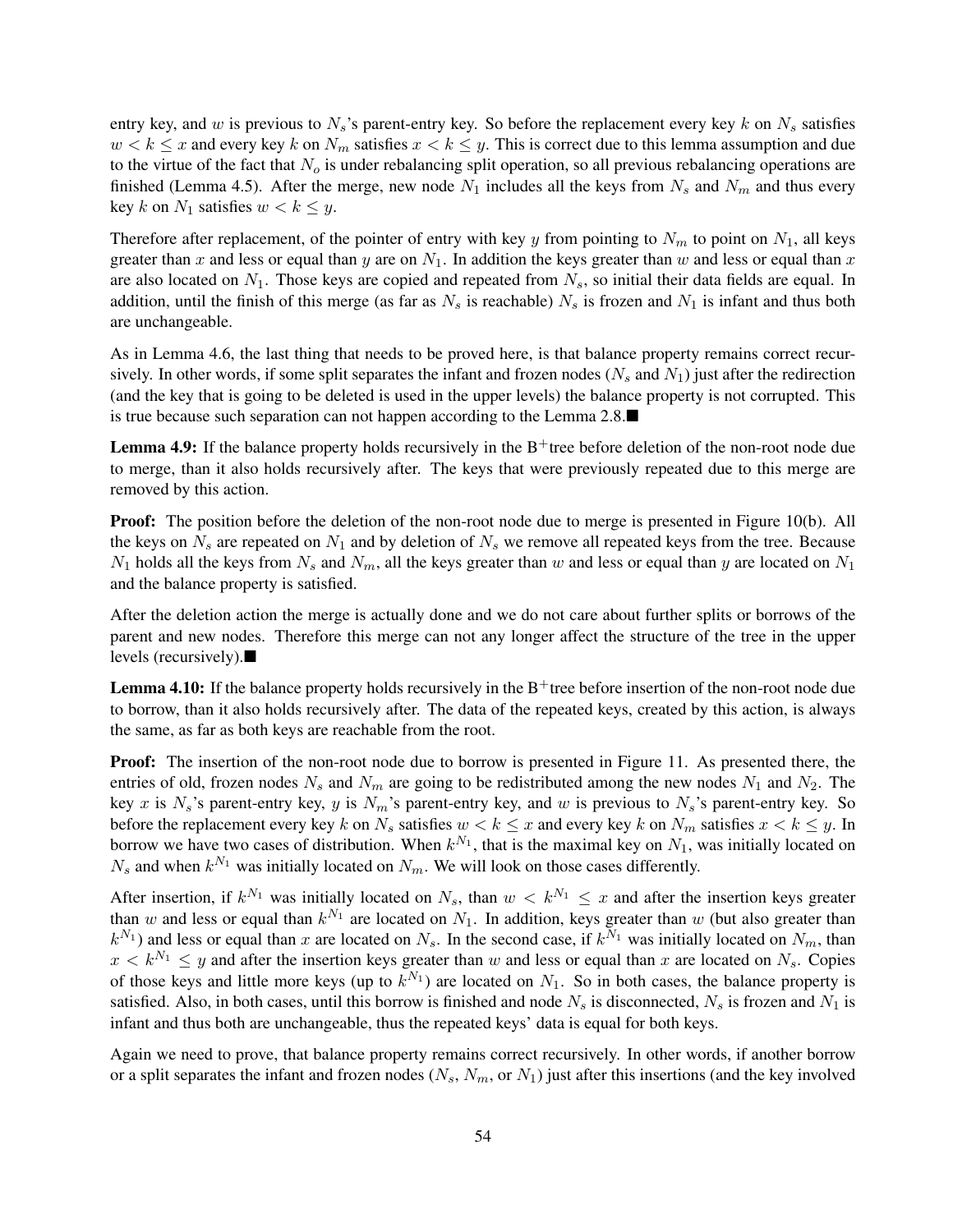in borrow operation is used), than the balance property is not corrupted. Only the separation, as presented in Figure 11(b1) and (c1) can happen. Because  $N_s$  with its parent-entry key x is as slave and according to Separation Rule it can not be separated from  $N_1$ , if  $N_1$ 's parent-entry key  $k^{N_1}$  is greater than x. If the separation, as presented in Figure 11(b1) or (c1), happens, than the balance property holds recursively. Because the keys  $x, k^{N_1}$ , and  $y$  are ordered and the separation key is already set into the tree. If the key  $k^{N_1}$  is now going to be taken as separation keys in more higher levels, the balance property will still be true. This is because the obsolete entries on  $N_m$  or  $N_s$  are frozen and they are exactly on the cut of new sub-trees separation created in the upper levels by  $k^{N_1}$ . Finally, all the threads searching through the tree will be redirected via the correct new path to new node  $N_1$ .

**Lemma 4.11:** If the balance property holds recursively in the  $B<sup>+</sup>$  tree before replacement of the pointer to the non-root node due to borrow, than it also holds recursively after. The data of the repeated keys, created by this action, is always the same, as far as both keys are reachable from the root.

**Proof:** The replacement of the pointer to the non-root node due to borrow is presented in Figure 11 (before) and in Figure 12 (after). Old nodes  $N_s$  and  $N_m$  are frozen and are redistributing their entries. New node  $N_1$ is already in the tree and  $N_2$  will be in the tree after this replacement. The key x is  $N_s$ 's parent-entry key, y is  $N_m$ 's parent-entry key, which will be redirected to  $N_2$ .

So before and after the replacement every key on  $N_s$  is less than x. Keys that are less than x also locate on  $N_1$ , but there we have also keys up to  $k^{N_1}$ , which is maximal key on  $N_1$ . This is the repetition of the keys that we have from the previous insertion and the similarity of the keys was explained in Lemma 4.10. After the replacement all the keys greater than  $k^{N_1}$  and less than y are located on  $N_2$ , that is according to the balance property. There are no repetitions of keys created by this replacement. Finally, the parent's separations possible in Lemma 4.10 can happen also here. It was explained in Lemma 4.10 that they cause no problems. Similarly to there, the separations can not cause the balance property to fail recursively.

**Lemma 4.12:** If the balance property holds recursively in the  $B<sup>+</sup>$  tree before deletion of the non-root node due to borrow, than it also holds recursively after. The keys that were previously repeated due to this merge are removed by this action.

**Proof:** The position before the deletion of the non-root node due to borrow is presented in Figure 12. All the keys on  $N_s$  are repeated on  $N_1$  and probably on  $N_2$  and by  $N_s$ 's deletion we remove all repeated keys from the tree. Because  $N_1$  and  $N_2$  hold all the keys from  $N_s$  and  $N_m$ , all the keys less or equal than  $k^{N_1}$  are located on  $N_1$ . In addition, all the keys greater than  $k^{N_1}$  and less or equal than y are located on  $N_2$  and so balance property is satisfied.

After the deletion action the borrow is actually done and we do not care about further splits or borrows of the parent and new nodes. Therefore this merge can not any longer affect the structure of the tree in the upper levels (recursively).

**Lemma 4.13:** The balance property always holds in our  $B^{+}$  tree

**Proof:** First we argue that balance property holds for initial  $B<sup>+</sup>$ tree structure. This is correct since initial B<sup>+</sup>tree is the leaf-root, which can be empty or with ordered linked list of the entries. After, we need to prove that every operation that change the  $B<sup>+</sup>$ tree structure doesn't corrupt the balance property. The operations that change the B<sup>+</sup>tree structure are: (1) root's split; (2) root's copy; (3) root's merge (all three were proven in Lemma 4.4); (4) insertion of the non-root node due to split (proven in Lemma 4.6); (5) replacement of the pointer to the non-root node due to split (proven in Lemma 4.7); (6) replacement of the pointer to the non-root node due to merge (proven in Lemma 4.8); (7) deletion of the non-root node due to merge (proven in Lemma 4.9); (8) insertion of the non-root node due to borrow (proven in Lemma 4.10); (9) replacement of the pointer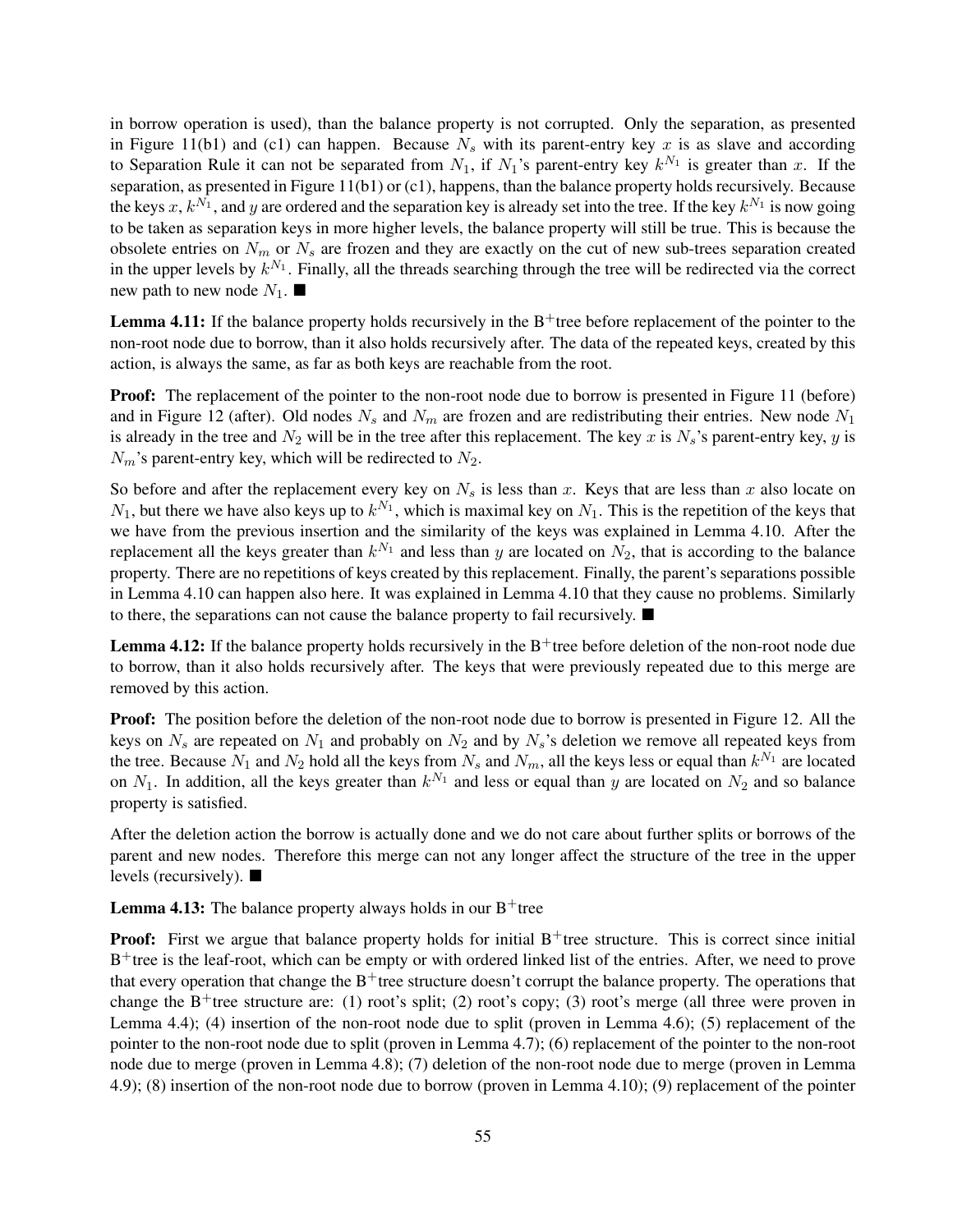to the non-root node due to borrow (proven in Lemma 4.11); (10) deletion of the non-root node due to borrow (proven in Lemma 4.12); (11) replacement of the pointer to the non-root node due to copy. Regarding the last operation, in one single atomic step we change the tree structure, so if the tree is balanced before the copy-CAS it is balanced after.

**Lemma 4.14:** In the  $B^+$  tree any key can be repeated only twice.

**Proof:** First, we proved in Lemma 4.5 that there can not be any new rebalancing operation (split, merge or borrow) on any node that is still involved in any old rebalancing operation. Having say that, we can see that a key can be repeated only as part of a single (for any specific node) rebalancing operation. The key's repetition is removed by the end of rebalancing (proven in Lemmas 4.12, 4.9 and 4.7). So any key appears once in a tree or appear twice in the tree if this key is related to the old and new node under rebalancing operation.

**Lemma 4.15:** If there exists two reachable entries with the same key in the  $B^+$ tree their data is same

**Proof:** The correctness of this lemma comes directly from Lemmas 4.14, 4.4, 4.6, 4.8, 4.10, 4.11.

**Lemma 4.16:** In the correct tree, the FindParent(k,  $N$ ,  $E_N$ ,  $E_{nb}$ ) method's implementation follows its definition 4.4

**Proof:** The FindParent(k, $N, E_N, E_{nb}$ ) method's implementation is presented in Algorithm 2. According to correct B<sup>+</sup>tree definition (Definition 4.3), on every internal node FindParent(k,N, $E_N$ , $E_{nb}$ ) method follows the entry's data pointer, where the entry's key is the greatest key in the linked list less or equal than  $k$ . Due to implementation of Find() method, when looking for such entry we are observing keys in the node's linked list in their growing order.

According to Lemma 4.15 any key that can be repeated, has exactly the same data as the other key, as far as both keys are reachable. Therefore as far as both keys are reachable we should get to the same location, following any of the repeated key. If in time when FindParent() method was investigating a node, this node got disconnected than the linearization point of this search is going to be set in the disconnection time and the result will be correct for this time. The correctness of this will be proved in Section TBD, talking about linearization points correctness. Therefore, if node  $N$  is reachable in the tree and it is the only node that includes key  $k$ , than one of  $N's$  parents have to be found. We save "one of the parents", in order to cover the case where initial  $N's$  parent was split and currently entry pointing to  $N$  is duplicated in two nodes.

In the other case, if node N is reachable in the tree, but it is not the only node that includes key  $k$ , than this key can be located on the one node before or after  $N$ . In this case  $N$ 's parent will be found only if entry pointing to N will be the first in the growing order in N's parent-node linked list. In other words, N's parent will be found only in case N's parent-entry key is the lower among two nodes' parent'entry keys, so the other node appears after  $N$ .

**Theorem 4:** Lock-free  $B^+$  tree always preserve the correct structure, so every operation on the tree can proceed correctly in  $O(\log n)$  computational steps, without presence of concurrency

**Proof:** According to Lemmas 4.1, 4.2, 4.3, 4.13 and 4.15 lock-free B<sup>+</sup>tree satisfies the correctness definition (Definition 4.3). In addition, in the worst case it may include up to 2N keys where N is number of keys in the set. Therefore insertions, deletions, and searches in the tree can be done in  $O(\log 2N)$  which is  $O(\log N)$ computational steps, without presence of concurrency.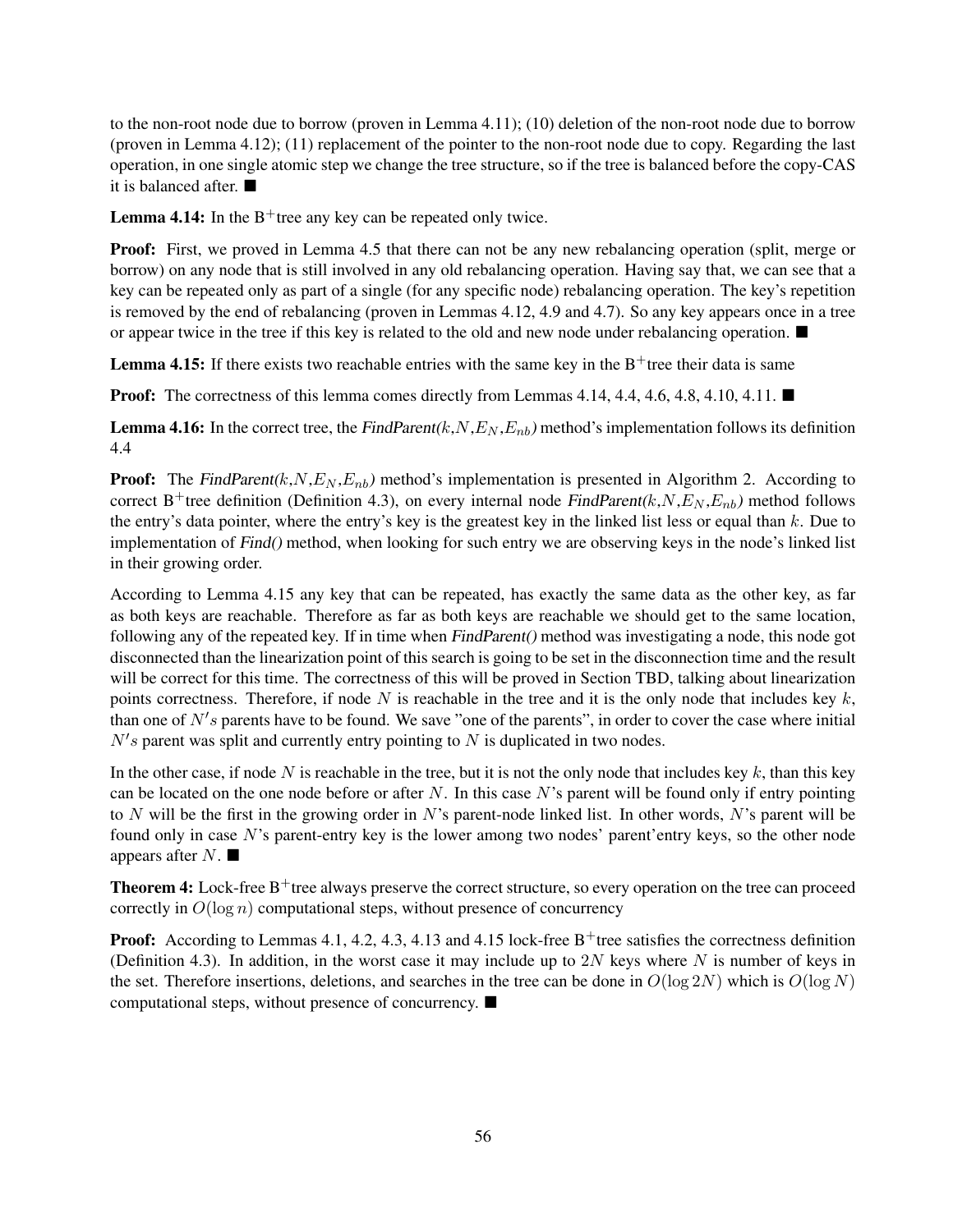### G.5 Bounded Lock-Freedom

Here we would like to prove that the  $B<sup>+</sup>$ tree design retains bounded lock-freedom. In particular, we would like to prove that progress is made at least every  $O(T \log n + T^2)$  computational steps, where n is the number of the keys in the set and  $T$  is number of the threads simultaneously proceeding with their operations on the  $B^+$ tree.

**Observation 5.1:** The chunk mechanism is lock-free as proven in [3]; i.e., the InsertToChunk(), DeleteInChunk(), or ReplaceInChunk() method's invocation restarts only if another entry in the same location was inserted or deleted. The SearchInChunk() method's invocation restarts only upon failure to disconnect a deleted entry from the list, which also happens only if another entry in the same location was inserted or deleted.

If chunk operation encounters a frozen chunk, the operation is delayed and will be applied on a new chunk, replacing the frozen one. Many threads may be involved in helping a node  $N$  to recover from a freeze. Here we prove that every freeze recovery results in at least one thread's progress.

Observation 5.2: There are only three reasons for a thread to start a node freeze. (1) An insert thread can not find an empty entry. (2) A delete thread is going to decrease the entry counter below the allowed minimum. (3) A node was selected as a slave for one of its neighbors. In rest of the cases, a thread does not start the freeze but helps the freeze activity initiated by some other thread, because recovery from the freeze is necessary for the progress of this thread.

Recall that every thread that helps  $N$  to recover from freeze creates a new node or nodes, which are going to replace N in the tree. The thread t has to help N in order to promote t's operation  $O$ , which is initially supposed to be applied on N. After the new node(s) are created, t applies operation O on the new node. Finally, t tries to make N point to the new node(s) (created by t) as to N's replacer(s). If the CAS instruction is successful, the thread's operation  $O$  is promoted as well.

**Definition 5.1:** The *freeze trigger* is the reason why a thread proceeds with the freeze of node N. A thread helps with the recovery from N's freeze ,in order to finish this thread's operation depending on N. The triggers can only be: INSERT, DELETE, REPLACE, ENSLAVE, or NONE. An insert, delete, or replace thread has the INSERT, DELETE, or REPLACE freeze trigger and will finish insertion, deleting, or replacing of an entry on the  $N$ 's replacers, as part of the  $N$ 's freeze recovery. An enslave thread has the ENSLAVE freeze trigger will enslave the N's replacer only if N is in COPY state. A thread having the NONE freeze trigger, just needs to finish the freeze and does not promote any operation.

**Observation 5.3:** According to Observation 2.1, after a split or a borrow, at least one deletion can succeed on the new half-full replacer. Two old nodes will be merged into one new node if both old nodes hold  $d - 1$ entries. Therefore, at least one insert can succeed on the almost full new replacer after a merge as well.

Definition 5.2: We define the completing of the following actions as *intermediate progress*: (i) Inserting an entry into the chunk's linked list (InsertToChunk() method's result). (ii) Logical deletion of an entry in the chunk's linked list (marking the deleted bit). (iia) Physical deletion of an entry in the chunk's linked list (distinguished from ii). (iii) Replacing the data of an entry in the chunk's linked list (ReplaceInChunk() method's result). (iv) Verifying that master parent node is not frozen (progressing over the first part of the FindJoinSlave() method). (v) Enslaving of a node for the master node (FindJoinSlave() method's result).

**Definition 5.3:** The completion of the B<sup>+</sup>tree interface (SearchInBtree(), InsertToBtree(), or DeleteFromBtree()) is defined as *full progress*. According to the interface operation, we distinguish between the full progress of a search, an insert, and a delete. For a search, full progress means that it has reached the relevant leaf and determined whether the key exists in the leaf. For insert, full progress means that the key has been inserted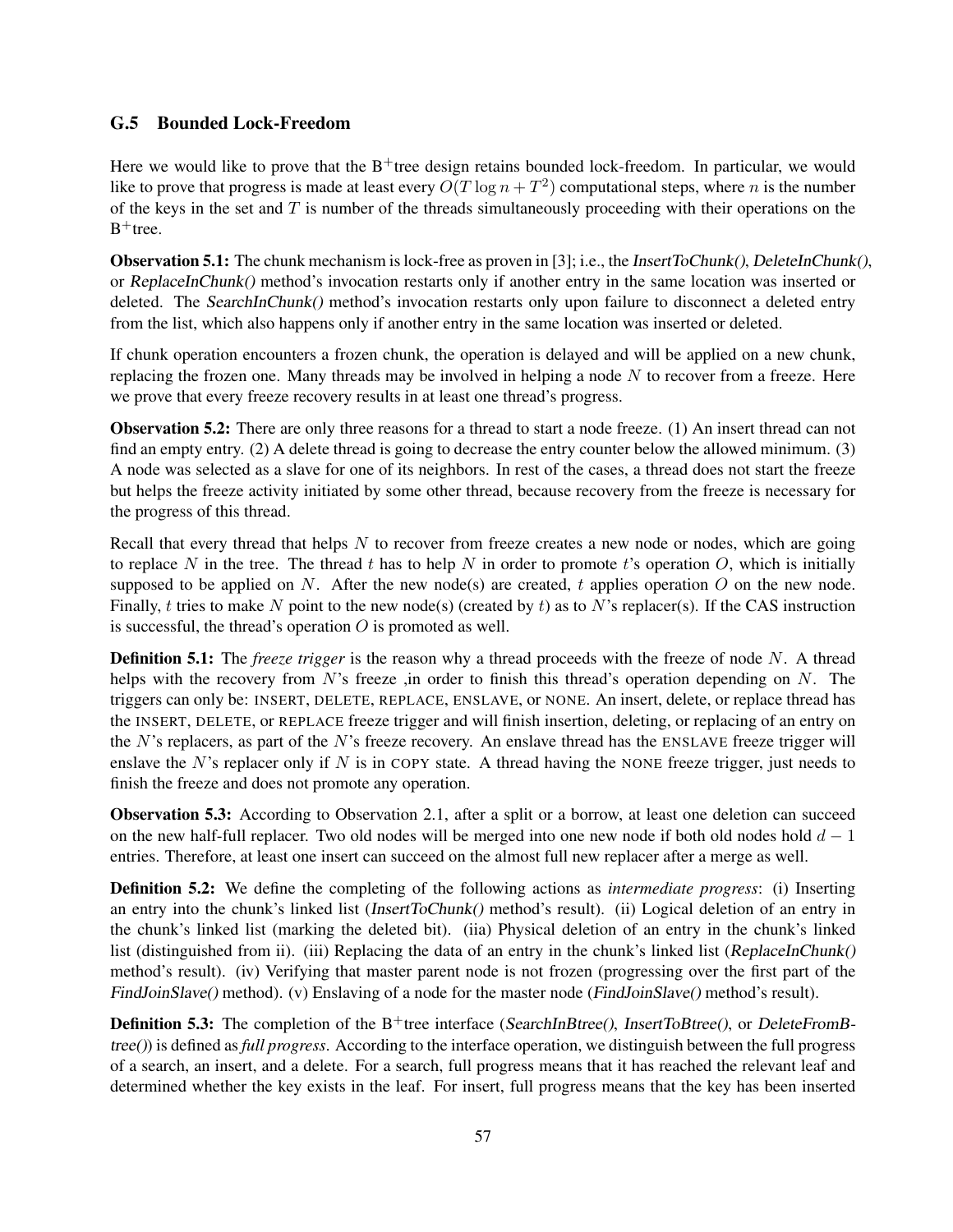into the relevant leaf (reachable from the root) or that the key has been found to already exist. For delete, full progress means that the key has been deleted from the relevant leaf (reachable from the root) or that such a key has been found not to exist. Furthemore, a thread is considered to have made a full progress only when it returns to the user.

**Definition 5.4:** A thread has *completed the freeze recovery* of node N when it succeeds to attach a new node or nodes to N's new field. That means that the CAS instruction at Line 41 of FreezeRecovery() method has succeeded.

**Definition 5.5:** We denote all new<sup>7</sup> repeating loops that can occur in the  $B^+$ tree code as follows:

- 1. *Enslaving loop* is the repeating of the FindJoinSlave(M) method's code, because every chosen slave for master M appeared to be frozen in the trial to enslave it for M.
- 2. *Replacing loop* is the repeating of the ReplaceInChunk() method's code because the target chunk appeared to be frozen in the trial to replace an entry on it.

We show below that the above loops iterations number is bounded by a constant. Other new loops in the code, such as *while (node* $\rightarrow$ *height !*= 0) in FindParent() and FindLeaf() may have only as many iterations as the height of the B<sup>+</sup>tree. If the B<sup>+</sup>tree grows concurrently, that can only be due to the successful insertions of new nodes. The rest of the loops in the code were already proven as lock-free in [3]. Other than the aforementioned loops, the code cannot repeat and will make progress as long as it gets computational steps.

**Lemma 5.1:** If a thread t, proceeding with the freeze recovery of parent node  $P$  and having the freeze trigger NONE, completes the freeze, then t makes intermediate progress by the end of  $P$ 's freeze.

**Proof:** The freeze activity is invoked with NONE as a trigger only from Line 15 of the FindJoinSlave() method, presented in this paper, or from Line 7 of the ClearEntry() method, presented and proven in [3]. In the Find-JoinSlave(M), freeze is invoked after setting M's state to REQUEST\_SLAVE if M's parent P was found frozen. This is done in order to ensure that  $P$  wasn't frozen before setting  $M$ 's state to REQUEST\_SLAVE. If it was, a parent might not be aware that its children have become master and slave and separate them. After setting  $M$ 's state to REQUEST\_SLAVE, it is enough to find a moment when the parent is not frozen. So either  $P$  is not frozen or its replacer node ( $M$ 's new parent) is not frozen, just after  $P$ 's freeze (invoked from Line 15 of the FindJoinSlave() method). Therefore, thread  $t$ , which invoked the freeze with NONE as trigger, from Line 15 of the FindJoinSlave() method, and completed this freeze, has progressed to the position from which  $t$  no longer needs to check whether the parent is frozen. This is intermediate progress (iv) from Definition 5.2.  $\blacksquare$ 

**Lemma 5.2:** If a thread t, proceeding with the freeze recovery of node  $N$  and having the freeze trigger INSERT, DELETE, REPLACE, or NONE, completes the freeze, then  $t$  makes intermediate progress by finishing N's freeze.

**Proof:** If t's freeze trigger is NONE, then the intermediate progress was proven in Lemma 5.1, because trigger NONE cannot happen on a leaf node. For rest of the cases, by completing the freeze,  $t$  successfully ensured that the new node or nodes, which are going to replace  $N$  by finishing  $N$ 's freeze, have the relevant operation (insert, delete, or replace) finished on them. This way intermediate progress: (i) insert; (ii) and (iia) delete; or (iii) replace is made by the end of N's freeze.  $\blacksquare$ 

**Lemma 5.3:** A thread  $t$  that proceeds with the freeze recovery of node  $N$  and has the freeze trigger ENSLAVE, and which completes  $N's$  freeze as part of establishing master-slave relationship. In such a case either  $t$ 

 $7$ Loops are new in the sense that they do not appear in [3].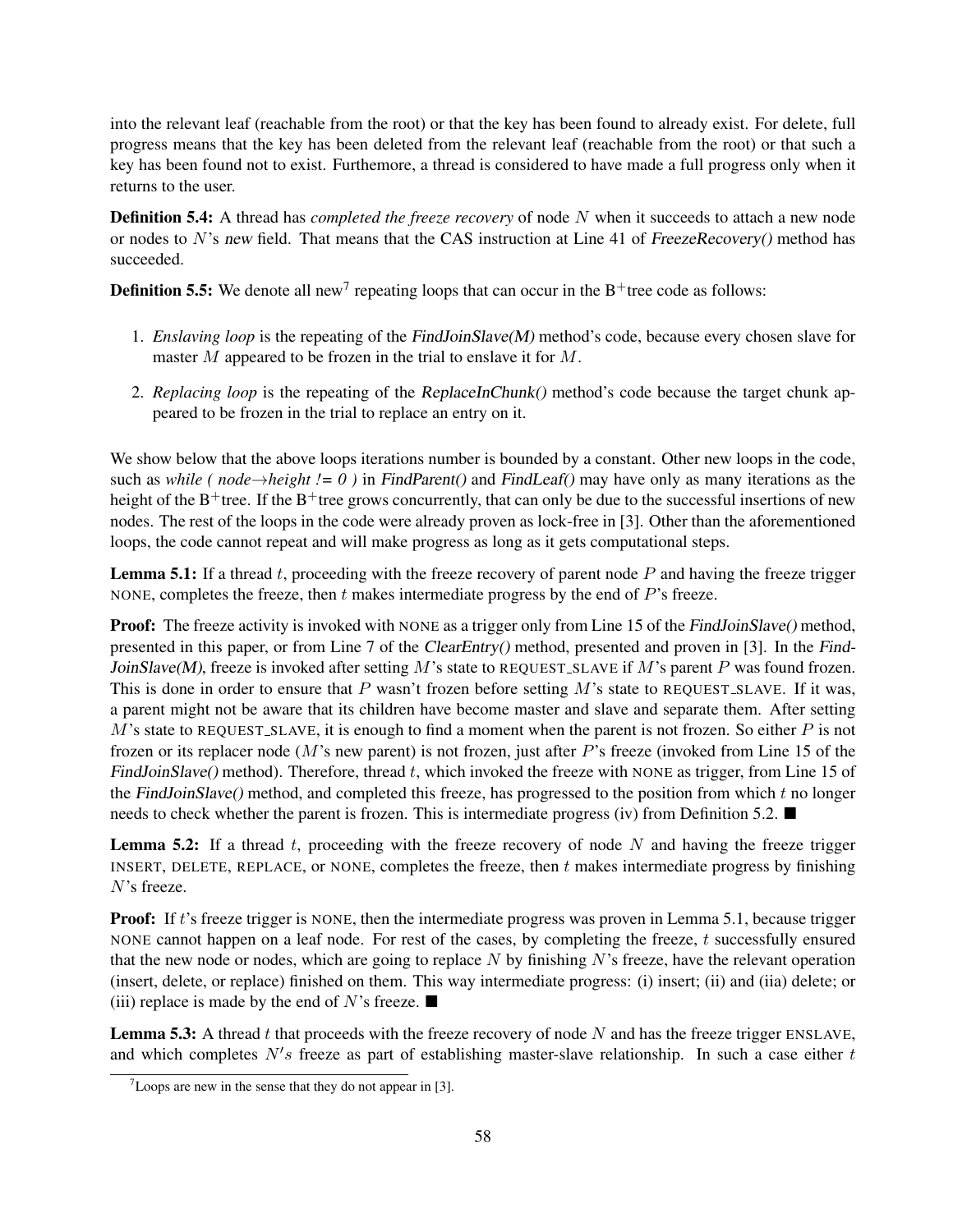makes intermediate progress by the end of  $N$ 's freeze or  $t$  (or another thread) makes intermediate progress in a constant number of computational steps after N's freeze end.

**Proof:** If N's state is COPY, then t, by completing the N's freeze, successfully ensures that the new node, which is going to replace  $N$  by the end of  $N$ 's freeze, is properly enslaved. This ensures t's intermediate progress (v). Otherwise N's state isn't COPY. Let us examine the reasons for N's freeze, according to Observation 5.2. First, N can be full, so it will be split next. Second, it can be sparse or enslaved and in both cases N will be joined next.

If the first reason took place, N was split to  $N_1$  and  $N_2$ . Let's assume without loss of generality that  $N_2$  is the node suitable to be new slave candidate for thread  $t$ . We state that either  $t$  will immediately succeed to enslave  $N_2$  or there will be some other thread's intermediate progress before that. Thread t may fail to enslave  $N_2$  only if  $N_2$  was already frozen for any other reason. Let's go over all three possibilities (from Observation 5.2) why the freeze of node  $N_2$  was started.

If  $N_2$  was full, then another thread's intermediate progress is ensured because, because at least one insert operation has to succeed on  $N_2$  before there will be an insert thread that can't find an empty entry on  $N_2$ 's chunk. if  $N_2$  was sparse or enslaved, the cause is a delete thread that tried to decrease the  $N_1$ 's or  $N_2$ 's entry counter below the allowed minimum. According to Observation 2.1, it is possible to delete an entry from a node created after the split, ensuring another thread's intermediate progress. In both scenarios presented in this paragraph, the intermediate progress is made  $O(1)$  computational steps after the end of the N's freeze.

A more complex scenario occurs if two or more threads are trying to simultaneously delete an entry from  $N_1$ or  $N_2$ , thus decreasing the counter and causing the freeze without yet marking any entry as deleted. (If an entry is marked as deleted, the deletion will be finished by the freeze.) In this case  $N_2$  is frozen and the freeze decision will be to copy a node, because actually there are more than the minimum entries on  $N_2$ . Any thread that completes the freeze recovery on  $N_2$  will make progress. In this complex scenario, intermediate progress is ensured to be made  $O(d)$  steps after the end of the N's freeze, where d is number of entries in a node and thus constant.

If the second reason took place, and  $N$  was joined with its neighbor to create a new node or nodes, we can prove that intermediate progress will soon take place using the same reasoning as for the first reason. In the first scenario, delete or insert threads have to make intermediate progress before a new slave candidate is frozen. Similarly to the first reason, in the complex scenario, the end of the freeze recovery of a new slave replacer ensures the intermediate progress of some thread.

In any case, we can see that the end of the  $N$ 's freeze recovery ensures that some thread will make intermediate progress immediately or in a constant number of steps. There can not be more than a constant number threads taken before any intermediate progress. ■

**Lemma 5.4:** For any frozen node  $N$ , end of recovery from the freeze ensures the intermediate progress of thread t, which completed  $N$ 's freeze. If the intermediate progress does not happen immediately with the end of recovery from the  $N$ 's freeze, then the intermediate progress is made in a constant number of steps after  $N$ has recovered from the freeze.

**Proof:** If t's freeze trigger is INSERT, DELETE, REPLACE, or NONE, then according to Lemma 5.2,  $t$  makes intermediate progress by finishing N's freeze. If t's freeze trigger is ENSLAVE, then according to Lemma 5.3, t makes intermediate progress by finishing  $N$ 's freeze or any thread makes intermediate progress in a constant number of steps after the completion of N's freeze recovery.  $\blacksquare$ 

Another question is how many computational steps it takes for a thread t to complete the freeze of some frozen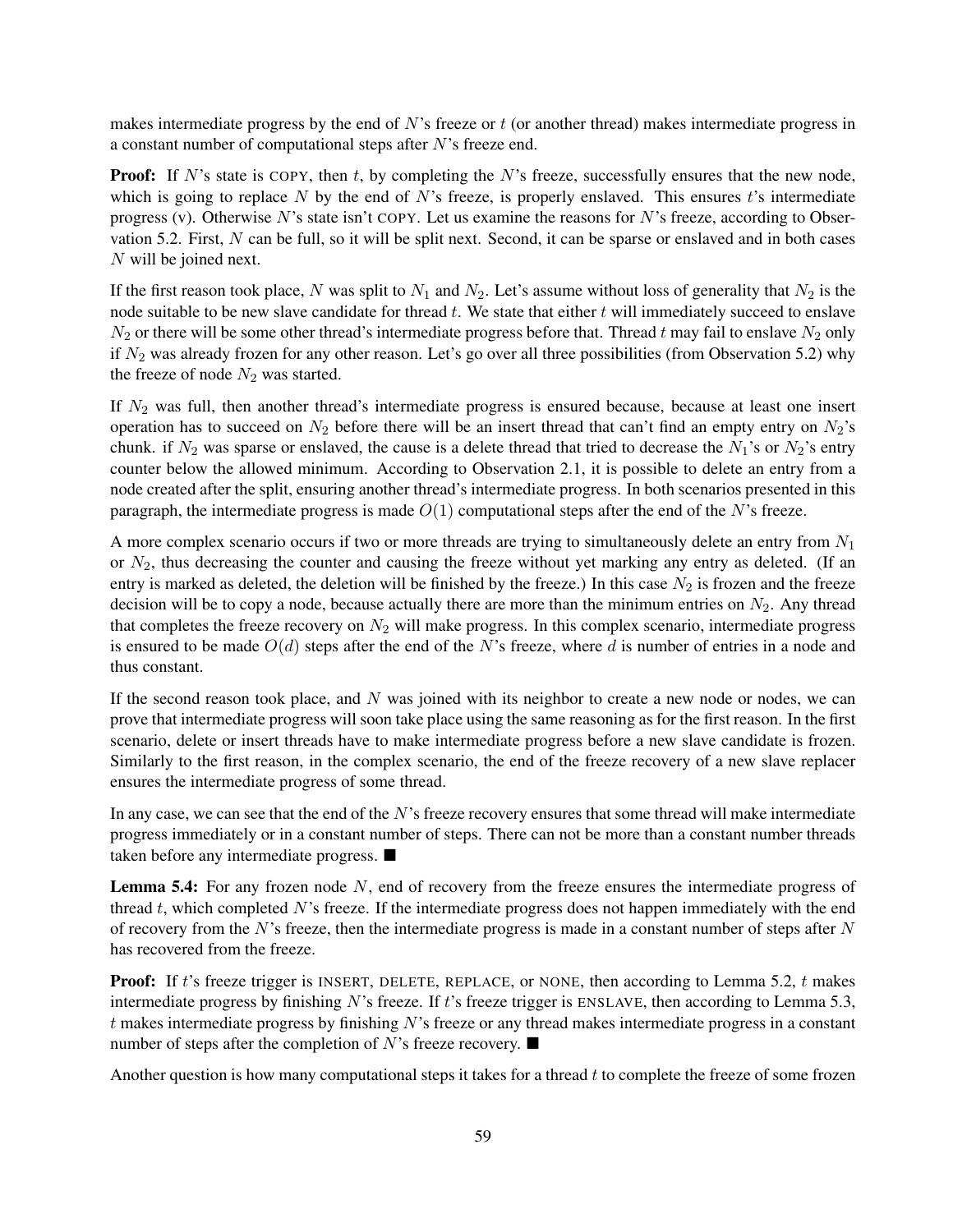node  $N$ . We state that it takes a constant number of computational steps and it does not depend on the number of concurrent executions.

**Lemma 5.5:** It takes  $O(1)$  computational steps for a thread t to complete the freeze of some frozen node N, and it does not depend on the number of concurrent executions.

**Proof:** Frozen node N is immutable and in order to recover from its freeze N has to be copied, split or joined. To complete N's copy or split, thread t needs only to copy N's entries to a new node or nodes (individually) and try to swap  $N$ 's new pointer to point to the new node using a CAS instruction. Regardless of whether the CAS is successful, t can continue with no need for a restart. This takes  $O(d)$  computational steps and can not be influenced by any other concurrent executions.

The completion of  $N$ 's join is more complex, because of the process of establishing a slave. When a masterslave relationship is established, it takes  $O(d)$  computational steps in order to complete the freeze (as in the previous case). But how long does it take to establish a master-slave relationship? If N's slave candidate S is a normal node, it takes a single CAS instruction to enslave it. If  $S$  is frozen and doesn't need to be joined with another node, t needs to help with S's freeze recovery - spending  $O(d)$  computational steps before enslaving  $S$ 's replacement node. In the worst case  $S$  is frozen and needs to be joined with another node that also need to be enslaved. Theoretically the chain of the nodes trying to enslave their left neighbors can be of length d (maximal number of parent's children). In this rare case thread t may need to spend  $O(d^2)$  steps helping other nodes in the chain. Note this also shows that the enslaving loop can repeat at most  $d$  times without any thread making progress. Since  $d$  is constant, we conclude that it takes  $O(1)$  computational steps to a thread  $t$ to complete the freeze of some frozen node  $N$ , regardless of concurrent executions.  $\blacksquare$ 

**Lemma 5.6:** The full progress of a search consists of  $O(\log n)$  intermediate progresses.

**Proof:** The full progress of a search consists of reaching the relevant leaf (reachable from the root) and determine the key's existence. The leaf is found using the FindLeaf() method presented in Algorithm 1. The FindLeaf() method invokes only the Find() method on each node, going top down on the tree. The Find() method is not affected by frozen nodes, therefore it might need to restart on some node only in order to help physical deletion of an entry. If Find() method encounters no deleted entries, it proceeds in constant number of computational steps since the size of each chunk is constant. If there were deleted entries, the number of the steps required for completion of the Find() method on a specific chunk is equal to the constant number of the intermediate progresses (iia), which is physical deleting of an entry in the chunk's linked list. Once some node in the tree is transversed, the FindLeaf() method never returns back up the tree. The SearchInBtree() method, presented in Algorithm 3, consists of invoking the FindLeaf() method and then invoking the SearchInChunk(). Latter, in turn, consists of invoking the Find() method. Finally, the number of deleted entries in each node can be at most d, which is constant. From here the search's full progress is bounded by  $O(\log n)$  intermediate progresses from the (iia) kind.  $\blacksquare$ 

Please note that, unlike a full progress of a search, the full progress of an insert or a delete cannot be bounded with some constant number of intermediate progresses. This is because concurrent changes might result in the insert or delete thread going up and then down the tree. We assume a system, with only  $T$  insert and delete threads performing simultaneously. This is acceptable because search threads are not going to conflict with any delete or insert thread. We want to prove that after  $O(T \log n + T^2)$  intermediate progresses, one of the insert or delete threads must make full progress and be returned to the user. We are going to prove it assuming harder conditions on tree balancing and thread dependency, and therefore the proof also holds for our actual  $B^{+}$ tree. In addition, we are going to refer to both merge and borrow rebalancing operations as join rebalancing operation that results in one new node. The merge and borrow operations are asymptotically equal in the number of computational steps and intermediate progress steps that need to be done.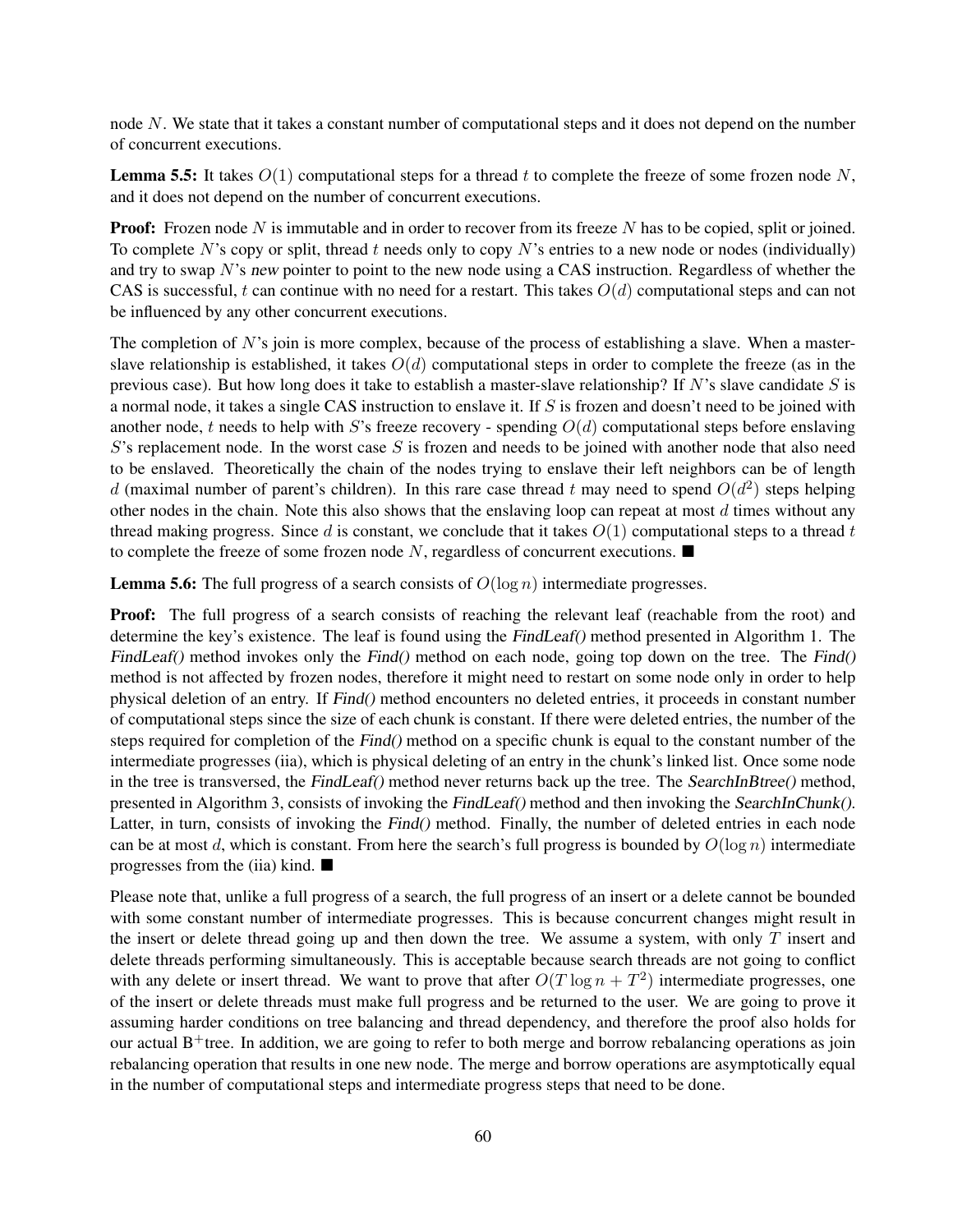Assumption 5.1: When the split of any node that has been replaced with two new nodes is complete, the first thread proceeding on one of the new nodes must make intermediate progress. The second thread proceeding on the same new node on which the first thread was successful, will make its intermediate progress as part of rebalancing (split or join) of the same new node.

Assumption 5.2: When the join of any two nodes, which has been replaced with new node is complete, the first thread proceeding on the new node must make intermediate progress. The second thread proceeding on the new node will make intermediate progress as part of rebalancing (split or join) of the new node.

In conclusion, we assume that the intermediate progress of every two threads causes a rebalancing of a node.

Let's justify the assumptions and compare them to the actual situation. After a split is done on our  $B^+$ tree node, resulting in two new nodes, one delete thread (and clearly one insert thread) has to succeed on any new node (Observation 5.3). The second delete thread (but not an insert thread) will succeed after a join of the new node, and if not this delete thread, then any other thread concurrently proceeding with the new node will make intermediate progress. Every freeze and thus every rebalancing operation end is causing intermediate progress (Lemma 5.4). In Assumptions 5.1 and 5.2, we bound by two the number of intermediate progresses between (any) two rebalancing operations, although, in our actual  $B^{+}$ tree it might be more than that.

**Assumption 5.3:** Finally, we assume dependence of all  $T$  threads on the same range of keys. This assumption leads to the worst case scenario, in which the computational steps in any rebalancing operation will be repeated by all the threads that are still running.

**Lemma 5.7:** In the worst case scenario, no more than  $O(T \log n + T^2)$  intermediate progresses need to be done by T threads before full progress is made.

Proof: Consider the following scenario:

- 1. Every thread starts by a rebalancing operation that invokes splits or joins until reaching the root. This gives us  $O(T \log n)$  intermediate progresses that need to be done from the beginning.
- 2. A thread that has made full progress is suspended before returning to the user; it is not given CPU before all the other threads have made full progress. (As we defined it, for full progress we also require a thread to return to the user.) Thus, such thread is "lost" whenever full progress is made, and we must allow a thread to return to the user if all  $T$  threads are lost.
- 3. All threads are focused on a single node's key range. for maximum dependence. That gives us that every rebalancing is repeated by all threads that are still running.
- 4. We allowed every thread to get up to the root and back (Clause 1), so after that at least one thread has made a full progress and is suspended. We remain with  $T-1$  threads. In addition, it follows from Clause 1 that two threads will need to be suspended for the next rebalancing on any node in the threads' path (Observation 5.3).
- 5. In order to rebalance the tree to the height of i we will need to "lose"  $2<sup>i</sup>$  threads. Rebalancing the tree to the height of i involves iT' computational steps, where T' is number of the threads that are still running at that time. Therefore, the worst case scenario will be given by splitting and joining the same leaf all the time (height 1).

In conclusion, in the worst case we need to make:  $O(T \log n + T - 3 + T - 5 + T - 7 + T - 9...)$  intermediate progresses before a thread that made full progress must be returned to the user. The number of intermediate